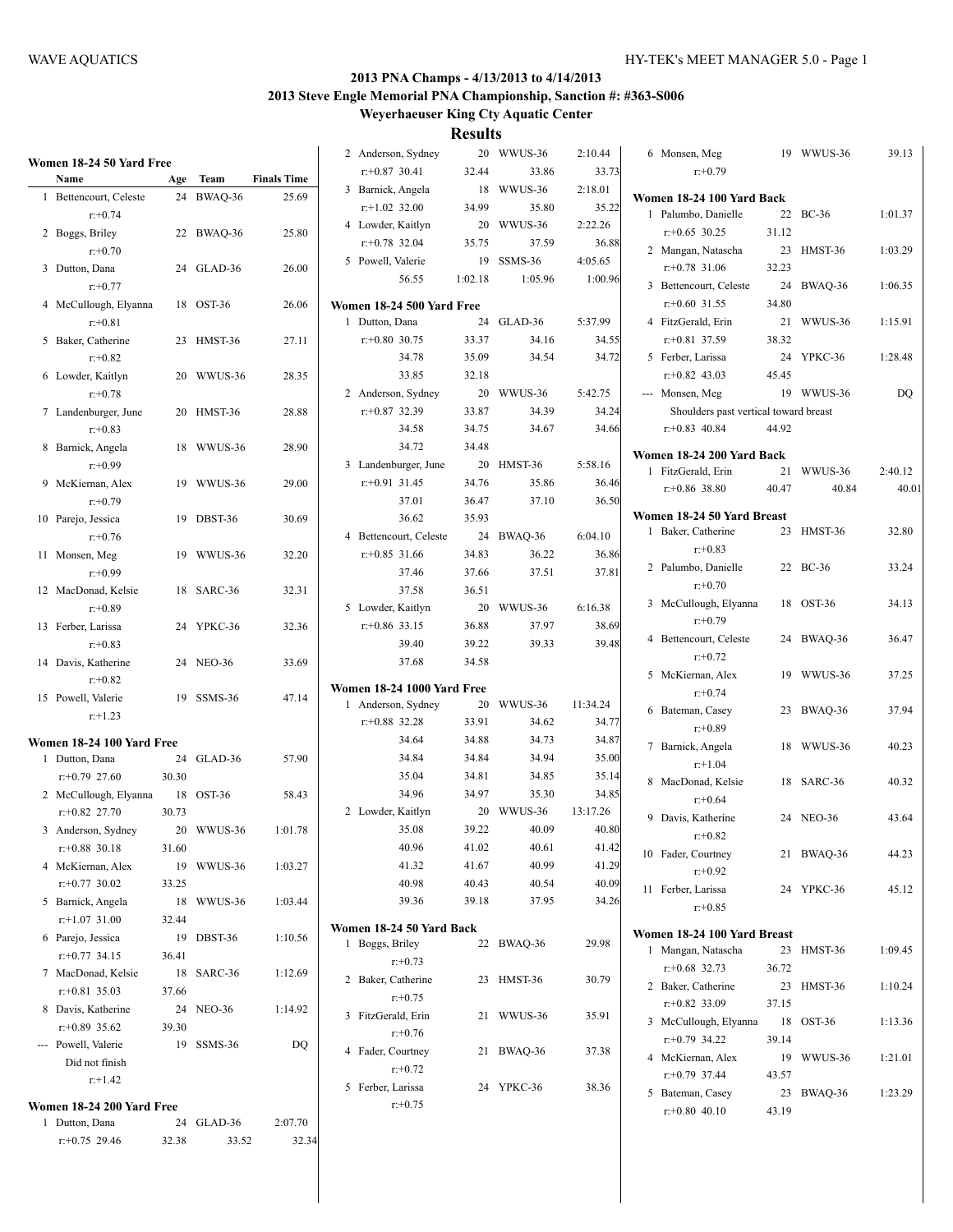| (Women 18-24 100 Yard Breast)  |       |            |         |     | 9 Ferber, Larissa              |       | 24 YPKC-36 | 1:26.12 |  |
|--------------------------------|-------|------------|---------|-----|--------------------------------|-------|------------|---------|--|
| 6 MacDonad, Kelsie             |       | 18 SARC-36 | 1:26.41 |     | $r+0.88$ 39.82                 | 46.30 |            |         |  |
| $r: +0.75$ 41.64               | 44.77 |            |         |     | 10 Monsen, Meg                 | 19    | WWUS-36    | 1:27.00 |  |
| 7 Davis, Katherine             |       | 24 NEO-36  | 1:34.61 |     | $r+1.04$ 40.63                 | 46.37 |            |         |  |
| $r: +0.86$ 43.77               | 50.84 |            |         |     | 11 Parejo, Jessica             | 19    | DBST-36    | 1:28.23 |  |
|                                |       |            |         |     | $r+0.75$ 40.95                 | 47.28 |            |         |  |
| Women 18-24 200 Yard Breast    |       |            |         |     | 12 Davis, Katherine            |       | 24 NEO-36  | 1:29.79 |  |
| 1 Landenburger, June           |       | 20 HMST-36 | 2:54.02 |     | $r+0.90$ 44.34                 | 45.45 |            |         |  |
| $r: +0.90$ 39.44               | 44.61 | 44.49      | 45.48   |     |                                |       |            |         |  |
| Women 18-24 50 Yard Fly        |       |            |         |     | <b>Women 18-24 200 Yard IM</b> |       |            |         |  |
| 1 Mangan, Natascha             |       | 23 HMST-36 | 26.99   |     | 1 Bettencourt, Celeste         |       | 24 BWAQ-36 | 2:31.07 |  |
| $r+0.68$                       |       |            |         |     | $r: +0.72$ 31.50               | 37.78 | 46.37      | 35.42   |  |
| 2 Boggs, Briley                |       | 22 BWAQ-36 | 27.61   |     | 2 Bateman, Casey               | 23    | BWAQ-36    | 2:43.61 |  |
| $r: +0.70$                     |       |            |         |     | $r+0.80$ 35.98                 | 42.14 | 47.19      | 38.30   |  |
| 3 Baker, Catherine             |       | 23 HMST-36 | 28.98   |     | Women 25-29 50 Yard Free       |       |            |         |  |
| $r: +0.80$                     |       |            |         |     | 1 Chang, Marisa                |       | 25 BC-36   | 25.16   |  |
| 4 McCullough, Elyanna          |       | 18 OST-36  | 30.54   |     | $r: +0.77$                     |       |            |         |  |
| $r: +0.81$                     |       |            |         |     | 2 Klobuchar, Madeline          |       | 27 HMST-36 | 25.53   |  |
| 5 FitzGerald, Erin             |       | 21 WWUS-36 | 33.42   |     | $r: +0.79$                     |       |            |         |  |
| $r: +0.87$                     |       |            |         |     | 3 Oram, Lindsey                |       | 27 LWM-36  | 25.93   |  |
| 6 Barnick, Angela              |       | 18 WWUS-36 | 34.17   |     | $r: +0.74$                     |       |            |         |  |
| $r+1.08$                       |       |            |         |     | 4 Darrah, Kelly                |       | 26 ORCA-36 | 29.88   |  |
| 7 Ferber, Larissa              |       | 24 YPKC-36 | 38.72   |     | $r: +0.87$                     |       |            |         |  |
| $r: +0.82$                     |       |            |         |     | 5 Brooks, Kathleen             |       | 29 DBST-36 | 33.20   |  |
| 8 Fader, Courtney              |       | 21 BWAQ-36 | 39.52   |     | $r: +0.97$                     |       |            |         |  |
| $r: +0.91$                     |       |            |         |     | 6 Lalonde, Gina                |       | 28 DBST-36 | 36.25   |  |
| 9 Davis, Katherine             |       | 24 NEO-36  | 42.29   |     | $r: +0.79$                     |       |            |         |  |
| $r: +0.93$                     |       |            |         |     | 7 Ousley, Shauna               |       | 25 BWAQ-36 | 39.09   |  |
|                                |       |            |         |     | $r: +1.19$                     |       |            |         |  |
| Women 18-24 100 Yard Fly       |       |            |         |     |                                |       |            |         |  |
| 1 Mangan, Natascha             |       | 23 HMST-36 | 58.24   |     | Women 25-29 100 Yard Free      |       |            |         |  |
| $r+0.71$ 27.43                 | 30.81 |            |         |     | 1 Dinkel, Paloma               |       | 25 LWM-36  | 52.66   |  |
| 2 Boggs, Briley                |       | 22 BWAQ-36 | 1:01.27 |     | $r+0.75$ 25.22                 | 27.44 |            |         |  |
| $r: +0.70$ 28.36               | 32.91 |            |         |     | 2 Chang, Marisa                |       | 25 BC-36   | 54.89   |  |
| 3 FitzGerald, Erin             | 21    | WWUS-36    | 1:15.25 |     | $r+0.74$ 26.43                 | 28.46 |            |         |  |
| $r: +0.81$ 34.67               | 40.58 |            |         |     | 3 Klobuchar, Madeline          |       | 27 HMST-36 | 56.06   |  |
| Women 18-24 200 Yard Fly       |       |            |         |     | $r: +0.82$ 27.08               | 28.98 |            |         |  |
| 1 Mangan, Natascha             |       | 23 HMST-36 | 2:10.20 |     | 4 Brown, Megan                 |       | 26 UNAT-36 | 57.91   |  |
| $r: +0.70$ 27.69               | 31.09 | 32.95      | 38.47   |     | $r+0.82$ 27.89                 | 30.02 |            |         |  |
|                                |       |            |         |     | 5 Schaeffer, Kathryn           |       | 26 BC-36   | 1:00.47 |  |
| <b>Women 18-24 100 Yard IM</b> |       |            |         |     | $r+0.76$ 29.28                 | 31.19 |            |         |  |
| 1 Mangan, Natascha             |       | 23 HMST-36 | 1:01.67 |     | 6 Bogachus, Brett              |       | 26 BC-36   | 1:01.74 |  |
| $r: +0.71$ 28.40               | 33.27 |            |         |     | $r+0.74$ 29.60                 | 32.14 |            |         |  |
| 2 Baker, Catherine             | 23    | HMST-36    | 1:04.74 |     | 7 Braggin, Jacquelyn           | 26    | HMST-36    | 1:03.00 |  |
| $r+0.85$ 29.96                 | 34.78 |            |         |     | $r+0.83$ 30.20                 | 32.80 |            |         |  |
| 3 McCullough, Elyanna          | 18    | OST-36     | 1:07.27 |     | 8 Man, Mary-Jane               | 26    | GLAD-36    | 1:03.94 |  |
| 4 Bettencourt, Celeste         | 24    | BWAQ-36    | 1:07.37 |     | $r+0.70$ 30.24                 | 33.70 |            |         |  |
| 5 Barnick, Angela              | 18    | WWUS-36    | 1:15.07 |     | 9 Darrah, Kelly                | 26    | ORCA-36    | 1:06.55 |  |
| $r.+1.02$ 35.61                | 39.46 |            |         |     | $r+0.90$ 30.95                 | 35.60 |            |         |  |
| 6 FitzGerald, Erin             | 21    | WWUS-36    | 1:16.56 |     | 10 Brooks, Kathleen            | 29    | DBST-36    | 1:11.53 |  |
| $r+0.88$ 35.24                 | 41.32 |            |         |     | $r+0.90$ 34.45                 | 37.08 |            |         |  |
| 7 Fader, Courtney              | 21    | BWAQ-36    | 1:23.21 |     | 11 Ousley, Shauna              | 25    | BWAQ-36    | 1:23.69 |  |
| $r: +0.89$ 37.71               | 45.50 |            |         |     | $r+1.27$ 40.22                 | 43.47 |            |         |  |
| 8 MacDonad, Kelsie             |       | 18 SARC-36 | 1:23.36 | --- | Somera, Christine              | 27    | OREG-37    | X58.24  |  |
| $r+0.82$ 39.98                 | 43.38 |            |         |     | $r+0.84$ 27.81                 | 30.43 |            |         |  |
|                                |       |            |         |     |                                |       |            |         |  |

|      | $r+0.88$ 39.82                                 | 46.30 |            |         | W١ |
|------|------------------------------------------------|-------|------------|---------|----|
|      | 10 Monsen, Meg                                 | 19    | WWUS-36    | 1:27.00 |    |
|      | $r+1.04$ 40.63                                 | 46.37 |            |         |    |
| 11   | Parejo, Jessica                                | 19    | DBST-36    | 1:28.23 |    |
|      | $r+0.75$ 40.95                                 | 47.28 |            |         |    |
|      | 12 Davis, Katherine                            |       | 24 NEO-36  | 1:29.79 |    |
|      | $r+0.90$ 44.34                                 | 45.45 |            |         |    |
|      |                                                |       |            |         |    |
|      | Women 18-24 200 Yard IM                        |       |            |         |    |
| 1    | Bettencourt, Celeste 24 BWAQ-36                |       |            | 2:31.07 |    |
|      | $r+0.72$ 31.50                                 | 37.78 | 46.37      | 35.42   |    |
|      | 2 Bateman, Casey                               |       | 23 BWAQ-36 | 2:43.61 | W۱ |
|      | $r+0.80$ 35.98                                 | 42.14 | 47.19      | 38.30   |    |
|      | Women 25-29 50 Yard Free                       |       |            |         |    |
|      | 1 Chang, Marisa                                |       | 25 BC-36   | 25.16   |    |
|      | $r + 0.77$                                     |       |            |         |    |
|      | 2 Klobuchar, Madeline 27 HMST-36<br>$r: +0.79$ |       |            | 25.53   |    |
|      | 3 Oram, Lindsey<br>$r + 0.74$                  |       | 27 LWM-36  | 25.93   |    |
|      | 4 Darrah, Kelly<br>$r: +0.87$                  |       | 26 ORCA-36 | 29.88   |    |
|      | 5 Brooks, Kathleen<br>$r: +0.97$               |       | 29 DBST-36 | 33.20   |    |
|      | 6 Lalonde, Gina<br>$r: +0.79$                  |       | 28 DBST-36 | 36.25   |    |
|      | 7 Ousley, Shauna<br>$r: +1.19$                 |       | 25 BWAQ-36 | 39.09   |    |
|      |                                                |       |            |         |    |
| 1    | Women 25-29 100 Yard Free<br>Dinkel, Paloma    | 25    | LWM-36     | 52.66   |    |
|      | $r+0.75$ 25.22                                 | 27.44 |            |         |    |
|      |                                                | 25    | $BC-36$    | 54.89   |    |
|      | 2 Chang, Marisa<br>$r+0.74$ 26.43              | 28.46 |            |         |    |
|      | 3 Klobuchar, Madeline                          |       | 27 HMST-36 | 56.06   | W  |
|      | $r+0.82$ 27.08                                 | 28.98 |            |         |    |
|      | 4 Brown, Megan                                 | 26    | UNAT-36    | 57.91   |    |
|      | $r+0.82$ 27.89                                 | 30.02 |            |         |    |
|      | 5 Schaeffer, Kathryn                           | 26    | $BC-36$    | 1:00.47 |    |
|      | $r+0.76$ 29.28                                 | 31.19 |            |         |    |
|      | 6 Bogachus, Brett                              | 26    | BC-36      | 1:01.74 |    |
|      | $r+0.74$ 29.60                                 | 32.14 |            |         |    |
| 7    | Braggin, Jacquelyn                             | 26    | HMST-36    | 1:03.00 |    |
|      | $r+0.83$ 30.20                                 | 32.80 |            |         |    |
| 8    | Man, Mary-Jane                                 | 26    | GLAD-36    | 1:03.94 |    |
|      | $r+0.70$ 30.24                                 | 33.70 |            |         |    |
| 9    | Darrah, Kelly                                  | 26    | ORCA-36    | 1:06.55 |    |
|      | $r+0.90$ 30.95                                 | 35.60 |            |         |    |
| 10   | Brooks, Kathleen                               | 29    | DBST-36    | 1:11.53 |    |
|      | $r+0.90$ 34.45                                 | 37.08 |            |         |    |
| 11 - | Ousley, Shauna                                 | 25    | BWAQ-36    | 1:23.69 |    |
|      | $r+1.27$ 40.22                                 | 43.47 |            |         |    |
| ---  | Somera, Christine                              | 27    | OREG-37    | X58.24  |    |
|      | $r: +0.84$ 27.81                               | 30.43 |            |         |    |
|      |                                                |       |            |         |    |

|   | Women 25-29 200 Yard Free         |       |               |          |
|---|-----------------------------------|-------|---------------|----------|
| 1 | Klobuchar, Madeline               |       | 27 HMST-36    | 2:04.23  |
|   | $r+0.81$ 27.69                    | 30.96 | 33.16         | 32.42    |
|   | 2 Man, Mary-Jane                  |       | 26 GLAD-36    | 2:19.46  |
|   | $r: +0.70$ 33.61                  | 35.72 | 36.24         | 33.89    |
|   | 3 Meinerz, Meghan                 |       | 28 ORCA-36    | 2:20.19  |
|   | $r$ : +0.86 31.52                 | 35.22 | 36.67         | 36.78    |
|   | 4 Kleint, Nancy                   |       | 25 PSC-36     | 2:22.13  |
|   | $r+0.82$ 32.43                    | 35.89 | 37.23         | 36.58    |
|   | 5 Adams, Keliko                   | 29    | YPKC-36       | 2:37.06  |
|   | $r+0.80$ 36.66                    | 39.38 | 40.41         | 40.61    |
|   |                                   |       |               |          |
|   | Women 25-29 500 Yard Free         |       |               |          |
| 1 | Braggin, Jacquelyn                | 26    | HMST-36       | 5:48.82  |
|   | $r: +0.84$ 30.93                  | 33.97 | 35.49         | 35.25    |
|   | 35.63                             | 35.85 | 35.50         | 35.76    |
|   | 35.85                             | 34.59 |               |          |
|   | 2 Man, Mary-Jane                  | 26    | GLAD-36       | 6:17.88  |
|   | $r: +0.60$ 34.07                  | 38.12 | 38.34         | 38.87    |
|   | 38.52                             | 38.89 | 38.44         | 38.24    |
|   | 38.39                             | 36.00 |               |          |
|   | 3 Kleint, Nancy                   | 25    | <b>PSC-36</b> | 6:18.72  |
|   | $r+0.76$ 33.54                    | 37.73 | 38.91         | 39.15    |
|   | 38.97                             | 38.68 | 38.53         | 38.98    |
|   | 37.48                             | 36.75 |               |          |
|   | 4 Brooks, Kathleen                | 29    | DBST-36       | 7:09.61  |
|   | $r: +0.94$ 36.79                  | 41.01 | 42.75         | 43.64    |
|   | 44.32                             | 43.91 | 44.79         | 44.13    |
|   | 45.18                             | 43.09 |               |          |
|   | 5 Rickey, Helen                   | 28    | CAAT-36       | 7:10.30  |
|   | $r+0.96$ 35.82                    | 39.70 | 42.32         | 44.34    |
|   | 44.15                             | 44.60 | 45.52         | 45.80    |
|   | 46.14                             | 41.91 |               |          |
|   | <b>Women 25-29 1000 Yard Free</b> |       |               |          |
| 1 | Braggin, Jacquelyn                | 26    | HMST-36       | 11:42.17 |
|   | $r+0.87$ 31.63                    | 33.98 | 34.71         | 34.94    |
|   | 34.92                             | 35.10 | 35.32         | 35.25    |
|   | 35.33                             | 35.31 | 35.42         | 35.65    |
|   | 36.06                             | 35.48 | 35.58         | 35.61    |
|   | 35.89                             | 35.77 | 35.66         | 34.56    |
| 2 | Kleint, Nancy                     | 25    | <b>PSC-36</b> | 12:51.61 |
|   | $r: +0.77$ 33.83                  | 37.47 | 38.07         | 38.47    |
|   | 38.84                             | 38.81 | 38.87         | 39.42    |
|   | 38.95                             | 39.02 | 39.51         | 39.25    |
|   | 39.01                             | 39.18 | 39.58         | 40.13    |
|   | 38.78                             | 39.03 | 38.24         | 37.15    |
|   |                                   |       |               |          |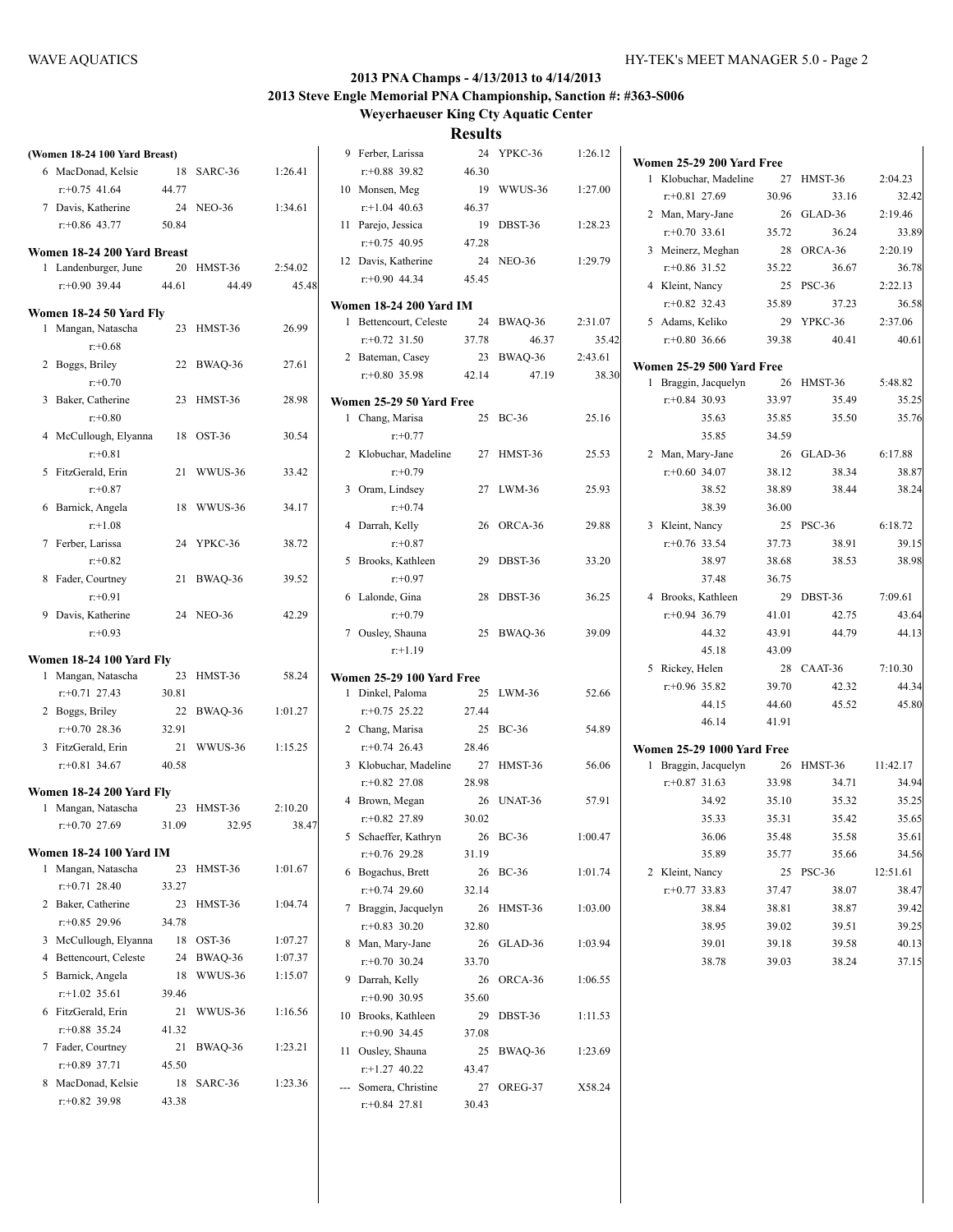|   | Women 25-29 1650 Yard Free |       |               |          | Wom      |
|---|----------------------------|-------|---------------|----------|----------|
| 1 | Meinerz, Meghan            | 28    | ORCA-36       | 21:52.47 | 1        |
|   | $r: +0.96$ 34.01           | 37.76 | 38.28         | 39.37    |          |
|   | 39.02                      | 39.26 | 39.55         | 39.96    | 2        |
|   | 39.86                      | 39.87 | 40.35         | 39.23    |          |
|   | 40.00                      | 40.61 | 39.97         | 40.15    | 3        |
|   | 40.49                      | 39.97 | 40.88         | 40.40    |          |
|   | 40.10                      | 40.67 | 40.16         | 40.10    | 4        |
|   | 40.83                      | 40.10 | 40.44         | 40.41    |          |
|   | 40.18                      | 40.45 | 40.40         | 40.75    |          |
|   | 38.89                      |       |               |          | Wom      |
|   |                            |       |               |          | 1        |
|   | Women 25-29 50 Yard Back   |       |               |          |          |
| 1 | Oram, Lindsey              | 27    | $LWM-36$      | 30.81    | 2        |
|   | $r + 0.62$                 |       |               |          |          |
|   | 2 Tourigny, Brittany       | 29    | GLAD-36       | 32.02    | 3        |
|   | $r: +0.66$                 |       |               |          |          |
|   | 3 Braggin, Jacquelyn       | 26    | HMST-36       | 36.03    | 4        |
|   | $r + 0.69$                 |       |               |          |          |
|   | Women 25-29 100 Yard Back  |       |               |          | 5        |
|   | 1 Chang, Marisa            | 25    | $BC-36$       | 1:03.42  | 6        |
|   | $r: +0.66$ 31.42           | 32.00 |               |          |          |
|   | 2 Klobuchar, Madeline      | 27    | HMST-36       | 1:03.69  | 7        |
|   | $r+0.76$ 31.11             | 32.58 |               |          |          |
|   | 3 Oram, Lindsey            | 27    | LWM-36        | 1:06.62  |          |
|   | $r: +0.68$ 32.29           | 34.33 |               |          | Wom      |
|   | 4 Tourigny, Brittany       | 29    | GLAD-36       | 1:07.32  | 1        |
|   | $r+0.64$ 32.51             | 34.81 |               |          |          |
|   | 5 Bogachus, Brett          | 26    | $BC-36$       | 1:10.35  | 2        |
|   | $r: +0.67$ 34.22           | 36.13 |               |          |          |
|   | 6 Kleint, Nancy            | 25    | <b>PSC-36</b> | 1:12.91  | 3        |
|   | $r: +0.69$ 35.45           | 37.46 |               |          |          |
|   | Women 25-29 200 Yard Back  |       |               |          | Wom      |
|   | 1 Klobuchar, Madeline      | 27    | HMST-36       | 2:17.35  | 1        |
|   | $r$ :+1.23 31.32           | 34.06 | 35.98         | 35.99    |          |
|   | 2 Bogachus, Brett          | 26    | <b>BC-36</b>  | 2:27.38  |          |
|   | $r: +0.71$ 34.65           | 37.70 | 37.99         | 37.04    | Wom<br>1 |
|   | 3 Meinerz, Meghan          | 28    | ORCA-36       | 2:38.61  |          |
|   | $r: +0.78$ 37.30           | 39.19 | 40.80         | 41.32    | 2        |
|   | 4 Garrison, Abigail        | 26    | OST-36        | 3:00.68  |          |
|   | $r: +0.71$ 43.53           | 46.49 | 48.27         | 42.39    | 3        |
|   | Women 25-29 50 Yard Breast |       |               |          |          |
| 1 | Oram, Lindsey              | 27    | LWM-36        | 33.41    |          |
|   | $r + 0.74$                 |       |               |          |          |
| 2 | Tourigny, Brittany         | 29    | GLAD-36       | 33.51    |          |
|   | $r + 0.75$                 |       |               |          | Wom      |
| 3 | Schaeffer, Kathryn         | 26    | <b>BC-36</b>  | 33.65    | 1        |
|   | $r: +0.74$                 |       |               |          |          |
| 4 | Braggin, Jacquelyn         | 26    | HMST-36       | 37.17    | 2        |
|   | $r + 0.84$                 |       |               |          |          |
| 5 | Brooks, Kathleen           | 29    | DBST-36       | 42.04    |          |
|   | $r+1.03$                   |       |               |          |          |

|   | Women 25-29 100 Yard Breast     |       |              |          |
|---|---------------------------------|-------|--------------|----------|
| 1 | Dinkel, Paloma                  | 25    | LWM-36       | 1:06.70  |
|   | $r+0.75$ 31.27                  | 35.43 |              |          |
|   | 2 Chang, Marisa                 |       | 25 BC-36     | 1:16.24  |
|   | $r.+0.71$ 36.06                 | 40.18 |              |          |
| 3 | Brooks, Kathleen                |       | 29 DBST-36   | 1:27.30  |
|   | $r: +0.95$ 42.32                | 44.98 |              |          |
|   | 4 Garrison, Abigail             |       | 26 OST-36    | 1:30.39  |
|   | $r+0.86$ 43.19                  | 47.20 |              |          |
|   |                                 |       |              |          |
|   | Women 25-29 50 Yard Fly         |       |              |          |
|   | 1 Chang, Marisa                 |       | 25 BC-36     | 26.74    |
|   | $r: +0.74$                      |       |              |          |
|   | 2 Oram, Lindsey                 | 27    | LWM-36       | 27.55    |
|   | $r: +0.73$                      |       |              |          |
|   | 3 Schaeffer, Kathryn            |       | 26 BC-36     | 28.61    |
|   | $r: +0.75$                      |       |              |          |
|   | 4 Bogachus, Brett               | 26    | <b>BC-36</b> | 29.26    |
|   | $r: +0.76$                      |       |              |          |
|   | 5 Tourigny, Brittany            | 29    | GLAD-36      | 29.61    |
|   | $r: +0.75$                      |       |              |          |
|   | 6 Barnes, Laura                 | 29    | YPKC-36      | 36.69    |
|   | $r: +0.92$                      |       |              |          |
|   | 7 Lalonde, Gina                 | 28    | DBST-36      | 45.33    |
|   | $r + 0.81$                      |       |              |          |
|   |                                 |       |              |          |
|   | <b>Women 25-29 100 Yard Fly</b> |       |              |          |
|   | 1 Dinkel, Paloma                | 25    | LWM-36       | 57.51    |
|   | $r + 0.75$ 26.93                | 30.58 |              |          |
|   | 2 Chang, Marisa                 |       | 25 BC-36     | 57.84    |
|   | $r: +0.73$ 27.30                | 30.54 |              |          |
|   | 3 Barnes, Laura                 | 29    | YPKC-36      | 1:22.53  |
|   | $r+0.93$ 38.27                  | 44.26 |              |          |
|   | Women 25-29 200 Yard Fly        |       |              |          |
| 1 | Rickey, Helen                   | 28    | CAAT-36      | 2:59.04  |
|   | $r+1.26$ 36.91                  | 42.63 | 48.05        | 51.45    |
|   |                                 |       |              |          |
|   | Women 25-29 100 Yard IM         |       |              |          |
|   | 1 Dinkel, Paloma                |       | 25 LWM-36    | 58.08    |
|   | $r+0.73$ 27.31                  | 30.77 |              |          |
|   | 2 Oram, Lindsey                 | 27    | LWM-36       | 1:04.66  |
|   | $r+0.75$ 29.47                  | 35.19 |              |          |
|   | 3 Brown, Megan                  | 26    | UNAT-36      | 1:07.14  |
|   | $r + 0.82$ 30.83                | 36.31 |              |          |
|   | --- Somera, Christine           |       | 27 OREG-37   | X1:10.30 |
|   | $r+0.83$ 32.49                  | 37.81 |              |          |
|   | <b>Women 25-29 200 Yard IM</b>  |       |              |          |
| 1 | Dinkel, Paloma                  |       | 25 LWM-36    | 2:12.46  |
|   | $r+0.73$ 27.60                  | 33.70 | 38.76        | 32.40    |
|   | 2 Adams, Keliko                 |       | 29 YPKC-36   | 2:50.65  |
|   | $r+0.83$ 36.89                  | 44.40 | 47.36        | 42.00    |
|   |                                 |       |              |          |
|   |                                 |       |              |          |

|   | Women 25-29 400 Yard IM   |       |            |          |
|---|---------------------------|-------|------------|----------|
| 1 | Brown, Megan              |       | 26 UNAT-36 | 4:58.97  |
|   | $r+0.89$ 31.32            | 33.90 | 1:15.37    | 44.03    |
|   | 24.17                     | 21.16 | 36.05      | 32.97    |
|   | --- Somera, Christine     | 27    | OREG-37    | X5:14.29 |
|   | $r: +0.91$ 34.09          | 37.70 | 42.02      | 40.87    |
|   | 45.71                     | 46.27 | 34.42      | 33.21    |
|   | Women 30-34 50 Yard Free  |       |            |          |
| 1 | Hagensick, Janna          | 33    | BWAQ-36    | 26.62    |
|   | $r + 0.69$                |       |            |          |
|   | 2 Segovia, Janet          | 31    | SSMS-36    | 27.59    |
|   | $r: +0.73$                |       |            |          |
|   | 3 Arkell, Katy            | 31    | YPKC-36    | 27.93    |
|   | $r + 0.72$                |       |            |          |
|   | 4 McHenry, Valerie        | 33    | $LWM-36$   | 28.54    |
|   | $r: +0.79$                |       |            |          |
| 5 | Winans, Amanda            | 30    | HMST-36    | 30.46    |
|   | $r + 0.68$                |       |            |          |
| 6 | Cruze, Jennifer           | 34    | DBST-36    | 32.63    |
|   | $r: +0.81$                |       |            |          |
| 7 | Swanberg, Anna            | 30    | SARC-36    | 33.49    |
|   | $r: +0.97$                |       |            |          |
| 8 | McMullen, Kate            | 33    | TACM-36    | 33.92    |
|   | $r: +0.87$                |       |            |          |
|   | --- Faith, Jenny          | 31    | OREG-37    | X27.66   |
|   | $r: +0.80$                |       |            |          |
|   | Women 30-34 100 Yard Free |       |            |          |
|   | 1 Postma, Krys            | 33    | BWAQ-36    | 1:02.44  |
|   | $r+0.83$ 29.76            | 32.68 |            |          |
|   | 2 Arkell, Katy            | 31    | YPKC-36    | 1:02.47  |
|   | $r: +0.77$ 29.78          | 32.69 |            |          |
| 3 | Segovia, Janet            | 31    | SSMS-36    | 1:02.84  |
|   | $r$ :+1.19 29.80          | 33.04 |            |          |
|   | 4 McHenry, Valerie        | 33    | $LWM-36$   | 1:03.18  |
|   | $r+0.75$ 30.46            | 32.72 |            |          |
|   | 5 Cruze, Jennifer         | 34    | DBST-36    | 1:11.62  |
|   | $r: +0.89$ 34.02          | 37.60 |            |          |
|   | 6 McMullen, Kate          | 33    | TACM-36    | 1:14.57  |
|   | $r+0.90$ 36.21            | 38.36 |            |          |
| 7 | Swanberg, Anna            | 30    | SARC-36    | 1:17.66  |
|   | $r$ :+1.07 37.75          | 39.91 |            |          |
|   | Women 30-34 200 Yard Free |       |            |          |
| 1 | Ohlson, Michelle          | 31    | $LWM-36$   | 2:28.87  |
|   | $r+0.89$ 34.91            | 38.94 | 38.50      | 36.52    |
|   | 2 McMullen, Kate          | 33    | TACM-36    | 2:44.11  |
|   | $r+0.87$ 38.23            | 40.69 | 41.99      | 43.20    |
|   |                           |       |            |          |
|   | Women 30-34 500 Yard Free |       |            |          |
| 1 | Postma, Krys              | 33    | BWAQ-36    | 6:15.05  |
|   | $r+0.89$ 32.81            | 35.52 | 37.08      | 37.91    |
|   | 38.60                     | 38.89 | 38.54      | 38.97    |
|   | 39.50                     | 37.23 |            |          |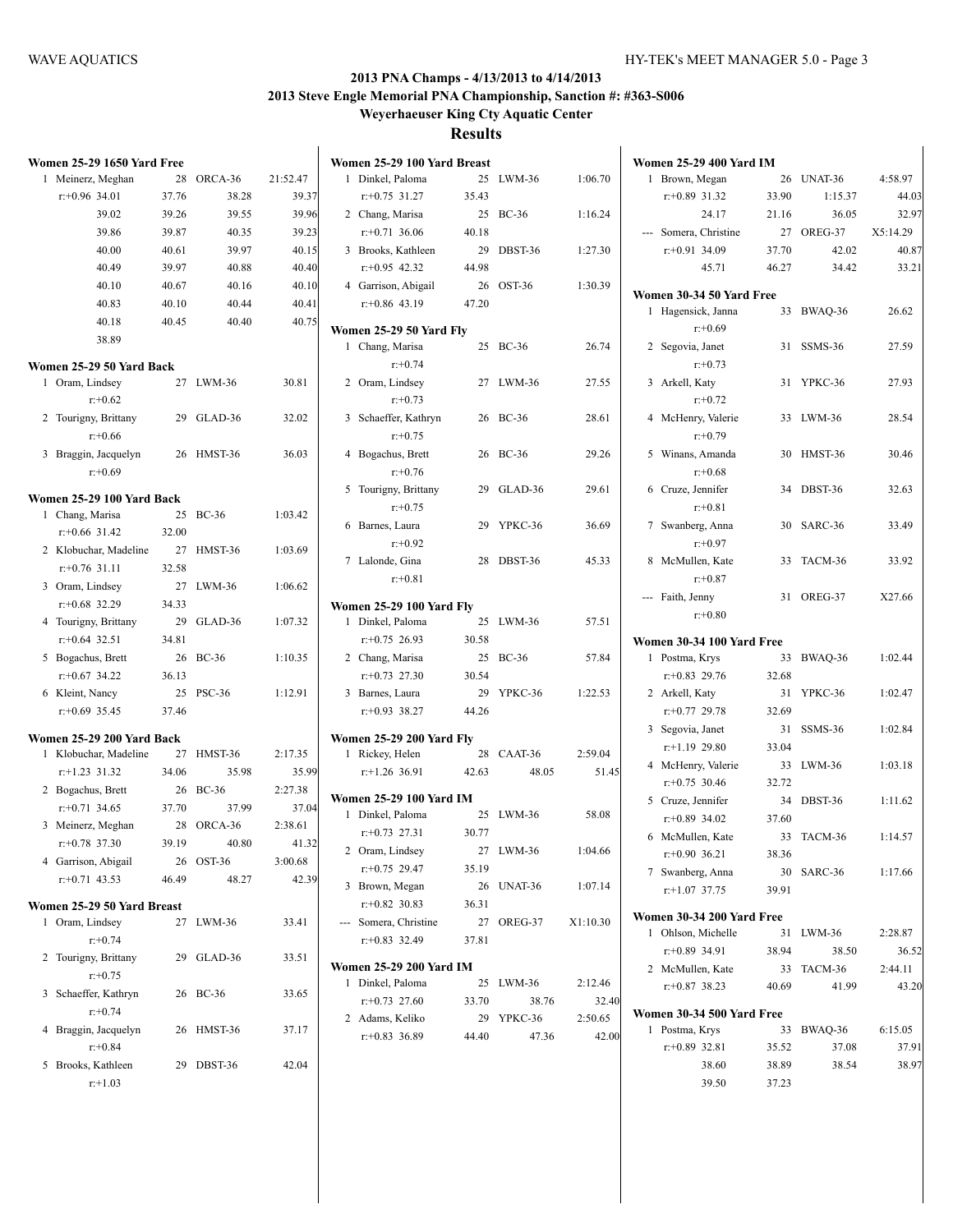#### **(Women 30-34 500 Yard Free)** 2 Ohlson, Michelle 31 LWM-36 6:43.38 r:+0.86 35.35 41.21 42.72 41.89 41.94 41.03 41.30 40.69 40.52 36.73 3 Cruze, Jennifer 34 DBST-36 6:59.27 r:+0.75 39.46 42.88 42.92 42.18 41.80 41.89 42.71 41.93 42.28 41.22 **Women 30-34 1650 Yard Free** 1 Foley, Jacquelyn 31 TCAC-36 18:55.83 30.39 32.91 33.43 33.93 34.00 34.16 34.28 34.81 34.67 34.61 34.35 34.68 35.22 35.14 34.75 34.75 34.69 34.13 34.60 35.23 34.85 34.71 34.67 34.70 34.60 35.05 34.71 34.61 34.65 35.11 34.73 34.91 33.80 2 Hagensick, Janna 33 BWAQ-36 20:18.93 r:+0.84 33.27 35.73 36.56 36.58 36.80 36.98 36.85 37.25 37.33 37.12 37.43 37.42 37.40 37.06 37.13 37.03 36.97 36.97 37.19 37.27 37.31 37.23 37.66 37.26 37.26 37.22 37.18 37.37 37.02 37.02 36.95 37.14 35.97 3 Ohlson, Michelle 31 LWM-36 23:15.58 r:+0.97 37.89 41.27 42.46 42.17 42.44 42.79 42.46 42.46 42.22 42.58 42.65 42.79 42.19 42.58 42.35 42.36 42.84 42.63 42.87 43.27 43.12 43.12 43.28 43.08 42.89 42.59 43.01 43.00 42.73 42.43 41.83 41.21 38.02 **Women 30-34 50 Yard Back** 1 Horak, Rachel 34 CAAT-36 31.30 r:+1.16 2 Winans, Amanda 30 HMST-36 35.37 r:+0.80 **Women 30-34 100 Yard Back** 1 Horak, Rachel 34 CAAT-36 1:07.61 r:+0.72 32.26 35.35 2 McHenry, Valerie 33 LWM-36 1:12.80 r:+1.19 34.86 37.94 3 Swanberg, Anna 30 SARC-36 1:31.87 r:+0.83 43.52 48.35

|   | Women 30-34 50 Yard Breast                   |       |                     |                   |
|---|----------------------------------------------|-------|---------------------|-------------------|
| 1 | Winans, Amanda                               | 30    | HMST-36             | 37.74             |
|   | $r+0.71$                                     |       |                     |                   |
| 2 | McHenry, Valerie                             |       | 33 LWM-36           | 38.90             |
|   | $r: +0.75$                                   |       |                     |                   |
| 3 | McMullen, Kate                               | 33    | TACM-36             | 40.55             |
|   | $r: +0.70$                                   |       |                     |                   |
|   | 4 Cruze, Jennifer                            | 34    | DBST-36             | 41.24             |
|   | $r + 0.92$                                   |       |                     |                   |
|   | --- Faith, Jenny                             | 31    | OREG-37             | X33.66            |
|   | $r: +0.76$                                   |       |                     |                   |
|   | Women 30-34 100 Yard Breast                  |       |                     |                   |
| 1 | Winans, Amanda                               | 30    | HMST-36             | 1:23.92           |
|   | $r: +0.71$ 39.34                             | 44.58 |                     |                   |
|   | 2 Swanberg, Anna                             | 30    | SARC-36             | 1:39.28           |
|   | $r.+1.01$ 48.23                              | 51.05 |                     |                   |
|   | --- Faith, Jenny                             | 31    | OREG-37             | X1:13.63          |
|   | $r+0.74$ 34.24                               | 39.39 |                     |                   |
|   |                                              |       |                     |                   |
|   | Women 30-34 200 Yard Breast                  |       |                     |                   |
| 1 | Hagensick, Janna                             | 33    | BWAQ-36<br>44.02    | 2:48.93           |
|   | $r: +0.71$ 37.93                             | 42.50 |                     | 44.48             |
|   | 2 Cardoso, Jane                              | 31    | $LWM-36$            | 2:49.53           |
|   | $r + 0.76$ 38.46<br>--- Faith, Jenny         | 42.89 | 44.62<br>31 OREG-37 | 43.56<br>X2:44.48 |
|   | $r+0.84$ 36.67                               | 41.71 | 43.17               | 42.93             |
|   |                                              |       |                     |                   |
|   | Women 30-34 50 Yard Fly                      |       |                     |                   |
| 1 | Hagensick, Janna                             | 33    | BWAQ-36             | 28.76             |
|   | $r + 0.68$                                   |       |                     |                   |
|   | 2 Winans, Amanda                             | 30    | HMST-36             | 32.36             |
|   | $r+0.73$                                     |       |                     |                   |
|   | 3 Ohlson, Michelle                           | 31    | LWM-36              | 37.49             |
|   | $r: +0.91$                                   |       |                     |                   |
|   | <b>Women 30-34 100 Yard IM</b>               |       |                     |                   |
| 1 | Hagensick, Janna                             | 33    | BWAQ-36             | 1:09.48           |
|   | $r+0.72$ 32.00                               | 37.48 |                     |                   |
|   | 2 Winans, Amanda                             | 30    | <b>HMST-36</b>      | 1:15.22           |
|   | $r+0.72$ 34.35                               | 40.87 |                     |                   |
|   | 3 Cruze, Jennifer                            | 34    | DBST-36             | 1:22.64           |
|   | $r: +0.88$ 39.15                             | 43.49 |                     |                   |
| 4 | McMullen, Kate                               | 33    | TACM-36             | 1:24.12           |
|   | $r: +0.91$ 41.14                             | 42.98 |                     |                   |
|   | --- Faith, Jenny                             | 31    | OREG-37             | X1:09.63          |
|   | $r+0.82$ 33.57                               | 36.06 |                     |                   |
|   | --- Swanberg, Anna                           | 30    | SARC-36             | DQ                |
|   | Shoulders past vertical toward breast - back |       |                     |                   |
|   | $r$ :+1.11 45.95                             | 46.84 |                     |                   |
|   | <b>Women 30-34 200 Yard IM</b>               |       |                     |                   |
| 1 | Foley, Jacquelyn                             | 31    | TCAC-36             | 2:24.40           |
|   | $r+0.95$ 31.14                               | 35.75 | 44.02               | 33.49             |
|   | 2 McHenry, Valerie                           |       | 33 LWM-36           | 2:45.50           |

r:+0.78 35.81 40.61 49.58 39.50

|    | 3 Cruze, Jennifer                                         |       | 34 DBST-36 | 2:56.68  |
|----|-----------------------------------------------------------|-------|------------|----------|
|    | $r + 0.94$                                                |       |            |          |
|    | --- Faith, Jenny                                          | 31    | OREG-37    | X2:34.98 |
|    | $r+0.84$ 33.79                                            | 41.26 | 43.43      | 36.50    |
|    | --- Swanberg, Anna                                        |       | 30 SARC-36 | DO       |
|    | Incomplete stroke cycle other than one pull followed by d |       |            |          |
|    | $r+1.16$ 47.87                                            | 52.84 | 58.56      | 44.87    |
|    | <b>Women 30-34 400 Yard IM</b>                            |       |            |          |
| 1  | Hagensick, Janna                                          | 33    | BWAQ-36    | 5:20.84  |
|    | $r: +0.74$ 32.52                                          | 37.24 | 43.20      | 41.97    |
|    | 44.50                                                     | 45.97 | 38.22      | 37.22    |
|    | 2 Cardoso, Jane                                           |       | 31 LWM-36  | 5:30.95  |
|    | $r+0.83$ 36.52                                            | 42.52 | 42.96      | 42.12    |
|    | 46.02                                                     | 46.07 | 37.95      | 36.79    |
|    | Women 35-39 50 Yard Free                                  |       |            |          |
| 1  | Matlock, Shannon                                          |       | 35 LWM-36  | 25.77    |
|    | $r + 0.84$                                                |       |            |          |
|    | 2 Bradley, Sarah                                          |       | 38 TCAC-36 | 27.69    |
|    | $r + 0.74$                                                |       |            |          |
|    | 3 Ashmann-Rice, Chericka 39 CAAT-36                       |       |            | 29.10    |
|    | $r+0.79$                                                  |       |            |          |
|    | 4 Blank, Beth                                             |       | 38 SVMS-36 | 30.24    |
|    | $r: +0.77$                                                |       |            |          |
|    | 5 Mahar, Rachel                                           |       | 35 BWAQ-36 | 31.46    |
|    | $r+1.02$                                                  |       |            |          |
|    | 6 Forbess, Dani                                           |       | 38 LWM-36  | 33.20    |
|    | $r+1.02$                                                  |       |            |          |
|    | 7 Sundin, Caitlin                                         |       | 37 SARC-36 | 33.33    |
|    | $r+0.89$                                                  |       |            |          |
|    | 8 Edison, Rosamond                                        |       | 39 BWAQ-36 | 35.16    |
|    | 9 Deaderick, Rachael                                      |       | 38 BWAQ-36 | 39.77    |
|    | $r+1.34$                                                  |       |            |          |
|    | <b>Women 35-39 100 Yard Free</b>                          |       |            |          |
|    | 1 Matlock, Shannon                                        |       | 35 LWM-36  | 57.19    |
|    | $r+0.82$ 27.61                                            | 29.58 |            |          |
|    | 2 Nordberg, Carrie                                        |       | 37 DBST-36 | 58.97    |
|    | $r+0.80$ 28.00                                            | 30.97 |            |          |
| 3  | Bradley, Sarah                                            | 38    | TCAC-36    | 1:01.64  |
|    | $r+0.75$ 28.85                                            | 32.79 |            |          |
|    | 4 Deem, Alison                                            | 35    | BWAQ-36    | 1:06.57  |
|    | $r: +0.89$ 32.08                                          | 34.49 |            |          |
| 5. | Wellock, Kimbra                                           | 35    | BWAQ-36    | 1:07.40  |
|    | $r: +0.81$ 31.73                                          | 35.67 |            |          |
|    | 6 Blank, Beth                                             | 38    | SVMS-36    | 1:08.01  |
|    | $r+0.78$ 31.66                                            | 36.35 |            |          |
|    | 7 Ashmann-Rice, Chericka 39                               |       | CAAT-36    | 1:08.59  |
|    | $r+0.78$ 32.14                                            | 36.45 |            |          |
|    | 8 Mahar, Rachel                                           | 35    | BWAQ-36    | 1:15.21  |
|    | $r+1.10$ 36.45                                            | 38.76 |            |          |
| 9  | Edison, Rosamond                                          | 39    | BWAQ-36    | 1:20.08  |
|    | 38.70                                                     | 41.38 |            |          |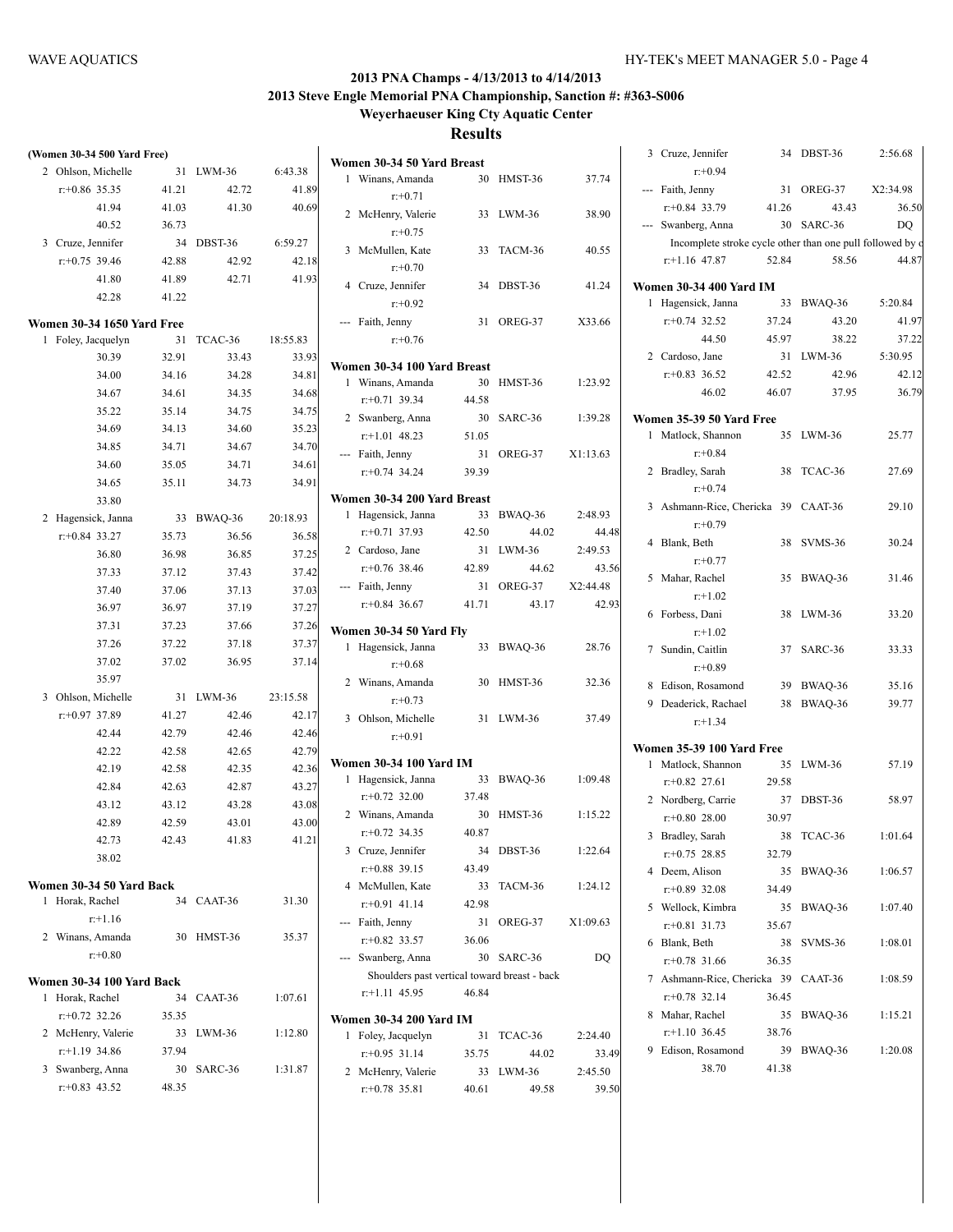2 Edison, Rosamond 39 BWAQ-36 29:41.22

|   | <b>Women 35-39 200 Yard Free</b>  |                |         |                |  |
|---|-----------------------------------|----------------|---------|----------------|--|
| 1 | Matlock, Shannon                  | 35             | LWM-36  | 2:11.03        |  |
|   | $r+0.74$ 29.41                    | 33.03          | 33.97   | 34.62          |  |
|   | 2 Bradley, Sarah                  | 38             | TCAC-36 | 2:18.98        |  |
|   | $r: +0.78$ 31.55                  | 33.46          | 36.05   | 37.92          |  |
|   | 3 Miller, Erin                    | 39             | GLAD-36 | 2:20.13        |  |
|   | $r: +0.77$ 32.53                  | 35.04          | 36.41   | 36.15          |  |
|   | 4 Grimm, Lindsay                  | 35             | UNAT-36 | 2:23.39        |  |
|   | $r+0.84$ 32.27                    | 36.03          | 37.68   | 37.41          |  |
|   | 5 Andersson, Claudia              | 38             | LWM-36  | 2:31.29        |  |
|   | $r: +0.81$ 34.29                  | 36.81          | 39.36   | 40.83          |  |
|   | 6 Rasmussen, Karen                | 38             | BWAQ-36 | 2:33.26        |  |
|   | $r$ :+1.09 34.99                  | 37.96          | 40.20   | 40.11          |  |
|   | <b>Women 35-39 500 Yard Free</b>  |                |         |                |  |
|   | 1 Rasmussen, Karen                | 38             | BWAQ-36 | 6:52.45        |  |
|   | $r$ :+1.10 36.65                  | 39.17          | 40.91   | 41.95          |  |
|   | 42.20                             | 42.95          | 42.75   | 42.48          |  |
|   | 42.17                             | 41.22          |         |                |  |
|   | 2 Brumley, Sadie                  | 36             | MYM-36  | 7:53.27        |  |
|   | $r$ :+1.24 43.55                  | 46.32          | 47.71   | 48.21          |  |
|   | 48.78                             | 48.00          | 48.23   | 48.27          |  |
|   | 48.29                             | 45.91          |         |                |  |
|   | <b>Women 35-39 1000 Yard Free</b> |                |         |                |  |
| 1 | Deem, Alison                      | 35             | BWAO-36 | 13:18.28       |  |
|   | 36.84                             | 40.36          | 41.26   | 41.20          |  |
|   | 41.11                             | 41.27          | 40.97   | 40.61          |  |
|   | 40.95                             | 40.63          | 40.26   | 39.71          |  |
|   | 39.73                             | 39.36          | 39.63   | 39.81          |  |
|   | 39.24                             | 39.24          | 39.33   | 36.77          |  |
|   | 2 Neely, Wendy                    | 38             | BWAQ-36 | 15:33.00       |  |
|   | $r+0.96$ 42.32                    | 44.62          | 45.36   | 46.71          |  |
|   | 46.68                             | 47.44          | 47.20   | 46.99          |  |
|   | 47.05                             | 47.40          | 47.18   | 47.59          |  |
|   | 47.24                             | 46.93          | 47.55   | 46.91          |  |
|   | 46.87                             | 47.04          | 47.08   | 46.84          |  |
|   | 3 Edison, Rosamond                | 39             | BWAQ-36 | 17:47.96       |  |
|   | 44.23                             | 50.56          | 51.72   | 53.57          |  |
|   | 52.26                             | 53.69          | 54.19   | 54.51          |  |
|   | 55.27                             | 55.23          | 55.20   | 54.28          |  |
|   | 53.41                             | 54.79          | 54.75   | 54.82          |  |
|   | 55.93                             | 55.61          | 53.24   | 50.70          |  |
|   |                                   |                |         |                |  |
|   | <b>Women 35-39 1650 Yard Free</b> |                |         |                |  |
| 1 | Neely, Wendy                      | 38             | BWAQ-36 | 25:42.13       |  |
|   | $r: +1.03$ 42.46                  | 45.70          | 46.12   | 45.66          |  |
|   | 45.64                             | 45.68          | 46.43   | 46.25          |  |
|   | 46.30                             | 46.55          | 46.60   | 46.55          |  |
|   | 46.33                             | 47.03          | 46.54   | 46.69          |  |
|   | 45.99                             | 45.93          | 46.63   | 46.29          |  |
|   | 47.02                             | 47.08          | 47.09   | 47.44          |  |
|   | 47.55                             | 47.94<br>48.34 | 48.09   | 48.04<br>48.08 |  |
|   | 47.75                             |                | 48.31   |                |  |
|   | 48.03                             |                |         |                |  |

|   |                                                 |       | 54.79      | 53.03   |
|---|-------------------------------------------------|-------|------------|---------|
|   | 55.68                                           | 55.66 | 54.64      | 55.30   |
|   | 54.99                                           | 54.73 | 55.49      | 54.89   |
|   | 54.32                                           | 54.92 | 54.47      | 54.77   |
|   | 54.29                                           | 55.24 | 54.82      | 54.44   |
|   | 54.06                                           | 54.44 | 54.67      | 55.92   |
|   | 55.85                                           | 54.56 | 53.95      | 53.93   |
|   | 49.21                                           |       |            |         |
|   |                                                 |       |            |         |
|   | Women 35-39 50 Yard Back                        |       |            | 29.28   |
|   | 1 Wetstone, Susan<br>$r+1.16$                   | 39    | GLAD-36    |         |
|   |                                                 |       | 37 DBST-36 | 34.38   |
|   | 2 Nordberg, Carrie                              |       |            |         |
|   | $r+1.08$<br>3 Ashmann-Rice, Chericka 39 CAAT-36 |       |            | 34.74   |
|   |                                                 |       |            |         |
|   | $r + 0.66$                                      |       |            |         |
|   | 4 Mahar, Rachel<br>$r+1.01$                     | 35    | BWAQ-36    | 42.17   |
|   |                                                 |       | 37 SARC-36 | 43.06   |
|   | 5 Sundin, Caitlin                               |       |            |         |
|   | $r: +0.77$<br>Deaderick, Rachael                | 38    | BWAQ-36    | 45.52   |
| 6 |                                                 |       |            |         |
|   | $r: +0.68$                                      |       |            |         |
|   | Women 35-39 100 Yard Back                       |       |            |         |
|   | 1 Wetstone, Susan                               | 39    | GLAD-36    | 1:02.59 |
|   | $r + 0.69$ 30.42                                | 32.17 |            |         |
|   | 2 Bradley, Sarah                                | 38    | TCAC-36    | 1:09.63 |
|   | $r + 0.75$ 33.98                                | 35.65 |            |         |
|   | 3 Ashmann-Rice, Chericka 39 CAAT-36             |       |            | 1:18.15 |
|   | $r+0.70$ 36.07                                  | 42.08 |            |         |
|   | 4 Brumley, Sadie                                | 36    | MYM-36     | 1:31.60 |
|   | $r + 0.63$ 46.06                                | 45.54 |            |         |
|   | 5 Deaderick, Rachael                            | 38    | BWAQ-36    | 1:40.96 |
|   | $r + 0.71$ 47.29                                | 53.67 |            |         |
|   | Women 35-39 200 Yard Back                       |       |            |         |
|   | 1 Miller, Erin                                  | 39    | GLAD-36    | 2:46.36 |
|   | $r + 0.74$ 38.16                                | 40.50 | 44.06      | 43.64   |
|   | 2 Neely, Wendy                                  |       | 38 BWAQ-36 | 3:05.89 |
|   | $r+0.92$ 44.62                                  | 46.10 | 47.94      | 47.23   |
|   | 3 Brumley, Sadie                                | 36    | $MYM-36$   | 3:11.89 |
|   | $r+0.80$ 46.25                                  | 47.94 | 49.38      | 48.32   |
|   |                                                 |       |            |         |
| 1 | Women 35-39 50 Yard Breast<br>Grimm, Lindsay    | 35    |            | 35.98   |
|   | $r+0.83$                                        |       | UNAT-36    |         |
| 2 |                                                 |       |            |         |
|   | Blank, Beth                                     | 38    | SVMS-36    | 40.57   |
|   | $r: +0.79$                                      |       |            |         |
| 3 | Ashmann-Rice, Chericka 39 CAAT-36               |       |            | 40.82   |
| 4 | $r: +0.83$                                      | 38    |            |         |
|   | Rasmussen, Karen<br>$r+1.10$                    |       | BWAQ-36    | 44.56   |
| 5 | Deaderick, Rachael                              | 38    | BWAO-36    |         |
|   | $r+1.21$                                        |       |            | 51.53   |
|   |                                                 |       |            |         |

|    | --- Lauzon, Chantal                                  |       | 39 CAN-0           | X37.46            |
|----|------------------------------------------------------|-------|--------------------|-------------------|
|    | $r: +0.77$                                           |       |                    |                   |
|    | Women 35-39 100 Yard Breast                          |       |                    |                   |
|    | 1 Wellock, Kimbra                                    | 35    | BWAQ-36            | 1:26.73           |
|    | $r: +0.85$ 41.30                                     | 45.43 |                    |                   |
|    | 2 Blank, Beth                                        | 38    | SVMS-36            | 1:28.04           |
|    | $r+0.81$ 40.83                                       | 47.21 |                    |                   |
|    | 3 Sundin, Caitlin<br>$r+0.85$ 45.99                  | 50.18 | 37 SARC-36         | 1:36.17           |
|    | 4 Brumley, Sadie                                     | 36    | MYM-36             | 1:36.86           |
|    | $r+0.99$ 46.60                                       | 50.26 |                    |                   |
|    | --- Lauzon, Chantal                                  |       | 39 CAN-0           | X1:21.60          |
|    | $r: +0.74$ 38.38                                     | 43.22 |                    |                   |
|    | Women 35-39 200 Yard Breast                          |       |                    |                   |
| 1. | Nordberg, Carrie                                     | 37    | DBST-36            | 2:38.27           |
|    | $r: +0.76$ 36.20                                     | 39.74 | 40.63              | 41.70             |
|    | 2 Wellock, Kimbra                                    | 35    | BWAO-36            | 3:05.83           |
|    | $r+0.87$ 42.52                                       | 46.24 | 48.09              | 48.98             |
|    | 3 Brumley, Sadie                                     | 36    | $MYM-36$           | 3:17.33           |
|    | $r+1.12$ 46.85                                       | 49.82 | 51.70              | 48.96             |
|    | 4 Neely, Wendy                                       |       | 38 BWAQ-36         | 3:21.67           |
|    | $r+1.02$ 46.22                                       | 50.49 | 52.48              | 52.48             |
|    | --- Lauzon, Chantal<br>$r+0.77$ 39.21                | 45.92 | 39 CAN-0<br>48.18  | X3:02.55<br>49.24 |
|    |                                                      |       |                    |                   |
|    | <b>Women 35-39 50 Yard Fly</b>                       |       |                    |                   |
|    | 1 Matlock, Shannon<br>$r: +0.76$                     |       | 35 LWM-36          | 30.23             |
|    | 2 Ashmann-Rice, Chericka 39 CAAT-36                  |       |                    | 31.99             |
|    | $r: +0.78$                                           |       |                    |                   |
|    | 3 Miller, Erin                                       | 39    | GLAD-36            | 32.01             |
|    | $r + 0.76$                                           |       |                    |                   |
|    | 4 Grimm, Lindsay                                     | 35    | UNAT-36            | 33.12             |
|    | $r + 0.81$                                           |       |                    |                   |
|    | 5 Blank, Beth                                        | 38    | $SVMS-36$          | 33.38             |
|    | $r + 0.76$                                           |       |                    |                   |
| 6  | Sundin, Caitlin<br>$r+0.80$                          |       | 37 SARC-36         | 39.91             |
| 7  | Deaderick, Rachael                                   | 38    | BWAQ-36            | 51.29             |
|    | $r+1.15$                                             |       |                    |                   |
|    |                                                      |       |                    |                   |
|    | <b>Women 35-39 100 Yard Fly</b><br>1 Wellock, Kimbra |       | 35 BWAQ-36 1:16.91 |                   |
|    | $r+0.86$ 35.40                                       | 41.51 |                    |                   |
|    | --- Lauzon, Chantal                                  |       | 39 CAN-0           | X1:10.91          |
|    | $r: +0.74$ 32.59                                     | 38.32 |                    |                   |
|    |                                                      |       |                    |                   |
|    | <b>Women 35-39 200 Yard Fly</b><br>1 Wetstone, Susan |       | 39 GLAD-36         | 2:21.78           |
|    | $r$ : +0.80 32.55                                    | 35.97 | 36.43              | 36.83             |
|    |                                                      |       |                    |                   |
|    | Women 35-39 100 Yard IM<br>1 Nordberg, Carrie        |       | 37 DBST-36         | 1:06.38           |
|    | $r + 0.75$ 31.91                                     | 34.47 |                    |                   |
|    | 2 Matlock, Shannon                                   |       | 35 LWM-36          | 1:08.39           |
|    | $r + 0.84$ 32.37                                     | 36.02 |                    |                   |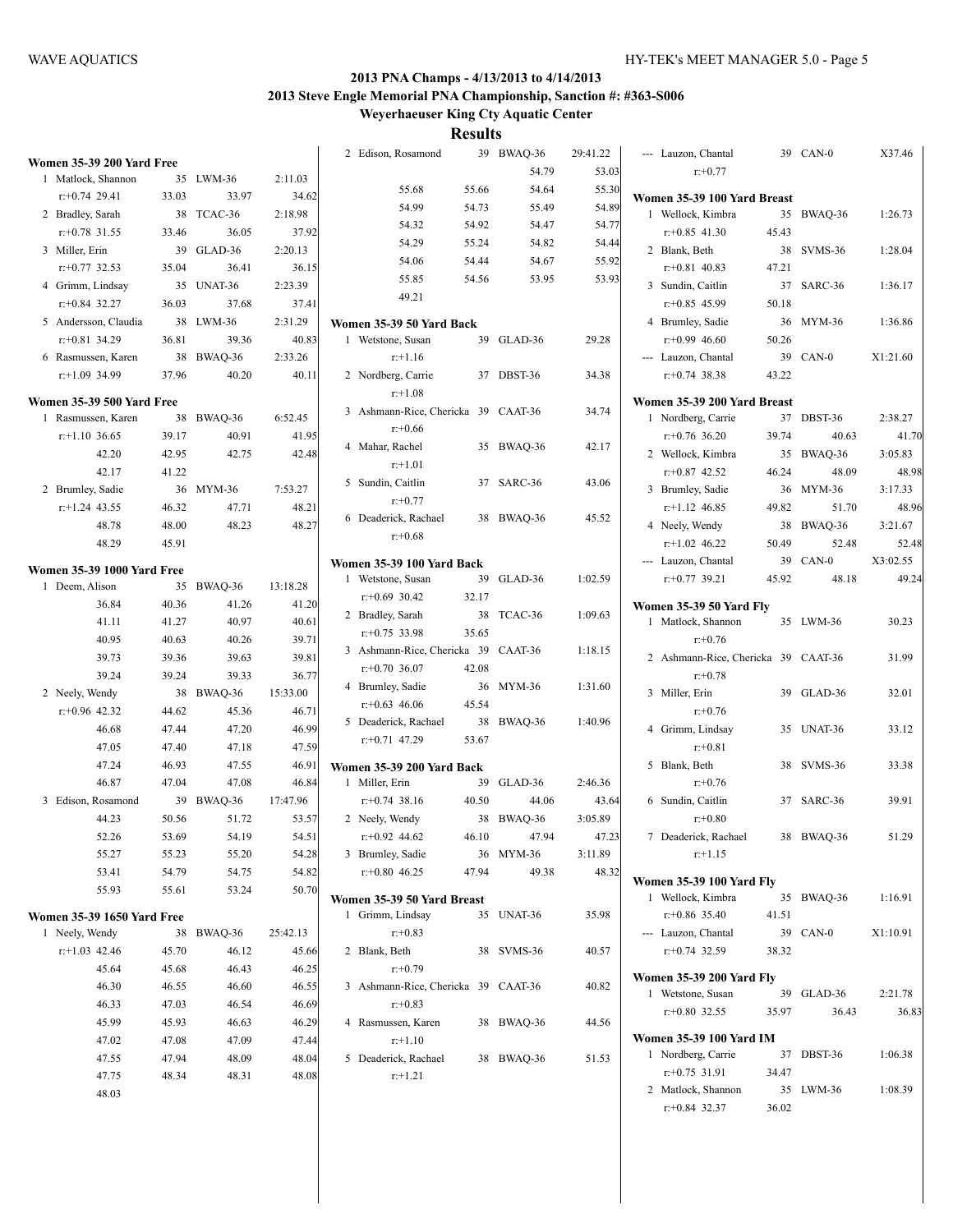| (Women 35-39 100 Yard IM)                                   |       |            |          | 7 Mesler, Jennifer                       |       | 42 BWAQ-36 | 30.40   | 2 Mesler, Jennifer         |                | 42 BWAQ-36          | 6:42.47                                                     |
|-------------------------------------------------------------|-------|------------|----------|------------------------------------------|-------|------------|---------|----------------------------|----------------|---------------------|-------------------------------------------------------------|
| 3 Bradley, Sarah                                            |       | 38 TCAC-36 | 1:12.57  | $r+1.09$                                 |       |            |         | $r$ :+1.06 35.44           | 38.80          | 40.28               | 40.26                                                       |
| $r: +0.78$ 33.81                                            | 38.76 |            |          | 8 Beirne, Katherine                      |       | 43 SARC-36 | 30.69   | 41.51                      | 41.51          | 41.71               | 41.68                                                       |
| 4 Deem, Alison                                              |       | 35 BWAQ-36 | 1:14.06  | $r: +0.94$                               |       |            |         | 41.76                      | 39.52          |                     |                                                             |
| $r: +0.91$ 34.56                                            | 39.50 |            |          | 9 Holt, Megan                            |       | 42 BWAQ-36 | 30.89   | 3 Beirne, Katherine        |                | 43 SARC-36          | 7:29.64                                                     |
| 5 Blank, Beth                                               |       | 38 SVMS-36 | 1:17.52  | $r: +0.90$                               |       |            |         | $r$ :+1.01 38.62           | 41.94          | 42.89               | 44.78                                                       |
| $r: +0.79$ 34.47                                            | 43.05 |            |          | 10 Kucinski, Christy                     |       | 44 LWM-36  | 32.02   | 45.75                      | 45.50          | 46.26               | 47.76                                                       |
| 6 Neely, Wendy                                              |       | 38 BWAQ-36 | 1:26.30  | $r: +0.90$                               |       |            |         | 48.81                      | 47.33          |                     |                                                             |
| $r+0.92$ 41.14                                              | 45.16 |            |          | 11 Wilson, Andrea                        |       | 44 BAM-36  | 33.18   | 4 Clarke, Heather          |                | 41 LWM-36           | 7:31.35                                                     |
| 7 Sundin, Caitlin                                           |       | 37 SARC-36 | 1:29.60  | $r: +0.79$                               |       |            |         | $r+0.89$ 40.48             | 45.98          | 47.25               | 47.06                                                       |
| $r: +0.89$ 41.57                                            | 48.03 |            |          | 12 McCandless, Diana                     |       | 43 SSMS-36 | 34.08   | 47.25                      | 47.09          | 44.92               | 45.79                                                       |
| 8 Brumley, Sadie                                            |       | 36 MYM-36  | 1:33.73  | $r: +0.89$                               |       |            |         | 44.11                      | 41.42          |                     |                                                             |
| $r+1.11$ 45.95                                              | 47.78 |            |          | 13 Reiss, Angel                          |       | 43 LWM-36  | 36.30   | 5 Singer, Shannon          |                | 43 SVMS-36          | 7:34.09                                                     |
| 9 Deaderick, Rachael                                        |       | 38 BWAQ-36 | 1:46.63  | $r+1.04$                                 |       |            |         | $r+0.78$ 40.21             | 44.96          | 45.83               | 45.88                                                       |
| $r+1.26$ 49.46                                              | 57.17 |            |          | Women 40-44 100 Yard Free                |       |            |         | 45.54                      | 46.54          | 46.82               | 46.91                                                       |
| <b>Women 35-39 200 Yard IM</b>                              |       |            |          | 1 Moorhead, Amy                          |       | 41 LWM-36  | 55.54   | 47.33                      | 44.07          |                     |                                                             |
| 1 Matlock, Shannon                                          |       | 35 LWM-36  | 2:31.30  | $r+0.79$ 26.85                           | 28.69 |            |         | 6 Holt, Megan              |                | 42 BWAQ-36          | 7:37.73                                                     |
| $r: +0.81$ 32.26                                            | 40.23 | 45.50      | 33.31    | 2 Polidori, Wendy                        |       | 43 MUKY-36 | 1:03.52 | $r+0.93$ 38.08             | 43.95          | 46.67               | 47.38                                                       |
| 2 Wellock, Kimbra                                           |       | 35 BWAQ-36 | 2:50.85  | $r+0.81$ 30.46                           | 33.06 |            |         | 48.57                      | 48.36          | 48.48               | 48.06                                                       |
| $r: +0.82$                                                  |       |            |          | 3 Holt, Megan                            |       | 42 BWAQ-36 | 1:08.08 | 46.56                      | 41.62          |                     |                                                             |
| 3 Rasmussen, Karen                                          |       | 38 BWAQ-36 | 3:04.01  | $r: +0.92$ 32.69                         | 35.39 |            |         | 7 Montiel, Julie           |                | 43 BWAQ-36          | 8:05.00                                                     |
| $r+1.14$                                                    |       |            |          | 4 Lasley, Stacey                         |       | 41 MUKY-36 | 1:08.57 | $r$ :+1.30 42.97           | 47.05          | 48.80               | 48.94                                                       |
| 4 Neely, Wendy                                              |       | 38 BWAQ-36 | 3:06.58  | $r+1.00$ 32.22                           | 36.35 |            |         | 49.52                      | 50.20          | 50.01               | 50.42                                                       |
| $r: +0.98$ 42.91                                            | 46.58 | 53.27      | 43.82    | 5 Watland, Jacque                        |       | 44 AQUA-36 | 1:08.72 | 49.96                      | 47.13          |                     |                                                             |
| --- Lauzon, Chantal                                         |       | 39 CAN-0   | X2:41.71 | $r.+1.11$ 32.71                          | 36.01 |            |         | 8 Fenton, April            |                | 40 BWAQ-36          | 9:06.24                                                     |
| $r: +0.75$ 32.84                                            | 42.64 | 47.09      | 39.14    | 6 Archer, Joy                            |       | 40 BAM-36  | 1:08.78 | 44.53                      | 47.35          | 51.73               | 54.68                                                       |
| --- Bradley, Sarah                                          |       | 38 TCAC-36 | DO.      | $r+1.01$ 33.02                           | 35.76 |            |         | 54.96                      | 57.14          | 1:00.01             | 58.62                                                       |
| Shoulders not at or past vertical towards breast off the wa |       |            |          | 7 Beirne, Katherine                      |       | 43 SARC-36 | 1:10.05 | 58.91                      | 58.31          |                     |                                                             |
|                                                             |       |            |          |                                          |       |            |         |                            |                |                     |                                                             |
| $r: +0.79$ 35.67                                            | 40.64 | 50.74      | 39.94    |                                          |       |            |         |                            |                |                     |                                                             |
|                                                             |       |            |          | $r+0.91$ 33.16                           | 36.89 |            |         | Women 40-44 1000 Yard Free |                |                     |                                                             |
| <b>Women 35-39 400 Yard IM</b>                              |       |            |          | 8 Reiss, Angel                           |       | 43 LWM-36  | 1:21.77 | 1 Nordquist, Melissa       |                | 40 BWAQ-36          | 12:34.19                                                    |
| 1 Deem, Alison                                              |       | 35 BWAQ-36 | 5:47.67  | $r$ :+1.12 37.94                         | 43.83 |            | 1:21.94 | $r: +0.96$ 32.98           | 36.20          | 37.04               |                                                             |
| $r: +0.87$ 37.59                                            | 45.34 | 43.50      | 43.71    | 9 McCandless, Diana<br>$r$ : +0.87 38.71 | 43.23 | 43 SSMS-36 |         | 37.57<br>37.93             | 37.53<br>38.15 | 37.71<br>38.40      |                                                             |
| 48.66                                                       | 49.77 | 39.98      | 39.12    | 10 Montiel, Julie                        |       | 43 BWAQ-36 | 1:22.67 | 38.56                      | 38.45          | 38.33               |                                                             |
| 2 Wellock, Kimbra                                           |       | 35 BWAQ-36 | 6:14.49  | $r.+1.11$ 39.26                          | 43.41 |            |         | 38.42                      | 37.97          | 38.42               |                                                             |
| $r$ :+1.01 36.40                                            | 42.38 | 48.46      | 50.18    |                                          |       |            |         | 2 Mesler, Jennifer         |                |                     | 13:42.94                                                    |
| 52.54                                                       | 53.82 | 45.50      | 45.21    | Women 40-44 200 Yard Free                |       |            |         | $r+0.87$ 35.66             | 39.14          | 42 BWAQ-36<br>39.35 |                                                             |
| --- Lauzon, Chantal                                         |       | 39 CAN-0   | X5:42.68 | 1 Moorhead, Amy                          |       | 41 LWM-36  | 2:04.81 | 40.61                      | 41.10          | 41.33               | 37.58<br>37.62<br>38.70<br>38.53<br>38.10<br>40.60<br>42.00 |
| $r: +0.81$ 33.99                                            | 39.65 | 46.03      | 45.40    | $r+0.84$ 27.99                           | 31.20 | 32.98      | 32.64   | 41.70                      | 41.64          | 42.26               | 42.33                                                       |
| 48.39                                                       | 48.49 | 41.24      | 39.49    | 2 Sondgroth, Tracey                      |       | 40 SSMS-36 | 2:17.03 | 41.71                      | 42.13          | 42.84               | 41.90                                                       |
| Women 40-44 50 Yard Free                                    |       |            |          | $r+0.85$ 31.28                           | 33.71 | 35.62      | 36.42   | 42.40                      | 42.02          | 41.59               | 40.63                                                       |
| 1 Moorhead, Amy                                             |       | 41 LWM-36  | 24.60    | 3 Polidori, Wendy                        |       | 43 MUKY-36 | 2:22.18 | 3 Singer, Shannon          |                | 43 SVMS-36          | 15:22.29                                                    |
| $r + 0.74$                                                  |       |            |          | $r+0.90$ 35.11                           | 35.30 | 35.18      | 36.59   | $r.+0.78$ 41.11            | 44.77          | 45.98               | 46.26                                                       |
| 2 Werner, Haleigh                                           |       | 44 SSMS-36 | 26.13    | 4 Mesler, Jennifer                       |       | 42 BWAQ-36 | 2:27.40 | 46.21                      | 45.73          | 46.25               | 46.02                                                       |
| $r + 0.66$                                                  |       |            |          | $r+0.92$ 33.06                           | 36.92 | 38.65      | 38.77   | 46.42                      | 47.00          | 47.06               | 46.59                                                       |
| 3 Polidori, Wendy                                           |       | 43 MUKY-36 | 28.61    | 5 Hegarty, Laura                         |       | 42 BAM-36  | 2:45.65 | 47.69                      | 47.21          | 47.00               | 47.01                                                       |
| $r+0.79$                                                    |       |            |          | $r+0.98$ 38.57                           | 42.81 | 43.75      | 40.52   | 47.52                      | 46.97          | 46.35               |                                                             |
| 4 Keith, Lisa                                               |       | 43 LWM-36  | 29.99    | 6 Singer, Shannon                        |       | 43 SVMS-36 | 2:53.01 |                            |                |                     |                                                             |
| $r+1.01$                                                    |       |            |          | $r+0.88$ 40.80                           | 45.08 | 45.34      | 41.79   |                            |                |                     |                                                             |
| 5 Watland, Jacque                                           |       | 44 AQUA-36 | 30.03    | Women 40-44 500 Yard Free                |       |            |         |                            |                |                     |                                                             |
| $r+1.12$                                                    |       |            |          | 1 Moorhead, Amy                          |       | 41 LWM-36  | 5:44.17 |                            |                |                     |                                                             |
| 6 Lasley, Stacey                                            |       | 41 MUKY-36 | 30.36    | $r+0.86$ 30.85                           | 34.21 | 35.20      | 35.14   |                            |                |                     |                                                             |
| $r+1.02$                                                    |       |            |          | 35.23                                    | 35.34 | 34.88      | 34.61   |                            |                |                     | 43.14                                                       |
|                                                             |       |            |          | 34.43                                    | 34.28 |            |         |                            |                |                     |                                                             |
|                                                             |       |            |          |                                          |       |            |         |                            |                |                     |                                                             |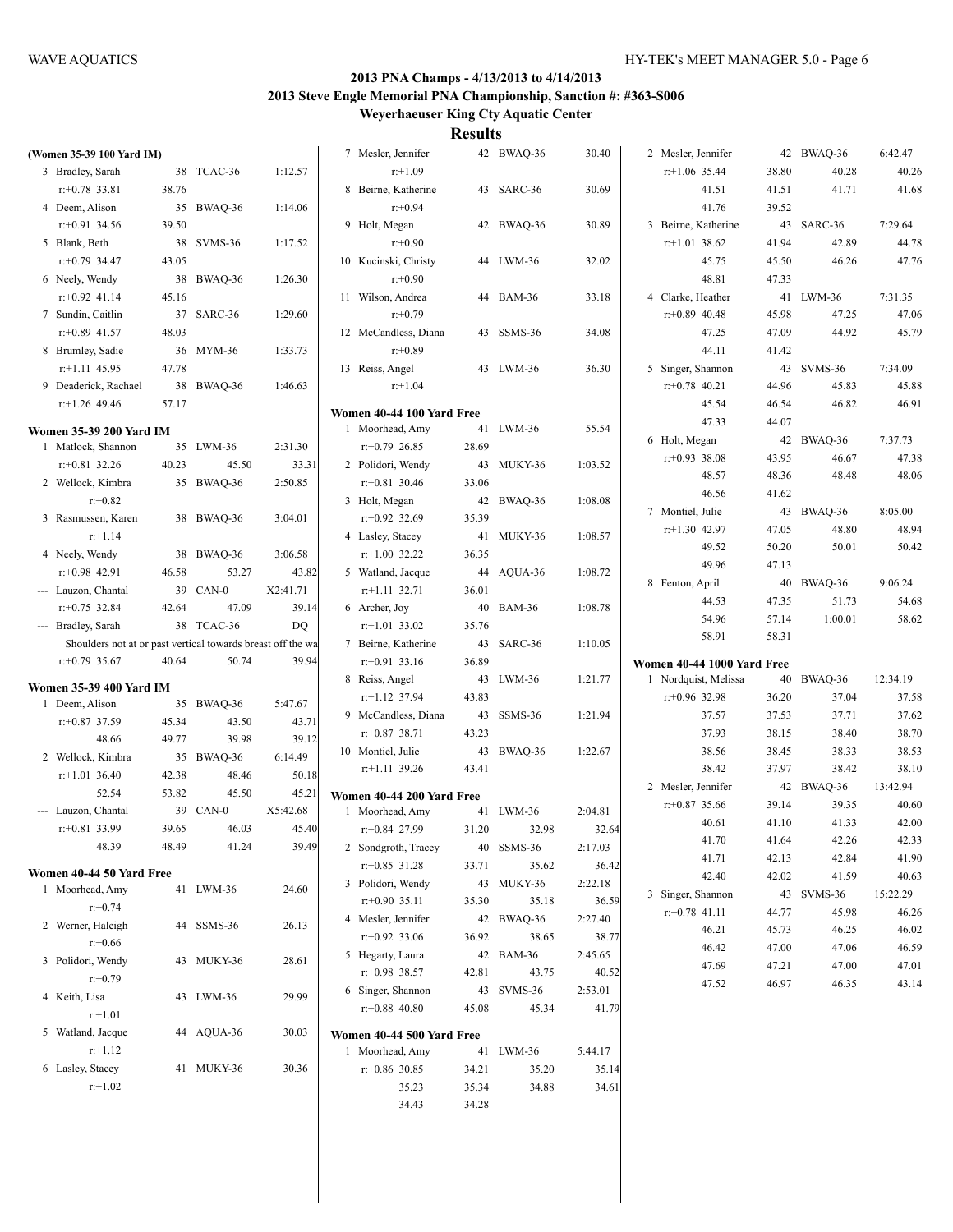**Weyerhaeuser King Cty Aquatic Center**

|                                             |       |            |          |                                       | results |            |         |                                |         |            |         |
|---------------------------------------------|-------|------------|----------|---------------------------------------|---------|------------|---------|--------------------------------|---------|------------|---------|
| Women 40-44 1650 Yard Free                  |       |            |          | 4 Antilla, Kristine                   |         | 44 OST-36  | 40.28   | 9 Montiel, Julie               |         | 43 BWAQ-36 | 1:38.24 |
| 1 Mesler, Jennifer                          |       | 42 BWAQ-36 | 22:48.98 | $r: +0.80$                            |         |            |         | $r+1.09$ 47.22                 | 51.02   |            |         |
| $r+0.86$ 37.43                              | 40.50 | 40.95      | 41.15    | Women 40-44 100 Yard Breast           |         |            |         | 10 McCandless, Diana           |         | 43 SSMS-36 | 1:40.68 |
| 41.07                                       | 40.53 | 40.93      | 40.93    | 1 Sondgroth, Tracey                   |         | 40 SSMS-36 | 1:19.91 | $r+0.94$ 45.89                 | 54.79   |            |         |
| 41.27                                       | 41.75 | 41.73      | 41.00    | $r+0.78$ 38.04                        | 41.87   |            |         | <b>Women 40-44 200 Yard IM</b> |         |            |         |
| 41.54                                       | 41.31 | 41.09      | 40.87    | 2 Beirne, Katherine                   |         | 43 SARC-36 | 1:29.93 | 1 Sondgroth, Tracey            |         | 40 SSMS-36 | 2:38.10 |
| 41.39                                       | 42.36 | 41.94      | 43.37    | $r: +0.93$ 42.61                      | 47.32   |            |         | $r+0.84$ 33.76                 | 40.30   | 45.35      | 38.69   |
| 42.05                                       | 41.94 | 42.28      | 42.63    | 3 Antilla, Kristine                   |         | 44 OST-36  | 1:31.27 | 2 Holt, Megan                  |         | 42 BWAQ-36 | 3:06.41 |
| 42.53                                       | 42.21 | 41.95      | 42.08    | $r+0.83$ 43.58                        | 47.69   |            |         | $r+0.93$ 37.82                 | 50.90   | 56.90      | 40.79   |
| 41.65                                       | 41.68 | 42.01      | 41.36    | 4 Johnson, Diana                      |         | 42 BWAQ-36 | 1:32.23 | 3 Antilla, Kristine            |         | 44 OST-36  | 3:10.17 |
| 41.50                                       |       |            |          | $r: +0.99$ 44.12                      | 48.11   |            |         | $r+0.84$ 41.81                 | 53.78   | 50.09      | 44.49   |
| 2 Singer, Shannon                           |       | 43 SVMS-36 | 25:51.77 | 5 Hope, Carolyn                       |         | 42 NEO-36  | 1:33.88 | 4 Clarke, Heather              |         | 41 LWM-36  | 3:14.60 |
| 43.28                                       | 45.83 | 46.54      | 46.58    | $r+0.94$ 45.24                        | 48.64   |            |         | $r+0.97$ 42.95                 | 51.19   | 55.97      | 44.49   |
| 46.76                                       | 47.98 | 47.14      | 46.94    |                                       |         |            |         | 5 Hope, Carolyn                |         | 42 NEO-36  | 3:17.59 |
| 47.77                                       | 47.38 | 46.91      | 47.12    | Women 40-44 200 Yard Breast           |         |            |         | $r+1.04$ 44.45                 | 49.59   | 55.63      | 47.92   |
| 47.18                                       | 46.57 | 47.06      | 47.70    | 1 Werner, Haleigh                     |         | 44 SSMS-36 | 2:38.05 | 6 Singer, Shannon              |         | 43 SVMS-36 | 3:24.41 |
| 47.57                                       | 47.50 | 47.35      | 47.26    | $r+0.64$ 35.08                        | 39.73   | 41.06      | 42.18   | $r: +0.80$ 43.87               | 55.13   | 59.60      | 45.81   |
| 47.27                                       | 47.91 | 47.70      | 47.44    | 2 Nordquist, Melissa                  |         | 40 BWAQ-36 | 2:49.55 |                                |         |            |         |
| 48.15                                       | 47.27 | 47.27      | 47.10    | $r+1.04$ 40.00                        | 42.59   | 42.96      | 44.00   | Women 40-44 400 Yard IM        |         |            |         |
| 47.06                                       | 46.68 | 47.02      | 46.79    | 3 Johnson, Diana                      |         | 42 BWAQ-36 | 3:19.59 | 1 Nordquist, Melissa           |         | 40 BWAQ-36 | 5:27.70 |
| 45.69                                       |       |            |          | $r+1.08$ 46.20                        | 50.77   | 51.78      | 50.84   | $r+1.02$ 33.48                 | 38.56   | 43.17      | 42.68   |
|                                             |       |            |          | 4 Hope, Carolyn                       |         | 42 NEO-36  | 3:25.06 | 46.65                          | 46.11   | 39.04      | 38.01   |
| Women 40-44 50 Yard Back                    |       |            |          | $r.+1.03$ 44.89                       | 51.00   | 54.56      | 54.61   | 2 Archer, Joy                  |         | 40 BAM-36  | 6:07.66 |
| 1 Moorhead, Amy                             |       | 41 LWM-36  | 33.39    | Women 40-44 50 Yard Fly               |         |            |         | $r+0.86$ 38.94                 | 45.13   | 49.71      | 46.58   |
| $r: +0.80$                                  |       |            |          | 1 Moorhead, Amy                       |         | 41 LWM-36  | 28.83   | 52.43                          | 50.75   | 44.14      | 39.98   |
| 2 Mesler, Jennifer                          |       | 42 BWAQ-36 | 34.43    | $r: +0.83$                            |         |            |         | 3 Richards, Kelly              |         | 43 BWAQ-36 | 6:16.47 |
| $r+1.21$                                    |       |            |          | 2 Polidori, Wendy                     |         | 43 MUKY-36 | 31.65   | $r+1.00$ 43.07                 | 1:36.65 | 46.55      | 53.86   |
| 3 Hegarty, Laura                            |       | 42 BAM-36  | 36.63    | $r: +0.75$                            |         |            |         | 53.09                          | 42.22   | 41.03      |         |
| $r + 0.64$                                  |       |            |          | 3 Draper, Jennifer                    |         | 44 BC-36   | 32.72   | Women 45-49 50 Yard Free       |         |            |         |
| 4 Lasley, Stacey                            |       | 41 MUKY-36 | 37.09    | $r: +0.64$                            |         |            |         | 1 Johansson, Hanna             |         | 46 DBST-36 | 28.40   |
| $r: +0.73$                                  |       |            |          | 4 Holt, Megan                         |         | 42 BWAQ-36 | 34.64   | $r: +0.78$                     |         |            |         |
| 5 Watland, Jacque<br>$r + 0.75$             |       | 44 AQUA-36 | 37.60    | $r: +0.87$                            |         |            |         | 2 Hansen, Setsuko              |         | 48 MUKY-36 | 29.64   |
| 6 Kucinski, Christy                         |       | 44 LWM-36  | 38.92    | 5 Keith, Lisa                         |         | 43 LWM-36  | 35.30   | $r: +0.85$                     |         |            |         |
| $r + 0.62$                                  |       |            |          | $r+1.00$                              |         |            |         | 3 Dennison, Ann                |         | 49 LWM-36  | 29.72   |
| 7 Wilson, Andrea                            |       | 44 BAM-36  | 39.32    | Women 40-44 100 Yard Fly              |         |            |         | $r: +0.93$                     |         |            |         |
| $r + 0.61$                                  |       |            |          | 1 Clarke, Heather                     |         | 41 LWM-36  | 1:32.63 | 4 Southwell, Jennifer          |         | 46 BWAQ-36 | 30.24   |
|                                             |       |            |          | $r+0.93$ 43.25                        | 49.38   |            |         | $r: +1.05$                     |         |            |         |
| Women 40-44 100 Yard Back                   |       |            |          |                                       |         |            |         | 5 Marsh-Limm, Margo            |         | 45 MUKY-36 | 30.68   |
| 1 Hegarty, Laura                            |       | 42 BAM-36  | 1:18.93  | <b>Women 40-44 100 Yard IM</b>        |         |            |         | $r + 0.84$                     |         |            |         |
| $r+0.66$ 39.01                              | 39.92 |            |          | 1 Keith, Lisa                         |         | 43 LWM-36  | 1:18.08 | 6 Pappalardo, Susan            |         | 46 BC-36   | 32.78   |
| 2 Richards, Kelly                           |       | 43 BWAQ-36 | 1:22.73  | $r+1.00$ 38.34                        | 39.74   |            |         | $r: +0.81$                     |         |            |         |
| $r+0.79$ 40.64                              | 42.09 |            |          | 2 Watland, Jacque                     |         | 44 AQUA-36 | 1:21.15 | 7 Harris, Amy                  |         | 46 HMST-36 | 35.41   |
| Women 40-44 200 Yard Back                   |       |            |          | $r+0.86$ 37.07                        | 44.08   |            |         | $r: +1.03$                     |         |            |         |
| 1 Hegarty, Laura                            |       | 42 BAM-36  | 2:54.01  | 3 Holt, Megan                         |         | 42 BWAQ-36 | 1:22.57 | Women 45-49 100 Yard Free      |         |            |         |
| $r+0.69$ 41.21                              | 44.28 | 44.79      | 43.73    | $r+0.98$ 39.20                        | 43.37   |            |         | 1 Southwell, Jennifer          |         | 46 BWAQ-36 | 1:06.05 |
| 2 Singer, Shannon                           |       | 43 SVMS-36 | 3:20.99  | 4 Beirne, Katherine<br>$r+1.07$ 41.17 |         | 43 SARC-36 | 1:24.73 | $r.+1.05$ 30.76                | 35.29   |            |         |
| $r+0.86$ 48.03                              | 51.01 | 52.35      | 49.60    |                                       | 43.56   |            |         | 2 Pappalardo, Susan            |         | 46 BC-36   | 1:11.24 |
|                                             |       |            |          | 5 Hegarty, Laura                      |         | 42 BAM-36  | 1:26.25 | $r+0.83$ 33.10                 | 38.14   |            |         |
| Women 40-44 50 Yard Breast<br>1 Keith, Lisa |       | 43 LWM-36  |          | $r+0.98$ 40.02                        | 46.23   | 44 BAM-36  |         | 3 Marrs, Susan                 |         | 47 BWAQ-36 | 1:11.59 |
| $r + 0.94$                                  |       |            | 37.37    | 6 Wilson, Andrea<br>$r+0.84$ 39.62    | 47.16   |            | 1:26.78 | $r+1.02$ 34.30                 | 37.29   |            |         |
| 2 Draper, Jennifer                          |       | 44 BC-36   | 39.10    | 7 Hope, Carolyn                       |         | 42 NEO-36  | 1:27.28 | 4 Rotton, Belinda              |         | 48 SVMS-36 | 1:11.92 |
| $r + 0.64$                                  |       |            |          | $r+0.97$ 41.02                        | 46.26   |            |         | $r+0.84$ 34.87                 | 37.05   |            |         |
| 3 Beirne, Katherine                         |       | 43 SARC-36 | 39.66    | 8 Johnson, Diana                      |         | 42 BWAQ-36 | 1:30.17 | 5 Harris, Amy                  |         | 46 HMST-36 | 1:20.20 |
| $r + 0.96$                                  |       |            |          | $r+1.07$ 42.68                        | 47.49   |            |         | $r+1.02$ 37.28                 | 42.92   |            |         |
|                                             |       |            |          |                                       |         |            |         |                                |         |            |         |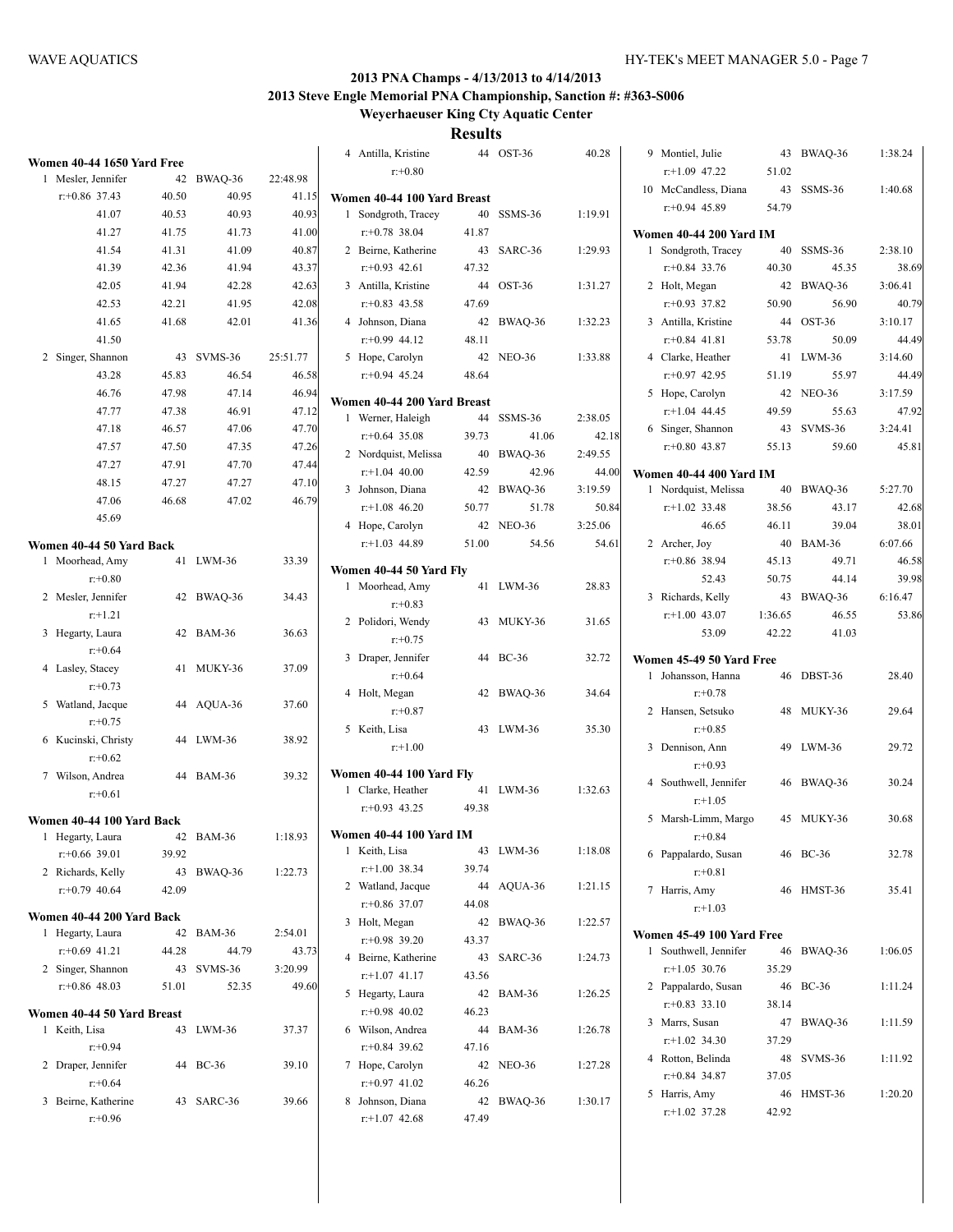| (Women 45-49 100 Yard Free)                        |       |            |          | 2 Jordan, Jill                    |       | 49 LWM-36  | 15:11.70       | 4 Dennison, Ann                |       | 49 LWM-36  | 38.97   |
|----------------------------------------------------|-------|------------|----------|-----------------------------------|-------|------------|----------------|--------------------------------|-------|------------|---------|
| 6 Burris, Mary                                     |       | 47 NEO-36  | 1:31.81  | $r+0.92$ 38.92                    | 42.96 | 44.39      | 44.85          | $r + 0.86$                     |       |            |         |
| $r: +0.65$ 43.82                                   | 47.99 |            |          | 45.33                             | 45.86 | 45.89      | 47.65          | 5 Marsh-Limm, Margo            |       | 45 MUKY-36 | 39.77   |
|                                                    |       |            |          | 46.79                             | 46.91 | 46.75      | 46.85          | $r: +0.79$                     |       |            |         |
| Women 45-49 200 Yard Free<br>1 VanDeSompele, Wendy |       | 46 UNAT-36 | 2:24.68  | 46.34                             | 47.22 | 46.40      | 46.21          | 6 Hansen, Setsuko              |       | 48 MUKY-36 | 41.04   |
| $r: +0.95$ 33.15                                   | 36.98 | 37.99      | 36.56    | 46.55                             | 46.67 | 46.04      | 43.12          | $r: +0.90$                     |       |            |         |
| 2 Pappalardo, Susan                                |       | 46 BC-36   | 2:34.27  | <b>Women 45-49 1650 Yard Free</b> |       |            |                | 7 Jordan, Jill                 |       | 49 LWM-36  | 42.88   |
| $r: +0.75$ 35.36                                   | 38.16 | 39.91      | 40.84    | 1 VanDeSompele, Wendy             |       | 46 UNAT-36 | 21:21.51       | $r + 0.94$                     |       |            |         |
| 3 Marrs, Susan                                     |       | 47 BWAQ-36 | 2:38.16  | $r.+1.11$ 34.90                   | 37.62 | 38.67      | 38.76          | 8 Burris, Mary                 |       | 47 NEO-36  | 50.19   |
| $r: +0.97$ 36.25                                   | 39.80 | 41.03      | 41.08    | 38.67                             | 38.54 | 39.05      | 38.70          | $r+1.03$                       |       |            |         |
| 4 Rotton, Belinda                                  |       | 48 SVMS-36 | 2:44.37  | 38.63                             | 38.58 | 39.08      | 38.81          | Women 45-49 100 Yard Breast    |       |            |         |
| $r+0.93$ 38.35                                     | 42.38 | 44.02      | 39.62    | 39.14                             | 39.28 | 39.20      | 39.17          | 1 Johansson, Hanna             |       | 46 DBST-36 | 1:22.00 |
|                                                    |       |            |          | 39.28                             | 39.32 | 39.54      | 39.82          | $r+0.82$ 39.02                 | 42.98 |            |         |
| Women 45-49 500 Yard Free                          |       |            |          | 39.11                             | 39.25 | 39.37      | 39.20          | 2 Speir, Kris                  |       | 49 OST-36  | 1:27.49 |
| 1 VanDeSompele, Wendy                              |       | 46 UNAT-36 | 6:14.41  | 39.75                             | 39.21 | 39.37      | 39.13          | $r+0.86$ 41.14                 | 46.35 |            |         |
| $r+1.15$ 33.46                                     | 36.51 | 37.31      | 37.90    | 38.99                             | 39.39 | 38.74      | 38.50          | 3 Dennison, Ann                |       | 49 LWM-36  | 1:28.15 |
| 38.19                                              | 38.23 | 38.51      | 38.37    | 36.74                             |       |            |                | $r: +0.88$ 39.82               | 48.33 |            |         |
| 38.36                                              | 37.57 |            |          | 2 Jordan, Jill                    |       | 49 LWM-36  | 25:28.18       | 4 Burris, Mary                 |       | 47 NEO-36  | 1:48.95 |
| 2 Marsh-Limm, Margo                                |       | 45 MUKY-36 | 6:44.84  | $r+1.05$ 42.98                    | 46.19 | 46.33      | 46.62          | $r$ :+1.04 51.69               | 57.26 |            |         |
| $r+0.80$ 37.55                                     | 41.05 | 41.50      | 41.27    | 46.84                             | 46.23 | 46.28      | 46.90          |                                |       |            |         |
| 40.66                                              | 41.30 | 40.69      | 41.15    | 46.64                             | 47.15 | 46.52      | 46.09          | Women 45-49 200 Yard Breast    |       |            |         |
| 41.02                                              | 38.65 |            |          | 45.92                             | 46.54 | 46.27      | 46.04          | 1 Burris, Mary                 |       | 47 NEO-36  | 3:52.07 |
| 3 Speir, Kris                                      |       | 49 OST-36  | 6:59.48  | 46.27                             | 46.13 | 46.62      | 47.00          | $r: +0.97$ 53.29               | 58.28 | 1:01.58    | 58.92   |
| $r+0.88$ 38.05                                     | 42.16 | 43.00      | 43.05    | 46.50                             | 47.27 | 47.70      | 46.79          | Women 45-49 50 Yard Fly        |       |            |         |
| 42.82                                              | 42.81 | 42.85      | 42.46    | 45.87                             | 46.43 | 46.76      | 46.84          | 1 Hansen, Setsuko              |       | 48 MUKY-36 | 32.48   |
| 42.02                                              | 40.26 |            |          | 46.66                             | 46.43 | 46.42      | 46.04          | $r + 0.79$                     |       |            |         |
| 4 Pappalardo, Susan                                |       | 46 BC-36   | 7:02.18  | 42.91                             |       |            |                | 2 Voss, Julie                  |       | 49 LWM-36  | 33.26   |
| $r: +0.73$ 36.91                                   | 41.56 | 41.94      | 42.67    |                                   |       |            |                | $r: +0.91$                     |       |            |         |
| 43.52                                              | 42.84 | 43.68      | 43.57    | Women 45-49 50 Yard Back          |       |            |                | 3 Rotton, Belinda              |       | 48 SVMS-36 | 34.52   |
| 43.55                                              | 41.94 |            |          | 1 Hansen, Setsuko                 |       | 48 MUKY-36 | 33.60          | $r: +0.94$                     |       |            |         |
| 5 Jordan, Jill                                     |       | 49 LWM-36  | 7:22.53  | $r+1.18$                          |       |            |                | 4 Marrs, Susan                 |       | 47 BWAQ-36 | 35.60   |
| $r: +0.98$ 38.09                                   | 43.06 | 45.29      | 45.71    | 2 Southwell, Jennifer             |       | 46 BWAQ-36 | 37.51          | $r: +0.93$                     |       |            |         |
| 45.51                                              | 45.75 | 46.10      | 45.71    | $r: +0.82$                        |       |            |                | 5 Marsh-Limm, Margo            |       | 45 MUKY-36 | 36.07   |
| 45.30                                              | 42.01 |            |          | 3 Marrs, Susan                    |       | 47 BWAQ-36 | 38.45          | $r: +0.80$                     |       |            |         |
| 6 Rotton, Belinda                                  |       | 48 SVMS-36 | 7:22.84  | $r: +1.07$                        |       |            |                | 6 Jordan, Jill                 |       | 49 LWM-36  | 36.81   |
| $r$ :+1.04 41.35                                   | 43.48 | 45.39      | 44.68    | --- Harris, Amy                   |       | 46 HMST-36 | D <sub>O</sub> | $r + 0.93$                     |       |            |         |
| 45.14                                              | 46.58 | 46.08      | 45.79    | Not on back off wall              |       |            |                | <b>Women 45-49 100 Yard IM</b> |       |            |         |
| 44.57                                              | 39.78 |            |          | $r: +0.77$                        |       |            |                | 1 Voss, Julie                  |       | 49 LWM-36  | 1:15.33 |
| 7 Burris, Mary                                     |       | 47 NEO-36  | 9:13.07  | Women 45-49 100 Yard Back         |       |            |                | $r+0.88$ 35.09                 | 40.24 |            |         |
| 48.22                                              | 56.19 | 55.63      | 57.14    | 1 Johansson, Hanna                |       | 46 DBST-36 | 1:15.28        | 2 Marsh-Limm, Margo            |       | 45 MUKY-36 | 1:16.85 |
| 56.57                                              | 58.34 | 55.43      | 55.48    | $r+0.84$ 36.29                    | 38.99 |            |                | $r+0.82$ 36.69                 | 40.16 |            |         |
| 55.11                                              | 54.96 |            |          | 2 Marrs, Susan                    |       | 47 BWAQ-36 | 1:22.09        | 3 Dennison, Ann                |       | 49 LWM-36  | 1:18.67 |
| <b>Women 45-49 1000 Yard Free</b>                  |       |            |          | $r+0.95$ 40.14                    | 41.95 |            |                | $r+0.87$ 37.44                 | 41.23 |            |         |
| 1 Southwell, Jennifer                              |       | 46 BWAQ-36 | 13:24.67 | Women 45-49 200 Yard Back         |       |            |                | 4 Southwell, Jennifer          |       | 46 BWAQ-36 | 1:18.75 |
| $r$ :+1.05 34.60                                   | 38.54 | 40.40      | 40.82    | 1 Marrs, Susan                    |       | 47 BWAQ-36 | 2:53.72        | $r+0.99$ 36.49                 | 42.26 |            |         |
| 40.21                                              | 40.80 | 40.99      | 40.76    | $r+1.09$ 41.73                    | 44.42 | 45.16      | 42.41          | 5 Jordan, Jill                 |       | 49 LWM-36  | 1:24.28 |
| 40.62                                              | 41.09 | 40.69      | 40.77    |                                   |       |            |                | $r+0.93$ 41.66                 | 42.62 |            |         |
| 40.77                                              | 40.50 | 41.09      | 41.15    | Women 45-49 50 Yard Breast        |       |            |                | 6 Rotton, Belinda              |       | 48 SVMS-36 | 1:24.71 |
| 41.03                                              | 40.74 | 41.11      | 37.99    | 1 Voss, Julie                     |       | 49 LWM-36  | 36.47          | $r+0.91$ 37.75                 | 46.96 |            |         |
|                                                    |       |            |          | $r: +0.83$                        |       |            |                | 7 Harris, Amy                  |       | 46 HMST-36 | 1:29.39 |
|                                                    |       |            |          | 2 Johansson, Hanna                |       | 46 DBST-36 | 37.33          | $r+1.02$ 44.01                 | 45.38 |            |         |
|                                                    |       |            |          | $r: +0.81$                        |       |            |                | 8 Burris, Mary                 |       | 47 NEO-36  | 1:46.15 |
|                                                    |       |            |          | 3 Speir, Kris<br>$r: +0.69$       |       | 49 OST-36  | 38.78          | $r+0.80$ 53.17                 | 52.98 |            |         |
|                                                    |       |            |          |                                   |       |            |                |                                |       |            |         |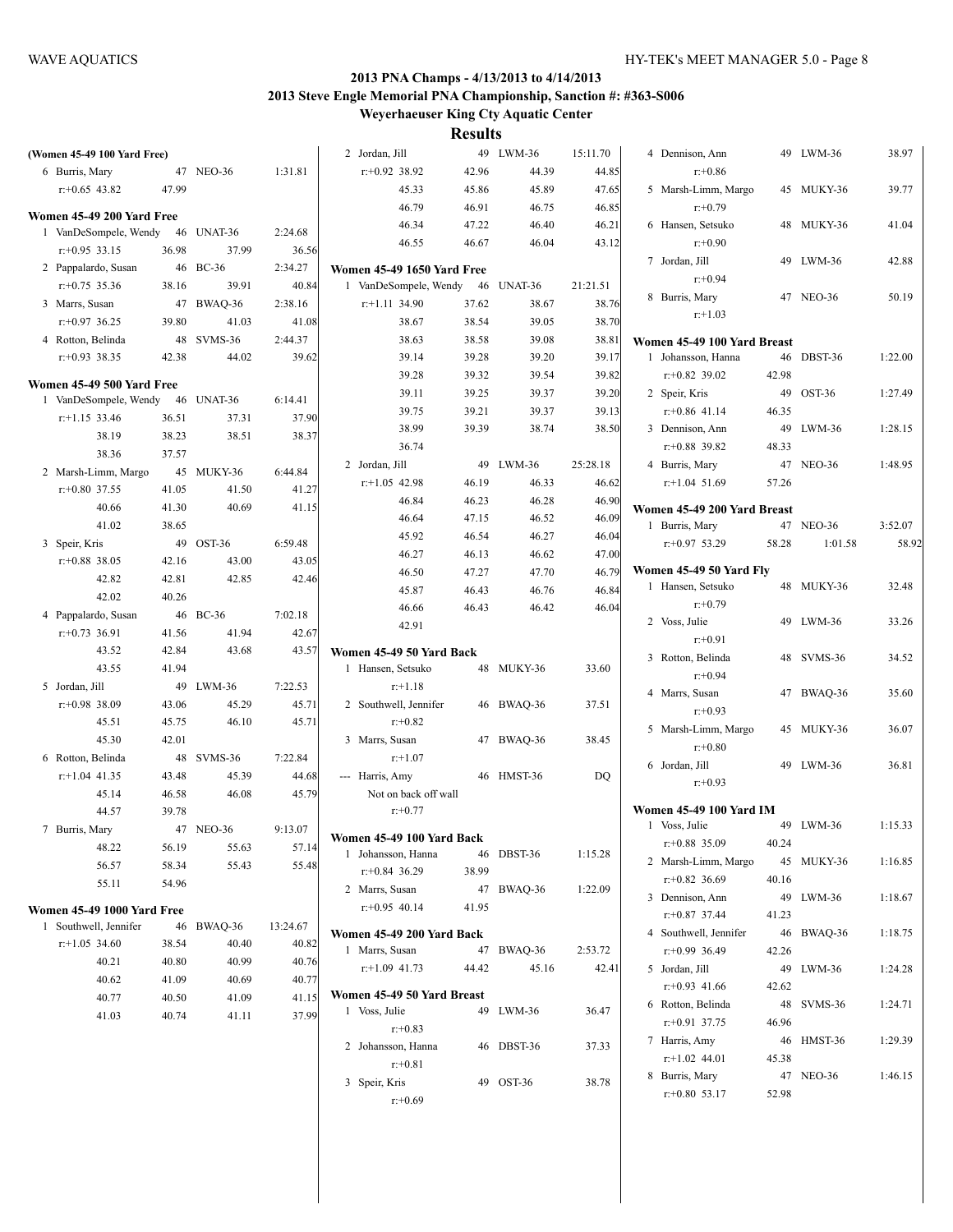| <b>Women 45-49 200 Yard IM</b> |         |            |          | --- Clutter, Cynthia                          |       | 53 HMS-35      | X2:41.75          | --- Wheeler, Kendra               |         | 51 OREG-37 | X12:05.18 |
|--------------------------------|---------|------------|----------|-----------------------------------------------|-------|----------------|-------------------|-----------------------------------|---------|------------|-----------|
| 1 Johansson, Hanna             |         | 46 DBST-36 | 2:39.85  | $r+0.87$ 37.14                                | 41.43 | 42.55          | 40.63             | $r: +0.91$ 33.06                  | 35.40   | 35.80      | 36.09     |
| $r: +0.83$ 33.89               | 42.41   | 47.09      | 36.46    |                                               |       |                |                   | 36.53                             | 36.77   | 36.61      | 36.85     |
|                                |         |            |          | Women 50-54 500 Yard Free<br>1 Courtney, Zena |       | 53 BWAQ-36     | 6:10.02           | 36.89                             | 36.80   | 36.62      | 36.71     |
| <b>Women 45-49 400 Yard IM</b> |         |            |          | 32.83                                         | 37.00 | 38.76          | 38.79             | 36.44                             | 36.35   | 36.64      | 36.59     |
| 1 Rotton, Belinda              |         | 48 SVMS-36 | 7:00.75  | 38.47                                         | 38.20 | 36.56          | 36.71             | 36.68                             | 36.55   | 36.32      | 35.48     |
| $r: +0.98$ 44.11               | 50.21   | 55.57      | 58.41    | 37.30                                         | 35.40 |                |                   | --- Clutter, Cynthia              |         | 53 HMS-35  | X14:13.76 |
| 1:03.23                        | 1:04.08 | 42.59      | 42.55    |                                               |       | 54 LWM-36      | 6:47.98           | $r+0.93$ 37.83                    | 41.74   | 42.87      | 43.20     |
| Women 50-54 50 Yard Free       |         |            |          | 2 Moore, Sheila<br>$r.+1.01$ 36.70            |       |                |                   | 43.56                             | 43.22   | 43.34      | 43.19     |
| 1 Dahl, Lisa                   |         | 51 CAAT-36 | 26.47    |                                               | 40.18 | 41.36<br>41.67 | 42.09             | 43.86                             | 43.70   | 42.99      | 43.41     |
| $r: +0.72$                     |         |            |          | 41.93                                         | 41.62 |                | 41.30             | 43.15                             | 42.78   | 42.81      | 42.81     |
| 2 Lindley, Jane                |         | 51 BAM-36  | 29.24    | 41.20                                         | 39.93 |                |                   | 43.18                             | 42.98   | 42.97      | 40.17     |
| $r: +0.85$                     |         |            |          | 3 Underbrink, Mary                            |       | 53 LWM-36      | 8:24.76           |                                   |         |            |           |
| 3 Dillan, Gloria               |         | 53 NEO-36  | 30.95    | 42.23                                         | 50.52 | 53.30          | 52.95             | <b>Women 50-54 1650 Yard Free</b> |         |            |           |
| $r: +0.83$                     |         |            |          | 53.20                                         | 52.43 | 52.09          | 52.42             | 1 Moore, Sheila                   |         | 54 LWM-36  | 22:40.53  |
| 4 Moore, Sheila                |         | 54 LWM-36  | 32.32    | 49.63                                         | 45.99 |                |                   | $r+1.08$ 38.69                    | 41.87   | 42.63      | 42.77     |
| $r: +1.03$                     |         |            |          | --- Wheeler, Kendra                           |       | 51 OREG-37     | X5:57.76          | 42.74                             | 42.70   | 42.78      | 42.60     |
| 5 White, Mary Ann              |         | 54 BWAQ-36 | 32.35    | $r: +0.93$ 32.74                              | 34.89 | 35.82          | 36.03             | 42.58                             | 42.97   | 43.05      | 42.95     |
| 6 Claesson-Gordon, Lisa        |         | 50 BAM-36  | 33.41    | 36.37                                         | 36.27 | 36.43          | 36.57             | 43.09                             | 42.79   | 43.14      | 42.54     |
| $r: +0.93$                     |         |            |          | 36.82                                         | 35.82 |                |                   | 43.33                             | 42.71   | 42.80      | 42.31     |
| 7 Underbrink, Mary             |         |            |          | --- Clutter, Cynthia                          |       | 53 HMS-35      | X6:57.38          | 42.28                             | 42.46   | 42.76      | 42.41     |
| $r: +0.95$                     |         | 53 LWM-36  | 35.79    | $r: +0.91$ 37.10                              | 41.31 | 42.86          | 42.42             | 42.41                             | 42.67   | 42.50      | 42.65     |
|                                |         |            |          | 42.73                                         | 42.80 | 43.09          | 42.37             | 42.37                             | 42.50   | 42.65      | 1:02.42   |
| 8 Oliver, Kathleen             |         | 54 BWAQ-36 | 37.20    | 42.10                                         | 40.60 |                |                   | 2 Gross, Lynn                     |         | 52 BWAQ-36 | 23:38.73  |
| $r+1.20$                       |         |            |          | <b>Women 50-54 1000 Yard Free</b>             |       |                |                   | $r+0.91$ 36.28                    | 40.47   | 40.99      | 42.62     |
| 9 Collins, Deirdre             |         | 51 NEO-36  | 37.43    | 1 Courtney, Zena                              |       | 53 BWAQ-36     | 12:45.87          | 41.62                             | 42.57   | 42.45      | 1:25.51   |
| $r: +0.91$                     |         |            |          | $r+0.87$ 34.36                                | 37.08 | 38.27          | 39.23             | 43.21                             | 43.69   | 43.62      | 43.45     |
| --- Clutter, Cynthia           |         | 53 HMS-35  | X33.95   | 39.24                                         | 38.89 | 38.63          | 39.31             | 43.10                             | 1:26.56 | 1:26.68    | 43.45     |
| $r: +0.87$                     |         |            |          | 39.29                                         | 39.86 | 37.77          | 37.72             | 43.29                             | 43.27   | 2:10.26    | 43.88     |
| Women 50-54 100 Yard Free      |         |            |          | 37.71                                         | 37.81 | 38.44          | 38.48             | 2:55.98                           | 1:28.24 | 44.16      | 34.10     |
| 1 Lindley, Jane                |         | 51 BAM-36  | 1:04.76  | 38.60                                         | 39.02 | 38.42          | 37.74             | 0.36                              | 0.33    | 0.35       | 1.11      |
| $r: +0.94$ 30.97               | 33.79   |            |          | 2 Moore, Sheila                               |       | 54 LWM-36      | 13:42.18          | 0.53                              | 0.66    | 0.83       | 0.91      |
| 2 Hickel, Jessie               |         | 54 BWAQ-36 | 1:10.16  | $r+1.10$ 38.02                                | 40.76 | 41.68          | 41.42             | 4.20                              |         |            |           |
| $r: +0.87$ 34.20               | 35.96   |            |          | 41.81                                         | 41.70 | 42.10          | 41.47             | 3 White, Mary Ann                 |         | 54 BWAQ-36 | 24:04.02  |
| 3 Moore, Sheila                |         | 54 LWM-36  | 1:11.08  | 42.12                                         | 41.90 | 41.13          | 41.11             | $r+1.04$ 38.20                    | 42.17   | 43.25      | 43.79     |
| $r$ :+1.01 33.32               | 37.76   |            |          | 41.57                                         | 40.75 | 41.14          | 41.21             | 44.16                             | 44.13   | 44.17      | 44.24     |
| 4 Claesson-Gordon, Lisa        |         | 50 BAM-36  | 1:14.64  | 41.09                                         | 41.07 | 40.80          | 39.33             | 44.47                             | 44.34   | 44.25      | 44.23     |
| $r: +0.97$ 35.76               | 38.88   |            |          | 3 White, Mary Ann                             |       | 54 BWAQ-36     | 14:18.26          | 44.40                             | 44.28   | 44.27      | 44.40     |
| 5 Underbrink, Mary             |         | 53 LWM-36  | 1:21.12  | $r$ :+1.06 38.83                              | 41.40 | 42.76          | 43.13             | 44.12                             | 44.52   | 44.08      | 44.23     |
| $r$ :+0.97 37.41               | 43.71   |            |          | 43.39                                         | 43.53 | 43.31          | 43.19             | 44.08                             | 44.24   | 44.30      | 44.45     |
| 6 Foster, Mary                 |         | 53 BWAQ-36 | 1:26.66  | 43.64                                         | 43.45 | 43.62          | 43.53             | 44.03                             | 43.79   | 44.19      | 43.95     |
| $r$ :+1.01 40.90               | 45.76   |            |          | 43.47                                         | 44.11 |                | 43.14             | 43.80                             | 43.94   | 43.69      | 43.59     |
| 7 Go, Asako                    |         | 54 BWAQ-36 | 1:41.74  | 43.55                                         | 43.54 | 43.59<br>42.72 |                   | 40.27                             |         |            |           |
| $r+1.18$ 48.24                 | 53.50   |            |          |                                               |       |                | 40.36<br>14:21.86 | 4 Rose, Judy                      |         | 52 YPKC-36 | 29:38.50  |
| --- Wheeler, Kendra            |         | 51 OREG-37 | X1:04.69 | 4 Hickel, Jessie                              |       | 54 BWAQ-36     |                   | $r+1.73$ 46.80                    | 49.88   | 53.17      | 54.04     |
| $r+0.84$ 31.13                 | 33.56   |            |          | $r: +0.86$ 37.69                              | 41.28 | 43.20          | 44.18             | 54.49                             | 54.47   | 54.09      | 55.81     |
| --- Clutter, Cynthia           |         | 53 HMS-35  | X1:14.70 | 43.86                                         | 44.37 | 44.88          | 44.88             | 54.80                             | 54.20   | 53.73      | 53.30     |
| $r+0.89$ 36.15                 | 38.55   |            |          | 44.70                                         | 44.25 | 43.13          | 43.84             | 54.75                             | 53.30   | 54.84      | 54.11     |
|                                |         |            |          | 43.50                                         | 43.09 | 43.33          | 43.24             | 53.80                             | 54.03   | 54.54      | 53.99     |
| Women 50-54 200 Yard Free      |         |            |          | 43.35                                         | 42.62 | 41.98          | 40.49             | 54.52                             | 54.35   | 54.34      | 53.79     |
| 1 Moore, Sheila                |         | 54 LWM-36  | 2:32.57  | 5 Foster, Mary                                |       | 53 BWAQ-36     | 17:10.89          | 54.34                             | 55.00   | 54.40      | 53.52     |
| $r$ :+1.04 36.31               | 38.77   | 39.07      | 38.42    | $r$ :+1.17 43.58                              | 48.99 | 50.58          | 51.03             | 56.28                             | 53.50   | 55.04      | 56.02     |
| 2 Hoffman, Wendy               |         | 50 MICC-36 | 2:43.01  | 51.32                                         | 51.43 | 51.58          | 52.99             | 51.26                             |         |            |           |
| $r$ :+1.08 36.81               | 39.73   | 42.95      | 43.52    | 52.30                                         | 52.99 | 53.39          | 52.81             |                                   |         |            |           |
| 3 Claesson-Gordon, Lisa        |         | 50 BAM-36  | 2:49.10  | 52.86                                         | 52.99 | 52.41          | 52.60             |                                   |         |            |           |
| $r+0.95$ 37.41                 | 42.62   | 44.88      | 44.19    | 52.42                                         | 51.26 | 52.07          | 51.29             |                                   |         |            |           |
|                                |         |            |          |                                               |       |                |                   |                                   |         |            |           |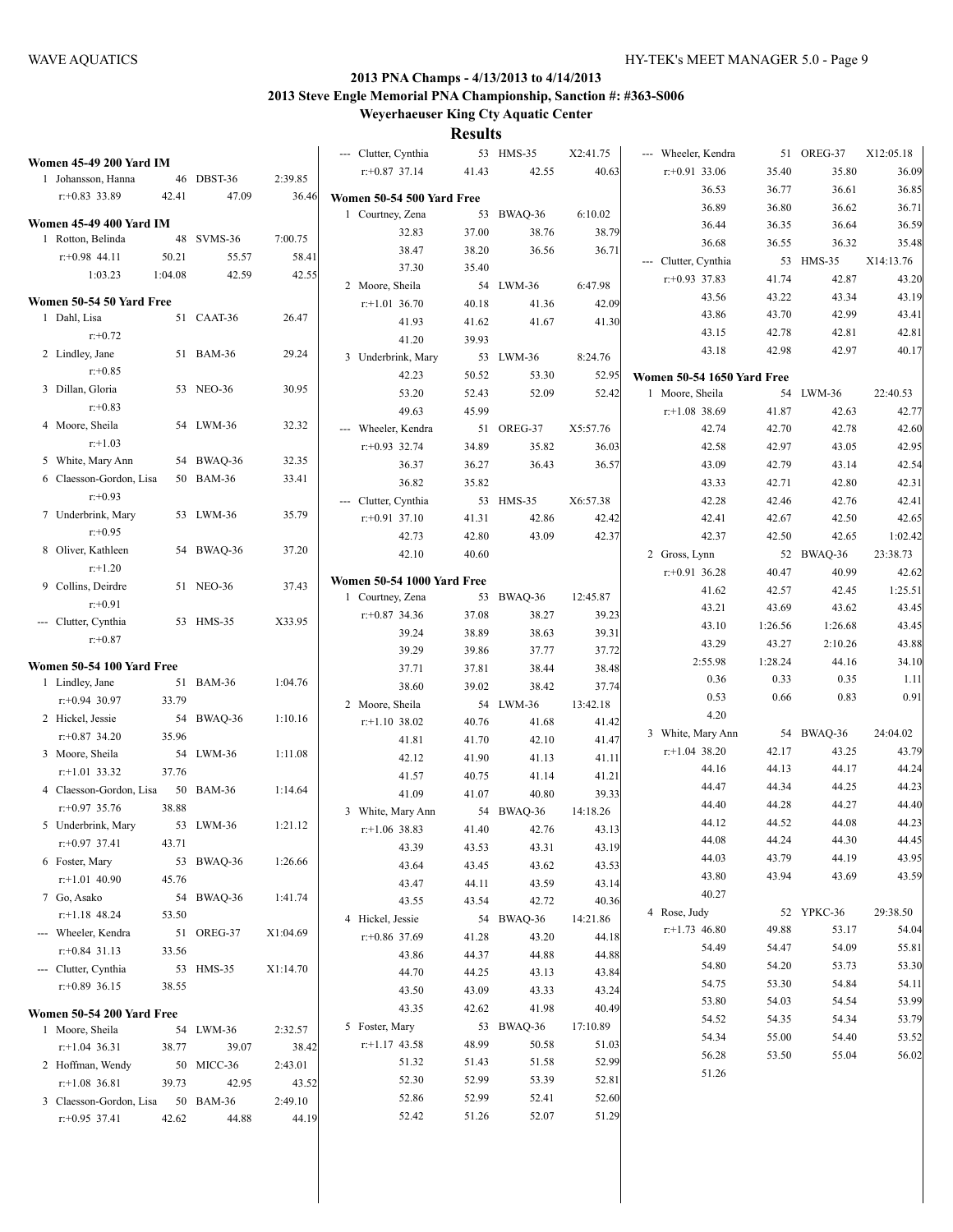| (Women 50-54 1650 Yard Free)                 |       |            |           | Women 50-54 200 Yard Breast                  |       |            |          | <b>Women 50-54 400 Yard IM</b>               |         |            |          |
|----------------------------------------------|-------|------------|-----------|----------------------------------------------|-------|------------|----------|----------------------------------------------|---------|------------|----------|
| --- Wheeler, Kendra                          |       | 51 OREG-37 | X20:19.44 | 1 Berg, Tonya                                |       | 54 GLAD-36 | 2:53.14  | 1 Hickel, Jessie                             |         | 54 BWAQ-36 | 6:17.59  |
| 34.17                                        | 36.75 | 37.20      | 36.68     | $r: +0.88$ 37.91                             | 42.23 | 45.04      | 47.96    | $r+0.91$ 44.87                               | 52.34   | 46.73      | 46.56    |
| 37.29                                        | 36.98 | 37.32      | 37.38     | 2 Collins, Deirdre                           |       | 51 NEO-36  | 3:37.88  | 54.38                                        | 53.57   | 40.64      | 38.50    |
| 37.40                                        | 37.67 | 37.37      | 37.30     | $r+0.85$ 49.00                               | 55.20 | 57.36      | 56.32    | 2 Hoffman, Wendy                             |         | 50 MICC-36 | 6:34.16  |
| 37.27                                        | 37.01 | 37.19      | 37.30     | 3 Coleman, Jan                               |       | 52 MAMS-36 | 3:44.12  | $r$ :+1.14 43.07                             | 50.34   | 50.93      | 50.73    |
| 37.26                                        | 37.47 | 37.26      | 37.07     | $r+1.03$ 51.05                               | 57.51 | 58.40      | 57.16    | 54.82                                        | 55.36   | 44.52      | 44.39    |
| 36.86                                        | 36.90 | 36.65      | 36.75     | --- Andrade, Julie                           |       | 52 OREG-37 | X3:14.89 |                                              |         |            |          |
| 37.00                                        | 37.23 | 36.87      | 36.85     | $r+0.90$ 43.33                               | 47.91 | 50.26      | 53.39    | Women 55-59 50 Yard Free                     |         |            |          |
| 37.05                                        | 37.07 | 36.44      | 37.01     |                                              |       |            |          | 1 Lippold, Mary                              |         | 57 NEO-36  | 28.97    |
| 35.42                                        |       |            |           | Women 50-54 50 Yard Fly                      |       |            |          | $r: +0.84$                                   |         |            |          |
|                                              |       |            |           | 1 Dahl, Lisa                                 |       | 51 CAAT-36 | 29.12    | 2 Keller, Dani                               |         | 56 SARC-36 | 36.19    |
| Women 50-54 50 Yard Back<br>1 Courtney, Zena |       | 53 BWAQ-36 | 31.64     | $r + 0.72$                                   |       |            |          | $r+1.12$                                     |         |            |          |
|                                              |       |            |           | 2 Lindley, Jane                              |       | 51 BAM-36  | 33.93    | 3 Duggan, Patricia (Pat)                     |         | 59 BWAQ-36 | 38.51    |
| $r: +0.66$                                   |       |            |           | $r: +0.81$                                   |       |            |          | $r: +1.17$                                   |         |            |          |
| 2 Dahl, Lisa                                 |       | 51 CAAT-36 | 32.93     | 3 White, Mary Ann                            |       | 54 BWAQ-36 | 34.99    | 4 Morris, Kathy                              |         | 57 SSMS-36 | 41.85    |
| $r: +0.67$                                   |       |            |           | $r: +0.95$                                   |       |            |          | $r+1.02$                                     |         |            |          |
| 3 Lindley, Jane                              |       | 51 BAM-36  | 35.33     | 4 Diddams, Margaret                          |       | 51 NEO-36  | 35.36    | 5 Frederick, Jan                             |         | 58 CAAT-36 | 45.14    |
| $r + 0.64$                                   |       |            |           | $r: +0.88$                                   |       |            |          | $r: +0.90$                                   |         |            |          |
| 4 Diddams, Margaret                          |       | 51 NEO-36  | 36.11     | 5 Collins, Deirdre                           |       | 51 NEO-36  | 1:02.68  |                                              |         |            |          |
| $r: +0.81$                                   |       |            |           | --- Andrade, Julie                           |       | 52 OREG-37 | X38.21   | Women 55-59 100 Yard Free<br>1 Lippold, Mary |         | 57 NEO-36  | 1:04.60  |
| 5 Hickel, Jessie                             |       | 54 BWAQ-36 | 40.21     | $r + 0.78$                                   |       |            |          | $r+0.87$ 32.25                               | 32.35   |            |          |
| $r: +0.79$                                   |       |            |           |                                              |       |            |          |                                              |         |            |          |
| 6 Oliver, Kathleen                           |       | 54 BWAQ-36 | 46.50     | <b>Women 50-54 200 Yard Fly</b>              |       |            |          | 2 Duggan, Patricia (Pat)                     |         | 59 BWAQ-36 | 1:25.47  |
| $r: +0.64$                                   |       |            |           | 1 Dillan, Gloria                             |       | 53 NEO-36  | 2:56.80  | $r+1.13$ 41.84                               | 43.63   |            |          |
| 7 Underbrink, Mary                           |       | 53 LWM-36  | 48.50     | $r+0.98$ 39.32                               | 43.80 | 47.16      | 46.52    | 3 Goldberg, Jennie                           |         | 59 CAAT-36 | 1:45.92  |
| $r+0.85$                                     |       |            |           | 2 Hickel, Jessie                             |       | 54 BWAQ-36 | 3:25.28  | 50.84                                        | 55.08   |            |          |
| Women 50-54 100 Yard Back                    |       |            |           | $r+0.91$ 46.75                               | 53.28 | 54.55      | 50.70    | Women 55-59 200 Yard Free                    |         |            |          |
| 1 Courtney, Zena                             |       | 53 BWAQ-36 | 1:07.98   | Women 50-54 100 Yard IM                      |       |            |          | 1 Menkens, Michelle                          |         | 56 BWAQ-36 | 2:29.48  |
| $r$ : +0.63 33.05                            | 34.93 |            |           | 1 Courtney, Zena                             |       | 53 BWAQ-36 | 1:11.44  | $r$ :+1.06 33.54                             | 37.31   | 38.84      | 39.79    |
| 2 Diddams, Margaret                          |       | 51 NEO-36  | 1:17.00   | $r+0.94$ 31.82                               | 39.62 |            |          | 2 Duggan, Patricia (Pat)                     |         | 59 BWAQ-36 | 2:57.24  |
| $r: +0.73$ 38.09                             | 38.91 |            |           | 2 Berg, Tonya                                |       | 54 GLAD-36 | 1:15.02  | $r.+1.11$ 40.04                              | 45.18   | 46.79      | 45.23    |
| 3 Hoffman, Wendy                             |       | 50 MICC-36 | 1:33.15   | $r+0.92$ 35.68                               | 39.34 |            |          | 3 Goldberg, Jennie                           |         | 59 CAAT-36 | 3:42.80  |
| $r: +0.85$ 46.69                             | 46.46 |            |           | 3 Dillan, Gloria                             |       | 53 NEO-36  | 1:17.81  | 54.52                                        | 55.54   | 57.88      | 54.86    |
|                                              |       |            |           | $r+0.86$ 36.16                               | 41.65 |            |          |                                              |         |            |          |
| Women 50-54 200 Yard Back                    |       |            |           | 4 Hoffman, Wendy                             |       | 50 MICC-36 | 1:27.64  | Women 55-59 500 Yard Free                    |         |            |          |
| 1 Courtney, Zena                             |       | 53 BWAQ-36 | 2:29.61   | $r+1.09$ 41.15                               | 46.49 |            |          | 1 Lippold, Mary                              |         | 57 NEO-36  | 6:17.51  |
| $r$ : +0.64 34.33                            | 37.43 | 39.05      | 38.80     | 5 Coleman, Jan                               |       | 52 MAMS-36 | 1:37.86  | $r+0.94$ 34.31                               | 37.55   | 38.71      | 38.85    |
| 2 Diddams, Margaret                          |       | 51 NEO-36  | 2:47.66   | $r+0.84$ 49.13                               | 48.73 |            |          | 38.74                                        | 38.65   | 38.37      | 38.12    |
| $r$ :+0.77 39.43                             | 41.94 | 43.45      | 42.84     | 6 Underbrink, Mary                           |       | 53 LWM-36  | 1:39.48  | 37.68                                        | 36.53   |            |          |
| Women 50-54 50 Yard Breast                   |       |            |           | $r+0.95$ 48.11                               | 51.37 |            |          | 2 Menkens, Michelle                          |         | 56 BWAQ-36 | 6:39.84  |
| 1 White, Mary Ann                            |       | 54 BWAQ-36 | 40.86     | 7 Collins, Deirdre                           |       | 51 NEO-36  | 1:40.58  | $r+1.12$ 35.18                               | 38.56   | 40.17      | 40.98    |
| $r+0.93$                                     |       |            |           | $r+0.84$ 49.80                               | 50.78 |            |          | 41.01                                        | 40.84   | 40.98      | 41.03    |
| --- Andrade, Julie                           |       | 52 OREG-37 | X40.09    | --- Andrade, Julie                           |       | 52 OREG-37 | X1:24.77 | 40.96                                        | 40.13   |            |          |
| $r+0.82$                                     |       |            |           | $r+0.88$ 40.28                               | 44.49 |            |          | 3 Duggan, Patricia (Pat)                     |         | 59 BWAQ-36 | 7:50.38  |
| --- Clutter, Cynthia                         |       | 53 HMS-35  | X43.32    | --- Oliver, Kathleen                         |       | 54 BWAQ-36 | DQ       | $r+1.15$ 44.89                               | 47.18   | 48.23      | 49.32    |
| $r+0.94$                                     |       |            |           | Shoulders past vertical toward breast - back |       |            |          | 48.50                                        | 48.02   | 47.45      | 47.27    |
|                                              |       |            |           | $r+1.09$ 47.65                               | 53.94 |            |          | 45.98                                        | 43.54   |            |          |
| Women 50-54 100 Yard Breast                  |       |            |           |                                              |       |            |          | 4 Morris, Kathy                              |         | 57 SSMS-36 | 10:05.36 |
| 1 White, Mary Ann                            |       | 54 BWAQ-36 | 1:30.06   | <b>Women 50-54 200 Yard IM</b>               |       |            |          | $r.+1.12$ 47.11                              | 1:02.23 | 1:02.78    | 1:03.00  |
| $r+0.99$ 42.07                               | 47.99 |            |           | 1 Hoffman, Wendy                             |       | 50 MICC-36 | 3:07.77  | 1:01.62                                      | 1:02.25 | 1:02.62    | 1:03.15  |
| --- Andrade, Julie                           |       | 52 OREG-37 | X1:29.52  | $r+1.06$ 42.82                               | 49.84 | 53.02      | 42.09    | 1:02.92                                      | 57.68   |            |          |
| $r$ : +0.97 41.97                            | 47.55 |            |           | 2 Underbrink, Mary                           |       | 53 LWM-36  | 3:36.40  |                                              |         |            |          |
|                                              |       |            |           | $r+1.00$ 48.95                               | 59.51 | 1:00.60    | 47.34    |                                              |         |            |          |

|   | 2 Hoffman, Wendy                            |                    | 50 MICC-36         | 6:34.16            |
|---|---------------------------------------------|--------------------|--------------------|--------------------|
|   | $r.+1.14$ 43.07                             | 50.34              | 50.93              | 50.73              |
|   | 54.82                                       | 55.36              | 44.52              | 44.39              |
|   | Women 55-59 50 Yard Free                    |                    |                    |                    |
|   | 1 Lippold, Mary                             |                    | 57 NEO-36          | 28.97              |
|   | $r: +0.84$                                  |                    |                    |                    |
|   | 2 Keller, Dani                              |                    | 56 SARC-36         | 36.19              |
|   | $r.+1.12$                                   |                    |                    |                    |
|   | 3 Duggan, Patricia (Pat)                    |                    | 59 BWAQ-36         | 38.51              |
|   | $r: +1.17$                                  |                    |                    |                    |
|   | 4 Morris, Kathy                             |                    | 57 SSMS-36         | 41.85              |
|   | $r+1.02$                                    |                    | 58 CAAT-36         |                    |
|   | 5 Frederick, Jan<br>$r: +0.90$              |                    |                    | 45.14              |
|   | Women 55-59 100 Yard Free                   |                    |                    |                    |
| 1 | Lippold, Mary                               |                    | 57 NEO-36          | 1:04.60            |
|   | $r+0.87$ 32.25                              | 32.35              |                    |                    |
|   | 2 Duggan, Patricia (Pat)                    |                    | 59 BWAQ-36         | 1:25.47            |
|   | $r$ :+1.13 41.84                            | 43.63              |                    |                    |
|   | 3 Goldberg, Jennie                          | 59                 | CAAT-36            | 1:45.92            |
|   | 50.84                                       | 55.08              |                    |                    |
|   | Women 55-59 200 Yard Free                   |                    |                    |                    |
|   | 1 Menkens, Michelle                         |                    | 56 BWAQ-36         | 2:29.48            |
|   | $r+1.06$ 33.54                              | 37.31              | 38.84              | 39.79              |
|   | 2 Duggan, Patricia (Pat)                    | 59                 | BWAQ-36            | 2:57.24            |
|   | $r$ :+1.11 40.04                            | 45.18              | 46.79              | 45.23              |
|   | 3 Goldberg, Jennie                          |                    | 59 CAAT-36         | 3:42.80            |
|   | 54.52                                       | 55.54              | 57.88              | 54.86              |
|   | Women 55-59 500 Yard Free                   |                    |                    |                    |
|   | 1 Lippold, Mary                             |                    | 57 NEO-36          | 6:17.51            |
|   | $r.+0.94$ 34.31                             | 37.55              | 38.71              | 38.85              |
|   | 38.74                                       | 38.65              | 38.37              | 38.12              |
|   | 37.68                                       | 36.53              |                    |                    |
|   | 2 Menkens, Michelle                         |                    | 56 BWAQ-36 6:39.84 |                    |
|   | $r+1.12$ 35.18                              | 38.56              | 40.17              | 40.98              |
|   | 41.01                                       | 40.84              | 40.98              | 41.03              |
|   | 40.96                                       | 40.13              |                    |                    |
|   | 3 Duggan, Patricia (Pat) 59 BWAQ-36 7:50.38 |                    |                    |                    |
|   | $r.+1.15$ 44.89                             | 47.18              | 48.23              | 49.32              |
|   | 48.50                                       | 48.02              | 47.45              | 47.27              |
|   | 45.98                                       | 43.54              |                    |                    |
|   | 4 Morris, Kathy<br>$r$ :+1.12 47.11         |                    | 57 SSMS-36         | 10:05.36           |
|   | 1:01.62                                     | 1:02.23<br>1:02.25 | 1:02.78<br>1:02.62 | 1:03.00<br>1:03.15 |
|   | 1:02.92                                     | 57.68              |                    |                    |
|   |                                             |                    |                    |                    |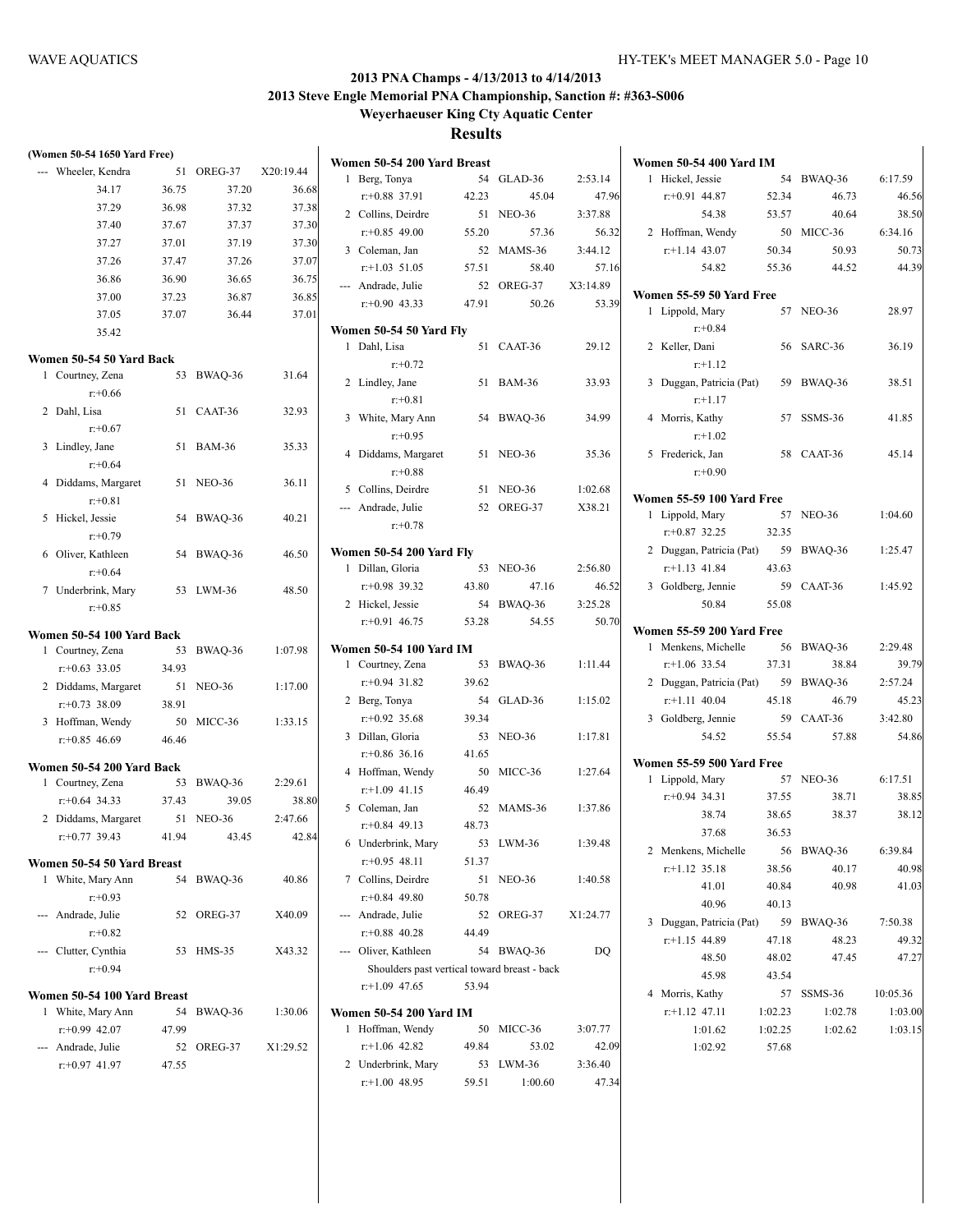**Weyerhaeuser King Cty Aquatic Center**

**Results** air, Margaret 58 HMS-35 X1:22.83

|              |                                                 |         |            |           | Ha                  |
|--------------|-------------------------------------------------|---------|------------|-----------|---------------------|
| 1            | Women 55-59 1000 Yard Free<br>Menkens, Michelle | 56      | BWAQ-36    | 13:38.31  | r:                  |
|              | $r$ :+1.04 35.05                                | 38.93   | 40.40      | 40.97     |                     |
|              | 41.06                                           | 41.27   | 41.28      | 41.21     | Women<br>1<br>Ja    |
|              | 41.40                                           | 41.18   | 41.29      | 41.34     |                     |
|              | 41.73                                           | 41.75   | 41.69      | 41.78     | 2 K6                |
|              | 41.70                                           | 41.64   | 41.91      | 40.73     |                     |
| 2            | Duggan, Patricia (Pat)                          | 59      | BWAQ-36    | 16:04.77  | H                   |
|              | $r$ :+1.16 43.69                                | 47.51   | 49.53      | 50.03     |                     |
|              | 49.49                                           | 49.43   | 48.67      | 48.89     |                     |
|              | 49.60                                           | 48.14   | 49.11      | 48.23     | Women               |
|              | 48.51                                           | 48.54   | 48.02      | 48.01     | 1<br>P <sub>1</sub> |
|              | 47.91                                           | 48.57   | 47.91      | 44.98     | r:                  |
|              | Hair, Margaret                                  | 58      | $HMS-35$   | X14:23.26 | G                   |
|              | $r: +0.90$ 38.41                                | 42.14   | 43.25      | 43.61     |                     |
|              | 43.84                                           | 43.70   | 43.77      | 43.51     |                     |
|              | 43.96                                           | 43.59   | 43.49      | 43.90     | Women               |
|              | 43.53                                           | 43.37   | 43.52      | 43.82     | 1<br>R              |
|              | 43.30                                           | 43.45   | 43.41      | 41.69     | r:                  |
|              |                                                 |         |            |           | $2$ Go              |
|              | Women 55-59 1650 Yard Free                      |         |            |           |                     |
| 1            | Duggan, Patricia (Pat)                          | 59      | BWAQ-36    | 26:51.27  | H                   |
|              | $r+1.22$ 45.26                                  | 48.37   | 49.43      | 48.44     | r:                  |
|              | 49.42                                           | 49.50   | 48.65      | 49.70     |                     |
|              | 50.97                                           | 49.85   | 48.96      | 48.54     | Women<br>1<br>Li    |
|              | 49.34                                           | 50.38   | 48.76      | 49.88     |                     |
|              | 48.21                                           | 49.26   | 49.11      | 48.94     | $2$ Gl              |
|              | 49.33                                           | 49.27   | 49.35      | 48.98     |                     |
|              | 48.71                                           | 48.89   | 48.73      | 48.17     | 3<br>Ja             |
|              | 49.53                                           | 49.11   | 46.98      | 48.23     |                     |
|              | 45.02                                           |         |            |           | $\overline{4}$<br>M |
|              | 2 Muir, Guila                                   | 58      | HMST-36    | 30:03.53  |                     |
|              | $r$ :+1.09 44.76                                | 51.97   | 55.37      | 54.91     | K <sub>6</sub><br>5 |
|              | 53.99                                           | 55.19   | 54.20      | 54.39     |                     |
|              | 53.83                                           | 54.71   | 54.15      | 54.73     | 6 M                 |
|              | 54.42                                           | 54.16   | 54.77      | 54.91     |                     |
|              | 54.37                                           | 54.66   | 54.80      | 56.53     |                     |
|              | 55.75                                           | 55.53   | 55.30      | 55.38     | Women               |
|              | 55.14                                           | 54.97   | 58.32      | 55.50     | 1<br>Li             |
|              | 54.92                                           | 56.30   | 56.20      | 56.70     | r:                  |
|              | 52.70                                           |         |            |           | 2 Gl                |
|              | Women 55-59 50 Yard Back                        |         |            |           | r:                  |
| $\mathbf{1}$ | Jaeger, Dawn                                    | 56      | LWM-36     | 38.46     | H                   |
|              | $r + 0.83$                                      |         |            |           | r:                  |
|              | 2 Morris, Kathy                                 | 57      | SSMS-36    | 57.30     | Women               |
|              | $r: +0.80$                                      |         |            |           | 1<br>Ja             |
|              | 3 Goldberg, Jennie                              |         | 59 CAAT-36 | 1:00.93   | r:                  |
|              | $r+1.53$                                        |         |            |           | 2 K6                |
|              | Women 55-59 100 Yard Back                       |         |            |           | r:                  |
| 1            | Jaeger, Dawn                                    | 56      | LWM-36     | 1:20.87   | 3 M                 |
|              | $r+0.83$ 39.40                                  | 41.47   |            |           | r:                  |
|              | 2 Morris, Kathy                                 | 57      | SSMS-36    | 2:07.33   | H<br>$\overline{a}$ |
|              | $r+0.84$ 57.65                                  | 1:09.68 |            |           | r:                  |
|              |                                                 |         |            |           |                     |

|   | $r+0.68$ 40.66                   | 42.17   |                    |          |
|---|----------------------------------|---------|--------------------|----------|
|   | Women 55-59 50 Yard Breast       |         |                    |          |
| 1 | Jaeger, Dawn<br>$r: +0.91$       | 56      | $LWM-36$           | 40.65    |
|   | 2 Keller, Dani<br>$r: +1.09$     |         | 56 SARC-36         | 45.54    |
|   | --- Hair, Margaret<br>$r: +0.85$ |         | 58 HMS-35          | X40.28   |
|   | Women 55-59 100 Yard Breast      |         |                    |          |
|   | 1 Piennett, Cindy                | 55      | BWAQ-36            | 1:53.82  |
|   | $r.+0.94$ 52.74 1:01.08          |         |                    |          |
|   | --- Goldberg, Jennie             |         | 59 CAAT-36         | DQ       |
|   | Non-simultaneous touch           |         |                    |          |
|   | 1:08.39                          | 1:13.91 |                    |          |
|   | Women 55-59 200 Yard Breast      |         |                    |          |
|   | 1 Roetman, Karen                 |         | 56 CAAT-36         | 3:55.08  |
|   | $r+1.08$ 50.86                   | 1:00.02 | 1:02.49            | 1:01.71  |
|   | 2 Goldberg, Jennie               | 59      | CAAT-36            | 5:00.24  |
|   | 1:09.61                          | 1:17.24 | 1:18.23            | 1:15.16  |
|   | --- Hair, Margaret               |         | 58 HMS-35 X3:14.29 |          |
|   | $r+0.93$ 43.31 48.70             |         | 50.42              | 51.86    |
|   | Women 55-59 50 Yard Fly          |         |                    |          |
|   | 1 Lippold, Mary                  |         | 57 NEO-36          | 32.18    |
|   | $r+0.87$                         |         |                    |          |
|   | 2 Glassman, Debbie               |         | 59 TCAC-36         | 32.85    |
|   | $r: +0.89$                       |         |                    |          |
|   | 3 Jaeger, Dawn                   |         | 56 LWM-36          | 34.30    |
|   | $r: +0.93$                       |         |                    |          |
|   | 4 Menkens, Michelle              |         | 56 BWAQ-36         | 35.35    |
|   | $r: +0.99$                       |         |                    |          |
|   | 5 Keller, Dani                   |         | 56 SARC-36         | 47.73    |
|   | $r: +1.16$                       |         |                    |          |
|   | 6 Morris, Kathy<br>$r.+1.11$     |         | 57 SSMS-36         | 52.85    |
|   | Women 55-59 100 Yard Fly         |         |                    |          |
|   | 1 Lippold, Mary                  |         | 57 NEO-36          | 1:12.88  |
|   | $r: +0.87$ 34.68                 | 38.20   |                    |          |
|   | 2 Glassman, Debbie               | 59      | TCAC-36            | 1:17.12  |
|   | $r+0.84$ 36.64                   | 40.48   |                    |          |
|   | --- Hair, Margaret               | 58      | $HMS-35$           | X1:23.66 |
|   | $r+0.85$ 38.66                   | 45.00   |                    |          |
|   | <b>Women 55-59 100 Yard IM</b>   |         |                    |          |
| 1 | Jaeger, Dawn                     | 56      | LWM-36             | 1:19.13  |
|   | $r+1.02$ 36.46                   | 42.67   |                    |          |
|   | 2 Keller, Dani                   | 56      | SARC-36            | 1:38.52  |
|   | $r+1.24$ 47.95                   | 50.57   |                    |          |
|   | 3 Morris, Kathy                  | 57      | SSMS-36            | 2:02.93  |
|   | $r+1.16$ 53.83                   | 1:09.10 |                    |          |
|   | --- Hair, Margaret               | 58      | HMS-35             | X1:19.70 |
|   | $r+0.84$ 37.21                   | 42.49   |                    |          |
|   |                                  |         |                    |          |

|   | --- Goldberg, Jennie                         | 59      | CAAT-36       | DQ       |
|---|----------------------------------------------|---------|---------------|----------|
|   | Shoulders past vertical toward breast - back |         |               |          |
|   | 1:16.26                                      | 1:04.86 |               |          |
|   | Women 55-59 200 Yard IM                      |         |               |          |
| 1 | Jaeger, Dawn                                 |         | 56 LWM-36     | 2:49.25  |
|   | $r+0.98$                                     |         |               |          |
|   |                                              |         |               |          |
|   | Women 60-64 50 Yard Free                     |         |               |          |
| 1 | Davis, Charlotte                             | 62      | LWM-36        | 28.14    |
|   | $r: +0.88$                                   |         |               |          |
|   | 2 Preissler, Stella                          |         | 64 LWM-36     | 30.74    |
|   | $r: +0.92$                                   |         |               |          |
| 3 | Kassen, Elizabeth                            | 61      | SSMS-36       | 32.70    |
|   | $r + 1.04$                                   |         |               |          |
| 4 | Blackburn, Jean                              | 61      | BWAQ-36       | 33.63    |
|   | $r: +1.03$                                   |         |               |          |
|   | 5 Casey, Kathrine                            | 64      | <b>FTS-36</b> | 35.32    |
|   | $r + 0.96$                                   |         |               |          |
|   | 6 Crowell, Toni                              | 63      | SSMS-36       | 40.96    |
|   | 7 Barmore, Catherine                         | 62      | YPKC-36       | 42.85    |
|   | 8 Johnson, Barbara                           | 63      | SARC-36       | 48.93    |
|   | $r: +0.97$                                   |         |               |          |
| 9 | Uchino, Yumiko                               | 62      | GLAD-36       | 50.65    |
|   | $r+1.19$                                     |         |               |          |
|   | Women 60-64 100 Yard Free                    |         |               |          |
|   | 1 Johnson, Barbara                           | 63      | SARC-36       | 1:47.41  |
|   | $r$ : +0.95 1:47.42                          |         |               |          |
|   | --- Gettling, Janet                          | 64      | OREG-37       | X1:12.45 |
|   | $r: +0.99$ 34.41                             | 38.04   |               |          |
|   |                                              |         |               |          |
|   | Women 60-64 200 Yard Free                    |         |               |          |
| 1 | Preissler, Stella                            | 64      | LWM-36        | 2:29.27  |
|   | $r+0.89$ 34.76                               | 36.35   | 38.00         | 40.16    |
|   | 2 McDaniel, Kathy                            | 61      | MYM-36        | 3:05.38  |
|   | $r$ :+1.00 40.36                             | 46.17   | 49.48         | 49.37    |
| 3 | Hanly, Joellen                               | 61      | BWAQ-36       | 3:36.55  |
|   | 44.43                                        | 54.86   | 1:00.86       | 56.40    |
|   | 4 Moore, Jane                                | 62      | BWAQ-36       | 3:59.45  |
|   | $r.+1.14$ 53.12                              | 1:01.82 | 1:03.30       | 1:01.21  |
|   | Women 60-64 500 Yard Free                    |         |               |          |
| 1 | Carruthers, Kate                             | 64      | BAM-36        | 7:42.57  |
|   | $r+0.98$ 41.63                               | 46.61   | 47.84         | 48.35    |
|   | 47.50                                        | 47.21   | 47.03         | 46.48    |
|   | 46.04                                        | 43.88   |               |          |
|   | 2 McDaniel, Kathy                            | 61      | MYM-36        | 8:25.56  |
|   | $r+1.01$ 42.35                               | 47.41   | 50.05         | 51.63    |
|   | 52.89                                        | 53.31   | 53.16         | 53.18    |
|   | 51.61                                        | 49.97   |               |          |
|   | 3 Moore, Jane                                | 62      | BWAQ-36       | 10:22.17 |
|   | $r.+1.16$ 54.18                              | 1:00.59 | 1:02.93       | 1:03.46  |
|   | 1:03.42                                      | 1:02.33 | 1:04.74       | 1:04.01  |
|   | 1:05.12                                      | 1:01.39 |               |          |
|   |                                              |         |               |          |
|   |                                              |         |               |          |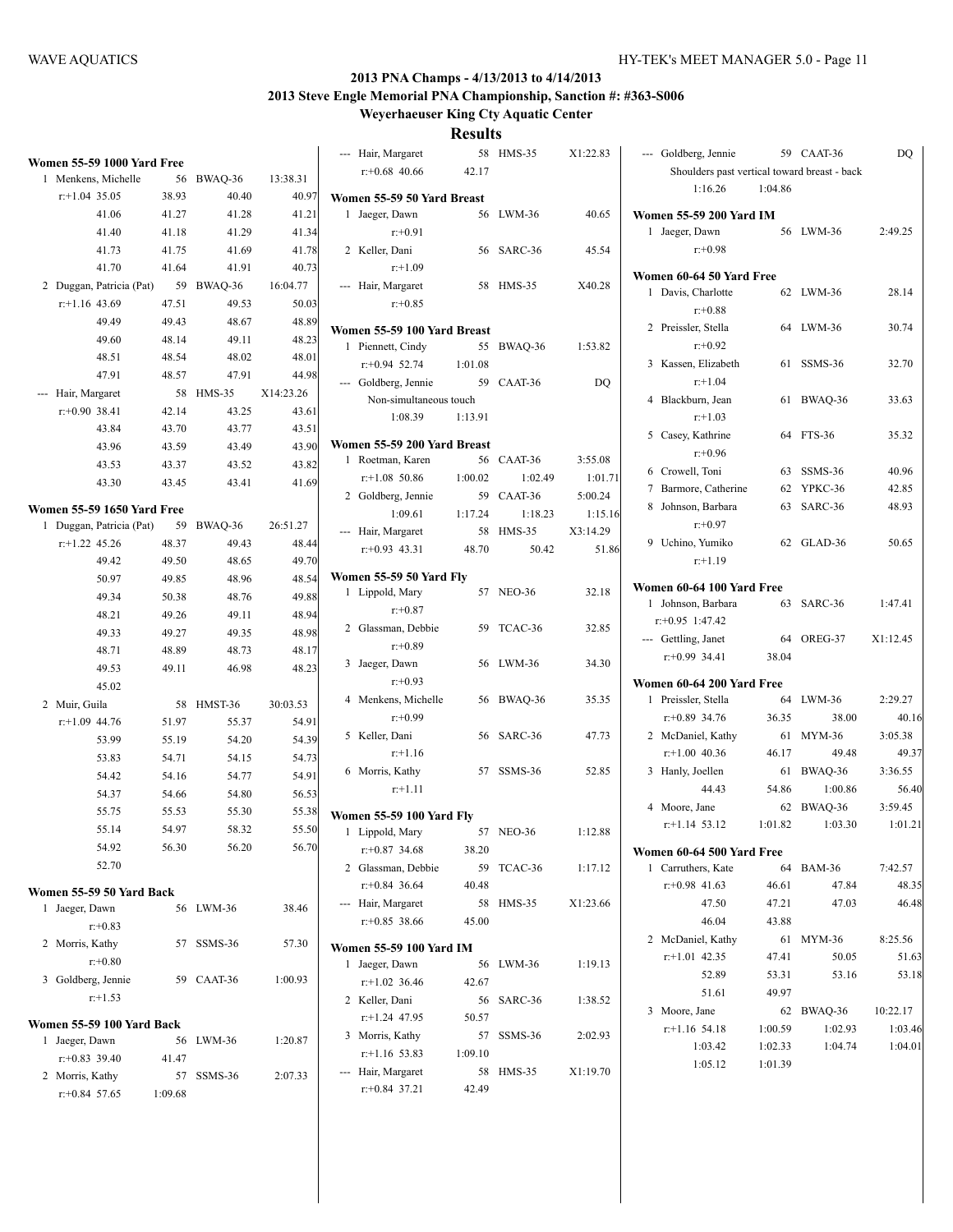**Weyerhaeuser King Cty Aquatic Center**

| Women 60-64 1000 Yard Free                     |         |               |          |
|------------------------------------------------|---------|---------------|----------|
| 1 Casey, Kathrine                              | 64      | FTS-36        | 16:07.42 |
| $r: +0.98$ 43.27                               | 50.31   | 50.64         | 49.94    |
| 49.53                                          | 49.89   | 49.24         | 49.62    |
| 49.55                                          | 49.02   | 48.89         | 48.54    |
| 48.54                                          | 48.00   | 47.73         | 48.17    |
| 47.20                                          | 47.14   | 47.03         | 45.17    |
| 2 Johnson, Barbara                             | 63      | SARC-36       | 20:39.86 |
| $r: +0.99$ 54.68                               | 1:00.33 | 1:01.18       | 1:03.38  |
| 1:01.91                                        | 1:02.53 | 2:06.02       | 1:02.58  |
| 1:01.83                                        | 1:02.08 | 1:02.94       | 1:03.22  |
| 1:02.43                                        | 1:03.23 | 1:02.11       | 1:03.39  |
| 1:03.37                                        | 1:03.29 | 59.36         |          |
| Women 60-64 1650 Yard Free                     |         |               |          |
| Johnson, Barbara<br>1                          | 63      | SARC-36       | 34:48.76 |
| $r: +0.94$ 1:57.38                             | 1:03.45 | 6:18.12       | 13.20    |
| 0.24                                           | 0.21    | 0.17          | 1.39     |
| 0.19                                           | 30.18   | 1.11          | 1:24.57  |
| 2:02.55                                        | 1:04.55 | 1:03.06       | 1:03.82  |
| 2:08.80                                        | 1:05.13 | 0.80          | 0.22     |
| 0.23                                           | 1:02.26 | 1:04.42       | 1:03.95  |
| 1:04.05                                        | 1:05.29 | 1:03.39       | 3.43     |
| 59.48                                          | 1:03.31 | 1:04.65       | 2:07.68  |
| 3:07.48                                        |         |               |          |
| Women 60-64 50 Yard Back                       |         |               |          |
| Davis, Charlotte<br>1                          |         | 62 LWM-36     | 33.52    |
| $r + 0.72$                                     |         |               |          |
| 2 Casey, Kathrine                              |         | 64 FTS-36     | 42.00    |
| $r: +0.88$                                     |         |               |          |
| 3<br>Kassen, Elizabeth                         | 61      | SSMS-36       | 42.25    |
| $r + 0.79$                                     |         |               |          |
| 4<br>Blackburn, Jean                           | 61      | BWAQ-36       | 43.28    |
| $r + 0.85$                                     |         |               |          |
| Loper, Laurie<br>5                             | 60      | BWAQ-36       | 50.70    |
| $r + 0.83$                                     |         |               |          |
| Uchino, Yumiko<br>6                            | 62      | GLAD-36       | 56.34    |
| $r: +1.01$                                     |         |               |          |
| n 60-64 100 Yard Back<br>$\mathbf{v_0}$<br>mei |         |               |          |
| 1 Preissler, Stella                            | 64      | LWM-36        | 1:20.78  |
| $r+0.76$ 39.32                                 | 41.46   |               |          |
| 2 Casey, Kathrine                              | 64      | FTS-36        | 1:30.47  |
| $r$ :+1.39 45.01                               | 45.46   |               |          |
| 3 McDaniel, Kathy                              | 61      | MYM-36        | 1:37.43  |
| $r$ : +0.78 47.72                              | 49.71   |               |          |
| 4 Moore, Jane                                  | 62      | BWAQ-36       | 2:05.29  |
| $r$ : +1.35 1:03.15 1:02.14                    |         |               |          |
| Women 60-64 200 Yard Back                      |         |               |          |
| 1 Casey, Kathrine                              | 64      | FTS-36        | 3:13.53  |
| $r+1.36$ 46.45                                 | 48.91   | 49.73         | 48.44    |
| Women 60-64 50 Yard Breast                     |         |               |          |
| Carruthers, Kate<br>1                          | 64      | <b>BAM-36</b> | 42.09    |
| r:+0.89                                        |         |               |          |
|                                                |         |               |          |

|   | 2 Kassen, Elizabeth                                       |         | 61 SSMS-36    | 42.60    | 2              |
|---|-----------------------------------------------------------|---------|---------------|----------|----------------|
|   | $r: +0.92$                                                |         |               |          |                |
|   | 3 Blackburn, Jean<br>$r: +0.99$                           |         | 61 BWAQ-36    | 46.60    | 3              |
|   | 4 Johnson, Barbara                                        |         | 63 SARC-36    | 59.81    |                |
|   | $r: +0.92$                                                |         |               |          | Wol            |
|   |                                                           |         | 64 OREG-37    | X39.54   | 1              |
|   | --- Gettling, Janet<br>$r: +0.91$                         |         |               |          |                |
|   |                                                           |         |               |          |                |
|   | Women 60-64 100 Yard Breast                               |         |               |          | Wol            |
|   | 1 Carruthers, Kate                                        | 64      | <b>BAM-36</b> | 1:33.79  | 1              |
|   | $r+0.96$ 45.45                                            | 48.34   |               |          |                |
|   | 2 Kassen, Elizabeth                                       |         | 61 SSMS-36    | 1:34.14  |                |
|   | $r+0.92$ 44.90                                            | 49.24   |               |          | Wol            |
|   | --- Gettling, Janet                                       |         | 64 OREG-37    | X1:28.32 | 1              |
|   | $r+0.94$ 41.42                                            | 46.90   |               |          |                |
|   |                                                           |         |               |          | $\overline{2}$ |
|   | Women 60-64 200 Yard Breast                               |         |               |          |                |
|   | --- Loper, Laurie                                         |         | 60 BWAQ-36    | DO       | 3              |
|   | Incomplete stroke cycle other than one pull followed by o |         |               |          |                |
|   | $r$ :+1.20 53.63                                          | 1:00.48 | 1:02.67       | 1:01.71  |                |
|   | Women 60-64 50 Yard Fly                                   |         |               |          | Woi            |
|   | 1 Davis, Charlotte                                        |         | 62 LWM-36     | 30.87    | 1              |
|   | $r: +0.87$                                                |         |               |          |                |
|   | 2 Preissler, Stella                                       |         | 64 LWM-36     | 35.46    | Woi            |
|   | $r: +0.87$                                                |         |               |          | 1              |
|   | 3 Blackburn, Jean                                         |         | 61 BWAQ-36    | 40.55    |                |
|   | $r+1.02$                                                  |         |               |          |                |
|   |                                                           |         |               |          |                |
|   | Women 60-64 200 Yard Fly                                  |         |               |          | $\overline{2}$ |
|   | --- Gettling, Janet                                       |         | 64 OREG-37    | X3:17.21 |                |
|   | $r: +0.97$ 43.59                                          | 50.30   | 51.26         | 52.06    |                |
|   | Women 60-64 100 Yard IM                                   |         |               |          |                |
|   | 1 Davis, Charlotte                                        |         | 62 LWM-36     | 1:13.44  |                |
|   | $r+0.80$ 34.00                                            | 39.44   |               |          | Wol            |
|   | 2 Kassen, Elizabeth                                       |         | 61 SSMS-36    | 1:23.66  | 1              |
|   | $r+0.92$ 39.76                                            | 43.90   |               |          |                |
|   | 3 Blackburn, Jean                                         |         | 61 BWAQ-36    | 1:29.53  |                |
|   | $r + 0.95$ 42.46                                          | 47.07   |               |          |                |
|   | 4 McDaniel, Kathy                                         |         | 61 MYM-36     | 1:38.72  |                |
|   | $r+1.02$ 46.85                                            | 51.87   |               |          |                |
|   | 5 Crowell, Toni                                           | 63      | SSMS-36       | 1:49.43  | Woi            |
|   | $r+1.02$ 52.88                                            | 56.55   |               |          | 1              |
|   | 6 Barmore, Catherine                                      | 62      | YPKC-36       | 1:50.94  |                |
|   | $r$ :+1.11 53.82                                          | 57.12   |               |          |                |
|   | 7 Moore, Jane                                             | 62      | BWAQ-36       | 2:14.10  | Woi            |
|   | $r.+1.17$ 1:02.38                                         | 1:11.72 |               |          | 1              |
|   | --- Gettling, Janet                                       | 64      | OREG-37       | X1:21.95 |                |
|   | $r+0.80$ 38.96                                            | 42.99   |               |          | Wol            |
|   | Loper, Laurie                                             | 60      | BWAQ-36       | DQ       | 1              |
|   | Did not finish - Misc                                     |         |               |          |                |
|   | $r+1.19$                                                  |         |               |          | 2              |
|   |                                                           |         |               |          |                |
|   | Women 60-64 200 Yard IM                                   |         |               |          |                |
| 1 | Davis, Charlotte                                          | 62      | LWM-36        | 2:36.89  |                |
|   | $r+0.78$ 33.43                                            | 40.36   | 47.90         | 35.20    |                |
|   |                                                           |         |               |          |                |

| 2 Kassen, Elizabeth<br>$r: +0.91$                |       | 61 SSMS-36      | 3:06.38  |
|--------------------------------------------------|-------|-----------------|----------|
| 3 Casey, Kathrine                                | 64    | <b>FTS-36</b>   | 3:23.21  |
| $r$ :+1.04 49.12                                 | 50.14 | 1:00.41         | 43.54    |
|                                                  |       |                 |          |
| <b>Women 60-64 400 Yard IM</b>                   |       |                 |          |
| Davis, Charlotte<br>1                            |       | 62 LWM-36       | 5:38.64  |
| 34.22                                            | 39.36 | 44.69           | 43.46    |
| 49.48                                            | 50.37 | 39.26           | 37.80    |
| Women 65-69 50 Yard Free                         |       |                 |          |
| Dillon, Sally<br>1                               |       | 66 BC-36        | 34.15    |
| $r: +0.95$                                       |       |                 |          |
|                                                  |       |                 |          |
| Women 65-69 100 Yard Free                        |       |                 |          |
| Dillon, Sally<br>1                               | 66    | $BC-36$         | 1:14.64  |
| $r+0.87$ 36.56                                   | 38.08 |                 |          |
| 2 Williams, Judy                                 | 65    | BWAQ-36         | 1:26.84  |
| $r$ :+1.00 42.02                                 | 44.82 |                 |          |
| 3 Bent. Julia                                    | 65    | <b>NEO-36</b>   | 1:26.85  |
| $r+1.10$ 41.80                                   | 45.05 |                 |          |
| Women 65-69 200 Yard Free                        |       |                 |          |
| Dillon, Sally<br>1                               | - 66  | <b>BC-36</b>    | 2:43.34  |
| $r + 0.88$ 37.91                                 | 41.67 | 41.97           | 41.79    |
| Women 65-69 500 Yard Free                        |       |                 |          |
| 1 Welch, Sarah                                   |       | 66 CAAT-36      | 7:30.69  |
| $r: +0.99$ 40.11                                 | 45.20 | 45.30           | 45.74    |
| 45.77                                            | 46.78 | 45.85           | 46.29    |
| 46.22                                            | 43.43 |                 |          |
| 2 Williams, Judy                                 | 65    | BWAQ-36 8:16.89 |          |
| $r + 1.04$ 44.03                                 | 49.26 | 51.29           | 51.10    |
| 51.22                                            | 51.41 | 50.45           | 50.38    |
| 50.64                                            | 47.11 |                 |          |
|                                                  |       |                 |          |
| <b>Women 65-69 1000 Yard Free</b>                |       |                 |          |
| 1 Bent, Julia                                    | 65    | NEO-36          | 16:40.98 |
| $r+1.15$ 48.81                                   | 50.66 | 50.89           | 51.42    |
| 52.24                                            | 51.66 | 51.54           | 50.89    |
| 50.84                                            | 51.02 | 50.37           | 49.88    |
| 49.48                                            | 50.09 | 49.08           | 49.55    |
| 48.88                                            | 49.16 | 48.37           | 46.15    |
| Women 65-69 50 Yard Back                         |       |                 |          |
| 1 Dillon, Sally                                  |       | 66 BC-36        | 45.16    |
| $r+0.88$                                         |       |                 |          |
| Women 65-69 100 Yard Back                        |       |                 |          |
| Bent, Julia<br>1                                 | 65    | <b>NEO-36</b>   | 1:40.56  |
| $r+0.88$ 49.73                                   | 50.83 |                 |          |
|                                                  |       |                 |          |
| Women 65-69 50 Yard Breast<br>Dillon, Sally<br>1 | 66    | <b>BC-36</b>    | 45.18    |
| $r: +0.97$                                       |       |                 |          |
| 2 Williams, Judy                                 | 65    | BWAQ-36         | 48.07    |
| $r + 1.04$                                       |       |                 |          |
|                                                  |       |                 |          |
|                                                  |       |                 |          |
|                                                  |       |                 |          |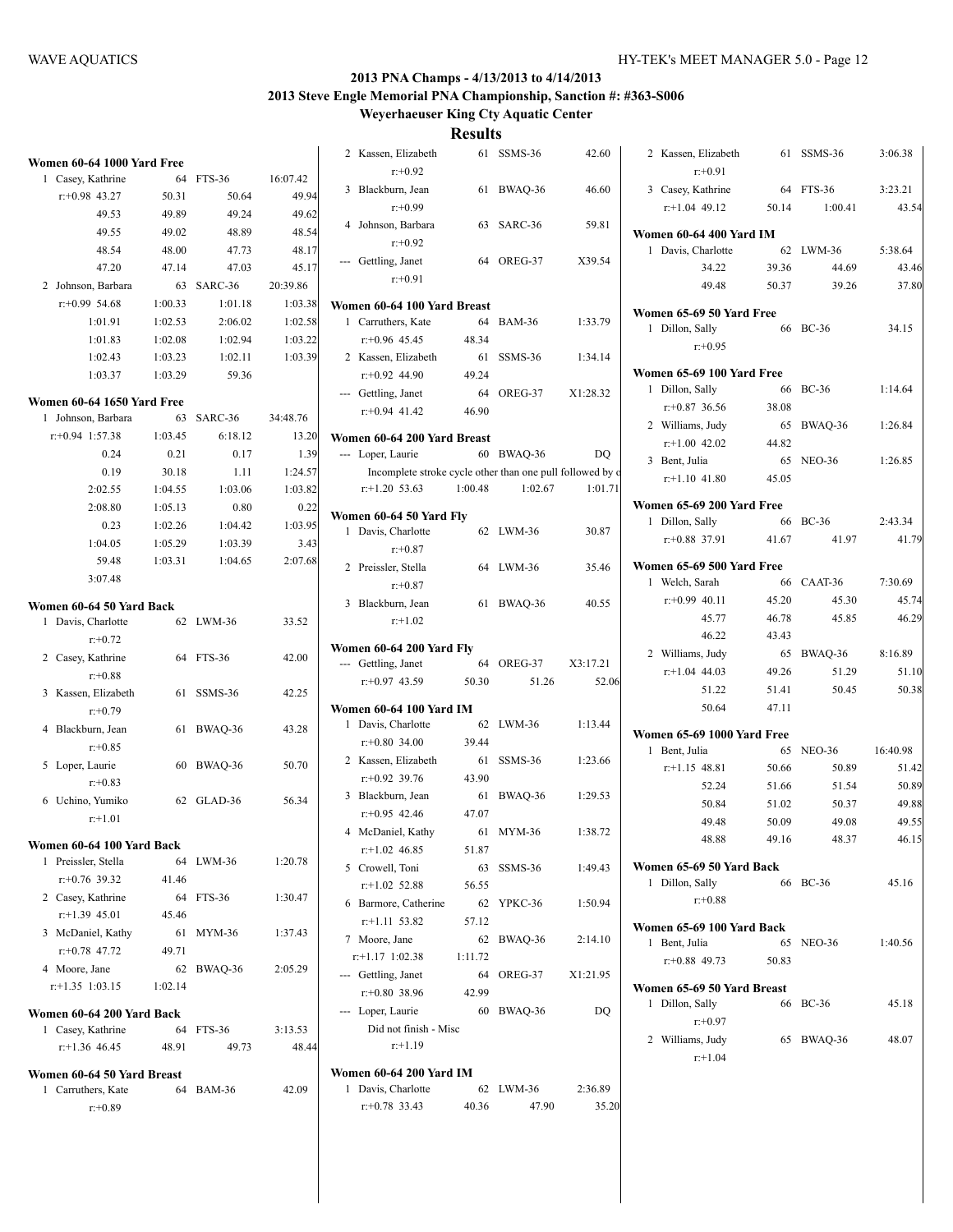**Women 70-74 200 Yard Back**

**Weyerhaeuser King Cty Aquatic Center**

|   | Women 65-69 50 Yard Fly                                               |       |                             |          |
|---|-----------------------------------------------------------------------|-------|-----------------------------|----------|
|   | 1 Welch, Sarah<br>$r: +0.95$                                          |       | 66 CAAT-36                  | 35.81    |
|   | <b>Women 65-69 100 Yard Fly</b><br>1 Welch, Sarah<br>$r + 0.93$ 40.60 | 45.04 | 66 CAAT-36                  | 1:25.64  |
|   | <b>Women 65-69 200 Yard Fly</b>                                       |       |                             |          |
|   | 1 Welch, Sarah<br>$r.+0.93$ 41.46 47.92                               |       | 66 CAAT-36 3:14.38<br>52.75 | 52.25    |
|   | Women 65-69 100 Yard IM                                               |       |                             |          |
|   | 1 Welch, Sarah                                                        |       | 66 CAAT-36                  | 1:28.69  |
|   | $r: +0.93$ 40.73                                                      | 47.96 |                             |          |
|   | 2 Bent, Julia                                                         | 65    | NEO-36                      | 1:40.05  |
|   | $r$ :+1.15 48.12 51.93                                                |       |                             |          |
|   | 3 Williams, Judy                                                      |       | 65 BWAQ-36                  | 1:42.88  |
|   | $r.+1.11$ 50.61                                                       | 52.27 |                             |          |
|   | Women 65-69 200 Yard IM                                               |       |                             |          |
|   | 1 Welch, Sarah                                                        |       | 66 CAAT-36                  | 3:13.99  |
|   | $r: +0.95$ 41.10 53.12                                                |       | 57.81                       | 41.96    |
|   | Women 70-74 50 Yard Free                                              |       |                             |          |
|   | --- Frid, Barbara<br>$r+0.89$                                         |       | 70 OREG-37                  | X32.99   |
|   | --- Ward, Joy<br>$r: +0.94$                                           |       | 70 OREG-37                  | X33.52   |
|   | Women 70-74 100 Yard Free                                             |       |                             |          |
|   | 1 Snow, Charlotte                                                     |       | 73 YPKC-36                  | 1:47.37  |
|   | $r+1.26$ 52.61                                                        | 54.76 |                             |          |
|   |                                                                       |       |                             |          |
|   | Women 70-74 200 Yard Free                                             |       | 70 OREG-37 X2:43.92         |          |
|   | --- Frid, Barbara<br>$r: +0.88$ 38.21 41.68                           |       | 42.54                       | 41.49    |
|   |                                                                       |       |                             |          |
|   | Women 70-74 500 Yard Free                                             |       |                             |          |
|   | 1 Macclellan, Mary                                                    |       | 70 UNAT-36                  | 10:01.09 |
|   | 53.15                                                                 | 59.76 | 1:00.30                     | 1:00.54  |
|   | $1:02.91$ $1:03.60$                                                   |       | 1:02.66                     | 1:00.96  |
|   | 1:00.37                                                               | 56.84 |                             |          |
|   | Women 70-74 50 Yard Back                                              |       |                             |          |
| 1 | Macclellan, Mary<br>$r+1.46$                                          |       | 70 UNAT-36                  | 47.27    |
|   | 2 Getzendaner, Janet<br>$r: +0.86$                                    | 72    | <b>NEO-36</b>               | 53.15    |
|   | --- Ward, Joy<br>$r + 0.72$                                           | 70    | OREG-37                     | X39.45   |
|   | --- Frid, Barbara<br>$r + 0.92$                                       | 70    | OREG-37                     | X40.88   |
|   | Women 70-74 100 Yard Back                                             |       |                             |          |
| 1 | Getzendaner, Janet                                                    | 72    | NEO-36                      | 1:49.35  |
|   | $r: +1.37$ 54.10                                                      | 55.25 |                             |          |
|   | --- Ward, Joy                                                         | 70    | OREG-37                     | X1:21.68 |
|   | $r: +0.70$ 39.92                                                      | 41.76 |                             |          |
|   |                                                                       |       |                             |          |

|   | 1 Getzendaner, Janet               | 72      | <b>NEO-36</b>       | 4:01.73  |
|---|------------------------------------|---------|---------------------|----------|
|   | $r.+0.91$ 59.56 1:01.49            |         | 1:02.75             | 57.93    |
|   | --- Ward, Joy                      |         | 70 OREG-37 X2:57.22 |          |
|   | $r+0.76$ 41.54 44.78               |         | 45.78               | 45.12    |
|   |                                    |         |                     |          |
|   | Women 70-74 50 Yard Breast         |         |                     |          |
|   | --- Frid, Barbara                  |         | 70 OREG-37          | X43.21   |
|   | $r: +0.90$                         |         |                     |          |
|   | Women 70-74 200 Yard Breast        |         |                     |          |
|   | 1 Snow, Charlotte                  |         | 73 YPKC-36          | 4:39.88  |
|   | $r: +1.17$ 1:04.33 1:11.59 1:12.07 |         |                     | 1:11.89  |
|   |                                    |         |                     |          |
|   | Women 70-74 50 Yard Fly            |         |                     |          |
|   | 1 Macclellan, Mary                 |         | 70 UNAT-36          | 50.72    |
|   | --- Frid, Barbara                  |         | 70 OREG-37          | X35.68   |
|   | $r: +0.77$                         |         |                     |          |
|   | --- Ward, Joy                      |         | 70 OREG-37          | X37.67   |
|   | $r: +1.05$                         |         |                     |          |
|   | <b>Women 70-74 100 Yard Fly</b>    |         |                     |          |
|   | --- Ward, Joy                      |         | 70 OREG-37          | X1:33.95 |
|   | $r.+1.02$ 44.29                    | 49.66   |                     |          |
|   |                                    |         |                     |          |
|   | Women 70-74 100 Yard IM            |         |                     |          |
|   | 1 Macclellan, Mary                 |         | 70 UNAT-36          | 1:58.03  |
|   | 49.11                              | 1:08.92 |                     |          |
|   | 2 Snow, Charlotte                  |         | 73 YPKC-36          | 2:09.97  |
|   | $r: +1.29$ 1:07.46 1:02.51         |         |                     |          |
|   | --- Frid, Barbara                  | 70      | OREG-37             | X1:25.24 |
|   | $r: +0.87$ 39.79                   | 45.45   |                     |          |
|   |                                    |         |                     |          |
|   | Women 80-84 50 Yard Breast         |         |                     |          |
|   | 1 Kavadas, Janet                   |         | 82 NEO-36           | 1:33.43  |
|   | Women 80-84 100 Yard Breast        |         |                     |          |
|   | 1 Kavadas, Janet                   |         | 82 NEO-36           | 3:21.01  |
|   | 1:35.34 1:45.67                    |         |                     |          |
|   |                                    |         |                     |          |
|   | <b>Men 18-24 50 Yard Free</b>      |         |                     |          |
|   | 1 Cunningham, Tommy 22 BWAQ-36     |         |                     | 21.79    |
|   | $r: +0.69$                         |         |                     |          |
|   | 2 Phelan, Cole                     |         | 21 WWUS-36          | 24.23    |
|   | $r: +0.85$                         |         |                     |          |
| 3 | Darlington, Conner                 | 20      | WWUS-36             | 24.85    |
|   | $r + 0.65$                         |         |                     |          |
|   | 4 Arendt, Kramer                   | 23      | BWAQ-36             | 25.01    |
|   | $r + 0.74$                         |         |                     |          |
| 5 | Stearnes, Baylor                   | 19      | OST-36              | 25.36    |
|   | $r+0.84$                           |         |                     |          |
| 6 | Gomez Iriondo, Agustin             |         | 22 SVMS-36          | 25.37    |
|   | $r: +0.78$                         |         |                     |          |
| 7 | Terry, Dallin                      | 19      | BWAQ-36             | 25.42    |
|   | $r: +0.63$                         |         |                     |          |
|   |                                    |         |                     |          |
| 8 | Jaeger, Nathan                     | 20      | BWAQ-36             | 25.48    |
|   | $r + 0.65$                         |         |                     |          |
|   |                                    |         |                     |          |

| 9 | Hendricks, Dane<br>$r+1.00$                      |             | 19 WWUS-36 | 25.84   |
|---|--------------------------------------------------|-------------|------------|---------|
|   | 10 Arnold, David<br>$r: +0.72$                   | 20          | YPKC-36    | 26.88   |
|   | 11 Alcantar, Eduardo<br>$r: +0.77$               | 20          | WWUS-36    | 27.69   |
|   | 12 Canfield, Joe<br>$r: +0.85$                   | 19          | WWUS-36    | 28.01   |
|   | 13 Lohr, Brian<br>$r+1.02$                       | 24          | DBST-36    | 29.61   |
|   | --- Loustau, Justin<br>False start<br>$r: +0.73$ | 19          | HMST-36    | DQ      |
|   |                                                  |             |            |         |
| 1 | <b>Men 18-24 100 Yard Free</b>                   |             |            |         |
|   | Cunningham, Tommy<br>$r+0.70$ 22.85              | 22<br>25.29 | BWAQ-36    | 48.14   |
| 2 | Phelan, Cole<br>$r+0.82$ 25.66                   | 21<br>28.64 | WWUS-36    | 54.30   |
| 3 | Stearnes, Baylor<br>$r.+0.87$ 26.27              | 19<br>28.36 | OST-36     | 54.63   |
|   | 4 Terry, Dallin<br>$r+0.63$ 26.92                | 19<br>29.31 | BWAQ-36    | 56.23   |
|   | 5 Darlington, Conner<br>$r+0.63$ 27.02           | 20<br>30.85 | WWUS-36    | 57.87   |
|   | 6 Gomez Iriondo, Agustin 22                      | 31.16       | SVMS-36    | 57.91   |
|   | $r+0.82$ 26.75<br>7 Hendricks, Dane              | 19          | WWUS-36    | 58.22   |
| 8 | $r + 0.93$ 28.20<br>Loustau, Justin              | 30.02<br>19 | HMST-36    | 1:01.49 |
|   | $r: +0.90$ 29.92<br>9 Arnold, David              | 31.57<br>20 | YPKC-36    | 1:02.96 |
|   | $r: +0.75$ 29.44                                 | 33.52       |            |         |
|   | 10 Canfield, Joe<br>$r+0.91$ 32.07               | 19<br>32.03 | WWUS-36    | 1:04.10 |
|   | 11 Lohr, Brian                                   | 24          | DBST-36    | 1:08.17 |
|   | $r+1.14$ 32.20                                   | 35.97       |            |         |
|   | <b>Men 18-24 200 Yard Free</b>                   |             |            |         |
| 1 | Deppe, Walt                                      | 22          | HMST-36    | 1:52.82 |
|   | $r+0.82$ 25.30                                   | 27.35       | 29.59      | 30.58   |
| 2 | Deakyne, Bruce                                   | 23          | LWM-36     | 1:52.94 |
|   | $r+0.86$ 27.20                                   | 29.02       | 28.93      | 27.79   |
|   | 3 Hendricks, Dane                                | 19          | WWUS-36    | 2:15.85 |
|   | $r+0.90$ 28.89                                   | 33.96       | 36.35      | 36.65   |
|   | 4 Canfield, Joe                                  | 19          | WWUS-36    | 2:34.31 |
|   | $r+0.82$ 33.03                                   | 40.72       | 41.61      | 38.95   |
|   | <b>Men 18-24 500 Yard Free</b>                   |             |            |         |
| 1 | Deakyne, Bruce                                   | 23          | LWM-36     | 5:03.97 |
|   | $r+0.80$ 27.79                                   | 31.04       | 31.03      | 30.89   |
|   | 30.75                                            | 31.12       | 31.11      | 31.02   |
|   | 30.49                                            | 28.73       |            |         |
|   | 2 Hendricks, Dane                                | 19          | WWUS-36    | 6:22.11 |
|   | $r+0.91$ 29.94                                   | 35.16       | 37.55      | 39.25   |
|   | 39.69                                            | 39.84       | 41.68      | 40.72   |
|   | 39.43                                            | 38.85       |            |         |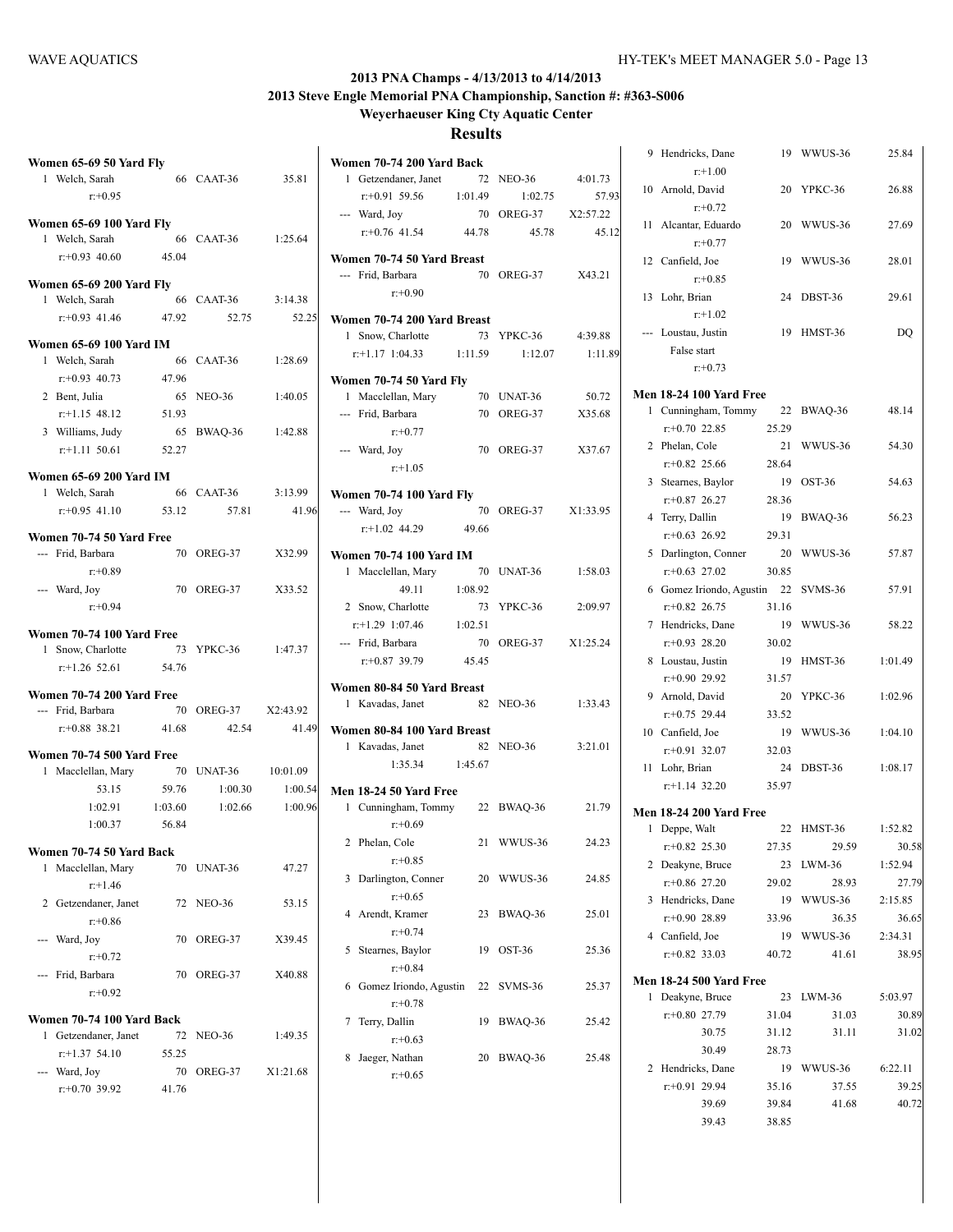# **Weyerhaeuser King Cty Aquatic Center**

|   | (Men 18-24 500 Yard Free)                  |       |           |          |
|---|--------------------------------------------|-------|-----------|----------|
| 3 | Jensen, Jeremiah                           | 19    | UNAT-36   | 6:45.70  |
|   | $r: +0.83$ 33.22                           | 38.27 | 40.39     | 41.64    |
|   | 41.71                                      | 41.58 | 42.32     | 42.85    |
|   | 42.55                                      | 41.17 |           |          |
|   |                                            |       |           |          |
| 1 | Men 18-24 1000 Yard Free<br>Deakyne, Bruce | 23    | LWM-36    | 9:58.85  |
|   | $r: +0.92$ 28.08                           | 29.55 | 29.80     | 30.35    |
|   | 30.69                                      | 30.19 | 29.91     | 29.85    |
|   | 30.70                                      | 29.98 | 30.35     | 30.14    |
|   | 30.50                                      | 30.54 | 30.43     | 30.14    |
|   | 29.90                                      | 29.97 | 29.48     | 28.30    |
|   | 2 Jensen, Jeremiah                         | 19    | UNAT-36   | 13:56.27 |
|   | $r: +0.90$ 34.73                           | 38.22 | 40.65     | 41.48    |
|   | 42.29                                      | 42.88 | 42.65     | 43.20    |
|   | 43.21                                      | 42.36 | 42.60     | 42.59    |
|   | 42.56                                      | 43.70 | 43.05     | 42.47    |
|   | 41.93                                      | 42.99 | 41.94     | 40.77    |
|   |                                            |       |           |          |
|   | <b>Men 18-24 1650 Yard Free</b>            |       |           |          |
| 1 | Deakyne, Bruce                             | 23    | LWM-36    | 16:43.38 |
|   | $r: +0.95$ 27.98                           | 30.13 | 30.30     | 30.28    |
|   | 30.74                                      | 30.66 | 30.58     | 30.48    |
|   | 30.74                                      | 30.49 | 30.78     | 30.66    |
|   | 30.45                                      | 30.64 | 30.61     | 31.07    |
|   | 30.87                                      | 30.90 | 30.71     | 30.63    |
|   | 30.46                                      | 30.81 | 30.93     | 30.73    |
|   | 30.56                                      | 30.47 | 30.48     | 30.55    |
|   | 30.96                                      | 30.58 | 30.42     | 29.09    |
|   | 27.64                                      |       |           |          |
|   | Men 18-24 50 Yard Back                     |       |           |          |
| 1 | Arendt, Kramer                             | 23    | BWAQ-36   | 27.84    |
|   | $r + 0.68$                                 |       |           |          |
| 2 | Phelan, Cole                               | 21    | WWUS-36   | 28.67    |
|   | $r + 0.65$                                 |       |           |          |
| 3 | Gomez Iriondo, Agustin                     | 22    | SVMS-36   | 29.93    |
|   | $r: +0.66$                                 |       |           |          |
|   | <b>Men 18-24 100 Yard Back</b>             |       |           |          |
|   | 1 Deakyne, Bruce                           |       | 23 LWM-36 | 59.24    |
|   | $r+1.15$ 29.11                             | 30.13 |           |          |
|   | 2 Arendt, Kramer                           | 23    | BWAQ-36   | 59.81    |
|   | $r+0.69$ 29.11                             | 30.70 |           |          |
| 3 | Phelan, Cole                               | 21    | WWUS-36   | 1:01.96  |
|   | $r$ : +0.66 29.82                          | 32.14 |           |          |
|   | 4 Jaeger, Nathan                           | 20    | BWAQ-36   | 1:04.83  |
|   | $r: +0.65$ 30.78                           | 34.05 |           |          |
|   | 5 Terry, Dallin                            | 19    | BWAQ-36   | 1:06.67  |
|   | $r$ : +0.67 32.05                          | 34.62 |           |          |
|   | 6 Gomez Iriondo, Agustin 22                |       | SVMS-36   | 1:06.87  |
|   | $r.+1.11$ 31.41                            | 35.46 |           |          |
| 7 | Alcantar, Eduardo                          | 20    | WWUS-36   | 1:17.34  |
|   | $r$ : +0.86 38.48                          | 38.86 |           |          |
|   |                                            |       |           |          |

|              | <b>Men 18-24 200 Yard Back</b><br>1 Gomez Iriondo, Agustin 22 SVMS-36 |       |               | 2:26.86 |
|--------------|-----------------------------------------------------------------------|-------|---------------|---------|
|              | $r: +0.67$ 1:06.77                                                    | 40.27 | 39.82         |         |
|              | Men 18-24 50 Yard Breast                                              |       |               |         |
|              | 1 Alcantar, Eduardo<br>$r: +0.74$                                     |       | 20 WWUS-36    | 33.14   |
|              | 2 Phelan, Cole<br>$r: +0.84$                                          |       | 21 WWUS-36    | 34.56   |
|              | Men 18-24 100 Yard Breast                                             |       |               |         |
| 1            | Stearnes, Baylor                                                      | 19    | OST-36        | 1:10.46 |
|              | $r+0.83$ 33.12                                                        | 37.34 |               |         |
|              | 2 Alcantar, Eduardo                                                   | 20    | WWUS-36       | 1:11.21 |
|              | $r.+0.82$ 33.44                                                       | 37.77 |               |         |
|              |                                                                       |       |               |         |
| 1            | Men 18-24 200 Yard Breast<br>Terry, Dallin                            |       | 19 BWAQ-36    | 2:39.64 |
|              | $r + 0.69$ 35.16                                                      | 41.13 | 42.71         | 40.64   |
|              |                                                                       |       |               |         |
|              | <b>Men 18-24 50 Yard Fly</b>                                          |       |               |         |
|              | 1 Arendt, Kramer                                                      | 23    | BWAQ-36       | 26.35   |
|              | $r: +0.78$                                                            |       |               |         |
|              | 2 Loustau, Justin<br>$r: +0.76$                                       |       | 19 HMST-36    | 29.06   |
|              | 3 Gomez Iriondo, Agustin 22 SVMS-36<br>$r+0.79$                       |       |               | 29.32   |
|              | <b>Men 18-24 100 Yard Fly</b>                                         |       |               |         |
|              | 1 Arendt, Kramer                                                      | 23    | BWAQ-36       | 58.97   |
|              | $r+0.75$ 27.74                                                        | 31.23 |               |         |
|              | 2 Stearnes, Baylor                                                    | 19    | OST-36        | 1:03.71 |
|              | $r: +0.85$ 29.79                                                      | 33.92 |               |         |
|              | 3 Jaeger, Nathan                                                      | 20    | BWAQ-36       | 1:05.21 |
|              | $r+0.68$ 29.20                                                        | 36.01 |               |         |
|              | 4 Loustau, Justin                                                     | 19    | HMST-36       | 1:07.85 |
|              | $r+0.86$ 30.52                                                        | 37.33 |               |         |
|              |                                                                       |       |               |         |
| 1            | <b>Men 18-24 100 Yard IM</b><br>Cunningham, Tommy 22                  |       | BWAQ-36       | 56.14   |
|              | 25.45                                                                 | 30.69 |               |         |
|              | 2 Darlington, Conner 20                                               |       | WWUS-36       | 1:05.06 |
|              | $r$ :+0.69 30.75                                                      | 34.31 |               |         |
|              | 3 Stearnes, Baylor                                                    | 19    | <b>OST-36</b> | 1:05.09 |
|              | $r: +0.81$ 31.04                                                      | 34.05 |               |         |
| 4            | Jaeger, Nathan                                                        | 20    | BWAQ-36       | 1:06.21 |
|              | $r+0.72$ 29.26                                                        | 36.95 |               |         |
| 5            | Alcantar, Eduardo                                                     | 20    | WWUS-36       | 1:07.71 |
|              | $r+0.76$ 33.36                                                        | 34.35 |               |         |
| 6            | Arnold, David                                                         | 20    | YPKC-36       | 1:11.42 |
|              | $r: +0.77$ 33.43                                                      | 37.99 |               |         |
|              | --- Terry, Dallin                                                     | 19    | BWAQ-36       | DQ      |
|              | Shoulders past vertical toward breast - back<br>$r: +0.66$ 31.02      | 35.41 |               |         |
|              |                                                                       |       |               |         |
| $\mathbf{1}$ | Men 18-24 200 Yard IM<br>Deppe, Walt                                  | 22    | HMST-36       | 2:09.73 |
|              | $r+0.91$ 26.96                                                        | 33.67 | 39.49         | 29.61   |
|              |                                                                       |       |               |         |

| 2  | Stearnes, Baylor               | 19    | OST-36         | 2:22.20 |
|----|--------------------------------|-------|----------------|---------|
|    | $r+0.86$ 30.14                 | 39.56 | 40.40          | 32.10   |
| 3  | Jaeger, Nathan                 | 20    | BWAQ-36        | 2:29.73 |
|    | $r: +0.65$ 30.97               | 35.59 | 45.93          | 37.24   |
|    | Men 18-24 400 Yard IM          |       |                |         |
| 1  | Deakyne, Bruce                 | 23    | $LWM-36$       | 4:25.65 |
|    | $r: +0.89$ 29.07               | 31.84 | 34.00          | 33.63   |
|    | 39.11                          | 39.91 | 29.71          | 28.38   |
|    |                                |       |                |         |
|    | <b>Men 25-29 50 Yard Free</b>  |       |                |         |
| 1  | Chapman, Chris                 | 26    | LWM-36         | 21.01   |
|    | $r: +0.64$                     |       |                |         |
|    | 2 Mozharov, Sergey             | 29    | HMST-36        | 22.43   |
|    | $r: +0.70$                     |       |                |         |
| 3  | Conroy, Chris                  | 27    | LWM-36         | 22.76   |
|    | $r: +0.73$                     |       |                |         |
| 4  | Charles, Jordan                | 26    | HMST-36        | 23.16   |
|    | $r: +0.73$                     |       |                |         |
| 5  | Tyler, Connor                  | 28    | LWS-36         | 23.50   |
|    | $r: +0.71$                     |       |                |         |
| 6  | Pippin-Timco, Colin            |       | 27 SSMS-36     | 23.87   |
|    | $r: +0.80$                     |       |                |         |
| 7  | Postetter, David               | 26    | LWM-36         | 24.30   |
|    | $r: +0.73$                     |       |                |         |
| 8  | Robertson, Ryan                | 26    | ORCA-36        | 24.81   |
|    | $r: +0.72$                     |       |                |         |
| 9  | Fahey, Sean                    | 27    | <b>UNAT-36</b> | 25.12   |
|    | $r: +0.85$                     |       |                |         |
| 10 | Bernhoft, Erik                 | 29    | SARC-36        | 26.73   |
|    | $r: +0.73$                     |       |                |         |
| 11 | Scott, Michael                 | 26    | LWM-36         | 27.00   |
|    | $r+1.11$                       |       |                |         |
|    | --- Schlank, Evan              | 28    | DCAC-10        | X25.83  |
|    | $r: +0.77$                     |       |                |         |
|    |                                |       |                |         |
|    | <b>Men 25-29 100 Yard Free</b> |       |                |         |
|    | 1 Chapman, Chris               | 26    | $LWM-36$       | 46.15   |
|    | $r.+0.62$ 21.71                | 24.44 |                |         |
|    | 2 Conroy, Chris                | 27    | $LWM-36$       | 49.28   |
|    | $r+0.72$ 23.69                 | 25.59 |                |         |
|    | 3 Jordan, Richard              | 26    | <b>BC-36</b>   | 49.72   |
|    | $r+0.88$ 23.92                 | 25.80 |                |         |
| 4  | Charles, Jordan                | 26    | HMST-36        | 51.07   |
|    | $r+0.68$ 23.90                 | 27.17 |                |         |
| 5  | Pippin-Timco, Colin            | 27    | SSMS-36        | 52.51   |
|    | $r: +0.75$ 25.05               | 27.46 |                |         |
|    | 6 Tyler, Connor                | 28    | LWS-36         | 53.33   |
|    | $r+0.66$ 24.60                 | 28.73 |                |         |
|    | 7 Heaton, Jesse                | 28    | DBST-36        | 53.50   |
|    | $r+0.77$ 25.05                 | 28.45 |                |         |
| 8  | Fahey, Sean                    | 27    | UNAT-36        | 55.46   |
|    | $r$ : +0.86 27.11              | 28.35 |                |         |
| 9  | Scott, Michael                 | 26    | LWM-36         | 58.97   |
|    | $r$ :+1.08 28.73               | 30.24 |                |         |
|    | 10 Bernhoft, Erik              | 29    | SARC-36        | 59.40   |
|    | $r+0.80$ 29.45                 | 29.95 |                |         |
|    |                                |       |                |         |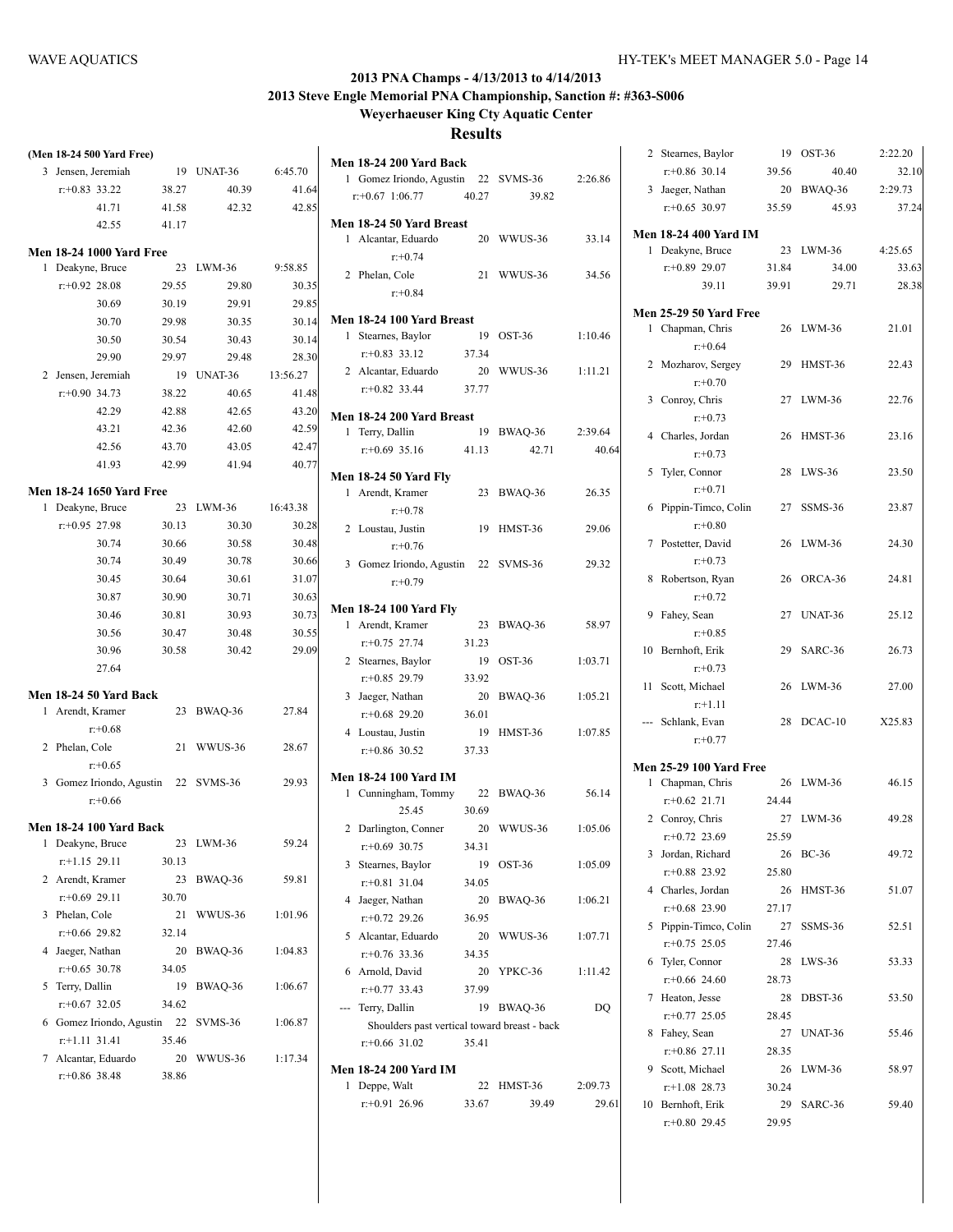| (Men 25-29 100 Yard Free)         |       |                    |          |                                                  |                |            |                | 2 Yung, Cejih                  |       | 27 LWM-36  | 57.13    |
|-----------------------------------|-------|--------------------|----------|--------------------------------------------------|----------------|------------|----------------|--------------------------------|-------|------------|----------|
| 11 Phillips, Alex                 |       | 25 HMST-36         | 1:02.46  | <b>Men 25-29 1650 Yard Free</b><br>1 Fahey, Sean |                | 27 UNAT-36 | 18:58.99       | $r+0.68$ 28.15                 | 28.98 |            |          |
| $r: +0.91$ 30.59                  | 31.87 |                    |          | $r+0.82$ 31.45                                   | 34.96          | 35.30      | 35.78          | 3 Jordan, Richard              |       | 26 BC-36   | 58.73    |
|                                   |       |                    |          |                                                  | 35.39          |            |                | $r+0.71$ 28.79                 | 29.94 |            |          |
| <b>Men 25-29 200 Yard Free</b>    |       |                    |          | 35.58                                            |                | 35.49      | 35.26<br>34.96 | 4 Postetter, David             |       | 26 LWM-36  | 1:02.10  |
| 1 Conroy, Chris<br>$r+0.76$ 25.11 | 27.19 | 27 LWM-36<br>27.10 | 1:47.49  | 35.28<br>34.65                                   | 34.86<br>34.71 | 34.93      |                | $r+0.66$ 30.28                 | 31.82 |            |          |
|                                   |       |                    | 28.09    |                                                  |                | 34.61      | 34.56          | 5 O'Hern, David                | 29    | HMST-36    | 1:04.45  |
| 2 Mercer, Gregory                 |       | 25 YPKC-36         | 1:53.30  | 34.51                                            | 34.94          | 34.55      | 34.17          | $r.+1.21$ 31.36                | 33.09 |            |          |
| $r: +0.7026.04$                   | 29.44 | 29.07              | 28.75    | 34.21                                            | 34.55          | 34.50      | 34.25          | 6 Miller, Aaron                |       | 29 LWM-36  | 1:08.56  |
| 3 Pippin-Timco, Colin             |       | 27 SSMS-36         | 1:55.47  | 34.53                                            | 34.31          | 34.86      | 33.87          | $r$ :+1.18 33.70               | 34.86 |            |          |
| $r: +0.80$ 26.69                  | 29.13 | 30.15              | 29.50    | 34.35                                            | 34.40          | 34.19      | 33.52          | 7 Robertson, Ryan              |       | 26 ORCA-36 | 1:09.13  |
| 4 Heaton, Jesse                   |       | 28 DBST-36         | 1:59.57  | 31.51                                            |                |            |                | $r+0.66$ 32.94                 | 36.19 |            |          |
| $r+0.78$ 28.02                    | 31.10 | 29.82              | 30.63    | 2 Miller, Aaron                                  |                | 29 LWM-36  | 20:36.71       | 8 Bernhoft, Erik               |       | 29 SARC-36 | 1:14.89  |
| 5 Fahey, Sean                     |       | 27 UNAT-36         | 2:01.01  | $r+0.96$ 32.20                                   | 36.20          | 37.50      | 37.08          | $r+0.72$ 36.56                 | 38.33 |            |          |
| $r+0.83$ 27.29                    | 30.66 | 31.97              | 31.09    | 37.32                                            | 37.90          | 37.68      | 38.01          | --- Schlank, Evan              |       | 28 DCAC-10 | X1:06.55 |
| 6 Boyer, Graham                   |       | 28 BWAQ-36         | 2:05.38  | 37.57                                            | 37.94          | 37.97      | 37.52          | $r+0.75$ 30.73                 | 35.82 |            |          |
| $r+0.85$ 29.72                    | 30.34 | 32.92              | 32.40    | 37.96                                            | 37.59          | 37.52      | 37.11          |                                |       |            |          |
| 7 Scott, Michael                  |       | 26 LWM-36          | 2:10.01  | 38.17                                            | 37.95          | 38.55      | 37.62          | <b>Men 25-29 200 Yard Back</b> |       |            |          |
| $r$ :+1.04 30.71                  | 33.52 | 33.82              | 31.96    | 37.35                                            | 37.85          | 37.94      | 38.84          | 1 Chapman, Chris               |       | 26 LWM-36  | 1:55.19  |
| <b>Men 25-29 500 Yard Free</b>    |       |                    |          | 37.23                                            | 38.12          | 37.61      | 38.22          | $r+0.64$ 26.31                 | 29.38 | 29.35      | 30.15    |
| 1 Fahey, Sean                     |       | 27 UNAT-36         | 5:29.38  | 38.32                                            | 38.13          | 37.80      | 36.76          | 2 Mercer, Gregory              |       | 25 YPKC-36 | 2:14.37  |
| $r+0.82$ 28.23                    | 31.80 | 33.23              | 34.76    | 35.18                                            |                |            |                | $r+0.86$ 31.39                 | 33.63 | 34.69      | 34.66    |
| 34.62                             | 34.47 | 34.19              | 33.83    | 3 Carlisle, Patrick                              |                | 27 YPKC-36 | 21:04.17       | 3 Heaton, Jesse                |       | 28 DBST-36 | 2:15.95  |
| 33.40                             | 30.85 |                    |          | $r$ :+1.14 31.74                                 | 36.64          | 37.53      | 37.55          | $r+0.72$ 30.57                 | 33.05 | 35.42      | 36.91    |
| 2 Miller, Aaron                   |       | 29 LWM-36          | 5:58.15  | 37.38                                            | 37.73          | 38.57      | 37.96          | 4 Carlisle, Patrick            |       | 27 YPKC-36 | 2:26.55  |
| $r: +0.87$ 31.01                  | 34.22 | 35.38              | 36.08    | 38.23                                            | 38.40          | 38.88      | 39.03          | $r+1.25$ 35.51                 | 37.62 | 37.95      | 35.47    |
| 35.99                             | 37.06 | 37.26              | 37.34    | 38.82                                            | 38.34          | 38.85      | 38.90          | Men 25-29 50 Yard Breast       |       |            |          |
| 37.48                             | 36.33 |                    |          | 38.52                                            | 38.36          | 38.89      | 38.61          | 1 Yung, Cejih                  |       | 27 LWM-36  | 26.91    |
| 3 Phillips, Alex                  |       | 25 HMST-36         | 6:19.66  | 38.72                                            | 39.29          | 39.01      | 38.91          | $r: +0.72$                     |       |            |          |
| $r: +0.90$ 33.89                  | 37.12 | 39.41              | 38.72    | 38.91                                            | 39.80          | 39.28      | 39.29          | 2 Charles, Jordan              |       | 26 HMST-36 | 28.31    |
| 39.03                             | 39.94 | 40.34              | 38.80    | 39.78                                            | 38.30          | 38.46      | 39.12          | $r: +0.70$                     |       |            |          |
| 38.66                             | 33.75 |                    |          | 36.37                                            |                |            |                | 3 Conroy, Chris                |       | 27 LWM-36  | 28.67    |
|                                   |       |                    |          | <b>Men 25-29 50 Yard Back</b>                    |                |            |                | $r: +0.74$                     |       |            |          |
| <b>Men 25-29 1000 Yard Free</b>   |       |                    |          | 1 Chapman, Chris                                 |                | 26 LWM-36  | 23.92          | 4 Mozharov, Sergey             |       | 29 HMST-36 | 28.71    |
| 1 Fahey, Sean                     |       | 27 UNAT-36         | 11:18.42 | $r: +0.69$                                       |                |            |                | $r + 0.82$                     |       |            |          |
| $r: +0.86$ 1:04.48                | 34.66 | 34.95              | 34.95    | 2 Yung, Cejih                                    |                | 27 LWM-36  | 26.85          | 5 Boyer, Graham                |       | 28 BWAQ-36 | 32.20    |
| 35.36                             | 35.32 | 34.97              | 34.36    | $r: +0.70$                                       |                |            |                | $r: +0.81$                     |       |            |          |
| 34.14                             | 33.97 | 34.69              | 34.45    | 3 Postetter, David                               |                | 26 LWM-36  | 29.09          |                                |       |            |          |
| 33.99                             | 33.68 | 33.83              | 34.10    | $r: +0.66$                                       |                |            |                | Men 25-29 100 Yard Breast      |       |            |          |
| 33.73                             | 32.60 | 30.19              |          | 4 O'Hern, David                                  |                | 29 HMST-36 | 30.21          | 1 Yung, Cejih                  |       | 27 LWM-36  | 57.89    |
| 2 Carlisle, Patrick               |       | 27 YPKC-36         | 12:29.55 | $r + 0.78$                                       |                |            |                | $r+0.72$ 27.32                 | 30.57 |            |          |
| $r$ :+1.05 32.09                  | 36.01 | 36.90              | 37.91    | 5 Robertson, Ryan                                |                | 26 ORCA-36 | 30.43          | 2 Conroy, Chris                |       | 27 LWM-36  | 1:00.65  |
| 38.96                             | 38.06 | 38.48              | 38.20    | $r + 0.64$                                       |                |            |                | $r+0.75$ 28.66                 | 31.99 |            |          |
| 38.74                             | 39.13 | 37.32              | 37.74    | 6 Tyler, Connor                                  |                | 28 LWS-36  | 32.61          | 3 Charles, Jordan              |       | 26 HMST-36 | 1:03.33  |
| 37.83                             | 38.30 | 37.67              | 37.79    | $r + 0.57$                                       |                |            |                | $r+0.67$ 29.00                 | 34.33 |            |          |
| 38.44                             | 38.65 | 36.45              | 34.88    |                                                  |                |            | 33.32          | 4 Bover, Graham                |       | 28 BWAQ-36 | 1:08.79  |
| 3 O'Hern, David                   |       | 29 HMST-36         | 12:33.17 | 7 Scott, Michael                                 |                | 26 LWM-36  |                | $r+0.82$ 32.03                 | 36.76 |            |          |
| $r+0.80$ 31.27                    | 35.54 | 36.44              | 37.23    | $r+1.17$                                         |                |            |                | 5 Miller, Aaron                |       | 29 LWM-36  | 1:12.01  |
| 37.40                             | 38.20 | 37.97              | 38.56    | 8 Bernhoft, Erik                                 |                | 29 SARC-36 | 36.43          | $r+0.86$ 34.22                 | 37.79 |            |          |
| 38.02                             | 38.43 | 38.67              | 38.64    | $r + 0.59$                                       |                |            |                | 6 Phillips, Alex               |       | 25 HMST-36 | 1:15.47  |
| 38.89                             | 38.54 | 38.65              | 38.78    | --- Schlank, Evan                                |                | 28 DCAC-10 | X28.68         | $r: +0.92$ 35.58               | 39.89 |            |          |
| 38.75                             | 38.40 | 38.57              | 36.22    | $r: +0.81$                                       |                |            |                | --- Jordan, Richard            |       | 26 BC-36   | DQ       |
|                                   |       |                    |          | <b>Men 25-29 100 Yard Back</b>                   |                |            |                | $r+0.85$ 29.63                 | 33.65 |            |          |
|                                   |       |                    |          | 1 Clark, Tyler                                   |                | 28 HMST-36 | 54.53          |                                |       |            |          |
|                                   |       |                    |          | $r+0.68$ 26.57                                   | 27.96          |            |                |                                |       |            |          |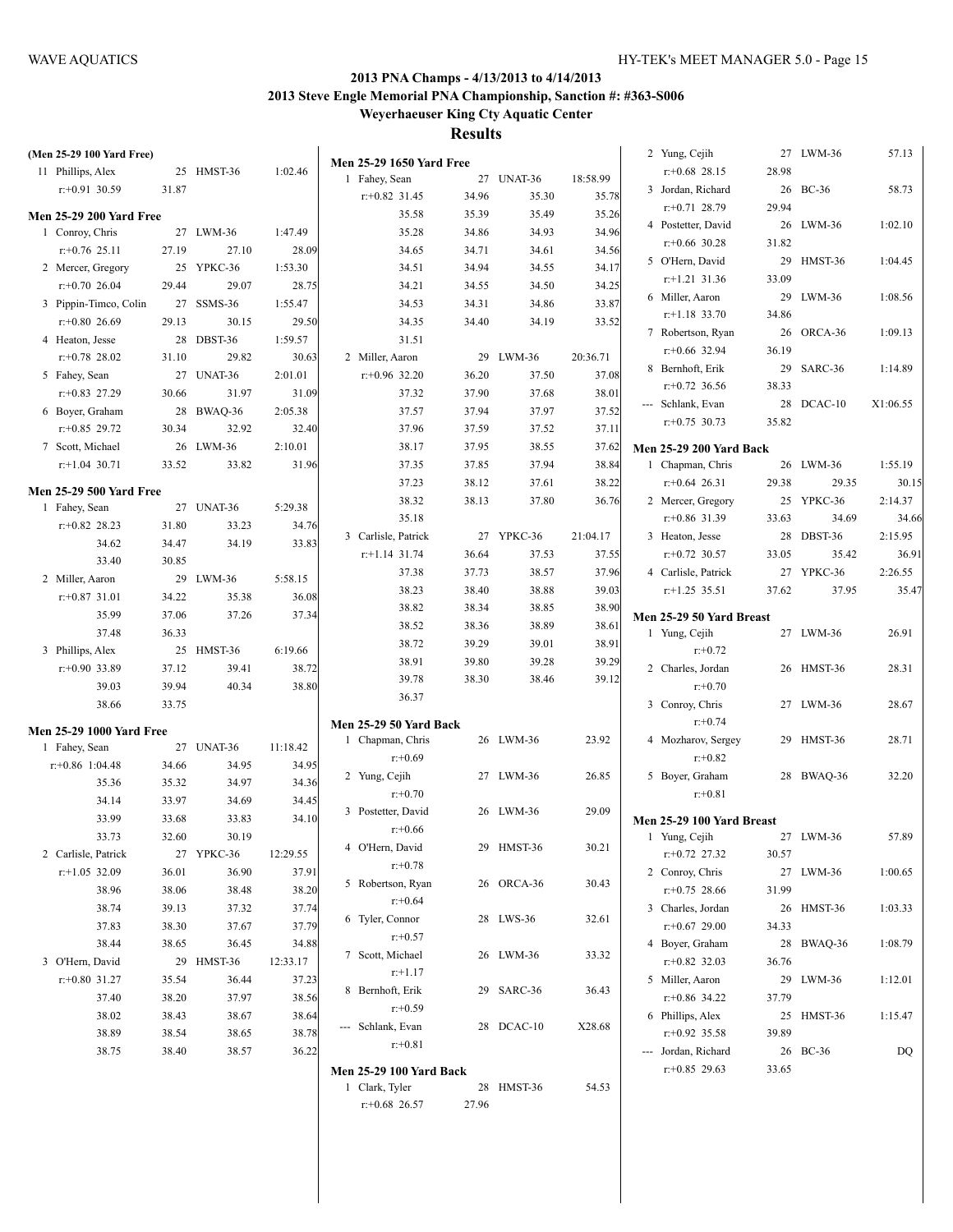| 1 | Men 25-29 200 Yard Breast<br>Miller, Aaron | 29    | $LWM-36$     | 2:37.50  |
|---|--------------------------------------------|-------|--------------|----------|
|   | $r: +0.90$ 34.83                           | 39.61 | 41.49        | 41.57    |
|   | 2 Robertson, Ryan                          | 26    | ORCA-36      | 2:51.52  |
|   | $r: +0.78$ 37.28                           | 43.21 | 44.97        | 46.06    |
|   |                                            |       |              |          |
|   | <b>Men 25-29 50 Yard Fly</b>               |       |              |          |
| 1 | Chapman, Chris                             | 26    | LWM-36       | 22.20    |
|   | $r: +0.62$                                 |       |              |          |
|   | 2 Yung, Cejih                              | 27    | LWM-36       | 24.77    |
|   | $r: +0.72$                                 |       |              |          |
|   | 3 Kim, Matt                                | 25    | HMST-36      | 26.00    |
|   | $r + 0.74$                                 |       |              |          |
|   | 4 Pippin-Timco, Colin                      | 27    | SSMS-36      | 27.01    |
|   | $r: +0.82$                                 |       |              |          |
|   | 5 Scott, Michael                           | 26    | LWM-36       | 29.02    |
|   | $r+1.00$                                   |       |              |          |
|   | --- Cleary, Kevin                          | 29    | OREG-37      | X27.06   |
|   | $r + 0.65$                                 |       |              |          |
|   | <b>Men 25-29 100 Yard Fly</b>              |       |              |          |
|   | 1 Chapman, Chris                           | 26    | LWM-36       | 49.62    |
|   | $r$ : +0.63 23.35                          | 26.27 |              |          |
|   | 2 Jordan, Richard                          | 26    | $BC-36$      | 54.16    |
|   | $r$ : +0.84 24.92                          | 29.24 |              |          |
|   | 3 Kim, Matt                                | 25    | HMST-36      | 59.13    |
|   | $r: +0.75$ 28.95                           | 30.18 |              |          |
|   | 4 Carlisle, Patrick                        | 27    | YPKC-36      | 1:10.46  |
|   | $r$ :+1.00 32.29                           | 38.17 |              |          |
| 5 | Phillips, Alex                             | 25    | HMST-36      | 1:11.07  |
|   | $r$ : +0.86 32.26                          | 38.81 |              |          |
|   | --- Cleary, Kevin                          | 29    | OREG-37      | X57.42   |
|   | $r: +0.60$ 26.61                           | 30.81 |              |          |
|   |                                            |       |              |          |
|   | <b>Men 25-29 200 Yard Fly</b>              |       |              |          |
| 1 | Kim, Matt                                  |       | 25 HMST-36   | 2:32.84  |
|   | $r: +0.91$ 30.73                           | 36.93 | 42.28        | 42.90    |
|   | --- Cleary, Kevin                          | 29    | OREG-37      | X2:11.84 |
|   | $r: +0.63$ 30.65                           | 34.33 | 32.92        | 33.94    |
|   | Men 25-29 100 Yard IM                      |       |              |          |
| 1 | Mozharov, Sergey                           | 29    | HMST-36      | 54.77    |
|   | 25.48                                      | 29.29 |              |          |
| 2 | Yung, Cejih                                | 27    | LWM-36       | 54.99    |
|   | 26.10                                      | 28.89 |              |          |
| 3 | Clark, Tyler                               | 28    | HMST-36      | 55.63    |
|   | $r: +0.73$ 25.26                           | 30.37 |              |          |
| 4 | Jordan, Richard                            | 26    | <b>BC-36</b> | 57.60    |
|   | 27.97                                      | 29.63 |              |          |
| 5 | Conroy, Chris                              | 27    | LWM-36       | 57.85    |
|   | 27.96                                      | 29.89 |              |          |
| 6 | Charles, Jordan                            | 26    | HMST-36      | 58.32    |
|   | $r: +0.68$ 26.78                           | 31.54 |              |          |
| 7 | Postetter, David                           | 26    | LWM-36       | 1:01.45  |
|   | $r+0.75$ 27.95                             | 33.50 |              |          |
| 8 | Kim, Matt                                  | 25    | HMST-36      | 1:03.32  |
|   | $r.+0.72$ 28.64                            | 34.68 |              |          |
|   |                                            |       |              |          |

|   | 9 Heaton, Jesse                  | 28    | DBST-36    | 1:03.40 |
|---|----------------------------------|-------|------------|---------|
|   | $r+0.73$ 27.73                   | 35.67 |            |         |
|   | 10 O'Hern, David                 | 29    | HMST-36    | 1:08.20 |
|   | 11 Phillips, Alex                | 25    | HMST-36    | 1:09.29 |
|   | $r+0.92$ 33.42                   | 35.87 |            |         |
|   | 12 Bernhoft, Erik                | 29    | SARC-36    | 1:10.12 |
|   | $r+0.83$ 32.67                   | 37.45 |            |         |
|   | 13 Scott, Michael                | 26    | $LWM-36$   | 1:11.57 |
|   | $r: +0.96$ 31.90                 | 39.67 |            |         |
|   | <b>Men 25-29 200 Yard IM</b>     |       |            |         |
|   | 1 Mozharov, Sergey               | 29    | HMST-36    | 2:02.87 |
|   | $r+0.85$ 25.50                   | 32.91 | 35.20      | 29.26   |
|   | 2 Mercer, Gregory                | 25    | YPKC-36    | 2:07.44 |
|   | $r: +0.73$ 27.77                 | 33.76 | 36.76      | 29.15   |
|   | 3 Heaton, Jesse                  | 28    | DBST-36    | 2:17.71 |
|   | $r+0.87$ 29.80                   | 33.33 | 42.80      | 31.78   |
|   | 4 Boyer, Graham                  | 28    | BWAQ-36    | 2:18.48 |
|   | $r+0.85$ 28.88                   | 36.68 | 38.62      | 34.30   |
|   | <b>Men 25-29 400 Yard IM</b>     |       |            |         |
|   | 1 Jordan, Richard                |       | 26 BC-36   | 4:24.50 |
|   | $r+0.88$ 27.66                   | 31.55 | 35.48      | 33.85   |
|   | 37.05                            | 39.13 | 31.22      | 28.56   |
|   | 2 Heaton, Jesse                  | 28    | DBST-36    | 5:02.43 |
|   | $r+0.78$ 30.40                   | 35.58 | 34.79      | 34.77   |
|   | 47.05                            | 48.74 | 35.79      | 35.31   |
|   | 3 O'Hern, David                  | 29    | HMST-36    | 5:15.78 |
|   | $r: +0.82$ 33.79                 | 40.49 | 39.01      | 38.38   |
|   | 45.46                            | 46.18 | 38.06      | 34.41   |
|   | 4 Miller, Aaron                  | 29    | LWM-36     | 5:17.12 |
|   | $r$ :+1.08 32.22                 | 38.51 | 41.74      | 42.04   |
|   | 44.17                            | 44.87 | 37.48      | 36.09   |
|   | <b>Men 30-34 50 Yard Free</b>    |       |            |         |
|   | 1 Mosher, Ian                    |       | 33 LWM-36  | 22.66   |
|   | $r + 0.73$                       |       |            |         |
|   | 2 Cardoso, Rick                  |       | 34 LWM-36  | 22.72   |
|   | $r: +0.96$                       |       |            |         |
|   | 3 Polucha, Steve                 | 31    | LWM-36     | 22.86   |
|   | r:+0.68                          |       |            |         |
|   | 4 Kanev, Teodor                  |       | 30 MUKY-36 | 24.82   |
|   | $r: +0.70$                       |       |            |         |
| 5 | Wiederhold, Scott                | 34    | BWAQ-36    | 25.31   |
|   | $r: +0.80$                       |       |            |         |
| 6 | Tourigny, David                  | 33    | GLAD-36    | 25.56   |
|   | $r: +0.77$                       |       |            |         |
| 7 | Solano Ramirez, Sergio           |       | 33 UNAT-36 | 28.61   |
|   | $r: +0.91$                       |       |            |         |
| 8 | Block, Jonathan<br>$r+0.89$      | 30    | LWS-36     | 28.98   |
|   |                                  |       |            |         |
|   | Matthews, Jonathan<br>$r: +0.77$ | 34    | OREG-37    | X24.75  |
|   |                                  |       |            |         |
|   | <b>Men 30-34 100 Yard Free</b>   |       |            |         |
| 1 | Mosher, Ian                      | 33    | LWM-36     | 49.77   |
|   | $r+0.73$ 23.93                   | 25.84 |            |         |

| 2 Cardoso, Rick                     | 34    | $LWM-36$             | 50.11   |
|-------------------------------------|-------|----------------------|---------|
| $r+0.89$ 23.89                      | 26.22 |                      |         |
| 3 Polucha, Steve                    | 31    | $LWM-36$             | 50.34   |
| $r + 0.69$ 24.40                    | 25.94 |                      |         |
| 4 Nitz, Jesse                       | 31    | BWAQ-36              | 50.39   |
| $r: +0.73$ 23.94                    | 26.45 |                      |         |
| 5 Kanev, Teodor                     |       | 30 MUKY-36           | 55.22   |
| $r+0.72$ 26.51                      | 28.71 |                      |         |
| 6 Block, Jonathan                   |       | 30 LWS-36            | 1:03.77 |
| $r: +0.82$ 30.12                    | 33.65 |                      |         |
| --- Matthews, Jonathan              |       | 34 OREG-37           | X54.06  |
| $r+0.76$ 26.19                      | 27.87 |                      |         |
| <b>Men 30-34 200 Yard Free</b>      |       |                      |         |
| 1 Kanev, Teodor                     |       | 30 MUKY-36           | 2:03.63 |
| $r+0.74$ 27.98                      | 31.13 | 32.60                | 31.92   |
| 2 Wiederhold, Scott                 | 34    | BWAQ-36              | 2:06.02 |
| $r+0.78$ 29.50                      | 31.80 | 32.58                | 32.14   |
|                                     |       |                      |         |
| <b>Men 30-34 500 Yard Free</b>      |       |                      |         |
| 1 Wildi, Jonathan                   | 30    | YPKC-36              | 5:19.75 |
| $r+0.77$ 27.89                      | 30.59 | 31.40                | 32.03   |
| 32.22                               | 32.85 | 33.27                | 33.45   |
| 33.72                               | 32.33 |                      |         |
| <b>Men 30-34 1000 Yard Free</b>     |       |                      |         |
| --- Matthews, Jonathan              |       | 34 OREG-37 X11:54.12 |         |
| $r + 0.64$ 27.88                    | 30.87 | 31.52                | 31.57   |
| 42.46                               | 38.20 | 36.70                | 36.17   |
| 36.39                               | 36.18 | 37.13                | 37.52   |
| 36.81                               | 37.57 | 37.10                | 36.44   |
| 36.52                               | 36.27 | 35.96                | 34.86   |
| Men 30-34 50 Yard Back              |       |                      |         |
| 1 Wiederhold, Scott                 | 34    | BWAQ-36              | 28.08   |
| $r+1.15$                            |       |                      |         |
| 2 Tourigny, David                   |       | 33 GLAD-36           | 30.52   |
| $r + 0.66$                          |       |                      |         |
| 3 Solano Ramirez, Sergio 33 UNAT-36 |       |                      | 35.39   |
| $r+1.09$                            |       |                      |         |
|                                     |       |                      |         |
| Men 30-34 100 Yard Back             |       |                      |         |
| Wiederhold, Scott<br>1              | 34    | BWAQ-36              | 1:03.99 |
| $r: +0.73$ 31.76                    | 32.23 |                      |         |
| <b>Men 30-34 200 Yard Back</b>      |       |                      |         |
| Polucha, Steve<br>1                 | 31    | LWM-36               | 2:07.11 |
| $r+0.66$ 29.18                      | 31.43 | 32.71                | 33.79   |
| 2 Wiederhold, Scott                 |       | 34 BWAQ-36           | 2:17.77 |
| $r+0.70$ 32.56                      | 35.09 | 35.89                | 34.23   |
| Men 30-34 50 Yard Breast            |       |                      |         |
| Nitz, Jesse<br>1                    | 31    | BWAQ-36              | 26.95   |
| $r: +0.76$                          |       |                      |         |
| 2 Cardoso, Rick                     | 34    | LWM-36               | 29.57   |
| $r: +0.85$                          |       |                      |         |
| 3<br>Tourigny, David                | 33    | GLAD-36              | 32.51   |
| $r: +0.73$                          |       |                      |         |
|                                     |       |                      |         |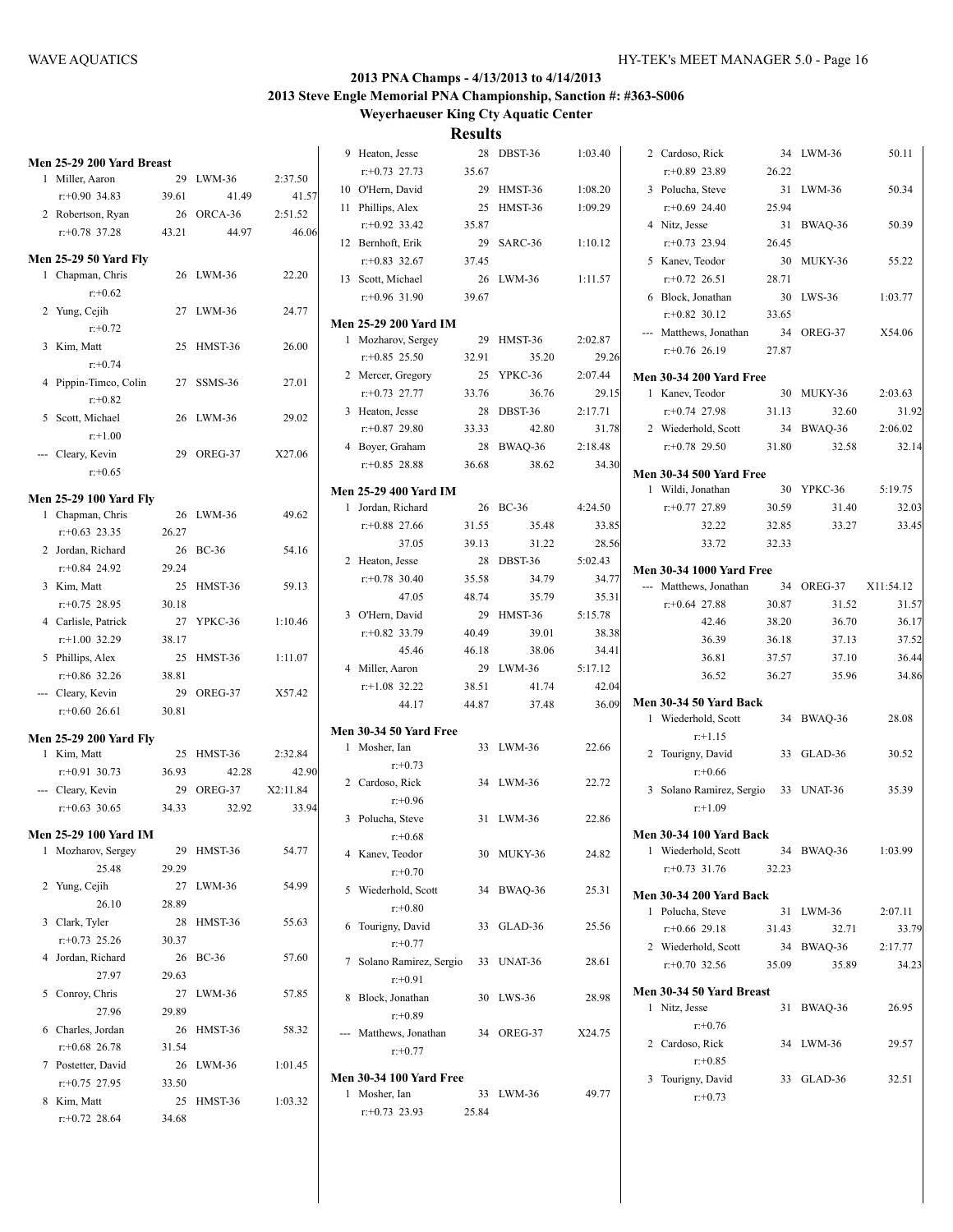| Men 30-34 100 Yard Breast                    |       |            |          | 2 Ridle, Jason                 |       | 38 SARC-36 | 23.68    | <b>Men 35-39 500 Yard Free</b>  |       |            |          |
|----------------------------------------------|-------|------------|----------|--------------------------------|-------|------------|----------|---------------------------------|-------|------------|----------|
| 1 Nitz, Jesse                                |       | 31 BWAQ-36 | 59.48    | $r: +0.80$                     |       |            |          | 1 Bush, Gabe                    |       | 35 BWAQ-36 | 6:01.63  |
| $r: +0.74$ 27.64                             | 31.84 |            |          | 3 Koonce, Ryan                 |       | 39 SVMS-36 | 25.82    | $r+0.94$ 32.72                  | 35.39 | 35.58      | 36.64    |
|                                              |       |            |          | $r: +0.81$                     |       |            |          | 37.04                           | 36.18 | 36.95      | 37.20    |
| Men 30-34 200 Yard Breast                    |       |            |          | 4 Austin, David                |       | 38 GLAD-36 | 26.74    | 36.85                           | 37.08 |            |          |
| 1 Nitz, Jesse                                |       | 31 BWAQ-36 | 2:14.48  | $r: +0.85$                     |       |            |          | 2 Dahl, James                   |       | 38 SVMS-36 | 7:22.78  |
| $r+0.77$ 28.65                               | 33.38 | 35.83      | 36.62    | 5 Saleh, Mahmoud               |       | 36 PRO-36  | 27.70    | $r+1.14$ 38.23                  | 42.19 | 44.43      | 44.97    |
| <b>Men 30-34 50 Yard Fly</b>                 |       |            |          | $r: +1.05$                     |       |            |          | 45.87                           | 45.72 | 46.27      | 46.71    |
| 1 Mosher, Ian                                |       | 33 LWM-36  | 24.23    | 6 Dahl, James                  |       | 38 SVMS-36 | 30.43    | 46.10                           | 42.29 |            |          |
| $r + 0.74$                                   |       |            |          | $r+1.04$                       |       |            |          |                                 |       |            |          |
| 2 Wiederhold, Scott                          |       | 34 BWAQ-36 | 27.32    | 7 Roholt, David                |       | 37 BWAQ-36 | 32.07    | 3 Otto, Jeff                    |       | 39 BWAQ-36 | 7:39.34  |
| $r: +0.80$                                   |       |            |          | $r: +0.96$                     |       |            |          | $r+1.23$ 36.46                  | 42.94 | 46.15      | 47.47    |
| 3 Tourigny, David                            |       | 33 GLAD-36 | 28.22    | --- Slotemaker, Paul           |       | 38 OREG-37 | X23.65   | 46.12                           | 47.75 | 49.05      | 49.01    |
| $r + 0.72$                                   |       |            |          | $r: +0.81$                     |       |            |          | 47.83                           | 46.56 |            |          |
|                                              |       |            |          | --- Juarez Martinez, Jorge     |       | 37 OREG-37 | X38.33   | Men 35-39 1000 Yard Free        |       |            |          |
| 4 Kanev, Teodor                              |       | 30 MUKY-36 | 29.66    | $r: +0.74$                     |       |            |          | 1 de Acosta, Diego              |       | 38 UNAT-36 | 10:37.01 |
| $r: +0.71$                                   |       |            |          |                                |       |            |          | $r+0.78$ 28.33                  | 30.36 | 30.84      | 31.17    |
| <b>Men 30-34 100 Yard Fly</b>                |       |            |          | <b>Men 35-39 100 Yard Free</b> |       |            |          | 31.41                           | 31.74 | 31.88      | 31.95    |
| 1 Mosher, Ian                                |       | 33 LWM-36  | 53.19    | 1 Wisniewski, Brian            |       | 35 HMST-36 | 47.98    | 32.16                           | 32.22 | 32.30      | 32.29    |
| $r+0.74$ 24.21                               | 28.98 |            |          | $r+0.72$ 23.26                 | 24.72 |            |          | 32.33                           | 32.60 | 32.65      | 32.65    |
| 2 Wildi, Jonathan                            |       | 30 YPKC-36 | 57.73    | 2 Urquhart, Mark               |       | 38 GLAD-36 | 50.18    | 32.72                           | 32.60 | 32.81      | 32.00    |
| $r: +0.76$ 26.32                             | 31.41 |            |          | $r+0.73$ 23.83                 | 26.35 |            |          | 2 Bush, Gabe                    |       | 35 BWAQ-36 | 12:25.58 |
| 3 Polucha, Steve                             |       | 31 LWM-36  | 58.71    | 3 Ridle, Jason                 |       | 38 SARC-36 | 52.16    | $r+0.93$ 32.90                  | 36.22 | 37.35      | 37.65    |
| $r: +0.73$ 26.89                             | 31.82 |            |          | $r+0.80$ 25.43                 | 26.73 |            |          | 37.65                           | 37.55 | 37.96      | 38.16    |
|                                              |       |            |          | 4 Brayman, Brook               |       | 36 BWAQ-36 | 53.63    | 39.13                           | 38.73 | 37.12      | 37.18    |
| <b>Men 30-34 100 Yard IM</b>                 |       |            |          | $r: +0.67$ 25.24               | 28.39 |            |          |                                 |       | 37.05      |          |
| 1 Mosher, Ian                                |       | 33 LWM-36  | 57.29    | 5 Koonce, Ryan                 |       | 39 SVMS-36 | 58.34    | 37.22                           | 37.03 |            | 37.17    |
| $r+0.78$ 27.03                               | 30.26 |            |          | $r+0.79$ 27.99                 | 30.35 |            |          | 37.11                           | 37.16 | 37.41      | 37.83    |
| 2 Cardoso, Rick                              |       | 34 LWM-36  | 57.62    | 6 Saleh, Mahmoud               |       | 36 PRO-36  | 1:01.96  | 3 Otto, Jeff                    |       | 39 BWAQ-36 | 15:47.23 |
| 25.84                                        | 31.78 |            |          | $r+1.02$ 29.79                 | 32.17 |            |          | $r+1.14$ 38.89                  | 41.84 | 44.69      | 44.61    |
| 3 Nitz, Jesse                                |       | 31 BWAQ-36 | 57.96    | 7 Austin, David                |       | 38 GLAD-36 | 1:02.02  | 46.60                           | 47.95 | 48.20      | 49.02    |
| $r: +0.77$ 28.39                             | 29.57 |            |          | $r+0.81$ 28.59                 | 33.43 |            |          | 48.21                           | 49.01 | 49.29      | 48.98    |
| 4 Polucha, Steve                             |       | 31 LWM-36  | 58.12    | 8 Dahl, James                  |       | 38 SVMS-36 | 1:09.96  | 49.50                           | 48.46 | 48.84      | 49.25    |
| $r+0.74$ 26.89                               | 31.23 |            |          | $r+0.97$ 34.30                 | 35.66 |            |          | 48.63                           | 49.05 | 48.54      | 47.67    |
| 5 Wildi, Jonathan                            |       | 30 YPKC-36 | 58.40    | 9 Roholt, David                |       | 37 BWAQ-36 | 1:11.67  | <b>Men 35-39 1650 Yard Free</b> |       |            |          |
| 27.28                                        | 31.12 |            |          | $r+1.07$ 35.44                 | 36.23 |            |          | 1 Bush, Gabe                    |       | 35 BWAQ-36 | 20:57.82 |
| 6 Block, Jonathan                            |       | 30 LWS-36  | 1:16.12  | --- Slotemaker, Paul           |       | 38 OREG-37 | X52.15   | $r+0.97$ 35.20                  | 38.48 | 38.81      | 39.26    |
| $r: +0.86$ 35.07                             | 41.05 |            |          | $r$ : +0.81 24.65              |       |            |          | 38.35                           | 37.38 | 38.08      | 37.83    |
| --- Matthews, Jonathan                       |       | 34 OREG-37 | X1:05.32 |                                | 27.50 |            |          | 37.83                           | 37.92 | 37.87      | 37.33    |
| --- Solano Ramirez, Sergio                   |       | 33 UNAT-36 | DO.      | --- Juarez Martinez, Jorge     |       | 37 OREG-37 | X1:04.41 | 37.04                           | 37.86 | 38.55      | 38.66    |
| Shoulders past vertical toward breast - back |       |            |          | $r+0.75$ 29.41                 | 35.00 |            |          | 38.90                           | 38.83 | 38.73      | 39.19    |
| $r: +0.77$ 34.04                             | 44.42 |            |          | <b>Men 35-39 200 Yard Free</b> |       |            |          | 37.81                           | 37.89 | 37.77      | 38.04    |
|                                              |       |            |          | 1 Wisniewski, Brian            |       | 35 HMST-36 | 1:45.44  | 38.09                           | 38.45 | 38.65      | 38.94    |
| Men 30-34 200 Yard IM                        |       |            |          | $r+0.76$ 24.59                 | 26.68 | 26.82      | 27.35    | 38.06                           | 38.64 | 38.83      | 38.53    |
| 1 Mosher, Ian                                |       | 33 LWM-36  | 2:05.70  | 2 Ridle, Jason                 |       | 38 SARC-36 | 1:57.54  | 36.02                           |       |            |          |
| $r+0.79$ 25.50                               | 31.92 | 37.54      | 30.74    | $r+0.81$ 27.10                 | 30.37 | 30.17      | 29.90    |                                 |       |            |          |
| 2 Wildi, Jonathan                            |       | 30 YPKC-36 | 2:06.95  | 3 Wix, Jason                   |       | 36 BWAQ-36 | 2:11.20  | 2 Otto, Jeff                    |       | 39 BWAQ-36 | 25:49.69 |
| $r+0.74$ 27.43                               | 34.21 | 36.83      | 28.48    | $r+0.82$ 31.37                 | 33.90 | 33.83      | 32.10    | $r.+1.28$ 38.49                 | 42.19 | 45.13      | 45.56    |
| 3 Polucha, Steve                             |       | 31 LWM-36  | 2:07.95  | 4 Koonce, Ryan                 |       | 39 SVMS-36 | 2:14.33  | 48.21                           | 45.30 | 47.64      | 47.96    |
| $r+0.74$ 27.21                               | 32.29 | 38.03      | 30.42    | $r+0.75$ 28.84                 | 32.55 | 35.18      | 37.76    | 48.45                           | 47.61 | 48.50      | 49.25    |
| 4 Nitz, Jesse                                |       | 31 BWAQ-36 | 2:13.43  | 5 Dahl, James                  |       | 38 SVMS-36 | 2:39.19  | 46.21                           | 47.38 | 48.16      | 48.23    |
| $r: +0.83$ 28.75                             | 37.50 | 33.50      | 33.68    | $r.+1.02$ 35.96                | 39.21 | 42.70      | 41.32    | 46.93                           | 47.39 | 47.70      | 47.71    |
| <b>Men 35-39 50 Yard Free</b>                |       |            |          |                                |       |            |          | 47.58                           | 47.40 | 49.21      | 46.60    |
| 1 Urquhart, Mark                             |       | 38 GLAD-36 | 23.16    |                                |       |            |          | 47.14                           | 46.79 | 48.64      | 46.19    |
| $r + 0.74$                                   |       |            |          |                                |       |            |          | 47.29                           | 48.36 | 46.94      | 47.40    |
|                                              |       |            |          |                                |       |            |          | 46.15                           |       |            |          |
|                                              |       |            |          |                                |       |            |          |                                 |       |            |          |
|                                              |       |            |          |                                |       |            |          |                                 |       |            |          |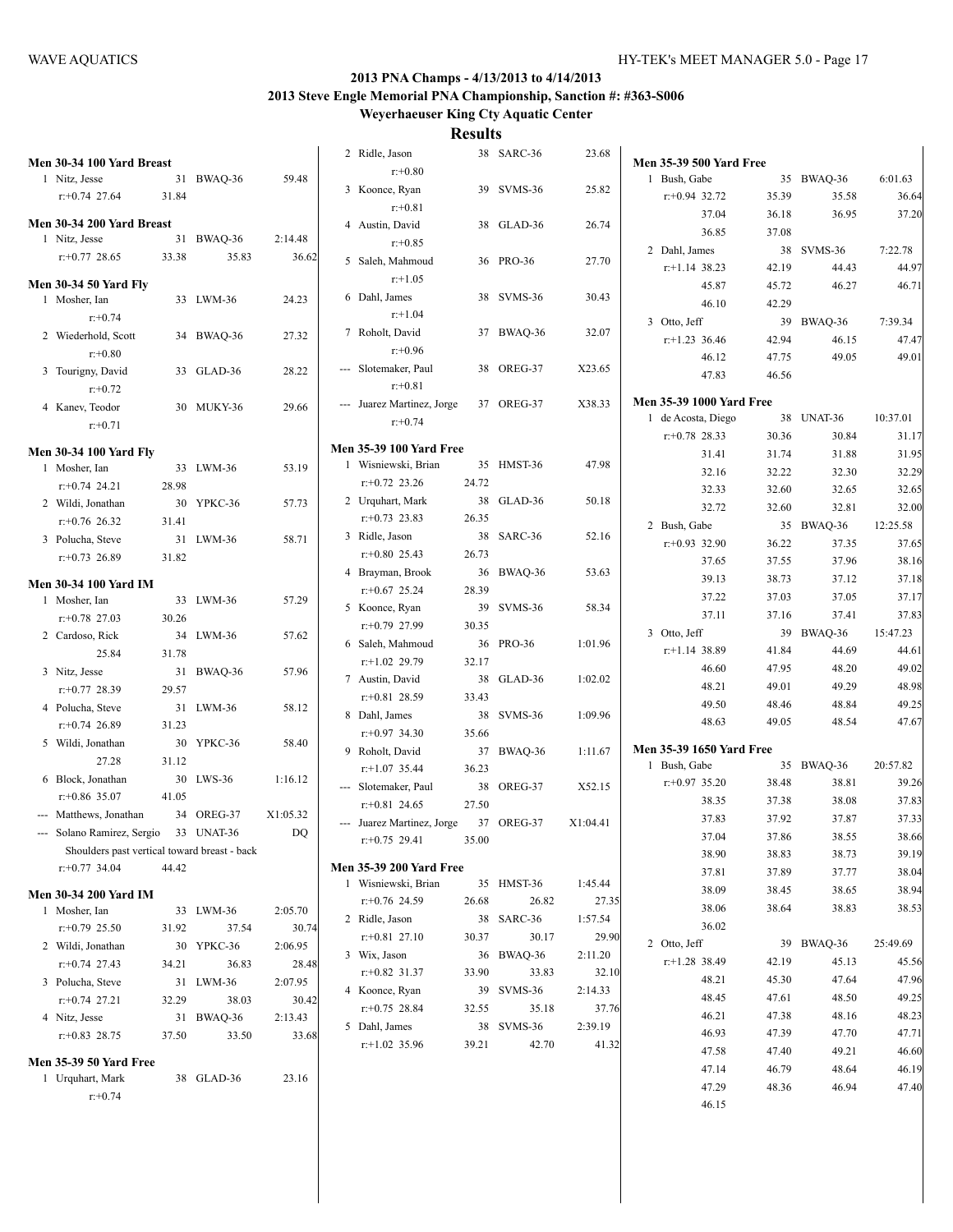**Weyerhaeuser King Cty Aquatic Center**

| <b>Men 35-39 50 Yard Back</b>                 |       |            |          | 4 Bush, Gabe                  |       | 35 BWAQ-36 | 1:03.93  | 8 Um, Soo-Hui                  |       | 44 BWAQ-36 | 30.44    |
|-----------------------------------------------|-------|------------|----------|-------------------------------|-------|------------|----------|--------------------------------|-------|------------|----------|
| 1 Koonce, Ryan                                |       | 39 SVMS-36 | 35.42    | $r+0.88$ 29.72                | 34.21 |            |          | $r+1.04$                       |       |            |          |
| $r: +0.76$                                    |       |            |          | 5 Wix, Jason                  |       | 36 BWAQ-36 | 1:04.39  | --- Ferguson, Scott            |       | 44 OREG-37 | X29.55   |
|                                               |       |            |          | $r+0.73$ 29.15                | 35.24 |            |          | $r + 0.97$                     |       |            |          |
| <b>Men 35-39 100 Yard Back</b>                |       |            |          | <b>Men 35-39 200 Yard Fly</b> |       |            |          | --- Zellerhoff, Mark           |       | 43 BWAQ-36 | DQ       |
| 1 Wisniewski, Brian                           |       | 35 HMST-36 | 53.09    | 1 Bush, Gabe                  |       | 35 BWAQ-36 | 2:32.69  | False start                    |       |            |          |
| $r+0.77$ 25.79                                | 27.30 |            |          | $r+0.87$ 33.42                | 38.58 | 40.03      | 40.66    | <b>Men 40-44 100 Yard Free</b> |       |            |          |
| 2 de Acosta, Diego                            |       | 38 UNAT-36 | 59.19    |                               |       |            |          | 1 Nelson, Kirk                 |       | 42 HMST-36 | 52.07    |
| $r: +0.73$ 29.34                              | 29.85 |            |          | <b>Men 35-39 100 Yard IM</b>  |       |            |          | $r+0.84$ 25.30                 | 26.77 |            |          |
| 3 Brayman, Brook                              |       | 36 BWAQ-36 | 1:03.28  | 1 Urquhart, Mark              |       | 38 GLAD-36 | 57.63    | 2 McCann, Robert               |       | 44 CAAT-36 | 54.91    |
| $r.+1.12$ 31.16                               | 32.12 |            |          | $r+0.64$ 25.88                | 31.75 |            |          | $r+0.76$ 25.81                 | 29.10 |            |          |
| <b>Men 35-39 200 Yard Back</b>                |       |            |          | 2 Ridle, Jason                |       | 38 SARC-36 | 1:00.99  | 3 Marx, John                   |       | 44 BWAQ-36 | 55.79    |
| 1 de Acosta, Diego                            |       | 38 UNAT-36 | 2:03.45  | $r+0.82$ 28.35                | 32.64 |            |          | $r+0.80$ 27.48                 | 28.31 |            |          |
| $r+0.81$ 29.65                                | 31.30 | 31.53      | 30.97    | 3 Austin, David               |       | 38 GLAD-36 | 1:10.41  | 4 Vertetis, Tom                |       | 40 BWAQ-36 | 1:00.80  |
| 2 Urquhart, Mark                              |       | 38 GLAD-36 | 2:09.52  | $r+0.88$ 33.84                | 36.57 |            |          | $r+0.82$ 28.84                 | 31.96 |            |          |
| $r: +0.74$ 29.37                              | 32.61 | 34.02      | 33.52    | 4 Koonce, Ryan                |       | 39 SVMS-36 | 1:12.36  | 5 Rittenberg, Durrell          |       | 43 NHM-36  | 1:02.76  |
| Men 35-39 50 Yard Breast                      |       |            |          | $r+0.76$ 33.05                | 39.31 |            |          | $r+0.89$ 29.75                 | 33.01 |            |          |
| 1 Austin, David                               |       | 38 GLAD-36 | 32.30    | 5 Dahl, James                 |       | 38 SVMS-36 | 1:22.61  | 6 Johnson, Mitchell            |       | 40 BWAO-36 | 1:05.24  |
| $r: +0.87$                                    |       |            |          | $r+0.90$ 39.78                | 42.83 |            |          | $r+1.05$ 31.56                 | 33.68 |            |          |
| 2 Wix, Jason                                  |       | 36 BWAQ-36 | 32.66    | <b>Men 35-39 200 Yard IM</b>  |       |            |          | 7 Delplain, Shawn              |       | 42 SARC-36 | 1:05.80  |
| $r: +0.75$                                    |       |            |          | 1 Wisniewski, Brian           |       | 35 HMST-36 | 2:00.39  | $r: +0.90$ 30.04               | 35.76 |            |          |
| 3 Vandever, Scott                             |       | 35 HMST-36 | 32.87    | $r+0.80$ 25.94                | 29.81 | 37.87      | 26.77    | 8 Zellerhoff, Mark             |       | 43 BWAQ-36 | 1:09.13  |
| $r: +0.75$                                    |       |            |          | 2 Urquhart, Mark              |       | 38 GLAD-36 | 2:07.68  | $r+1.08$ 33.78                 | 35.35 |            |          |
| 4 Millican, Jacob                             |       | 35 BAM-36  | 36.93    | $r+0.76$ 26.00                | 32.55 | 38.00      | 31.13    | 9 Um, Soo-Hui                  | 44    | BWAQ-36    | 1:09.61  |
| $r + 0.74$                                    |       |            |          | 3 Brayman, Brook              |       | 36 BWAQ-36 | 2:11.27  | $r+1.03$ 33.43                 | 36.18 |            |          |
|                                               |       |            |          | $r+0.83$ 27.52                | 33.09 | 39.75      | 30.91    | --- Ferguson, Scott            |       | 44 OREG-37 | X1:05.53 |
| Men 35-39 100 Yard Breast                     |       |            |          | 4 Ridle, Jason                |       | 38 SARC-36 | 2:17.19  | $r+0.96$ 31.13                 | 34.40 |            |          |
|                                               |       |            |          |                               |       |            |          |                                |       |            |          |
| 1 Brayman, Brook                              |       | 36 BWAQ-36 | 1:10.33  | $r+0.84$ 28.86                | 36.35 | 40.35      | 31.63    |                                |       |            |          |
| $r: +0.81$ 34.00                              | 36.33 |            |          | 5 Wix, Jason                  |       | 36 BWAQ-36 | 2:26.24  | <b>Men 40-44 200 Yard Free</b> |       |            |          |
| 2 Vandever, Scott                             |       | 35 HMST-36 | 1:10.72  | $r+0.77$ 29.74                | 40.59 | 43.57      | 32.34    | 1 Marx, John                   |       | 44 BWAQ-36 | 2:03.32  |
| $r: +0.76$ 33.69                              | 37.03 |            |          | 6 Koonce, Ryan                |       | 39 SVMS-36 | 2:42.01  | $r+0.89$ 29.21                 | 31.16 | 31.71      | 31.24    |
| 3 Austin, David                               |       | 38 GLAD-36 | 1:12.98  | $r+0.79$ 34.96                | 39.51 | 51.88      | 35.66    | 2 Rittenberg, Durrell          |       | 43 NHM-36  | 2:17.25  |
| $r: +0.86$ 34.21                              | 38.77 |            |          |                               |       |            |          | $r+0.89$ 31.35                 | 33.44 | 35.52      | 36.94    |
|                                               |       |            |          | Men 35-39 400 Yard IM         |       |            |          | 3 Zellerhoff, Mark             |       | 43 BWAQ-36 | 2:44.99  |
| Men 35-39 200 Yard Breast<br>--- Polito, Chip |       | 36 OREG-37 | X2:25.26 | 1 Brayman, Brook              |       | 36 BWAQ-36 | 4:51.63  | $r+1.15$ 36.81                 | 40.72 | 43.50      | 43.96    |
| $r+0.89$ 33.42                                | 36.56 | 37.23      | 38.05    | $r: +0.76$ 30.34              | 34.28 | 37.43      | 38.73    | 4 Zapata, Luis                 |       | 40 UNAT-36 | 4:01.42  |
|                                               |       |            |          | 40.49                         | 42.87 | 34.36      | 33.13    | 39.75                          | 49.58 | 1:01.42    | 1:30.67  |
| <b>Men 35-39 50 Yard Fly</b>                  |       |            |          | --- Polito, Chip              |       | 36 OREG-37 | X4:29.74 | <b>Men 40-44 500 Yard Free</b> |       |            |          |
| 1 Wix, Jason                                  |       | 36 BWAQ-36 | 27.71    | $r+0.87$ 29.38                | 32.32 | 35.76      | 35.28    | 1 Nelson, Kirk                 |       | 42 HMST-36 | 5:04.23  |
| $r+0.75$                                      |       |            |          | 36.45                         | 38.28 | 31.37      | 30.90    | $r: +0.81$ 27.97               | 30.11 | 30.64      | 30.75    |
| 2 Bush, Gabe                                  |       | 35 BWAQ-36 | 28.15    | Men 40-44 50 Yard Free        |       |            |          | 31.07                          | 31.57 | 31.66      | 31.00    |
| $r: +0.88$                                    |       |            |          | 1 McCann, Robert              |       | 44 CAAT-36 | 23.89    | 30.50                          | 28.96 |            |          |
| 3 Millican, Jacob                             |       | 35 BAM-36  | 32.64    | $r: +0.77$                    |       |            |          | 2 Hagedorn, Chad               |       | 40 YPKC-36 | 5:33.76  |
| $r+0.72$                                      |       |            |          | 2 Knispel, Jason              |       | 43 SSMS-36 | 26.02    | $r+0.87$ 30.23                 | 32.07 | 33.10      | 33.74    |
| 4 Dahl, James                                 |       | 38 SVMS-36 | 36.51    | $r: +0.75$                    |       |            |          | 33.82                          | 33.78 | 34.06      | 34.64    |
| $r+1.05$                                      |       |            |          | 3 Vertetis, Tom               |       | 40 BWAQ-36 | 26.83    | 34.69                          | 33.63 |            |          |
| <b>Men 35-39 100 Yard Fly</b>                 |       |            |          | $r: +0.83$                    |       |            |          | 3 Marx, John                   |       | 44 BWAQ-36 | 5:45.63  |
| 1 Urquhart, Mark                              |       | 38 GLAD-36 | 57.11    | 4 Rittenberg, Durrell         |       | 43 NHM-36  | 27.39    | $r+0.95$ 31.98                 | 33.87 | 33.82      | 34.52    |
| $r+0.77$ 26.25                                | 30.86 |            |          | $r: +0.81$                    |       |            |          | 34.52                          | 35.54 | 35.22      | 34.90    |
| 2 Brayman, Brook                              |       | 36 BWAQ-36 | 59.59    | 5 Lo, Eddie                   |       | 42 BWAQ-36 | 27.62    | 35.44                          | 35.82 |            |          |
| $r+0.84$ 28.12                                | 31.47 |            |          | $r: +0.77$                    |       |            |          | 4 Zellerhoff, Mark             |       | 43 BWAQ-36 | 7:36.26  |
| 3 Ridle, Jason                                |       | 38 SARC-36 | 59.98    | 6 Johnson, Mitchell           |       | 40 BWAQ-36 | 28.13    | $r.+1.11$ 39.83                | 43.26 | 45.30      | 46.79    |
| $r+0.81$ 27.50                                | 32.48 |            |          | $r+1.04$<br>7 Delplain, Shawn |       | 42 SARC-36 | 29.55    | 46.15                          | 48.85 | 47.78      | 48.15    |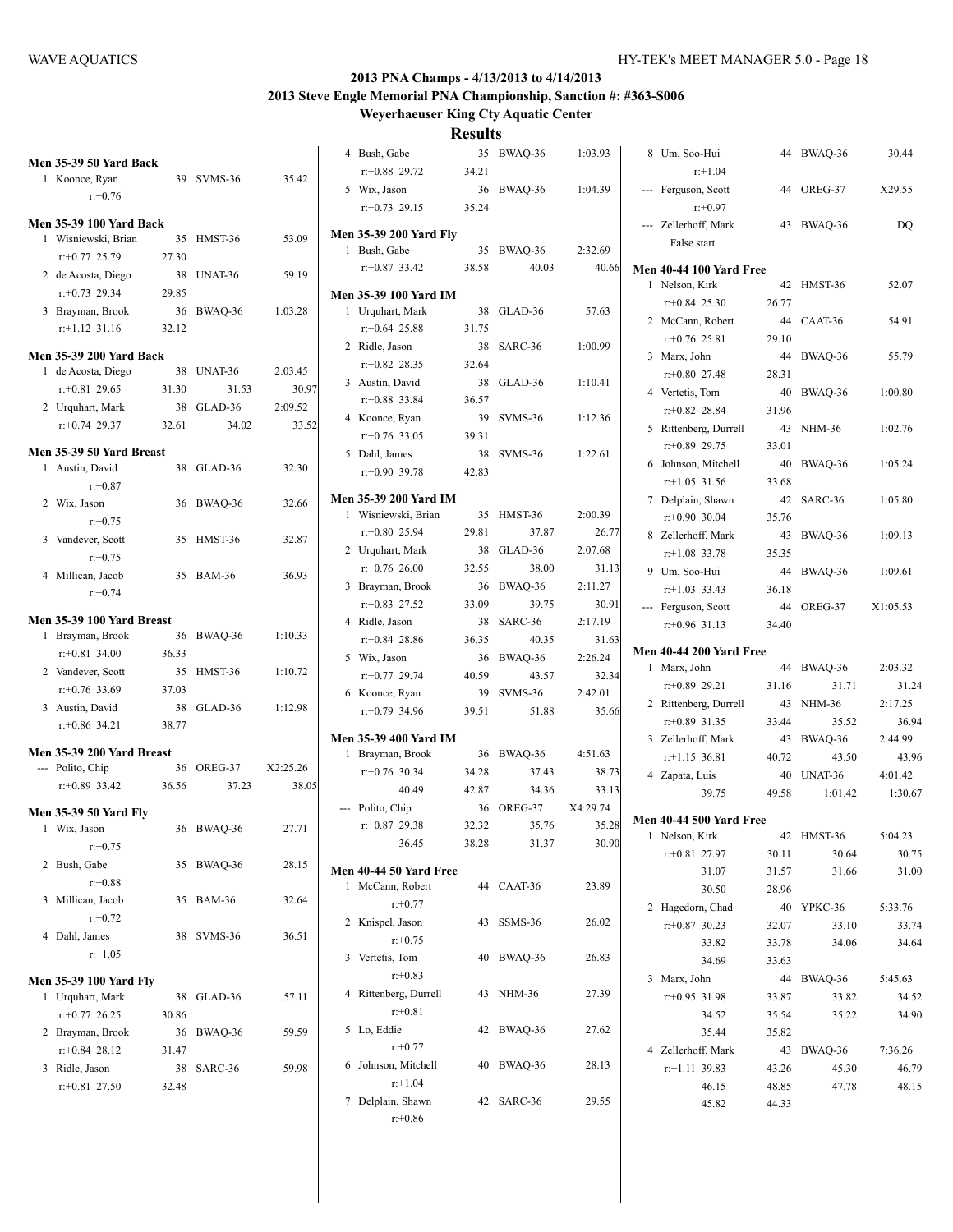| (Men 40-44 500 Yard Free)          |                |                  |                | Men 40-44 50 Yard Back                            |
|------------------------------------|----------------|------------------|----------------|---------------------------------------------------|
| 5 Ness, Kerry                      | 43             | SVMS-36          | 7:41.53        | 1 Knispel, Jason                                  |
| 42.33                              | 44.61          | 46.31            | 46.47          | $r + 0.64$                                        |
| 47.57                              | 47.23          | 48.27            | 47.75          | 2 Lo, Eddie                                       |
| 46.60                              | 44.39          |                  |                | $r+1.13$                                          |
| <b>Men 40-44 1000 Yard Free</b>    |                |                  |                |                                                   |
| 1 Morgan, Jason                    | 43             | BWAQ-36          | 11:26.01       | <b>Men 40-44 100 Yard Bacl</b><br>1 Doherty, Todd |
| $r: +0.99$ 30.37                   | 32.45          | 33.26            | 33.78          | $r+0.66$ 29.74                                    |
| 34.62                              | 34.66          | 34.96            | 34.80          |                                                   |
| 35.14                              | 34.92          | 34.61            | 34.93          | 2 Morgan, Jason                                   |
| 34.78                              | 34.79          | 35.12            | 35.03          | $r: +0.75$ 30.58                                  |
| 35.13                              | 34.68          | 34.81            | 33.17          | 3 Ness, Kerry                                     |
| 2 Marx, John                       | 44             | BWAQ-36          | 12:15.53       | $r+0.86$ 47.70                                    |
| $r: +1.03$ 34.71                   | 36.37          | 38.02            | 37.38          | Men 40-44 50 Yard Breas                           |
| 36.32                              | 37.13          | 37.35            | 37.82          | 1 Doherty, Todd                                   |
| 37.19                              | 37.34          | 36.31            | 37.58          | $r+0.69$                                          |
| 36.77                              | 36.36          | 37.42            | 36.49          | 2 Knispel, Jason                                  |
| 37.11                              | 36.20          | 36.80            | 34.86          | $r + 0.76$                                        |
| 3 Schulz, Tom                      | 42             | SSMS-36          | 13:17.87       | 3 Van Pelt, Darren                                |
| $r: +0.80$ 36.05                   | 39.82          | 40.28            | 40.80          | $r: +0.87$                                        |
| 40.72                              | 40.38          | 40.81            | 40.68          | 4 Lo, Eddie                                       |
| 40.79                              | 40.90          | 40.82            | 40.86          | $r+0.77$                                          |
| 40.54                              | 40.89          | 40.23            | 40.22          | 5 Ness, Kerry                                     |
| 39.96                              | 39.51          | 38.42            | 35.19          | $r: +0.95$                                        |
| 4 Um, Soo-Hui                      | 44             | BWAQ-36          | 14:44.49       | --- Zapata, Luis                                  |
| $r$ :+1.13 39.46                   | 43.63          | 44.89            | 43.97          | One hand touch                                    |
| 45.61                              | 45.30          | 43.57            | 44.11          | <b>Men 40-44 100 Yard Brea</b>                    |
| 44.67                              | 44.34          | 44.33            | 44.44          | 1 Van Pelt, Darren                                |
| 45.58                              | 45.23          | 44.78            | 44.55          | $r+0.89$ 36.91                                    |
| 45.26                              | 46.54          | 43.88            | 40.35          | 2 Lo, Eddie                                       |
|                                    |                |                  |                | $r: +0.77$ 37.69                                  |
| <b>Men 40-44 1650 Yard Free</b>    |                |                  |                | 3 Ness, Kerry                                     |
| 1 Nelson, Kirk<br>$r: +0.99$ 29.39 | 42             | HMST-36<br>31.63 | 17:40.14       | $r+0.96$ 41.11                                    |
|                                    | 31.33<br>32.47 |                  | 32.15<br>32.13 | 4 Zapata, Luis                                    |
| 32.47                              |                | 32.56            |                | 1:15.53<br>1:                                     |
| 32.33                              | 32.55          | 32.68            | 32.76          |                                                   |
| 32.50                              | 32.63          | 32.20            | 32.54          | <b>Men 40-44 200 Yard Brea</b>                    |
| 32.58                              | 32.54          | 32.37            | 32.30          | 1 Doherty, Todd                                   |
| 32.28                              | 32.40          | 32.39            | 32.32          | $r: +0.70$ 31.87                                  |
| 32.61                              | 32.23          | 32.27            | 32.53          | 2 Van Pelt, Darren                                |
| 32.29                              | 31.97          | 31.16            | 31.34          | $r+0.94$ 40.06                                    |
| 30.24                              |                |                  |                | 3 Schulz, Tom                                     |
| 2 Johnson, Mitchell                | 40             | BWAQ-36          | 24:02.15       | $r+0.79$ 42.82                                    |
| $r$ :+1.12 36.20                   | 41.15          | 42.39            | 43.58          | 4 Ness, Kerry                                     |
| 44.60                              | 44.42          | 43.63            | 43.58          | $r: +0.97$ 42.95                                  |
| 44.02                              | 44.12          | 44.43            | 44.69          | <b>Men 40-44 50 Yard Fly</b>                      |
| 44.85                              | 44.37          | 44.85            | 45.19          | 1 Winter, Doug                                    |
| 44.30                              | 45.25          | 44.84            | 45.26          | $r + 0.76$                                        |
| 45.04                              | 44.65          | 43.30            | 44.71          | Hagedorn, Chad<br>2                               |
| 44.85                              | 44.17          | 44.98            | 44.03          | $r: +0.80$                                        |
| 44.51                              | 43.33          | 43.11            | 43.94          | Knispel, Jason<br>3                               |
| 35.81                              |                |                  |                | $r: +0.74$                                        |

| 1 | Knispel, Jason            | 43      | SSMS-36             | 33.24   |
|---|---------------------------|---------|---------------------|---------|
|   | $r + 0.64$                |         |                     |         |
|   | 2 Lo, Eddie               | 42      | BWAQ-36             | 36.32   |
|   | $r+1.13$                  |         |                     |         |
|   | Men 40-44 100 Yard Back   |         |                     |         |
| 1 | Doherty, Todd             | 42      | <b>BC-36</b>        | 1:00.93 |
|   | $r+0.66$ 29.74            | 31.19   |                     |         |
|   | 2 Morgan, Jason           | 43      | BWAQ-36             | 1:02.49 |
|   | $r+0.75$ 30.58            | 31.91   |                     |         |
| 3 | Ness, Kerry               | 43      | SVMS-36             | 1:38.75 |
|   | $r+0.86$ 47.70            | 51.05   |                     |         |
|   | Men 40-44 50 Yard Breast  |         |                     |         |
| 1 | Doherty, Todd             | 42      | $BC-36$             | 28.57   |
|   | $r+0.69$                  |         |                     |         |
|   | 2 Knispel, Jason          | 43      | SSMS-36             | 32.92   |
|   | $r: +0.76$                |         |                     |         |
|   | 3 Van Pelt, Darren        | 43      | LWM-36              | 35.76   |
|   | $r: +0.87$                |         |                     |         |
|   | 4 Lo, Eddie               | 42      | BWAQ-36             | 35.81   |
|   | $r: +0.77$                |         |                     |         |
| 5 | Ness, Kerry               | 43      | SVMS-36             | 37.77   |
|   | $r + 0.95$                |         |                     |         |
|   | --- Zapata, Luis          | 40      | UNAT-36             | DQ      |
|   | One hand touch            |         |                     |         |
|   | Men 40-44 100 Yard Breast |         |                     |         |
| 1 | Van Pelt, Darren          | 43      | LWM-36              | 1:17.34 |
|   | $r+0.89$ 36.91            | 40.43   |                     |         |
|   | 2 Lo, Eddie               | 42      | BWAQ-36             | 1:20.77 |
|   | $r+0.77$ 37.69            | 43.08   |                     |         |
| 3 | Ness, Kerry               | 43      | SVMS-36             | 1:25.76 |
|   | $r+0.96$ 41.11            | 44.65   |                     |         |
|   | 4 Zapata, Luis            | 40      | UNAT-36             | 2:41.36 |
|   | 1:15.53                   | 1:25.83 |                     |         |
|   |                           |         |                     |         |
|   | Men 40-44 200 Yard Breast |         |                     |         |
| 1 | Doherty, Todd             |         | 42 BC-36            | 2:18.97 |
|   | $r+0.70$ 31.87            | 35.82   | 35.69               | 35.59   |
|   | 2 Van Pelt, Darren        | 43      | LWM-36              | 2:50.31 |
|   | $r+0.94$ 40.06            | 43.71   | 43.93               | 42.61   |
|   | 3 Schulz, Tom             |         | 42 SSMS-36<br>49.37 | 3:07.70 |
|   | $r+0.79$ 42.82            | 47.86   |                     | 47.65   |
|   | 4 Ness, Kerry             |         | 43 SVMS-36          | 3:08.72 |
|   | r:+0.97 42.95             | 47.15   | 49.31               | 49.31   |
|   | Men 40-44 50 Yard Fly     |         |                     |         |
| 1 | Winter, Doug              | 44      | <b>NHM-36</b>       | 27.31   |
|   | $r: +0.76$                |         |                     |         |
|   | 2 Hagedorn, Chad          | 40      | YPKC-36             | 28.71   |
|   | $r: +0.80$                |         |                     |         |
| 3 | Knispel, Jason            | 43      | SSMS-36             | 28.80   |
|   | $r + 0.74$                |         |                     |         |
| 4 | Rittenberg, Durrell       |         | 43 NHM-36           | 31.79   |
|   | $r: +0.81$                |         |                     |         |

|              | 5 Van Pelt, Darren<br>$r + 0.88$                    | 43    | LWM-36              | 31.85            |
|--------------|-----------------------------------------------------|-------|---------------------|------------------|
| 6            | Lo, Eddie<br>$r: +0.76$                             | 42    | BWAQ-36             | 35.47            |
|              | --- Delplain, Shawn<br>One hand touch<br>$r: +0.84$ | 42    | SARC-36             | DQ               |
|              | <b>Men 40-44 100 Yard Fly</b>                       |       |                     |                  |
| $\mathbf{1}$ | Winter, Doug                                        | 44    | <b>NHM-36</b>       | 1:01.37          |
|              | $r+0.75$ 28.42                                      | 32.95 |                     |                  |
|              | 2 Hagedorn, Chad                                    | 40    | YPKC-36             | 1:05.49          |
|              | $r+0.75$ 29.47                                      | 36.02 |                     |                  |
|              | Men 40-44 100 Yard IM                               |       |                     |                  |
| 1            | Nelson, Kirk                                        | 42    | HMST-36             | 1:00.68          |
|              | $r+0.78$ 28.14                                      | 32.54 |                     |                  |
|              | 2 Winter, Doug                                      | 44    | NHM-36              | 1:03.69          |
|              | $r: +0.75$ 30.28                                    | 33.41 |                     |                  |
|              | 3 Hagedorn, Chad                                    | 40    | YPKC-36             | 1:05.86          |
|              | $r: +0.79$ 30.89                                    | 34.97 |                     |                  |
|              | 4 Marx, John                                        | 44    | BWAQ-36             | 1:05.94          |
|              | $r: +0.79$ 32.65                                    | 33.29 |                     |                  |
|              | 5 McCann, Robert                                    | 44    | CAAT-36             | 1:09.31          |
|              | $r+0.82$ 32.59                                      | 36.72 |                     |                  |
| 6            | Rittenberg, Durrell                                 | 43    | <b>NHM-36</b>       | 1:12.26          |
|              | $r+0.82$ 33.17                                      | 39.09 |                     |                  |
| 7            | Lo, Eddie                                           | 42    | BWAQ-36             | 1:14.16          |
|              | $r+0.86$ 33.58                                      | 40.58 |                     |                  |
| 8            | Vertetis, Tom                                       | 40    | BWAQ-36             | 1:15.20          |
|              | $r: +0.82$ 34.42                                    | 40.78 |                     |                  |
|              | 9 Schulz, Tom                                       | 42    | SSMS-36             | 1:18.79          |
|              | $r: +0.75$ 38.59                                    | 40.20 |                     |                  |
|              | --- Ferguson, Scott                                 | 44    | OREG-37             | X1:15.13         |
|              | $r+0.94$ 35.38                                      | 39.75 |                     |                  |
|              |                                                     |       |                     |                  |
|              | Men 40-44 200 Yard IM                               |       |                     |                  |
| 1            | Doherty, Todd                                       | 42    | <b>BC-36</b>        | 2:06.22          |
|              | $r+0.72$ 26.86                                      | 33.12 | 35.94               | 30.30            |
| 2            | Nelson, Kirk<br>$r+0.84$ 27.93                      | 42    | HMST-36             | 2:08.20          |
|              |                                                     | 33.09 | 38.56               | 28.62            |
|              | 3 Marx, John                                        | 44    | BWAQ-36             | 2:21.84          |
|              | $r+0.87$ 30.64<br>4 Knispel, Jason                  | 38.29 | 42.02<br>SSMS-36    | 30.89<br>2:29.42 |
|              | $r+0.73$ 30.49                                      | 43    |                     |                  |
|              |                                                     | 39.05 | 42.97               | 36.91            |
|              | 5 Ness, Kerry<br>$r+1.05$ 38.93                     | 58.54 | 43 SVMS-36<br>52.19 | 3:14.96<br>45.30 |
|              |                                                     |       |                     |                  |
|              | <b>Men 40-44 400 Yard IM</b>                        |       |                     |                  |
|              | 1 Nelson, Kirk                                      | 42    | HMST-36             | 4:35.83          |
|              | $r+0.86$ 29.18                                      | 32.90 | 36.32               | 34.70            |
|              | 40.93                                               | 40.56 | 31.57               | 29.67            |
|              | 2 Hagedorn, Chad                                    |       | 40 YPKC-36          | 5:06.95          |
|              | $r+0.86$ 29.81                                      | 34.29 | 41.54               | 41.02            |
|              | 44.80                                               | 45.13 | 36.08               | 34.28            |
|              |                                                     |       |                     |                  |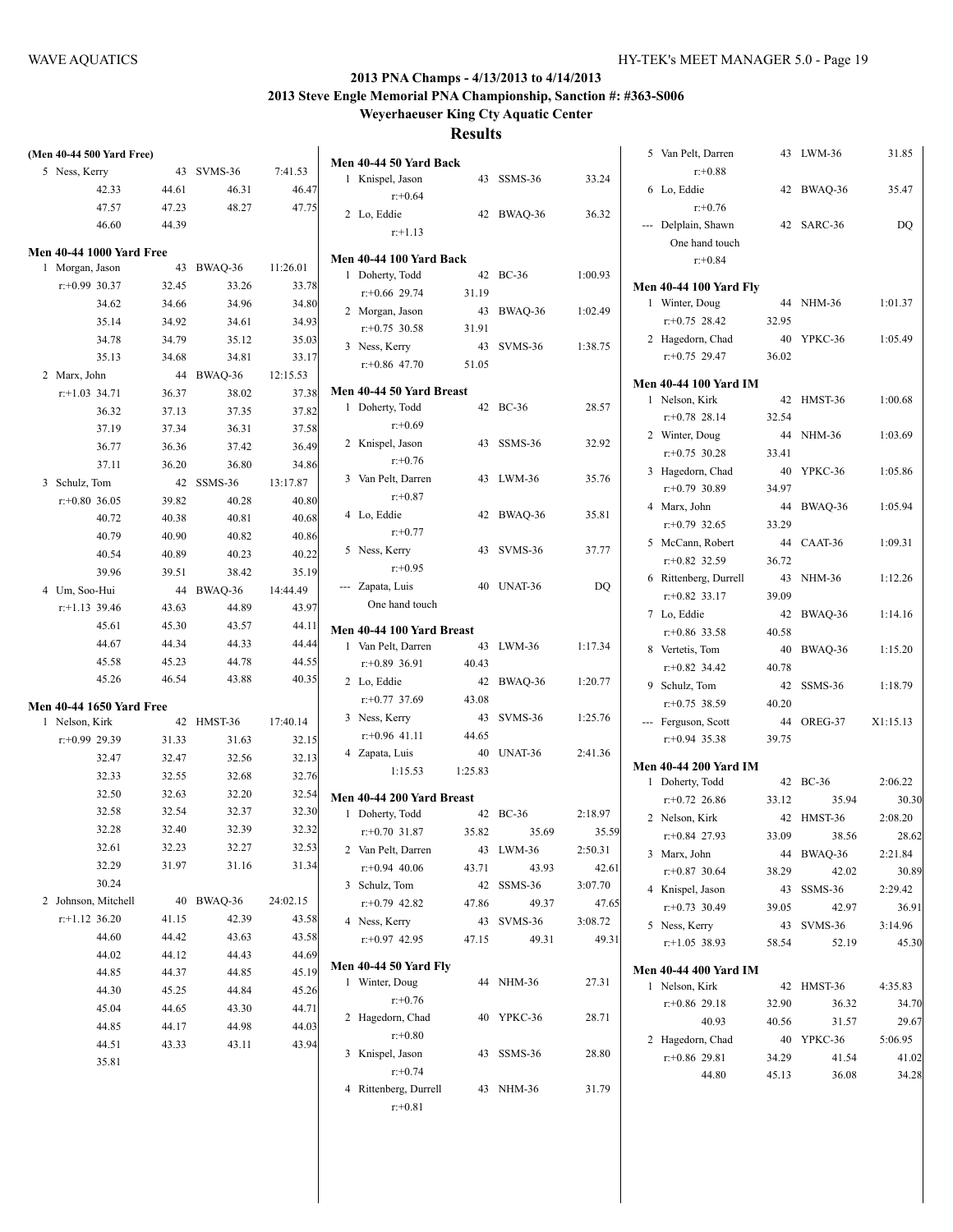| (Men 40-44 400 Yard IM)        |       |            |         | --- Bockius, Ted               |       | 46 DCAC-10         | X54.20   | <b>Men 45-49 1000 Yard Free</b> |         |            |           |
|--------------------------------|-------|------------|---------|--------------------------------|-------|--------------------|----------|---------------------------------|---------|------------|-----------|
| 3 Winter, Doug                 |       | 44 NHM-36  | 5:08.42 | $r+0.89$ 26.08                 | 28.12 |                    |          | 1 Iyall, Andy                   |         | 46 BWAQ-36 | 12:50.06  |
| $r+0.75$ 30.82                 | 37.15 | 43.47      | 42.22   | --- Major, Stephane            |       | 45 DBST-36         | DQ       | $r+0.92$ 34.37                  | 36.48   | 37.54      | 38.31     |
| 43.22                          | 43.07 | 35.70      | 32.77   | False start                    |       |                    |          | 38.77                           | 38.87   | 38.82      | 38.65     |
|                                |       |            |         | $r+0.50$ 30.63                 | 36.89 |                    |          | 38.79                           | 38.69   | 38.70      | 39.14     |
| <b>Men 45-49 50 Yard Free</b>  |       |            |         |                                |       |                    |          |                                 |         |            | 39.03     |
| 1 Smith, Bryan                 |       | 45 LWM-36  | 25.00   | <b>Men 45-49 200 Yard Free</b> |       |                    |          | 39.30                           | 39.24   | 39.42      |           |
| $r: +0.79$                     |       |            |         | 1 Wright, Dave                 |       | 48 BWAQ-36         | 2:07.24  | 39.12                           | 39.20   | 38.95      | 38.67     |
| 2 Porter, Michael              |       | 46 LWM-36  | 25.17   | $r+0.81$ 29.02                 | 31.85 | 33.04<br>47 LWM-36 | 33.33    | 2 Marrs, Edward                 |         | 48 BWAQ-36 | 13:30.34  |
| $r: +0.91$                     |       |            |         | 2 Martin, Rob                  |       |                    | 2:14.51  | $r+0.88$ 35.13                  | 38.92   | 39.62      | 40.27     |
| 3 Mulligan, Joseph             |       | 47 GLAD-36 | 25.49   | $r+0.83$ 31.19                 | 34.23 | 34.80              | 34.29    | 40.27                           | 40.77   | 41.86      | 41.48     |
| $r + 0.85$                     |       |            |         | 3 Lammers, Ryker               |       | 45 LWM-36          | 2:21.48  | 41.94                           | 42.00   | 41.50      | 41.12     |
| 4 Patterson, Tyler             |       | 46 BWAQ-36 | 26.09   | $r+1.01$ 33.32                 | 36.18 | 36.73              | 35.25    | 40.40                           | 41.20   | 41.59      | 42.00     |
| $r: +0.81$                     |       |            |         | 4 Marrs, Edward                |       | 48 BWAQ-36         | 2:23.85  | 41.56                           | 41.88   | 40.29      | 36.54     |
| 5 Dunlop, Rob                  |       | 45 GLAD-36 | 26.18   | $r+0.89$ 33.25                 | 36.24 | 37.53              | 36.83    | 3 Gormley, Bryan                |         | 46 BWAQ-36 | 16:03.99  |
| $r + 0.75$                     |       |            |         | 5 Bolotin, Elijah              |       | 48 LWM-36          | 2:50.67  | $r+0.82$ 38.55                  | 44.58   | 46.90      | 47.69     |
| 6 Major, Stephane              |       | 45 DBST-36 | 29.05   | r:+1.31 37.39                  | 44.24 | 44.88              | 44.16    | 47.82                           | 48.46   | 49.15      | 50.46     |
| $r+1.04$                       |       |            |         | 6 Methner, Bradly              |       | 47 SVMS-36         | 2:55.55  | 49.36                           | 50.08   | 49.13      | 49.33     |
| 7 Methner, Bradly              |       | 47 SVMS-36 | 30.23   | $r: +0.90$ 38.67               | 42.29 | 46.73              | 47.86    | 49.39                           | 49.89   | 49.06      | 49.78     |
| $r: +0.95$                     |       |            |         | 7 Mabin, Sean                  |       | 46 BWAQ-36         | 3:03.58  | 49.85                           | 49.76   | 48.68      | 46.07     |
| 8 Gormley, Bryan               |       | 46 BWAQ-36 | 32.15   | $r+1.12$ 36.41                 | 44.19 | 50.65              | 52.33    | 4 Mabin, Sean                   |         | 46 BWAQ-36 | 17:33.58  |
| $r: +0.84$                     |       |            |         | --- Baele, Michael             |       | 48 OREG-37         | X1:49.22 | $r.+1.22$ 42.51                 | 49.78   | 50.33      | 52.74     |
| 9 Rasco, Peter                 |       | 48 SVMS-36 | 33.14   | $r+0.74$ 24.94                 | 27.46 | 28.29              | 28.53    | 52.53                           | 52.89   | 53.28      | 54.92     |
| $r: +0.94$                     |       |            |         | <b>Men 45-49 500 Yard Free</b> |       |                    |          | 54.55                           | 54.07   | 54.88      | 53.41     |
| --- Baele, Michael             |       | 48 OREG-37 | X22.70  | 1 Seibert, Richard             |       | 48 YPKC-36         | 5:23.85  | 54.51                           | 53.41   | 53.70      | 53.31     |
| $r: +0.71$                     |       |            |         | $r+0.76$ 29.87                 | 31.70 | 32.20              | 32.46    | 53.60                           | 54.26   | 54.08      | 50.82     |
| --- Bockius, Ted               |       | 46 DCAC-10 | X24.64  | 32.35                          | 32.68 | 32.56              | 33.58    | 5 Kreer, Ken                    |         | 49 BWAQ-36 | 21:25.45  |
| $r: +0.91$                     |       |            |         | 33.74                          | 32.71 |                    |          | 48.72                           | 55.66   | 58.37      | 1:01.23   |
| <b>Men 45-49 100 Yard Free</b> |       |            |         | 2 Wright, Dave                 |       | 48 BWAQ-36         | 6:00.03  | 1:02.42                         | 1:04.40 | 1:03.98    | 1:04.78   |
| 1 Seibert, Richard             |       | 48 YPKC-36 | 52.29   | $r+0.93$ 30.55                 | 33.28 | 34.87              | 36.17    | 1:05.05                         | 1:06.19 | 1:07.52    | 1:06.44   |
| $r+0.69$ 25.23                 | 27.06 |            |         | 36.63                          | 37.11 | 37.06              | 38.18    | 1:06.87                         | 1:08.29 | 1:08.33    | 1:08.08   |
| 2 Smith, Bryan                 |       | 45 LWM-36  | 54.82   | 38.44                          | 37.74 |                    |          | 1:09.19                         | 1:07.24 | 1:08.44    | 1:04.25   |
| $r+0.81$ 26.42                 | 28.40 |            |         | 3 Lasersohn, Jim               |       | 48 ORCA-36         | 6:09.34  | --- Scrivner, Craig             |         | 46 HMS-35  | X11:52.37 |
| 3 Mulligan, Joseph             |       | 47 GLAD-36 | 56.90   | $r+0.76$ 33.52                 | 37.81 | 38.25              | 38.93    | $r+0.98$ 32.90                  | 34.80   | 35.44      | 35.93     |
| $r+0.83$ 26.77                 | 30.13 |            |         | 38.55                          | 36.51 | 36.58              | 37.62    | 35.72                           | 36.01   | 35.93      | 35.82     |
| 4 Norman, Charles              |       | 46 SSMS-36 | 57.48   | 36.69                          | 34.88 |                    |          | 35.97                           | 36.09   | 35.80      | 35.96     |
| $r+0.73$ 27.42                 | 30.06 |            |         | 4 Iyall, Andy                  |       | 46 BWAQ-36         | 6:14.22  | 36.11                           | 35.92   | 36.25      | 36.23     |
| 5 Dunlop, Rob                  |       | 45 GLAD-36 | 57.72   | $r+0.90$ 32.80                 | 36.21 | 37.25              | 38.14    | 35.88                           | 35.62   | 35.56      | 34.43     |
| $r+0.72$ 26.92                 | 30.80 |            |         | 38.06                          | 38.22 | 38.26              | 38.22    | <b>Men 45-49 1650 Yard Free</b> |         |            |           |
| 6 Marrs, Edward                |       | 48 BWAQ-36 | 1:04.61 | 38.73                          | 38.33 |                    |          | 1 Lammers, Ryker                |         | 45 LWM-36  | 22:19.42  |
| $r.+0.84$ 31.50                | 33.11 |            |         | 5 Lammers, Ryker               |       | 45 LWM-36          | 6:26.29  | $r.+1.13$ 37.40                 | 39.53   | 40.81      | 41.56     |
| 7 Methner, Bradly              |       | 47 SVMS-36 | 1:10.72 | r:+1.19 35.63                  | 38.54 | 39.96              | 39.88    | 41.49                           | 41.09   | 41.23      | 41.20     |
| $r: +0.82$ 33.75               | 36.97 |            |         | 39.61                          | 39.17 | 38.70              | 38.64    | 40.99                           | 41.55   | 41.45      | 41.36     |
| 8 Gormley, Bryan               |       | 46 BWAQ-36 | 1:11.81 | 39.10                          | 37.06 |                    |          | 41.33                           | 40.86   | 40.93      | 40.66     |
| $r: +0.79$ 33.40               | 38.41 |            |         | 6 Marrs, Edward                |       | 48 BWAQ-36         | 6:27.65  | 40.82                           | 40.38   | 39.96      | 40.46     |
| 9 Rasco, Peter                 |       | 48 SVMS-36 | 1:19.84 | $r: +0.94$ 34.88               | 38.61 | 39.18              | 39.71    | 40.56                           | 41.70   | 41.08      | 40.74     |
| $r$ :+1.00 37.65               | 42.19 |            |         | 39.66                          | 39.63 | 39.44              | 40.05    | 39.99                           | 40.95   | 40.91      | 40.50     |
| 10 Mabin, Sean                 |       | 46 BWAQ-36 | 1:21.56 | 38.92                          | 37.57 |                    |          | 40.89                           | 40.02   | 40.29      | 39.53     |
| $r+0.98$ 38.33                 | 43.23 |            |         | 7 Gormley, Bryan               |       | 46 BWAQ-36         | 7:55.25  | 37.20                           |         |            |           |
| 11 Kreer, Ken                  |       | 49 BWAQ-36 | 1:36.50 | $r+0.89$ 40.97                 | 45.33 | 47.64              | 48.67    |                                 |         |            |           |
| $r$ :+1.39 43.90               | 52.60 |            |         | 48.43                          | 49.44 | 50.06              | 50.34    |                                 |         |            |           |
| --- Baele, Michael             |       | 48 OREG-37 | X49.46  | 49.01                          | 45.36 |                    |          |                                 |         |            |           |
| $r+0.72$ 24.20                 | 25.26 |            |         |                                |       |                    |          |                                 |         |            |           |
|                                |       |            |         |                                |       |                    |          |                                 |         |            |           |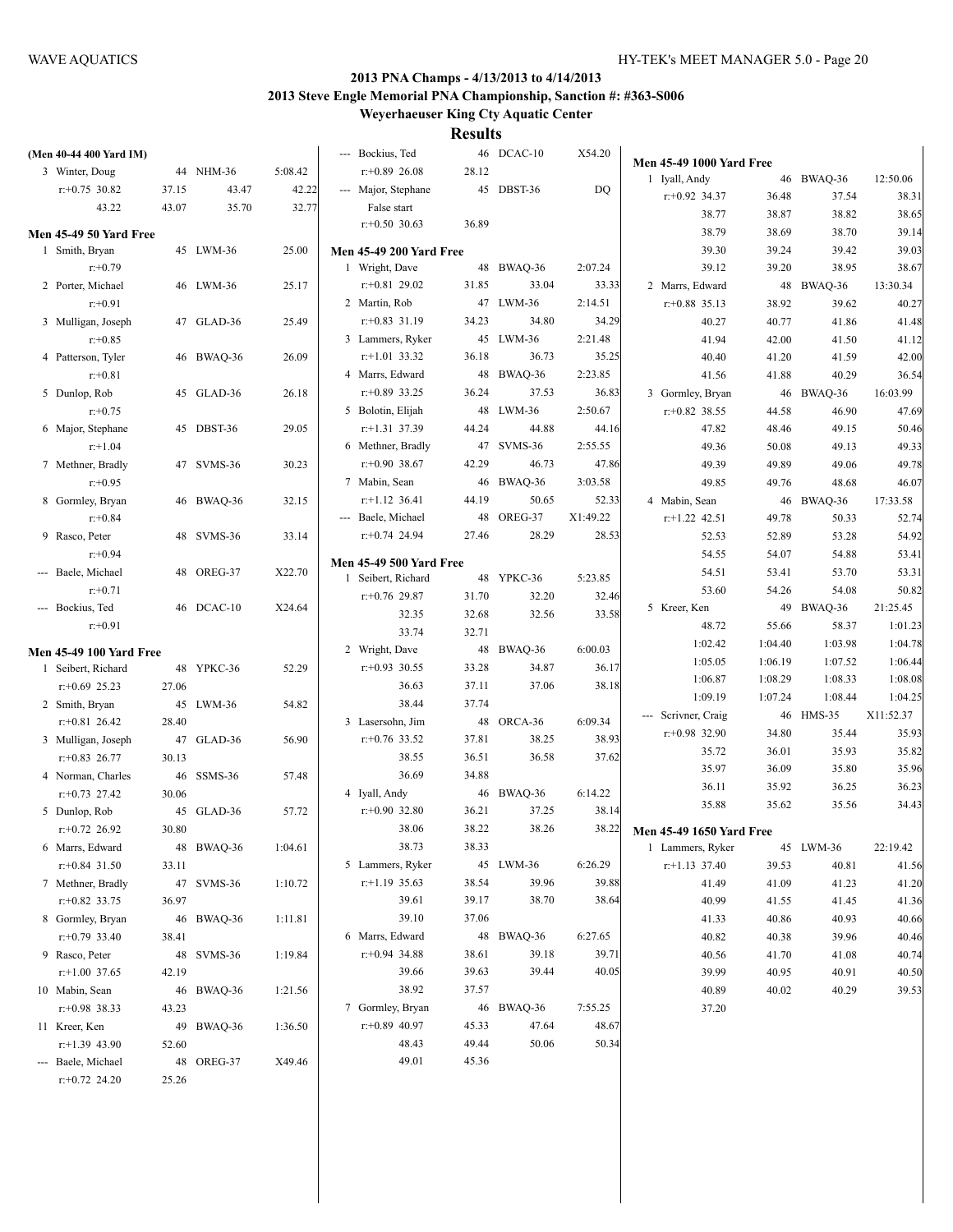| (Men 45-49 1650 Yard Free)                   |       |            |           | --- Sullivan, Scot             |       | 46 OREG-37 | X1:00.76 | 4 Dolven, Eric                |         | 45 UNAT-36 | 2:50.81  |
|----------------------------------------------|-------|------------|-----------|--------------------------------|-------|------------|----------|-------------------------------|---------|------------|----------|
| 2 Marrs, Edward                              |       | 48 BWAQ-36 | 22:22.92  | $r+0.62$ 29.95                 | 30.81 |            |          | $r+1.07$ 38.33                | 42.95   | 45.13      | 44.40    |
| $r: +0.91$ 36.37                             | 39.81 | 40.66      | 41.23     | --- Scrivner, Craig            |       | 46 HMS-35  | X1:12.83 | 5 Rasco, Peter                |         | 48 SVMS-36 | 4:15.78  |
| 41.34                                        | 41.68 | 41.76      | 42.06     | $r+0.67$ 35.42                 | 37.41 |            |          | $r+1.10$ 51.93                | 1:03.01 | 1:11.31    | 1:09.53  |
| 41.61                                        | 41.79 | 41.17      | 41.25     | <b>Men 45-49 200 Yard Back</b> |       |            |          | --- Sullivan, Scot            |         | 46 OREG-37 | X2:29.41 |
| 40.55                                        | 41.05 | 40.70      | 41.03     | 1 Martin, Dave                 |       | 48 WAC-36  | 2:23.63  | $r+0.78$ 33.92                | 38.40   | 39.25      | 37.84    |
| 40.63                                        | 40.76 | 40.25      | 40.62     | $r+0.67$ 33.43                 | 35.38 |            | 38.17    | --- Waud, Timothy             |         | 45 OREG-37 | X2:34.74 |
| 40.19                                        | 41.08 | 40.87      | 40.39     |                                |       | 36.65      |          | $r+0.85$ 36.85                | 40.78   | 38.19      | 38.92    |
| 40.55                                        | 41.52 | 41.24      | 40.77     | 2 Iyall, Andy                  |       | 46 BWAQ-36 | 2:42.20  | --- Scrivner, Craig           |         | 46 HMS-35  | X2:38.22 |
| 40.37                                        | 40.46 | 40.42      | 40.23     | $r+0.85$ 37.48                 | 40.49 | 42.74      | 41.49    | $r: +0.98$ 36.13              | 39.82   | 41.22      | 41.05    |
| 38.51                                        |       |            |           | Men 45-49 50 Yard Breast       |       |            |          |                               |         |            |          |
| 3 Mabin, Sean                                |       | 46 BWAQ-36 | 29:10.64  | 1 Fabian, Rich                 |       | 46 LWM-36  | 30.52    | <b>Men 45-49 50 Yard Fly</b>  |         |            |          |
| 43.04                                        | 48.84 | 51.24      | 51.64     | $r: +0.85$                     |       |            |          | 1 Esko, Kevin                 |         | 47 UNAT-36 | 26.66    |
| 52.09                                        | 51.53 | 53.48      | 52.92     | 2 Esko, Kevin                  |       | 47 UNAT-36 | 30.67    | $r+0.88$                      |         |            |          |
| 52.97                                        | 54.05 | 54.05      | 54.70     | $r: +0.85$                     |       |            |          | 2 Porter, Michael             |         | 46 LWM-36  | 27.51    |
| 53.98                                        | 54.00 | 53.16      | 54.83     | 3 Seibert, Richard             |       | 48 YPKC-36 | 31.04    | $r: +0.87$                    |         |            |          |
|                                              |       |            |           | $r: +0.75$                     |       |            |          | 3 Smith, Bryan                |         | 45 LWM-36  | 27.83    |
| 53.43                                        | 53.92 | 55.20      | 54.29     | 4 Mulligan, Joseph             |       | 47 GLAD-36 | 33.12    | $r: +0.79$                    |         |            |          |
| 53.37                                        | 54.09 | 53.76      | 55.05     | $r: +0.81$                     |       |            |          | 4 Mulligan, Joseph            |         | 47 GLAD-36 | 28.29    |
| 54.87                                        | 54.29 | 53.68      | 54.01     | 5 Lasersohn, Jim               |       | 48 ORCA-36 | 34.08    | $r: +0.85$                    |         |            |          |
| 54.05                                        | 53.11 | 53.56      | 52.99     | $r: +0.77$                     |       |            |          | 5 Martin, Rob                 |         | 47 LWM-36  | 28.46    |
| 50.45                                        |       |            |           | 6 Patterson, Tyler             |       | 46 BWAQ-36 | 34.32    | $r+0.74$                      |         |            |          |
| --- Waud, Timothy                            |       | 45 OREG-37 | X19:53.01 |                                |       |            |          | 6 Lasersohn, Jim              |         | 48 ORCA-36 | 29.27    |
| $r+0.82$ 32.29                               | 34.79 | 35.10      | 35.81     | $r: +0.68$                     |       |            |          | $r: +0.74$                    |         |            |          |
| 35.49                                        | 35.76 | 35.98      | 35.93     | 7 Gormley, Bryan               |       | 46 BWAQ-36 | 46.43    | 7 Iyall, Andy                 |         | 46 BWAQ-36 | 29.79    |
| 36.19                                        | 36.52 | 36.56      | 36.54     | $r: +0.83$                     |       |            |          | $r + 0.80$                    |         |            |          |
| 36.91                                        | 36.94 | 37.10      | 36.90     | --- Waud, Timothy              |       | 45 OREG-37 | X31.75   | 8 Bolotin, Elijah             |         | 48 LWM-36  | 34.85    |
| 36.97                                        | 36.67 | 36.74      | 37.22     | $r: +0.76$                     |       |            |          | $r+1.14$                      |         |            |          |
| 36.70                                        | 36.93 | 36.86      | 36.18     | Men 45-49 100 Yard Breast      |       |            |          | 9 Methner, Bradly             |         | 47 SVMS-36 | 39.30    |
| 36.30                                        | 36.67 | 36.76      | 36.27     | 1 Seibert, Richard             |       | 48 YPKC-36 | 1:08.85  | $r: +0.87$                    |         |            |          |
| 36.20                                        | 36.48 | 36.88      | 35.18     | $r: +0.76$ 33.34               | 35.51 |            |          | --- Baele, Michael            |         | 48 OREG-37 | X24.42   |
| 33.19                                        |       |            |           | 2 Esko, Kevin                  |       | 47 UNAT-36 | 1:09.42  | $r+0.71$                      |         |            |          |
|                                              |       |            |           | $r+0.88$ 32.92                 | 36.50 |            |          |                               |         |            |          |
| Men 45-49 50 Yard Back<br>1 Mulligan, Joseph |       | 47 GLAD-36 | 31.15     | 3 Fabian, Rich                 |       | 46 LWM-36  | 1:09.63  | <b>Men 45-49 100 Yard Fly</b> |         |            |          |
| $r + 0.72$                                   |       |            |           | $r+0.92$ 32.58                 | 37.05 |            |          | 1 Porter, Michael             |         | 46 LWM-36  | 1:01.89  |
|                                              |       |            |           | 4 Porter, Michael              |       | 46 LWM-36  | 1:13.75  | $r+0.84$ 28.87                | 33.02   |            |          |
| 2 Patterson, Tyler                           |       | 46 BWAQ-36 | 33.11     | $r+0.88$ 35.60                 | 38.15 |            |          | 2 Martin, Rob                 |         | 47 LWM-36  | 1:03.87  |
| $r + 0.74$                                   |       |            |           | 5 Patterson, Tyler             |       | 46 BWAQ-36 | 1:15.85  | $r+0.82$ 29.93                | 33.94   |            |          |
| 3 Major, Stephane                            |       | 45 DBST-36 | 36.27     | $r+0.69$ 35.80                 | 40.05 |            |          | 3 Lasersohn, Jim              |         | 48 ORCA-36 | 1:09.60  |
| $r + 0.79$                                   |       |            |           | 6 Dolven, Eric                 |       | 45 UNAT-36 | 1:17.37  | $r+0.82$ 32.37                | 37.23   |            |          |
| 4 Rasco, Peter                               |       | 48 SVMS-36 | 48.74     | $r+1.20$ 36.52                 | 40.85 |            |          | 4 Dolven, Eric                |         | 45 UNAT-36 | 1:11.70  |
| $r + 0.68$                                   |       |            |           |                                |       |            |          | $r+0.96$ 32.22                | 39.48   |            |          |
| <b>Men 45-49 100 Yard Back</b>               |       |            |           | 7 Lasersohn, Jim               |       | 48 ORCA-36 | 1:19.96  | --- Baele, Michael            |         | 48 OREG-37 | X53.45   |
| 1 Hettich, Mike                              |       | 48 UNAT-36 | 1:02.30   | r:+0.80 37.47                  | 42.49 |            |          | $r+0.76$ 24.66                | 28.79   |            |          |
| $r$ : +0.66 30.88                            | 31.42 |            |           | 8 Gormley, Bryan               |       | 46 BWAQ-36 | 1:46.38  | --- Sullivan, Scot            |         | 46 OREG-37 | X59.61   |
| 2 Wright, Dave                               |       | 48 BWAQ-36 | 1:05.18   | $r+1.02$ 50.68                 | 55.70 |            |          | $r+0.77$ 27.90                | 31.71   |            |          |
| $r$ : +0.74 32.02                            | 33.16 |            |           | Waud, Timothy                  |       | 45 OREG-37 | X1:09.72 |                               |         |            |          |
| 3 Martin, Dave                               |       | 48 WAC-36  | 1:05.30   | $r+0.78$ 33.10                 | 36.62 |            |          | <b>Men 45-49 100 Yard IM</b>  |         |            |          |
| $r+0.65$ 31.41                               | 33.89 |            |           | Men 45-49 200 Yard Breast      |       |            |          | 1 Seibert, Richard            |         | 48 YPKC-36 | 59.98    |
| 4 Porter, Michael                            |       | 46 LWM-36  | 1:06.27   | 1 Esko, Kevin                  |       | 47 UNAT-36 | 2:31.30  | $r+0.74$ 27.93                | 32.05   |            |          |
| $r$ : +0.67 32.52                            | 33.75 |            |           | $r$ : +0.86 35.11              | 38.88 | 38.06      | 39.25    | 2 Hettich, Mike               |         | 48 UNAT-36 | 1:01.69  |
| 5 Patterson, Tyler                           |       |            | 1:11.05   | 2 Hettich, Mike                |       | 48 UNAT-36 | 2:31.44  | $r+0.73$ 27.84                | 33.85   |            |          |
| $r+1.09$ 34.90                               |       | 46 BWAQ-36 |           | $r+0.76$ 34.23                 | 38.27 | 39.16      | 39.78    | 3 Porter, Michael             |         | 46 LWM-36  | 1:03.48  |
|                                              | 36.15 |            |           | 3 Norman, Charles              |       | 46 SSMS-36 | 2:37.04  | $r+0.82$ 29.30                | 34.18   |            |          |
| 6 Iyall, Andy                                |       | 46 BWAQ-36 | 1:13.63   | $r+0.79$ 35.97                 | 39.85 | 40.70      | 40.52    | 4 Martin, Dave                |         | 48 WAC-36  | 1:04.53  |
| $r$ : +0.83 35.61                            | 38.02 |            |           |                                |       |            |          | $r.+0.75$ 30.27               | 34.26   |            |          |
|                                              |       |            |           |                                |       |            |          |                               |         |            |          |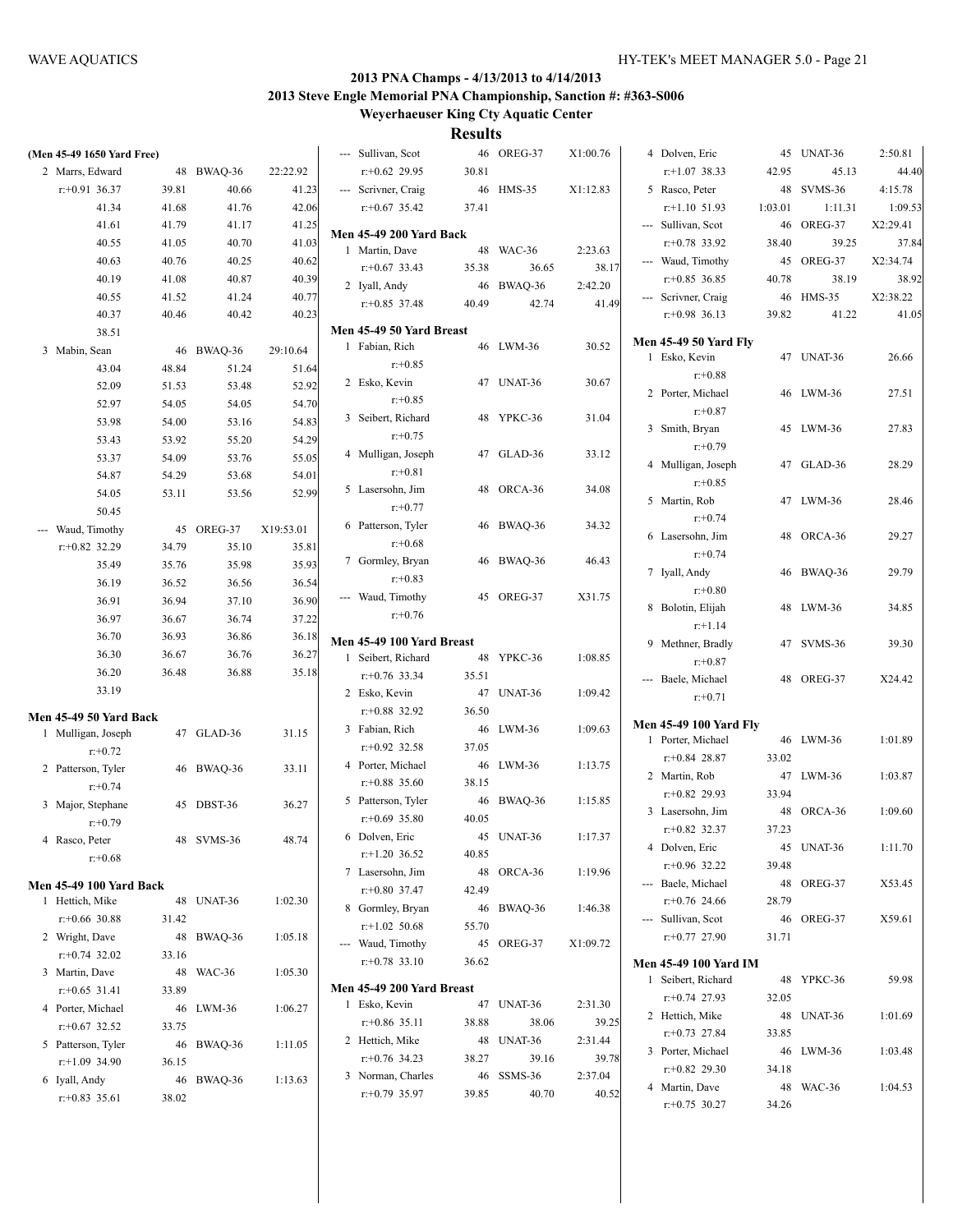| (Men 45-49 100 Yard IM)                            |       |                     |                   | 4 McNeill, Bradley                      |       | 50 SSMS-36 | 26.42   | 11 Clayton, Todd                    |             | 50 SARC-36          | 1:04.12          |
|----------------------------------------------------|-------|---------------------|-------------------|-----------------------------------------|-------|------------|---------|-------------------------------------|-------------|---------------------|------------------|
| 5 Wright, Dave                                     |       | 48 BWAQ-36          | 1:05.39           | $r: +0.87$                              |       |            |         | $r + 0.82$ 30.36                    | 33.76       |                     |                  |
| $r+0.84$ 29.60                                     | 35.79 |                     |                   | 5 Powell, Frank                         |       | 53 SSMS-36 | 26.61   | 12 Severns, Chris                   |             | 51 DBST-36          | 1:06.12          |
| 6 Mulligan, Joseph                                 |       | 47 GLAD-36          | 1:05.85           | $r: +0.85$                              |       |            |         | $r+0.86$ 32.20                      | 33.92       |                     |                  |
| $r+0.96$ 29.79                                     | 36.06 |                     |                   | 6 Bosselmann, Chip                      |       | 51 YPKC-36 | 26.63   | 13 Goodlin, Tom                     |             | 53 BAM-36           | 1:06.16          |
| 7 Patterson, Tyler                                 |       | 46 BWAQ-36          | 1:07.94           | $r: +0.79$                              |       |            |         | $r: +0.90$ 30.64                    | 35.52       |                     |                  |
| $r: +0.75$ 32.12                                   | 35.82 |                     |                   | 7 Wilwerding, Geoff                     |       | 51 GLAD-36 | 26.85   | 14 Kennedy, Keith                   |             | 50 BWAQ-36          | 1:07.26          |
| 8 Martin, Rob                                      |       | 47 LWM-36           | 1:08.66           | $r + 0.68$                              |       |            |         | $r$ :+1.13 32.07                    | 35.19       |                     |                  |
| 9 Dolven, Eric                                     |       | 45 UNAT-36          | 1:09.38           | 8 Farrell, Thomas                       |       | 53 DBST-36 | 28.14   | 15 LaValley, Chris                  |             | 51 DBST-36          | 1:07.28          |
| $r+0.93$ 32.20                                     | 37.18 |                     |                   | $r+1.10$                                |       |            |         | $r: +0.96$ 31.64                    | 35.64       |                     |                  |
| 10 Iyall, Andy                                     |       | 46 BWAQ-36          | 1:12.51           | 9 Allen, Jon                            |       | 52 SVMS-36 | 28.65   | 16 Timmons, Jack                    |             | 52 DBST-36          | 1:09.00          |
| $r+0.80$ 33.10                                     | 39.41 |                     |                   | $r+1.01$                                |       |            |         | $r+0.83$ 32.71                      | 36.29       |                     |                  |
| 11 Marrs, Edward                                   |       | 48 BWAQ-36          | 1:17.33           | 10 Matthews, Scott                      |       | 51 BWAQ-36 | 28.70   | 17 Stevens, Thomas                  |             | 52 TACM-36          | 1:44.19          |
| $r+0.76$ 35.02                                     | 42.31 |                     |                   | $r: +0.95$                              |       |            |         | $r+1.03$ 47.60                      | 56.59       |                     |                  |
| 12 Major, Stephane                                 |       | 45 DBST-36          | 1:18.44           | 11 LaValley, Chris                      |       | 51 DBST-36 | 28.80   | --- Valley, Eric                    |             | 51 MOVY-28          | X52.97           |
| $r+0.89$ 35.53                                     | 42.91 |                     |                   | $r: +0.88$                              |       |            |         | $r+0.76$ 25.83                      | 27.14       |                     |                  |
| 13 Methner, Bradly                                 |       | 47 SVMS-36          | 1:26.21           | 12 Kennedy, Keith                       |       | 50 BWAQ-36 | 29.27   | --- Allender, Patrick               |             | 54 OREG-37          | X54.90           |
| $r: +0.81$ 40.11                                   | 46.10 |                     |                   | $r+1.04$                                |       |            |         | $r: +0.86$ 26.27                    | 28.63       |                     |                  |
| --- Baele, Michael                                 |       | 48 OREG-37          | X57.33            | 13 Severns, Chris                       |       | 51 DBST-36 | 29.57   | --- Christensen, Douglas            |             | 50 OREG-37          | X55.34           |
| 26.26                                              | 31.07 |                     |                   | $r: +0.79$                              |       |            |         | $r+0.77$ 26.39                      | 28.95       |                     |                  |
| --- Sullivan, Scot                                 |       | 46 OREG-37          | X59.80            | 14 Clayton, Todd                        |       | 50 SARC-36 | 30.38   |                                     |             |                     |                  |
| $r: +0.76$ 27.61                                   | 32.19 |                     |                   | $r: +0.85$                              |       |            |         | <b>Men 50-54 200 Yard Free</b>      |             | 51 GLAD-36          | 2:00.08          |
|                                                    |       |                     |                   | 15 Timmons, Jack                        |       | 52 DBST-36 | 30.98   | 1 Olliges, Paul<br>$r+0.90$ 28.25   | 30.18       | 30.92               | 30.73            |
| <b>Men 45-49 200 Yard IM</b><br>1 Seibert, Richard |       | 48 YPKC-36          | 2:15.80           | $r: +0.77$                              |       |            |         | 2 Wilwerding, Geoff                 |             | 51 GLAD-36          | 2:03.28          |
| $r+0.77$ 29.87                                     | 36.26 | 38.58               | 31.09             | 16 Ikeda, Paul                          |       | 53 ORCA-36 | 32.12   | $r+0.88$ 29.12                      | 30.81       | 31.49               | 31.86            |
|                                                    |       |                     | 2:24.03           | $r: +0.86$                              |       |            |         |                                     |             |                     | 2:06.74          |
| 2 Wright, Dave<br>$r: +0.85$ 30.70                 | 36.32 | 48 BWAQ-36<br>42.57 | 34.44             | 17 Huckabee, John                       |       | 54 NEO-36  | 32.85   | 3 Lieggi, Anthony<br>$r+0.92$ 27.53 | 30.42       | 51 BWAQ-36<br>33.48 | 35.31            |
|                                                    |       |                     |                   | $r+1.11$                                |       |            |         |                                     |             | 50 NEO-36           |                  |
| 3 Fabian, Rich                                     |       | 46 LWM-36           | 2:27.72           | 18 Stevens, Thomas                      |       | 52 TACM-36 | 43.56   | 4 Getzendaner, Mark                 |             |                     | 2:11.55          |
| $r$ : +0.89 30.48                                  | 40.33 | 42.12               | 34.79             | $r + 0.92$                              |       |            |         | $r: +0.77$ 31.08                    | 33.31       | 33.35               | 33.81            |
| 4 Dolven, Eric                                     |       | 45 UNAT-36<br>44.76 | 2:35.92           | --- Washburne, Brent                    |       | 51 OREG-37 | X24.07  | 5 Powell, Frank                     |             | 53 SSMS-36          | 2:15.26          |
| $r+0.98$ 31.60                                     | 42.96 |                     | 36.60             | $r + 0.68$                              |       |            |         | $r.+1.01$ 31.28                     | 34.24       | 35.03               | 34.71            |
| --- Sullivan, Scot<br>$r: +0.79$ 28.49             | 33.22 | 46 OREG-37<br>39.18 | X2:11.76<br>30.87 | --- Howell, Richard                     |       | 53 OREG-37 | X26.70  | 6 Matthews, Scott<br>$r+0.86$ 30.33 | 51<br>33.77 | BWAQ-36<br>36.36    | 2:16.32          |
|                                                    |       |                     |                   | $r + 0.76$                              |       |            |         |                                     |             | 50 SARC-36          | 35.86<br>2:19.47 |
| <b>Men 45-49 400 Yard IM</b>                       |       |                     |                   |                                         |       |            |         | 7 Clayton, Todd<br>$r: +0.83$ 31.39 |             |                     |                  |
| 1 Wright, Dave                                     |       | 48 BWAQ-36          | 5:15.22           | <b>Men 50-54 100 Yard Free</b>          |       | 53 LWM-36  | 50.99   |                                     | 34.73       | 36.66<br>51 SVMS-36 | 36.69<br>2:49.80 |
| $r$ : +0.84 31.94                                  | 37.10 | 39.71               | 39.05             | 1 Stack, Ned                            | 26.60 |            |         | 8 Yarrow, Mike                      | 43.14       | 45.00               | 44.77            |
| 45.77                                              | 46.25 | 38.47               | 36.93             | $r+0.83$ 24.39                          |       | 51 GLAD-36 |         | $r+1.14$ 36.89                      |             | 51 MOVY-28          | X1:56.92         |
| 2 Martin, Rob                                      |       | 47 LWM-36           | 5:30.37           | 2 Wilwerding, Geoff<br>$r: +0.81$ 27.64 | 28.74 |            | 56.38   | --- Valley, Eric<br>$r.+0.77$ 27.14 | 29.27       | 29.62               | 30.89            |
| $r+0.80$ 30.86                                     | 35.83 | 44.08               | 44.39             | 3 Magnussen, Brian                      |       | 54 BWAQ-36 | 57.12   |                                     |             |                     |                  |
| 49.05                                              | 50.01 | 38.94               | 37.21             | $r+0.86$ 27.43                          | 29.69 |            |         | <b>Men 50-54 500 Yard Free</b>      |             |                     |                  |
| 3 Dolven, Eric                                     |       | 45 UNAT-36          | 5:34.66           | 4 Bosselmann, Chip                      |       | 51 YPKC-36 | 57.49   | 1 Wilwerding, Geoff                 |             | 51 GLAD-36          | 5:36.81          |
| $r+0.91$ 32.70                                     | 40.08 | 47.97               | 45.33             | $r+0.82$ 27.87                          | 29.62 |            |         | $r+0.87$ 31.37                      | 34.18       | 35.29               | 34.73            |
| 46.94                                              | 46.40 | 38.56               | 36.68             | 5 McNeill, Bradley                      |       | 50 SSMS-36 | 57.53   | 34.16                               | 33.84       | 33.24               | 33.37            |
| --- Waud, Timothy                                  |       | 45 OREG-37          | X5:08.50          | $r+0.89$ 27.31                          | 30.22 |            |         | 33.45                               | 33.18       |                     |                  |
| $r$ : +0.76 33.83                                  | 38.95 | 41.83               | 41.00             | 6 Gevers, Willy                         |       | 53 IST-36  |         | 2 Phillips, Dan                     |             | 50 LWM-36           | 5:38.34          |
| 42.52                                              | 42.63 | 35.44               | 32.30             | $r+0.72$ 27.93                          | 29.84 |            | 57.77   | $r+0.87$ 31.50                      | 33.90       | 34.29               | 34.66            |
| <b>Men 50-54 50 Yard Free</b>                      |       |                     |                   |                                         |       | 50 NEO-36  | 57.82   | 34.47                               | 34.51       | 34.32               | 34.47            |
| 1 Stack, Ned                                       |       | 53 LWM-36           | 22.63             | 7 Getzendaner, Mark<br>$r+0.79$ 26.85   | 30.97 |            |         | 34.03                               | 32.19       |                     |                  |
| $r+0.82$                                           |       |                     |                   | 8 Schaufler, Kirby                      |       |            |         | 3 Praeger, Wade                     |             | 50 LWM-36           | 5:40.18          |
| 2 Getzendaner, Mark                                |       | 50 NEO-36           | 25.37             | $r+0.80$ 29.28                          |       | 53 MAMS-36 | 58.86   | $r+0.81$ 31.52                      | 34.01       | 34.70               | 35.18            |
| $r + 0.79$                                         |       |                     |                   | 9 Farrell, Thomas                       | 29.58 |            |         | 34.42                               | 34.01       | 34.30               | 34.38            |
| 3 Gevers, Willy                                    |       | 53 IST-36           | 26.30             | $r+1.01$ 29.86                          | 31.85 | 53 DBST-36 | 1:01.71 | 34.61                               | 33.05       |                     |                  |
| $r+0.74$                                           |       |                     |                   | 10 Matthews, Scott                      |       | 51 BWAQ-36 | 1:02.11 |                                     |             |                     |                  |
|                                                    |       |                     |                   |                                         |       |            |         |                                     |             |                     |                  |
|                                                    |       |                     |                   | $r+0.87$ 29.88                          | 32.23 |            |         |                                     |             |                     |                  |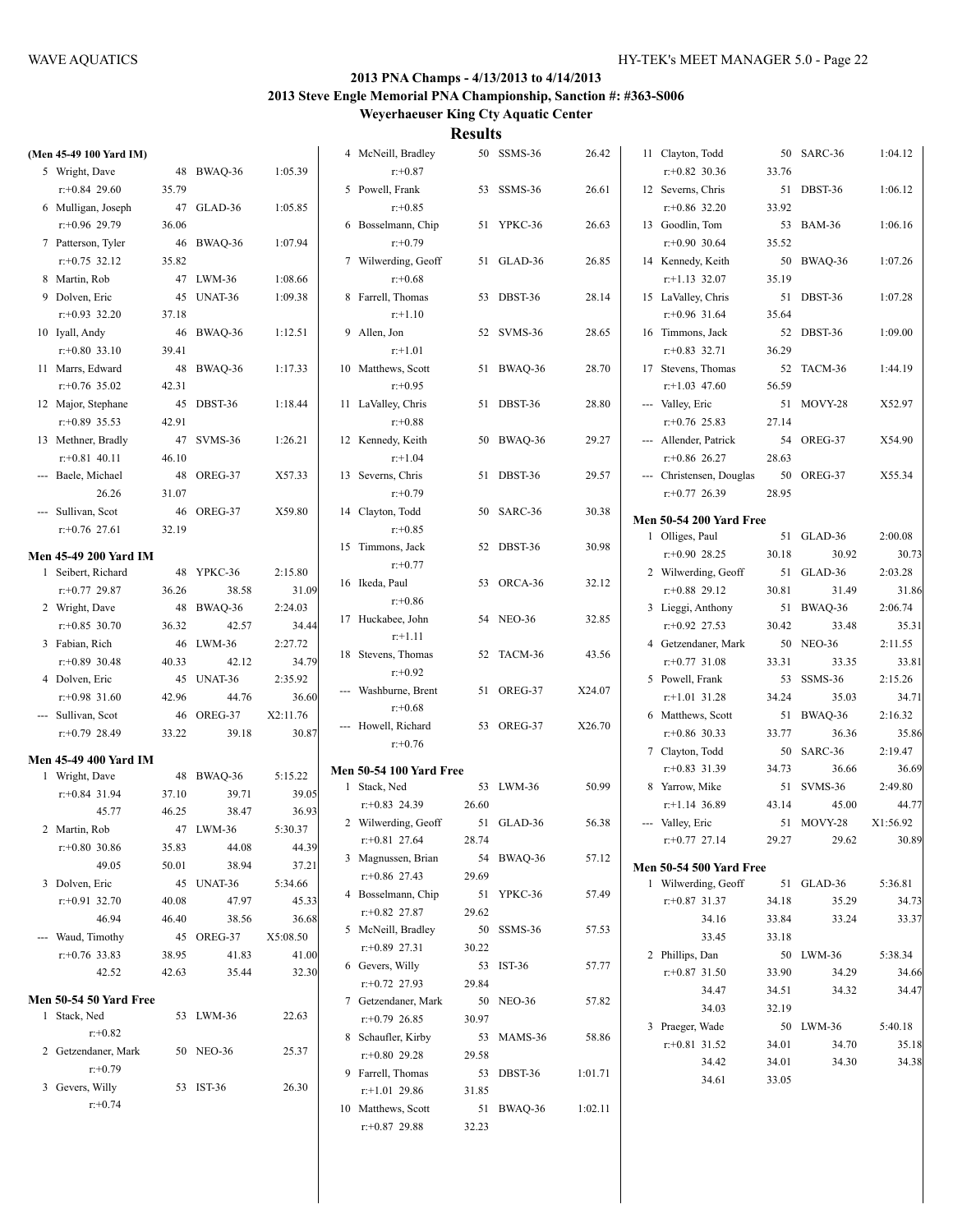| (Men 50-54 500 Yard Free)       |       |            |          | 5 Matthews, Scott               |         | 51 BWAQ-36 | 13:14.61 | 4 Matthews, Scott                                     |       | 51 BWAQ-36 | 22:57.66  |
|---------------------------------|-------|------------|----------|---------------------------------|---------|------------|----------|-------------------------------------------------------|-------|------------|-----------|
| 4 Smith, Dan                    |       | 50 BWAQ-36 | 5:42.62  | $r+0.89$ 32.71                  | 36.52   | 38.79      | 39.68    | $r: +0.94$ 35.03                                      | 39.15 | 41.09      | 41.46     |
| $r: +0.86$ 29.34                | 32.85 | 34.18      | 34.67    | 40.01                           | 40.63   | 41.33      | 41.03    | 41.61                                                 | 41.95 | 42.13      | 42.29     |
| 34.84                           | 34.93 | 35.23      | 35.60    | 41.01                           | 41.09   | 40.19      | 40.84    | 42.39                                                 | 42.13 | 42.09      | 42.19     |
| 35.87                           | 35.11 |            |          | 39.98                           | 40.42   | 40.57      | 39.72    | 42.19                                                 | 43.16 | 42.93      | 42.22     |
| 5 Matthews, Scott               |       | 51 BWAQ-36 | 6:17.26  | 40.25                           | 40.16   | 40.61      | 39.07    | 42.44                                                 | 42.42 | 42.73      | 41.97     |
| $r: +0.91$ 32.36                | 35.91 | 38.73      | 39.23    | 6 Ikeda, Paul                   |         | 53 ORCA-36 | 15:38.50 | 41.35                                                 | 42.68 | 42.37      | 42.01     |
| 39.20                           | 39.60 | 39.44      | 39.29    | $r$ : +0.83 41.66               | 1:35.29 | 47.88      | 47.11    | 42.12                                                 | 42.16 | 42.91      | 41.93     |
| 38.59                           | 34.91 |            |          | 48.46                           | 47.71   | 48.01      | 47.39    | 42.35                                                 | 42.90 | 41.54      | 40.77     |
| 6 Powell, Frank                 |       | 53 SSMS-36 | 6:28.73  | 47.24                           | 48.26   | 46.94      | 48.48    | 39.00                                                 |       |            |           |
| $r$ :+1.06 31.86                | 34.40 | 36.63      | 38.74    | 48.98                           | 1:33.91 | 47.75      | 47.59    | 5 Yarrow, Mike                                        |       | 51 SVMS-36 | 27:09.18  |
| 39.89                           | 40.19 | 41.79      | 42.34    | 44.72                           | 41.12   | 4.96       |          | $r+1.14$ 42.04                                        | 47.81 | 48.41      | 50.01     |
| 42.12                           | 40.77 |            |          | 7 Huckabee, John                |         | 54 NEO-36  | 17:12.83 | 49.12                                                 | 48.82 | 50.65      | 50.31     |
| 7 LaValley, Chris               |       | 51 DBST-36 | 6:58.01  | $r$ :+1.11 43.75                | 50.11   | 52.46      | 52.31    | 49.96                                                 | 50.83 | 50.22      | 50.06     |
| $r$ : +0.91 37.46               | 41.76 | 42.38      | 43.10    | 53.73                           | 52.57   | 52.37      | 51.31    | 50.02                                                 | 49.94 | 50.32      | 49.52     |
| 42.62                           | 42.33 | 43.03      | 43.22    | 52.29                           | 52.22   | 52.39      | 51.79    | 49.91                                                 | 49.96 | 49.77      | 49.64     |
| 41.79                           | 40.32 |            |          | 52.44                           | 53.21   | 51.47      | 53.15    | 49.28                                                 | 49.47 | 49.45      | 49.48     |
| 8 Timmons, Jack                 |       | 52 DBST-36 | 7:15.97  | 53.30                           | 52.32   | 51.00      | 48.64    | 50.06                                                 | 49.67 | 50.02      | 50.11     |
| $r: +0.79$ 35.47                | 39.85 | 42.51      | 43.71    | <b>Men 50-54 1650 Yard Free</b> |         |            |          | 49.71                                                 | 49.66 | 49.85      | 48.68     |
| 45.44                           | 45.21 | 45.97      | 46.41    | 1 Olliges, Paul                 |         | 51 GLAD-36 | 19:31.73 | 46.42                                                 |       |            |           |
| 46.72                           | 44.68 |            |          | $r: +0.93$ 1:08.85              | 35.71   | 7.16       | 29.16    | --- Hathaway, David                                   |       | 52 OREG-37 | X19:49.65 |
| 9 Yarrow, Mike                  |       | 51 SVMS-36 | 7:36.17  | 1:11.97                         | 2:54.82 | 35.12      | 13.25    | $r+0.79$ 33.52                                        | 36.40 | 36.58      | 36.92     |
| $r$ :+1.06 40.71                | 44.27 | 46.15      | 46.50    | 0.23                            | 0.19    | 0.27       | 1.68     | 38.12                                                 | 37.99 | 36.44      | 36.75     |
| 47.09                           | 47.40 | 47.11      | 46.59    | 29.32                           | 25.27   | 1:47.30    | 35.94    | 36.85                                                 | 37.34 | 36.11      | 36.73     |
| 46.62                           | 43.73 |            |          | 21.83                           | 0.16    | 20.45      | 29.55    | 36.63                                                 | 36.13 | 36.87      | 36.66     |
| <b>Men 50-54 1000 Yard Free</b> |       |            |          | 1:09.59                         | 38.40   | 1:12.89    | 0.24     | 36.37                                                 | 36.10 | 36.36      | 36.11     |
| 1 Olliges, Paul                 |       | 51 GLAD-36 | 11:37.50 | 4.89                            | 28.79   | 34.95      | 35.15    | 36.49                                                 | 35.81 | 36.40      | 36.43     |
| $r$ : +0.94 31.21               | 34.16 | 34.24      | 34.38    | 11.37                           | 1:46.13 | 29.20      | 0.28     | 36.23                                                 | 36.15 | 35.78      | 36.00     |
| 34.33                           | 35.00 | 34.84      | 34.73    | 31.62                           |         |            |          | 35.02                                                 | 34.56 | 34.55      | 33.38     |
| 34.96                           | 35.45 | 34.85      | 35.38    | 2 Smith, Dan                    |         | 50 BWAQ-36 | 19:34.46 | 31.87                                                 |       |            |           |
| 35.94                           | 36.85 | 35.84      | 36.38    | $r: +0.94$ 31.25                | 35.06   | 35.68      | 35.50    | <b>Men 50-54 50 Yard Back</b>                         |       |            |           |
| 35.76                           | 35.97 | 34.70      | 32.53    | 35.68                           | 35.65   | 35.86      | 35.74    | 1 Steenbeeke, Alain                                   |       | 51 YPKC-36 | 27.51     |
| 2 Smith, Dan                    |       | 50 BWAQ-36 | 11:41.53 | 35.80                           | 35.82   | 36.12      | 35.70    | $r + 0.79$                                            |       |            |           |
| $r: +0.92$ 30.98                | 34.44 | 35.11      | 35.23    | 35.97                           | 36.21   | 36.11      | 36.10    | 2 Olliges, Paul                                       |       | 51 GLAD-36 | 27.60     |
| 35.00                           | 35.32 | 35.35      | 35.38    | 35.50                           | 35.98   | 35.86      | 36.04    | $r + 0.61$                                            |       |            |           |
| 35.74                           | 35.21 | 35.83      | 35.73    | 35.87                           | 35.89   | 36.20      | 36.22    | 3 Portelance, Doug                                    |       | 54 LWM-36  | 28.03     |
| 35.28                           | 35.32 | 35.58      | 35.55    | 35.68                           | 35.80   | 35.33      | 35.72    | $r + 0.64$                                            |       |            |           |
| 35.80                           | 35.63 | 35.15      | 33.90    | 35.65                           | 36.34   | 35.09      | 34.95    | 4 Dodds, Joel                                         |       | 50 MUKY-36 | 28.42     |
| 3 Praeger, Wade                 |       | 50 LWM-36  | 11:47.93 | 34.09                           |         |            |          | $r+0.59$                                              |       |            |           |
| $r+0.86$ 31.56                  | 35.02 | 36.15      | 37.36    | 3 Praeger, Wade                 |         | 50 LWM-36  | 19:39.22 | 5 Powell, Frank                                       |       | 53 SSMS-36 | 32.21     |
| 35.82                           | 36.28 | 36.43      | 36.26    | $r+0.89$ 31.98                  | 35.64   | 36.28      | 36.61    | $r + 0.68$                                            |       |            |           |
| 36.43                           | 36.43 | 35.77      | 35.22    | 36.59                           | 36.36   | 36.09      | 36.10    | 6 Kennedy, Keith                                      |       | 50 BWAQ-36 | 35.39     |
| 35.77                           | 35.76 | 35.03      | 34.77    | 36.37                           | 36.46   | 36.60      | 36.53    | $r + 0.77$                                            |       |            |           |
| 34.89                           | 35.28 | 34.47      | 33.23    | 36.24                           | 36.03   | 36.09      | 35.58    | 7 Allen, Jon                                          |       | 52 SVMS-36 | 35.87     |
| 4 Schaufler, Kirby              |       | 53 MAMS-36 | 12:50.49 | 35.84                           | 35.82   | 35.61      | 35.78    | $r + 0.63$                                            |       |            |           |
| $r: +0.83$ 33.32                | 36.74 | 37.81      | 38.80    | 35.58                           | 35.89   | 35.90      | 35.52    | 8 Farrell, Thomas                                     |       | 53 DBST-36 | 35.97     |
| 38.76                           | 38.90 | 39.14      | 38.76    | 35.23                           | 35.42   | 35.52      | 34.91    | $r + 0.73$                                            |       |            |           |
| 39.30                           | 39.13 | 39.30      | 38.71    | 35.46                           | 35.52   | 35.23      | 34.81    | 9 Huckabee, John                                      |       | 54 NEO-36  | 46.76     |
| 39.27                           | 39.34 | 39.27      | 39.37    | 35.63                           |         |            |          | $r + 0.83$                                            |       |            |           |
| 39.51                           | 38.99 | 38.81      | 37.26    |                                 |         |            |          |                                                       |       |            |           |
|                                 |       |            |          |                                 |         |            |          | <b>Men 50-54 100 Yard Back</b><br>1 Steenbeeke, Alain |       | 51 YPKC-36 | 58.75     |
|                                 |       |            |          |                                 |         |            |          | $r+0.70$ 28.56                                        | 30.19 |            |           |
|                                 |       |            |          |                                 |         |            |          | 2 Olliges, Paul                                       |       | 51 GLAD-36 | 1:00.09   |
|                                 |       |            |          |                                 |         |            |          | $r+0.64$ 29.22                                        | 30.87 |            |           |
|                                 |       |            |          |                                 |         |            |          |                                                       |       |            |           |
|                                 |       |            |          |                                 |         |            |          |                                                       |       |            |           |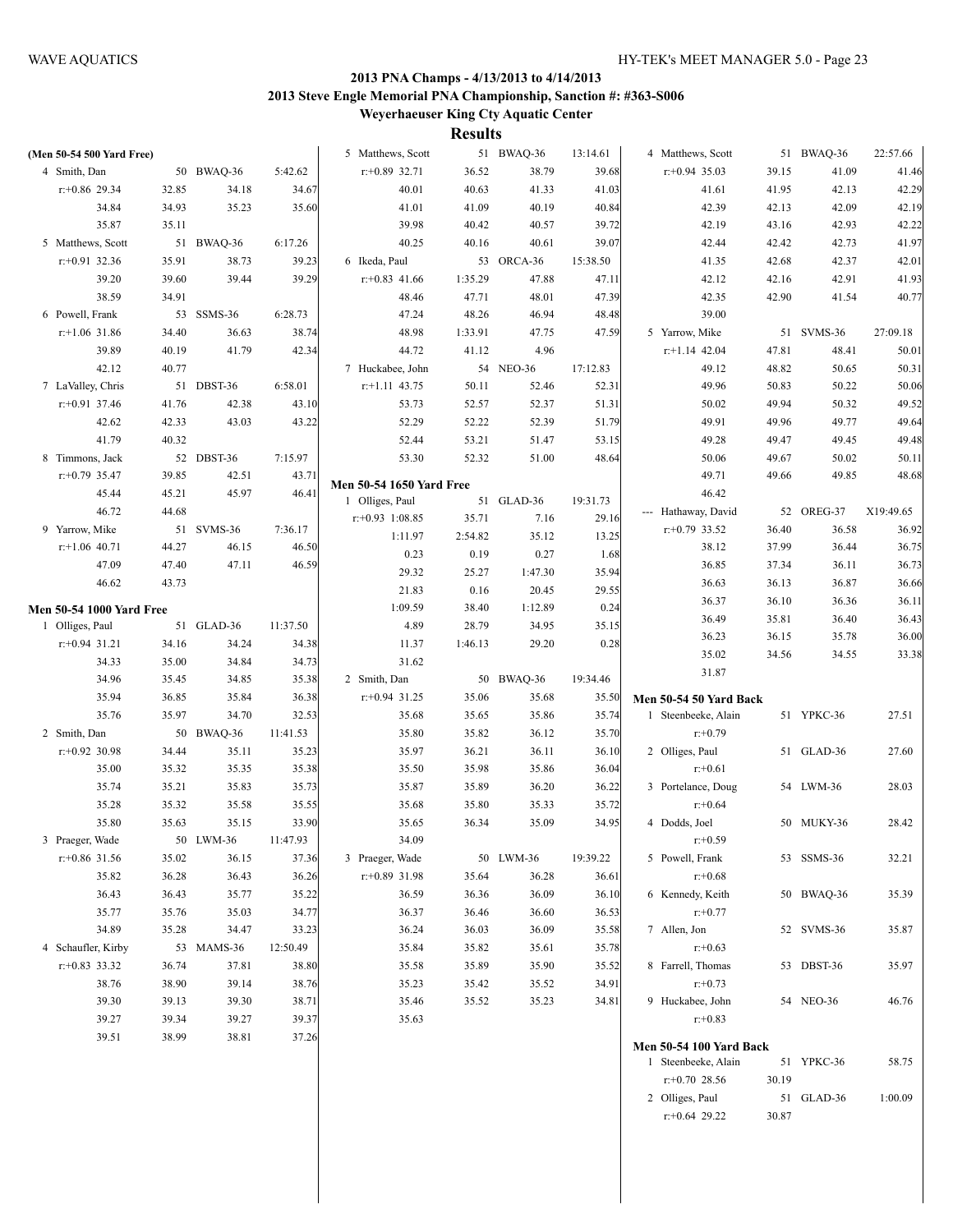|     | (Men 50-54 100 Yard Back)     |       |                |          |
|-----|-------------------------------|-------|----------------|----------|
|     | 3 Portelance, Doug            | 54    | LWM-36         | 1:00.79  |
|     | $r: +0.63$ 29.59              | 31.20 |                |          |
| 4   | Pearson, Jay                  | 51    | LWM-36         | 1:08.20  |
|     | $r$ :+1.20 33.77              | 34.43 |                |          |
|     | 5 Powell, Frank               | 53    | SSMS-36        | 1:13.83  |
|     | $r: +0.60$ 33.62              | 40.21 |                |          |
|     | --- Washburne, Brent          | 51    | OREG-37        | X1:04.97 |
|     | $r: +0.64$ 31.73              | 33.24 |                |          |
|     | --- Hathaway, David           |       | 52 OREG-37     | X1:05.03 |
|     | $r: +0.62$ 31.92              | 33.11 |                |          |
|     | Men 50-54 200 Yard Back       |       |                |          |
| 1   | Olliges, Paul                 | 51    | GLAD-36        | 2:11.25  |
|     | $r: +0.64$ 31.56              | 32.30 | 33.45          | 33.94    |
|     | 2 Steenbeeke, Alain           | 51    | YPKC-36        | 2:13.26  |
|     | $r: +0.79$ 32.05              | 33.22 | 34.04          | 33.95    |
|     | 3 Portelance, Doug            | 54    | $LWM-36$       | 2:14.48  |
|     | $r: +0.64$ 31.49              | 34.40 | 35.06          | 33.53    |
|     | 4 Pearson, Jay                | 51    | $LWM-36$       | 2:27.01  |
|     | $r: +0.78$ 35.82              | 37.93 | 37.38          | 35.88    |
|     | 5 Powell, Frank               | 53    | SSMS-36        | 2:43.66  |
|     | $r$ :+0.66 38.25              | 39.99 | 42.53          | 42.89    |
|     | 6 Yarrow, Mike                | 51    | <b>SVMS-36</b> | 3:34.81  |
|     | $r: +0.79$ 47.95              | 55.04 | 57.44          | 54.38    |
|     |                               |       |                |          |
|     | Men 50-54 50 Yard Breast      | 53    | <b>IST-36</b>  | 32.38    |
|     | 1 Gevers, Willy<br>$r + 0.74$ |       |                |          |
|     | 2 Dodds, Joel                 | 50    | MUKY-36        | 33.20    |
|     | $r: +0.76$                    |       |                |          |
| 3   | Bosselmann, Chip              | 51    | YPKC-36        | 33.49    |
|     | $r: +0.85$                    |       |                |          |
| 4   | Haynie, Carl                  | 52    | TCAC-36        | 33.89    |
|     | $r: +0.87$                    |       |                |          |
| 5   | Smith, Dan                    | 50    | BWAQ-36        | 34.07    |
|     | $r: +0.86$                    |       |                |          |
| 6   | Allen, Jon                    | 52    | <b>SVMS-36</b> | 35.01    |
|     | $r + 0.94$                    |       |                |          |
|     | 7 Kennedy, Keith              | 50    | BWAQ-36        | 37.97    |
|     | $r+0.96$                      |       |                |          |
| 8   | Huckabee, John                | 54    | <b>NEO-36</b>  | 38.44    |
|     | $r+1.11$                      |       |                |          |
| 9   | Timmons, Jack                 | 52    | DBST-36        | 38.81    |
|     | $r: +0.80$                    |       |                |          |
| 10  | Ikeda, Paul                   | 53    | ORCA-36        | 39.51    |
|     | $r + 0.81$                    |       |                |          |
| 11  | Yarrow, Mike                  | 51    | SVMS-36        | 1:05.68  |
|     | $r+1.13$                      |       |                |          |
| --- | Allender, Patrick             | 54    | OREG-37        | X31.18   |
|     | $r: +0.83$                    |       |                |          |
| --- | Howell, Richard               | 53    | OREG-37        | X32.00   |
|     | $r: +0.74$                    |       |                |          |
| --- | Hathaway, David               | 52    | OREG-37        | X33.55   |
|     | $r: +0.65$                    |       |                |          |

|     | Men 50-54 100 Yard Breast    |       |                     |          |
|-----|------------------------------|-------|---------------------|----------|
| 1   | Phillips, Dan                | 50    | $LWM-36$            | 1:07.75  |
|     | $r+0.85$ 32.38               | 35.37 |                     |          |
|     | 2 Gevers, Willy              | 53    | IST-36              | 1:11.74  |
|     | $r+0.76$ 33.82               | 37.92 |                     |          |
| 3   | Bosselmann, Chip             | 51    | YPKC-36             | 1:13.07  |
|     | $r+0.94$ 34.76               | 38.31 |                     |          |
| 4   | Smith, Dan                   | 50    | BWAQ-36             | 1:13.09  |
|     | $r+0.87$ 34.09               | 39.00 |                     |          |
| 5   | Haynie, Carl                 | 52    | TCAC-36             | 1:13.10  |
|     | $r: +0.80$ 34.76             | 38.34 |                     |          |
| 6   | Pearson, Jay                 | 51    | $LWM-36$            | 1:15.64  |
|     | $r: +0.94$ 36.50             | 39.14 |                     |          |
|     | 7 Allen, Jon                 | 52    | SVMS-36             | 1:20.77  |
|     | $r+0.99$ 38.50               | 42.27 |                     |          |
|     | 8 Kennedy, Keith             | 50    | BWAQ-36             | 1:25.01  |
|     | $r+0.95$ 40.46               | 44.55 |                     |          |
|     | 9 Timmons, Jack              | 52    | DBST-36             | 1:26.27  |
|     | $r: +0.71$ 40.91             | 45.36 |                     |          |
|     | 10 Huckabee, John            | 54    | <b>NEO-36</b>       | 1:27.48  |
|     | $r+1.05$ 40.37               | 47.11 |                     |          |
|     | 11 Ikeda, Paul               | 53    | ORCA-36             | 1:30.57  |
|     | $r+0.81$ 43.05               | 47.52 |                     |          |
|     | --- Allender, Patrick        | 54    | OREG-37             | X1:06.40 |
|     | $r: +0.85$ 31.58             | 34.82 |                     |          |
|     | --- Washburne, Brent         | 51    | OREG-37             | X1:12.61 |
|     | $r: +0.69$ 33.67             | 38.94 |                     |          |
| --- | Hathaway, David              | 52    | OREG-37             | X1:12.90 |
|     | $r: +0.69$ 34.68             | 38.22 |                     |          |
|     | Men 50-54 200 Yard Breast    |       |                     |          |
| 1   | Phillips, Dan                | 50    | $LWM-36$            | 2:32.16  |
|     | $r+0.84$ 34.04               | 38.07 | 40.19               | 39.86    |
|     | 2 Smith, Dan                 | 50    | BWAQ-36             | 2:38.40  |
|     | $r: +0.85$ 34.27             | 39.46 | 41.87               | 42.80    |
|     | 3 Pearson, Jay               | 51    | $LWM-36$            | 2:43.65  |
|     | $r: +0.82$ 37.69             | 42.48 | 42.40               | 41.08    |
|     | 4 Severns, Chris             | 51    | DBST-36             | 2:44.59  |
|     | $r+0.85$ 37.89               | 42.70 | 42.95               | 41.05    |
|     | 5 Goodlin, Tom               | 53    | BAM-36              | 2:55.28  |
|     | $r: +0.92$ 39.15             | 44.38 | 46.07               | 45.68    |
| 6   | Ikeda, Paul                  | 53    | ORCA-36             | 3:21.45  |
|     | $r+0.84$ 42.71               | 52.96 | 54.60               | 51.18    |
|     | --- Allender, Patrick        | 54    | OREG-37             | X2:22.62 |
|     | $r: +0.85$ 32.49             | 36.42 | 36.64               | 37.07    |
|     | --- Howell, Richard          |       | 53 OREG-37 X2:39.09 |          |
|     | $r+0.84$ 36.66               | 40.71 | 41.50               | 40.22    |
|     | <b>Men 50-54 50 Yard Fly</b> |       |                     |          |
| 1   | Stack, Ned                   |       | 53 LWM-36           | 25.19    |
|     | $r + 0.81$                   |       |                     |          |
|     | 2 Dodds, Joel                | 50    | MUKY-36             | 26.84    |
|     | $r + 0.74$                   |       |                     |          |
| 3   | Magnussen, Brian             | 54    | BWAQ-36             | 28.60    |
|     | $r: +0.89$                   |       |                     |          |
|     |                              |       |                     |          |

|   | 4 Lieggi, Anthony               | 51    | BWAQ-36        | 28.73    |
|---|---------------------------------|-------|----------------|----------|
|   | $r: +1.08$<br>5 LaValley, Chris | 51    | DBST-36        | 33.82    |
|   | $r: +0.92$                      |       |                |          |
|   | --- Christensen, Douglas        |       | 50 OREG-37     | X25.37   |
|   | $r: +0.75$<br>Clayton, Todd     |       | 50 SARC-36     | DQ       |
|   | False start                     |       |                |          |
|   | $r: +0.78$                      |       |                |          |
|   | Men 50-54 100 Yard Fly          |       |                |          |
| 1 | Phillips, Dan                   | 50    | LWM-36         | 1:00.21  |
|   | r:+0.84 27.49                   | 32.72 |                |          |
|   | 2 Magnussen, Brian              | 54    | BWAQ-36        | 1:07.08  |
|   | $r: +0.92$ 29.13                | 37.95 |                |          |
|   | Christensen, Douglas            | 50    | OREG-37        | X58.53   |
|   | $r: +0.77$ 27.80                | 30.73 |                |          |
|   | Washburne, Brent                | 51    | OREG-37        | X1:03.25 |
|   | $r+0.71$ 28.64                  | 34.61 |                |          |
|   | Men 50-54 200 Yard Fly          |       |                |          |
| 1 | Phillips, Dan                   | 50    | LWM-36         | 2:22.48  |
|   | r:+0.89 31.29                   | 34.71 | 36.85          | 39.63    |
|   | 2 Schaufler, Kirby              | 53    | MAMS-36        | 2:44.35  |
|   | $r: +0.83$ 36.27                | 41.11 | 43.33          | 43.64    |
|   | Valley, Eric                    | 51    | <b>MOVY-28</b> | X2:19.81 |
|   | $r+0.76$ 32.49                  | 36.11 | 36.10          | 35.11    |
|   | Men 50-54 100 Yard IM           |       |                |          |
| 1 | Steenbeeke, Alain               | 51    | YPKC-36        | 59.66    |
|   | $r+0.77$ 27.34                  | 32.32 |                |          |
|   | 2 Bosselmann, Chip              | 51    | YPKC-36        | 1:06.55  |
|   | $r+0.80$ 30.83                  | 35.72 |                |          |
| 3 | Gevers, Willy                   | 53    | <b>IST-36</b>  | 1:07.48  |
|   | $r+0.79$ 32.48                  | 35.00 |                |          |
|   | 4 Magnussen, Brian              | 54    | BWAQ-36        | 1:07.87  |
|   | $r: +0.90$ 31.23                | 36.64 |                |          |
| 5 | Farrell, Thomas                 | 53    | DBST-36        | 1:14.91  |
|   | $r$ :+1.05 36.49                | 38.42 |                |          |
|   | 6 Clayton, Todd                 | 50    | SARC-36        | 1:16.88  |
|   | $r+0.76$ 35.76                  | 41.12 |                |          |
|   | 7 Goodlin, Tom                  | 53    | <b>BAM-36</b>  | 1:17.18  |
|   | $r+0.88$ 37.67                  | 39.51 |                |          |
| 8 | Allen, Jon                      | 52    | SVMS-36        | 1:19.11  |
|   | $r+1.08$ 37.05                  | 42.06 |                |          |
| 9 | Huckabee, John                  | 54    | <b>NEO-36</b>  | 1:31.42  |
|   | $r.+1.16$ 45.20                 | 46.22 |                |          |
|   | 10 Stevens, Thomas              | 52    | TACM-36        | 2:03.06  |
|   | $r: +0.73$ 1:03.93              | 59.13 |                |          |
|   | --- Christensen, Douglas        | 50    | OREG-37        | X1:01.11 |
|   | $r+0.79$ 27.86                  | 33.25 |                |          |
|   | --- Valley, Eric                | 51    | MOVY-28        | X1:01.51 |
|   | $r+0.74$ 28.34                  | 33.17 |                |          |
|   | --- Hathaway, David             | 52    | OREG-37        | X1:03.54 |
|   | $r: +0.85$ 29.38                | 34.16 |                |          |
|   | --- Washburne, Brent            | 51    | OREG-37        | X1:03.56 |
|   | $r+0.72$ 28.63                  | 34.93 |                |          |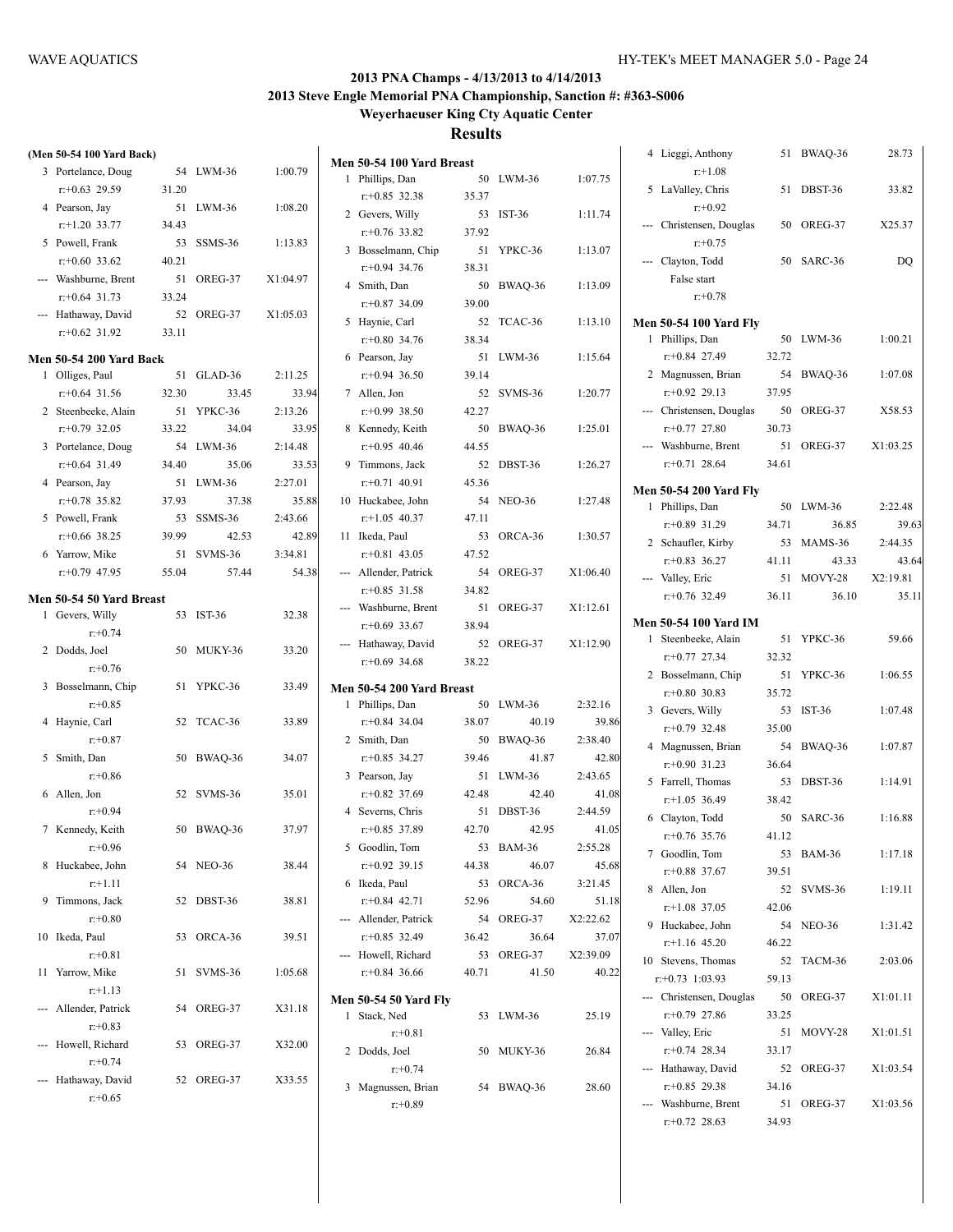|                                                     |         |            |          | 10 Otto, Dwight                                  |       | 56 BWAQ-36 | 41.04   | 4 Engelhardt, Carl              |       | 59 GLAD-36 | 6:27.28  |
|-----------------------------------------------------|---------|------------|----------|--------------------------------------------------|-------|------------|---------|---------------------------------|-------|------------|----------|
| <b>Men 50-54 200 Yard IM</b><br>1 Steenbeeke, Alain |         | 51 YPKC-36 | 2:12.72  | $r+1.00$                                         |       |            |         | $r+0.97$ 33.16                  | 36.97 | 39.18      | 39.95    |
| $r+0.75$ 27.80                                      | 31.97   | 40.21      | 32.74    | --- Helm, Charlie                                |       | 56 OREG-37 | X36.75  | 40.19                           | 39.97 | 40.18      | 40.43    |
| 2 Portelance, Doug                                  |         | 54 LWM-36  | 2:21.44  | $r+1.21$                                         |       |            |         | 39.93                           | 37.32 |            |          |
| $r: +0.83$ 30.50                                    | 36.07   | 42.32      | 32.55    |                                                  |       |            |         | 5 Underbrink, Dan               |       | 56 MYM-36  | 6:27.89  |
| 3 Pearson, Jay                                      |         | 51 LWM-36  | 2:26.19  | <b>Men 55-59 100 Yard Free</b><br>1 Busch, Ralph |       | 56 LWM-36  | 56.54   | $r+0.97$ 34.12                  | 39.04 | 40.03      | 40.25    |
| $r: +0.77$ 32.03                                    | 39.33   | 42.52      | 32.31    | $r+0.84$ 26.74                                   | 29.80 |            |         | 40.35                           | 39.66 | 39.27      | 39.31    |
|                                                     |         |            |          |                                                  |       |            |         | 39.33                           | 36.53 |            |          |
| 4 Magnussen, Brian                                  |         | 54 BWAQ-36 | 2:29.35  | 2 Geiger, Kyle                                   |       | 55 LWM-36  | 56.60   | 6 Mohler, Craig                 |       | 58 SVMS-36 | 7:28.53  |
| $r+0.89$ 29.97                                      | 39.65   | 45.36      | 34.37    | $r+0.84$ 27.89                                   | 28.71 |            |         | $r+1.07$ 37.95                  | 41.95 | 43.70      | 44.44    |
| 5 Ikeda, Paul                                       |         | 53 ORCA-36 | 3:11.70  | 3 Lautman, Chris                                 |       | 58 LWM-36  | 59.49   | 46.87                           | 47.66 | 47.54      | 47.52    |
| $r$ :+0.86 39.39                                    | 56.15   | 53.92      | 42.24    | $r+0.85$ 28.70                                   | 30.79 |            |         | 46.66                           | 44.24 |            |          |
| 6 Allen, Jon                                        |         | 52 SVMS-36 | 3:19.40  | 4 Linn, Joe                                      |       | 55 UNAT-36 | 1:01.38 | --- Helm, Charlie               |       | 56 OREG-37 | X8:54.66 |
| $r$ :+1.08 45.23                                    | 52.94   | 53.85      | 47.38    | $r+0.85$ 28.80                                   | 32.58 |            |         | $r+1.14$ 45.36                  | 50.43 | 54.00      | 54.44    |
| --- Allender, Patrick                               |         | 54 OREG-37 | X2:14.04 | 5 Engelhardt, Carl                               |       | 59 GLAD-36 | 1:03.18 | 55.24                           | 55.72 | 55.23      | 56.08    |
| $r: +0.86$ 30.06                                    | 36.57   | 36.90      | 30.51    | $r+1.01$ 30.12                                   | 33.06 |            |         | 54.85                           | 53.31 |            |          |
| --- Valley, Eric                                    |         | 51 MOVY-28 | X2:16.19 | 6 Keller, John                                   |       | 56 SARC-36 | 1:03.20 |                                 |       |            |          |
| $r: +0.79$ 29.80                                    | 35.70   | 40.61      | 30.08    | $r+0.87$ 30.23                                   | 32.97 |            |         | <b>Men 55-59 1000 Yard Free</b> |       |            |          |
| --- Christensen, Douglas                            |         | 50 OREG-37 | X2:17.09 | 7 Adcock, Richard                                |       | 57 YPKC-36 | 1:05.60 | 1 Durban, Eric                  |       | 57 BWAQ-36 | 12:28.05 |
| $r+0.70$ 28.28                                      | 36.03   | 41.11      | 31.67    | $r+0.94$ 30.87                                   | 34.73 |            |         | $r+0.93$ 32.79                  | 36.81 | 37.47      | 37.84    |
| --- Washburne, Brent                                |         | 51 OREG-37 | X2:23.13 | 8 Williams, Donald                               |       | 59 BWAQ-36 | 1:10.67 | 38.03                           | 38.48 | 38.38      | 38.13    |
| $r+0.70$ 29.47                                      | 37.53   | 43.05      | 33.08    | $r+0.96$ 33.32                                   | 37.35 |            |         | 37.94                           | 37.82 | 37.64      | 37.71    |
| <b>Men 50-54 400 Yard IM</b>                        |         |            |          | 9 Mohler, Craig                                  |       | 58 SVMS-36 | 1:12.27 | 37.54                           | 37.35 | 37.73      | 37.02    |
| 1 Phillips, Dan                                     |         | 50 LWM-36  | 4:56.58  | $r+0.92$ 35.34                                   | 36.93 |            |         | 37.59                           | 37.80 | 37.21      | 36.77    |
| $r+0.83$ 30.08                                      | 33.22   | 39.04      | 38.50    | 10 Otto, Dwight                                  |       | 56 BWAQ-36 | 1:43.78 | 2 Freeborn, Stephen             |       | 57 BWAQ-36 | 12:56.26 |
| 42.59                                               | 42.93   | 35.93      | 34.29    | $r+0.91$ 45.08                                   | 58.70 |            |         | $r: +0.90$ 32.99                | 37.29 | 38.85      | 39.57    |
| 2 Pearson, Jay                                      |         | 51 LWM-36  | 5:11.70  | --- Sugg, Steve                                  |       | 57 YPKC-36 | DQ      | 39.17                           | 39.37 | 39.51      | 39.70    |
| $r: +0.82$ 33.77                                    | 38.59   | 42.93      | 40.87    | False start                                      |       |            |         | 39.76                           | 39.67 | 39.59      | 39.37    |
| 43.68                                               | 43.24   | 35.82      | 32.80    | $r+0.40$ 29.56                                   | 32.49 |            |         | 39.18                           | 39.18 | 39.23      | 39.52    |
| 3 Stevens, Thomas                                   |         | 52 TACM-36 | 9:46.87  | <b>Men 55-59 200 Yard Free</b>                   |       |            |         | 39.30                           | 38.63 | 38.72      | 37.66    |
| $r+0.87$ 59.02                                      | 1:17.00 | 1:30.24    | 1:27.52  | 1 Geiger, Kyle                                   |       | 55 LWM-36  | 2:06.09 | 3 Boleda, Orlando               |       | 58 BAM-36  | 13:17.90 |
| 1:13.88                                             | 1:13.29 | 1:03.25    | 1:02.67  | $r+0.87$ 29.97                                   | 31.89 | 32.31      | 31.92   | $r+1.04$ 36.64                  | 40.19 | 41.36      | 41.48    |
| --- Christensen, Douglas                            |         | 50 OREG-37 | X5:00.81 | 2 Cary, Dale                                     |       | 55 EMS-36  | 2:13.52 | 41.46                           | 40.93 | 40.58      | 40.44    |
| $r+0.82$ 29.40                                      | 33.31   | 39.65      | 40.83    | $r+0.88$ 29.74                                   | 32.53 | 35.37      | 35.88   | 40.25                           | 40.72 | 39.61      | 39.77    |
| 42.73                                               | 44.32   | 35.79      | 34.78    | 3 Boleda, Orlando                                |       | 58 BAM-36  | 2:20.68 | 39.97                           | 39.39 | 39.86      | 39.54    |
|                                                     |         |            |          | $r+0.91$ 32.20                                   | 35.07 | 37.32      | 36.09   | 39.48                           | 39.91 | 39.48      | 36.84    |
| <b>Men 55-59 50 Yard Free</b>                       |         |            |          | 4 Engelhardt, Carl                               |       | 59 GLAD-36 | 2:21.74 | 4 Engelhardt, Carl              |       | 59 GLAD-36 | 13:37.25 |
| 1 Mc Intyre, Mike                                   |         | 59 LWM-36  | 24.28    | $r+0.95$ 31.47                                   | 35.74 | 37.97      | 36.56   | $r+1.00$ 32.57                  | 36.65 | 39.82      | 40.61    |
| $r: +0.91$                                          |         |            |          | 5 Sugg, Steve                                    |       | 57 YPKC-36 | 2:24.19 | 41.03                           | 40.85 | 40.91      | 41.16    |
| 2 Busch, Ralph                                      |         | 56 LWM-36  | 24.90    |                                                  |       |            |         | 42.14                           | 42.17 | 42.47      | 42.43    |
| $r + 0.82$                                          |         |            |          | $r+0.99$ 32.86                                   | 36.02 | 37.75      | 37.56   | 42.26                           | 43.33 | 42.06      | 42.21    |
| 3 Lautman, Chris                                    |         | 58 LWM-36  | 26.11    | 6 Breit, Joseph                                  |       | 59 DBST-36 | 3:44.16 | 41.93                           | 41.67 | 41.48      | 39.50    |
| $r: +0.80$                                          |         |            |          | $r+1.22$ 46.63                                   | 55.47 | 1:00.37    | 1:01.69 | 5 Murphy, Patrick               |       | 58 CAAT-36 | 13:56.90 |
| 4 Geiger, Kyle                                      |         | 55 LWM-36  | 26.31    | <b>Men 55-59 500 Yard Free</b>                   |       |            |         | $r.+1.01$ 1:18.46               | 41.96 | 41.90      | 42.98    |
| $r: +0.81$                                          |         |            |          | 1 Durban, Eric                                   |       | 57 BWAQ-36 | 6:03.94 | 42.21                           | 42.32 | 42.00      | 42.25    |
| 5 Linn, Joe                                         |         | 55 UNAT-36 | 26.72    | $r: +0.95$ 31.84                                 | 35.46 | 36.61      | 36.98   | 1:23.09                         | 42.48 | 42.17      | 41.62    |
| $r + 0.97$                                          |         |            |          | 37.37                                            | 37.35 | 37.16      | 37.49   | 43.31                           | 42.49 | 43.12      | 42.73    |
| 6 Keller, John                                      |         | 56 SARC-36 | 26.97    | 37.45                                            | 36.23 |            |         | 41.94                           | 39.87 | 6.37       |          |
| $r + 0.86$                                          |         |            |          | 2 Freeborn, Stephen                              |       | 57 BWAQ-36 | 6:17.38 | 6 Mohler, Craig                 |       | 58 SVMS-36 | 15:49.48 |
| 7 Davis, Dwight                                     |         | 59 LWM-36  | 27.75    | $r+0.95$ 32.27                                   | 36.11 | 38.85      | 39.43   | $r+1.04$ 40.96                  | 43.39 | 45.38      | 45.62    |
| $r + 0.81$                                          |         |            |          | 38.90                                            | 38.95 | 38.50      | 38.31   | 46.93                           | 48.31 | 49.19      | 47.55    |
| 8 Adcock, Richard                                   |         | 57 YPKC-36 | 28.73    | 38.35                                            | 37.71 |            |         | 48.24                           | 50.17 | 49.29      | 48.81    |
| $r+0.93$                                            |         |            |          | 3 Boleda, Orlando                                |       | 58 BAM-36  | 6:22.07 | 49.31                           | 48.04 | 49.91      | 49.46    |
| 9 Williams, Donald                                  |         | 59 BWAQ-36 | 31.00    | $r+0.97$ 34.30                                   | 38.27 | 39.26      | 39.76   | 48.84                           | 48.06 | 47.70      | 44.32    |
| $r + 0.91$                                          |         |            |          | 39.03                                            | 39.30 | 38.43      | 38.31   |                                 |       |            |          |
|                                                     |         |            |          | 38.57                                            | 36.84 |            |         |                                 |       |            |          |
|                                                     |         |            |          |                                                  |       |            |         |                                 |       |            |          |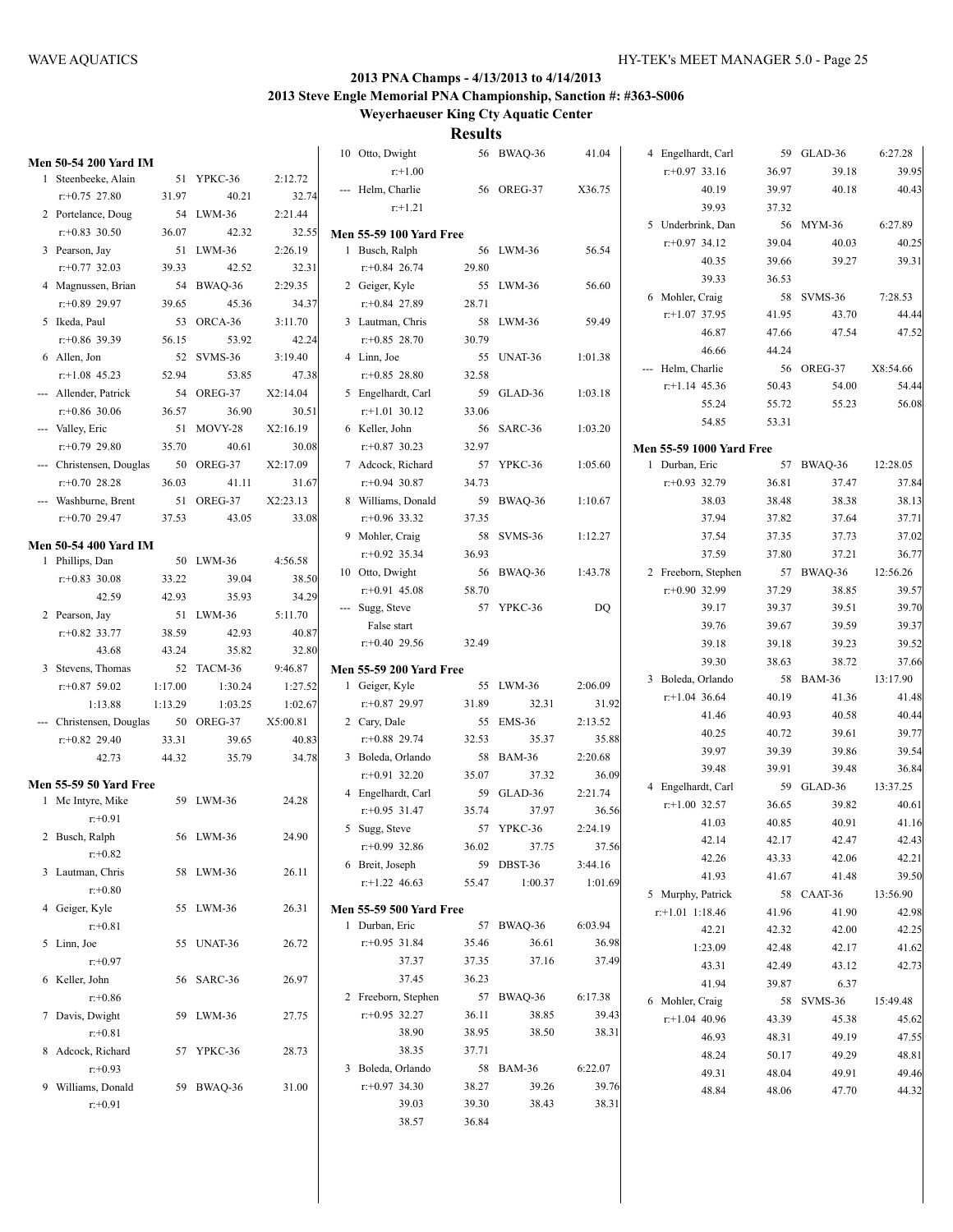**Weyerhaeuser King Cty Aquatic Center**

**Results** 5 Underbrink, Dan 56 MYM-36 1:19.18

|   | Men 55-59 1650 Yard Free       |       |            |          |                          |
|---|--------------------------------|-------|------------|----------|--------------------------|
| 1 | Durban, Eric                   | 57    | BWAQ-36    | 20:59.44 |                          |
|   | $r: +0.94$ 34.15               | 37.78 | 38.70      | 38.84    |                          |
|   | 39.05                          | 38.98 | 39.07      | 38.86    |                          |
|   | 38.58                          | 37.98 | 38.05      | 38.47    | Me                       |
|   | 39.54                          | 39.02 | 38.32      | 38.14    |                          |
|   | 38.54                          | 9.80  | 28.93      | 38.30    |                          |
|   | 38.41                          | 38.15 | 37.83      | 38.15    |                          |
|   | 38.52                          | 38.18 | 37.94      | 37.71    |                          |
|   | 38.63                          | 38.02 | 38.12      | 12.64    |                          |
|   | 1:38.04                        |       |            |          |                          |
| 2 | Adcock, Richard                | - 57  | YPKC-36    | 22:48.49 | Me                       |
|   | $r$ :+1.02 37.00               | 41.95 | 42.00      | 42.58    |                          |
|   | 41.82                          | 41.14 | 42.24      | 41.66    |                          |
|   | 41.57                          | 41.49 | 42.18      | 41.65    |                          |
|   | 42.43                          | 41.60 | 42.09      | 41.25    |                          |
|   | 41.45                          | 41.17 | 41.88      | 41.83    |                          |
|   | 41.20                          | 41.36 | 41.92      | 41.91    |                          |
|   | 41.55                          | 41.76 | 42.04      | 41.43    |                          |
|   | 41.36                          | 41.88 | 41.05      | 41.43    |                          |
|   | 38.62                          |       |            |          |                          |
| 3 | Mohler, Craig                  |       | 58 SVMS-36 | 27:12.69 |                          |
|   | $r$ :+1.13 43.89               | 47.52 | 48.58      | 49.49    | l                        |
|   | 49.42                          | 50.58 | 50.46      | 50.95    |                          |
|   | 50.26                          | 50.46 | 49.88      | 51.07    |                          |
|   | 50.08                          | 49.40 | 49.86      | 50.30    |                          |
|   | 50.22                          | 50.26 | 49.85      | 49.89    | Ş                        |
|   | 50.26                          | 50.11 | 50.76      | 49.76    |                          |
|   | 50.42                          | 49.49 | 49.10      | 49.88    |                          |
|   | 48.87                          | 49.29 | 49.13      | 48.83    |                          |
|   | 44.37                          |       |            |          |                          |
|   | Men 55-59 50 Yard Back         |       |            |          |                          |
| 1 | Mc Intyre, Mike                |       | 59 LWM-36  | 27.67    |                          |
|   | $r + 0.72$                     |       |            |          |                          |
| 2 | Mange, James                   | 55    | YPKC-36    | 32.25    | Me                       |
|   | $r+0.83$                       |       |            |          |                          |
| 3 | Adcock, Richard                | 57    | YPKC-36    | 36.45    |                          |
|   | $r: +0.69$                     |       |            |          |                          |
|   | 4 Hartwig, Bob                 |       | 58 BWAQ-36 | 40.05    |                          |
|   | $r + 0.83$                     |       |            |          | Í                        |
| 5 | Otto, Dwight                   |       | 56 BWAQ-36 | 54.46    |                          |
|   | $r: +0.78$                     |       |            |          | $\overline{a}$           |
|   | --- Helm, Charlie              |       | 56 OREG-37 | X52.44   |                          |
|   | $r + 0.78$                     |       |            |          |                          |
|   |                                |       |            |          |                          |
|   | <b>Men 55-59 100 Yard Back</b> |       |            |          | $\overline{\phantom{a}}$ |
| 1 | Mc Intyre, Mike                | 59    | LWM-36     | 1:00.63  |                          |
|   | r:+0.71 29.29                  | 31.34 |            |          |                          |
|   | 2 Mange, James                 | 55    | YPKC-36    | 1:09.62  |                          |
|   | $r+0.82$ 33.64                 | 35.98 |            |          |                          |
|   | 3 Baker, Loren                 |       | 58 DBST-36 | 1:10.34  |                          |
|   | $r: +0.63$ 34.67               | 35.67 |            |          |                          |
|   | 4 Davis, Dwight                |       | 59 LWM-36  | 1:12.46  |                          |
|   | $r: +0.70$ 35.20               | 37.26 |            |          |                          |
|   |                                |       |            |          |                          |

|     | $r: +0.84$ 38.44          | 40.74   |               |          |
|-----|---------------------------|---------|---------------|----------|
| 6   | Moore, Hugh               | 58      | BWAQ-36       | 1:20.86  |
|     | $r$ :+1.26 39.17          | 41.69   |               |          |
|     |                           |         |               |          |
|     | len 55-59 200 Yard Back   |         |               |          |
| 1   | Mc Intyre, Mike           | 59      | $LWM-36$      | 2:11.60  |
|     | $r: +0.77$ 30.53          | 32.57   | 34.48         | 34.02    |
|     | 2 Mange, James            | 55      | YPKC-36       | 2:41.59  |
|     | $r: +0.93$ 37.36          | 38.98   | 42.69         | 42.56    |
|     | 3 Underbrink, Dan         | 56      | $MYM-36$      | 2:56.22  |
|     | $r: +0.81$ 40.73          | 44.51   | 47.41         | 43.57    |
|     |                           |         |               |          |
|     | len 55-59 50 Yard Breast  |         |               |          |
| 1   | Lautman, Chris            | 58      | $LWM-36$      | 31.59    |
|     | $r: +0.76$                |         |               |          |
| 2   | Busch, Ralph              | 56      | $LWM-36$      | 33.11    |
|     | $r: +0.85$                |         |               |          |
| 3   | Cary, Dale                | 55      | <b>EMS-36</b> | 33.26    |
|     | $r+0.88$                  |         |               |          |
| 4   | Bailey, Dan               | 55      | <b>EMS-36</b> | 36.99    |
|     | $r: +1.00$                |         |               |          |
| 5   | Keller, John              | 56      | SARC-36       | 37.90    |
|     | $r + 0.85$                |         |               |          |
| 6   | Raynolds, William         | 56      | <b>NEO-36</b> | 38.98    |
|     |                           |         |               |          |
|     | $r+1.06$                  |         |               |          |
| 7   | Moore, Hugh               | 58      | BWAQ-36       | 41.31    |
|     | $r + 0.89$                |         |               |          |
| 8   | Hartwig, Bob              | 58      | BWAQ-36       | 42.43    |
|     | $r + 0.88$                |         |               |          |
| --- | Helm, Charlie             | 56      | OREG-37       | X57.25   |
|     | $r+1.28$                  |         |               |          |
| --- | Breit, Joseph             | 59      | DBST-36       | DQ       |
|     | Non-simultaneous arms     |         |               |          |
|     | $r+1.21$                  |         |               |          |
|     |                           |         |               |          |
|     | len 55-59 100 Yard Breast |         |               |          |
| 1   | Lautman, Chris            | 58      | LWM-36        | 1:12.09  |
|     | $r: +0.77$ 33.70          | 38.39   |               |          |
|     | 2 Busch, Ralph            | 56      | $LWM-36$      | 1:12.87  |
|     | $r: +0.84$ 33.79          | 39.08   |               |          |
| 3   | Cary, Dale                | 55      | <b>EMS-36</b> | 1:14.03  |
|     | $r+0.93$ 35.29            | 38.74   |               |          |
|     | 4 Underbrink, Dan         | 56      | MYM-36        | 1:21.29  |
|     | $r: +0.96$ 39.58          | 41.71   |               |          |
| 5   | Raynolds, William         | 56      | <b>NEO-36</b> | 1:28.81  |
|     | $r+1.09$ 42.17            | 46.64   |               |          |
|     |                           |         |               |          |
| 6   | Mohler, Craig             | 58      | SVMS-36       | 1:35.26  |
|     | $r+0.98$ 46.57            | 48.69   |               |          |
|     | --- Helm, Charlie         | 56      | OREG-37       | X2:12.39 |
|     | $r$ :+1.19 1:00.78        | 1:11.61 |               |          |
|     | --- Breit, Joseph         | 59      | DBST-36       | DQ       |
|     | Non-simultaneous touch    |         |               |          |
|     | $r.+1.12$ 1:00.43         | 1:12.85 |               |          |
|     |                           |         |               |          |

|                | Men 55-59 200 Yard Breast                    |       |               |         |
|----------------|----------------------------------------------|-------|---------------|---------|
| 1              | Lautman, Chris                               | 58    | $LWM-36$      | 2:42.23 |
|                | $r+0.78$ 35.75                               | 40.85 | 42.70         | 42.93   |
|                | 2 Underbrink, Dan                            | 56    | $MYM-36$      | 2:54.59 |
|                | $r+0.98$ 39.89                               | 44.38 | 46.27         | 44.05   |
| 3              | Raynolds, William                            | 56    | <b>NEO-36</b> | 3:10.87 |
|                | $r.+1.12$ 41.20                              | 48.21 | 50.73         | 50.73   |
| 4              | McKay, Scott                                 | 57    | UNAT-36       | 3:27.02 |
|                | 43.53                                        | 49.73 | 56.20         | 57.56   |
| 5              | Mohler, Craig                                | 58    | SVMS-36       | 3:33.62 |
|                | $r+0.91$ 51.16                               | 54.10 | 56.54         | 51.82   |
|                | <b>Men 55-59 50 Yard Fly</b>                 |       |               |         |
| 1              | Cary, Dale                                   |       | 55 EMS-36     | 29.18   |
|                | $r + 0.80$                                   |       |               |         |
|                | 2 Freeborn, Stephen                          | 57    | BWAQ-36       | 29.68   |
|                | $r: +0.88$                                   |       |               |         |
| 3              | Keller, John                                 | 56    | SARC-36       | 30.69   |
|                | $r + 0.87$                                   |       |               |         |
| 4              | Geiger, Kyle                                 | 55    | $LWM-36$      | 31.45   |
|                | $r: +0.76$                                   |       |               |         |
| 5              | Durban, Eric                                 | 57    | BWAQ-36       | 31.47   |
|                | $r + 0.87$                                   |       |               |         |
|                | 6 Moore, Hugh                                | 58    | BWAQ-36       | 33.37   |
|                | $r: +0.90$                                   |       |               |         |
| 7              | Bailey, Dan                                  | 55    | <b>EMS-36</b> | 33.52   |
|                | $r: +0.88$                                   |       |               |         |
| 8              | Williams, Donald                             | 59    | BWAQ-36       | 34.44   |
|                | $r: +0.98$                                   |       |               |         |
| 9              | Hartwig, Bob                                 | 58    | BWAQ-36       | 34.68   |
|                | $r + 0.84$                                   |       |               |         |
|                | <b>Men 55-59 100 Yard Fly</b>                |       |               |         |
| 1              | Robinson, Dan                                | 55    | GLAD-36       | 1:04.15 |
|                | $r+0.95$ 30.23                               | 33.92 |               |         |
|                | 2 Cary, Dale                                 | 55    | EMS-36        | 1:06.36 |
|                | $r+0.89$ 31.05                               | 35.31 |               |         |
|                | 3 Freeborn, Stephen                          | 57    | BWAQ-36       | 1:09.31 |
|                | $r: +0.90$ 32.45                             | 36.86 |               |         |
| $\overline{4}$ | Williams, Donald                             | 59    | BWAQ-36       | 1:24.94 |
|                | $r: +0.91$ 40.02                             | 44.92 |               |         |
|                | <b>Men 55-59 200 Yard Fly</b>                |       |               |         |
| 1              | Robinson, Dan                                | 55    | GLAD-36       | 2:22.62 |
|                | $r+0.97$ 33.35                               | 35.25 | 36.47         | 37.55   |
|                |                                              |       |               |         |
| 1              | <b>Men 55-59 100 Yard IM</b><br>Busch, Ralph | 56    | $LWM-36$      | 1:06.35 |
|                | $r: +0.85$ 30.45                             | 35.90 |               |         |
|                | 2 Robinson, Dan                              | 55    | GLAD-36       | 1:07.47 |
|                | $r: +0.96$ 31.64                             | 35.83 |               |         |
|                | 3 Baker, Loren                               | 58    | DBST-36       | 1:07.84 |
|                | $r+0.96$ 32.26                               | 35.58 |               |         |
|                | 4 Freeborn, Stephen                          | 57    | BWAQ-36       | 1:10.45 |
|                | $r: +0.87$ 31.01                             | 39.44 |               |         |
| 5              | Mange, James                                 | 55    | YPKC-36       | 1:10.49 |
|                | $r.+0.84$ 31.76                              | 38.73 |               |         |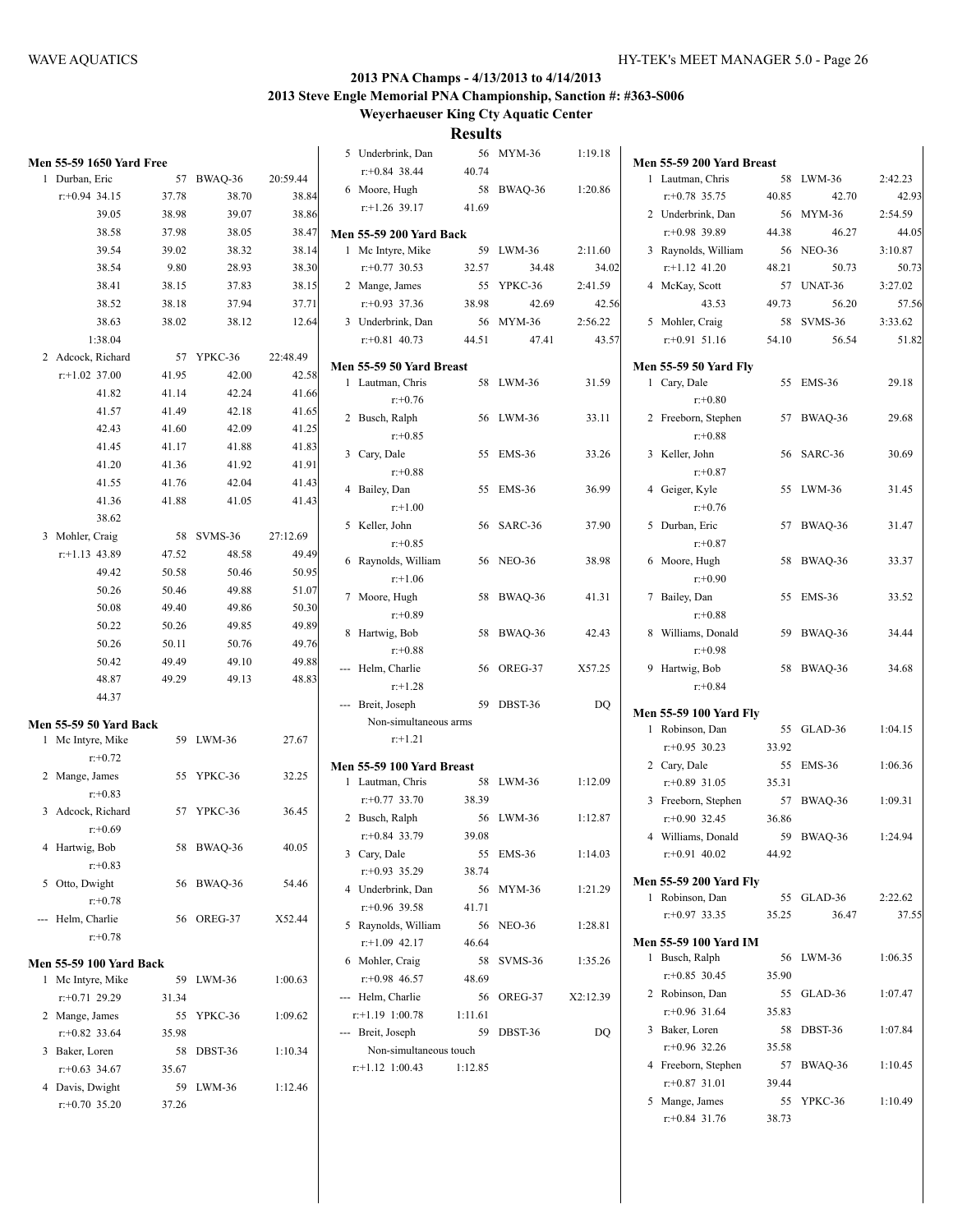#### **2013 PNA Champs - 4/13/2013 to 4/14/2013 2013 Steve Engle Memorial PNA Championship, Sanction #: #363-S006 Weyerhaeuser King Cty Aquatic Center**

| (Men 55-59 100 Yard IM)                 |       |            |          | 6 Thompson, Doug                |                | 64 TACM-36 | 31.78    | 2 Thompson, Doug                |         | 64 TACM-36 | 15:23.69 |
|-----------------------------------------|-------|------------|----------|---------------------------------|----------------|------------|----------|---------------------------------|---------|------------|----------|
| 6 Geiger, Kyle                          |       | 55 LWM-36  | 1:11.30  | $r: +0.88$                      |                |            |          | $r+1.00$ 38.85                  | 45.34   | 45.95      | 47.81    |
| $r: +0.91$ 34.58                        | 36.72 |            |          | 7 Piennett, Mark                |                | 61 BWAQ-36 | 36.83    | 46.92                           | 46.82   | 46.03      | 46.90    |
| 7 Engelhardt, Carl                      |       | 59 GLAD-36 | 1:12.00  | $r+1.18$                        |                |            |          | 46.88                           | 46.54   | 45.99      | 47.30    |
| $r+0.97$ 34.36                          | 37.64 |            |          | 8 Kinlen, Patrick               |                | 64 BWAQ-36 | 46.85    | 47.12                           | 46.68   | 46.43      | 48.23    |
| 8 Davis, Dwight                         |       | 59 LWM-36  | 1:12.51  | $r+1.40$                        |                |            |          | 46.90                           | 47.15   | 46.20      | 43.65    |
| $r: +0.83$ 33.73                        | 38.78 |            |          |                                 |                |            |          |                                 |         |            |          |
| 9 Keller, John                          |       | 56 SARC-36 | 1:12.61  | <b>Men 60-64 100 Yard Free</b>  |                |            |          | <b>Men 60-64 1650 Yard Free</b> |         |            |          |
| $r: +0.85$ 34.19                        | 38.42 |            |          | 1 Lautman, Scott                |                | 60 BWAQ-36 | 56.96    | 1 Lautman, Scott                |         | 60 BWAQ-36 | 19:37.92 |
| 10 Durban, Eric                         |       | 57 BWAQ-36 | 1:14.21  | $r+0.71$ 26.95                  | 30.01          |            |          | $r+0.94$ 33.44                  | 35.31   | 35.77      | 35.38    |
| $r: +0.83$ 34.54                        | 39.67 |            |          | 2 Kendrick, Jim                 |                | 60 SVMS-36 | 57.59    | 34.95                           | 35.05   | 34.99      | 34.80    |
| 11 Moore, Hugh                          |       | 58 BWAQ-36 | 1:16.98  | $r+0.98$ 27.83                  | 29.76          |            |          | 35.01                           | 34.95   | 35.38      | 35.61    |
| $r: +0.96$ 34.80                        | 42.18 |            |          | 3 Wright, Larry                 |                | 64 NHM-36  | 1:00.14  | 35.58                           | 35.58   | 35.78      | 35.93    |
| 12 Sugg, Steve                          |       | 57 YPKC-36 | 1:18.83  | $r+0.85$ 28.70                  | 31.44          |            |          | 35.72                           | 35.84   | 36.01      | 35.86    |
| $r: +0.90$ 37.31                        | 41.52 |            |          | 4 Stanley, Phillip              |                | 60 BWAQ-36 | 1:01.10  | 36.20                           | 36.02   | 36.48      | 36.07    |
| 13 Boleda, Orlando                      |       | 58 BAM-36  | 1:20.90  | $r+0.89$ 30.21                  | 30.89          |            |          | 36.25                           | 36.41   | 35.95      | 36.30    |
| $r$ :+0.96 38.55                        | 42.35 |            |          | 5 Warner, Frank                 |                | 64 YPKC-36 | 1:01.59  | 36.36                           | 36.19   | 36.40      | 36.53    |
| 14 Hartwig, Bob                         |       | 58 BWAQ-36 | 1:24.15  | $r+0.90$ 29.20                  | 32.39          |            |          | 35.82                           |         |            |          |
| $r+0.87$ 38.59                          | 45.56 |            |          | 6 Burge, John                   |                | 62 HMST-36 | 1:09.75  | Men 60-64 50 Yard Back          |         |            |          |
| 15 Williams, Donald                     |       | 59 BWAQ-36 | 1:25.03  | $r+0.89$ 33.59                  | 36.16          |            |          | 1 Warner, Frank                 |         | 64 YPKC-36 | 32.92    |
| $r: +0.89$ 41.29                        | 43.74 |            |          | 7 Johnson, Paul                 |                | 61 BWAQ-36 | 1:12.01  | $r: +0.75$                      |         |            |          |
| --- Helm, Charlie                       |       | 56 OREG-37 | X1:51.86 | $r+1.02$ 34.22                  | 37.79          |            |          | 2 Stanley, Phillip              |         | 60 BWAQ-36 | 33.86    |
| $r$ :+1.16 51.87                        | 59.99 |            |          | 8 Thompson, Doug                |                | 64 TACM-36 | 1:13.43  | $r: +0.76$                      |         |            |          |
|                                         |       |            |          | $r+0.98$ 35.03                  | 38.40          |            |          | 3 Voegtlen, Barney              |         | 64 BAM-36  | 35.64    |
| <b>Men 55-59 200 Yard IM</b>            |       |            |          | <b>Men 60-64 200 Yard Free</b>  |                |            |          | $r + 0.86$                      |         |            |          |
| 1 Robinson, Dan                         |       | 55 GLAD-36 | 2:25.36  | 1 Colella, Rick                 |                | 61 LWM-36  | 1:55.87  |                                 |         |            |          |
| $r$ : +0.89 30.44                       | 39.11 | 41.33      | 34.48    | $r+0.81$ 27.54                  | 29.26          | 29.69      | 29.38    | Men 60-64 50 Yard Breast        |         |            |          |
| 2 Engelhardt, Carl                      |       | 59 GLAD-36 | 2:39.80  | 2 Cardwell, Alan                |                | 60 LWM-36  | 2:03.21  | 1 Colella, Rick                 |         | 61 LWM-36  | 30.02    |
| $r+0.96$ 35.05                          | 42.90 | 44.08      | 37.77    | $r+0.78$ 28.89                  | 31.68          | 31.72      | 30.92    | $r: +0.79$                      |         |            |          |
| 3 Underbrink, Dan                       |       | 56 MYM-36  | 2:46.57  | 3 Kendrick, Jim                 |                | 60 SVMS-36 | 2:13.40  | 2 Baker, John                   |         | 61 BAM-36  | 32.83    |
| $r+1.00$ 37.40                          | 43.84 | 47.64      | 37.69    | $r+0.93$ 30.29                  | 34.62          | 34.67      | 33.82    | $r: +0.84$                      |         |            |          |
| 4 Boleda, Orlando                       |       | 58 BAM-36  | 2:59.92  | 4 Voegtlen, Barney              |                | 64 BAM-36  | 2:32.04  | 3 Wright, Larry                 |         | 64 NHM-36  | 34.64    |
| $r + 0.92$                              |       |            |          | $r+1.05$ 33.38                  | 39.02          | 40.82      | 38.82    | $r: +0.82$                      |         |            |          |
| --- Mange, James                        |       | 55 YPKC-36 | DQ       |                                 |                |            |          | 4 Voegtlen, Barney              |         | 64 BAM-36  | 38.84    |
| Did not finish - Misc                   |       |            |          | <b>Men 60-64 500 Yard Free</b>  |                |            |          | $r+1.22$                        |         |            |          |
| $r+0.86$ 33.45                          | 41.13 | 54.35      |          | 1 Cardwell, Alan                |                | 60 LWM-36  | 5:32.10  | 5 Kinlen, Patrick               |         | 64 BWAQ-36 | 51.63    |
| --- Freeborn, Stephen                   |       | 57 BWAQ-36 | DQ       | $r+0.83$ 30.32                  | 32.73          | 33.32      | 33.88    | $r+1.46$                        |         |            |          |
| Scissors kick - fly                     |       |            |          | 33.94                           | 33.74          | 33.76      | 33.80    | Men 60-64 100 Yard Breast       |         |            |          |
| $r: +0.93$ 32.74                        | 41.64 | 48.89      | 36.32    | 33.91                           | 32.70          |            |          | 1 Baker, John                   |         | 61 BAM-36  | 1:13.18  |
|                                         |       |            |          | 2 Kendrick, Jim                 |                | 60 SVMS-36 | 6:27.94  | $r.+1.07$ 34.12                 | 39.06   |            |          |
| Men 55-59 400 Yard IM<br>1 Durban, Eric |       | 57 BWAQ-36 | 5:52.29  | $r: +1.01$ 35.18                | 37.65          | 38.94      | 39.12    | 2 Kinlen, Patrick               |         | 64 BWAQ-36 | 2:02.37  |
| $r: +0.95$ 33.84                        | 40.85 | 49.03      | 47.27    | 39.28                           | 39.68          | 39.65      | 40.09    | $r$ :+1.57 57.75                | 1:04.62 |            |          |
| 50.13                                   | 51.67 | 40.39      | 39.11    | 39.62                           | 38.73          |            |          |                                 |         |            |          |
|                                         |       |            |          | 3 Burge, John                   |                | 62 HMST-36 | 6:47.23  | Men 60-64 200 Yard Breast       |         |            |          |
| Men 60-64 50 Yard Free                  |       |            |          | $r+1.23$ 34.73                  | 39.04          | 41.89      | 42.48    | 1 Colella, Rick                 |         | 61 LWM-36  | 2:27.53  |
| 1 Kendrick, Jim                         |       | 60 SVMS-36 | 25.66    | 42.13                           | 42.32          | 42.49      | 42.31    | $r+0.86$ 32.96                  | 37.85   | 38.29      | 38.43    |
| $r+0.86$                                |       |            |          | 41.17                           | 38.67          |            |          | 2 Kinlen, Patrick               |         | 64 BWAQ-36 | 4:33.90  |
| 2 Wright, Larry                         |       | 64 NHM-36  | 26.69    | <b>Men 60-64 1000 Yard Free</b> |                |            |          | $r$ : +1.48 1:03.80             | 1:12.78 | 1:11.61    | 1:05.71  |
| $r: +0.87$                              |       |            |          | 1 Burge, John                   |                | 62 HMST-36 | 14:14.01 | <b>Men 60-64 50 Yard Fly</b>    |         |            |          |
| 3 Stanley, Phillip                      |       | 60 BWAQ-36 | 27.91    | $r+0.95$ 37.85                  | 41.67          | 43.02      | 42.40    | 1 Cardwell, Alan                |         | 60 LWM-36  | 28.14    |
| $r+1.04$                                |       |            |          | 43.37                           | 43.46          | 43.22      | 43.69    | $r: +0.81$                      |         |            |          |
| 4 Voegtlen, Barney                      |       | 64 BAM-36  | 29.95    |                                 |                | 42.62      | 43.85    | 2 Wright, Larry                 |         | 64 NHM-36  | 28.76    |
| $r+1.13$                                |       |            |          | 43.75<br>43.38                  | 44.25<br>42.52 | 43.16      | 42.73    | $r: +0.86$                      |         |            |          |
| 5 Burge, John                           |       | 62 HMST-36 | 30.98    | 42.80                           | 43.00          | 42.99      | 40.28    | 3 Kendrick, Jim                 |         | 60 SVMS-36 | 32.17    |
| $r + 0.94$                              |       |            |          |                                 |                |            |          | $r+1.02$                        |         |            |          |
|                                         |       |            |          |                                 |                |            |          |                                 |         |            |          |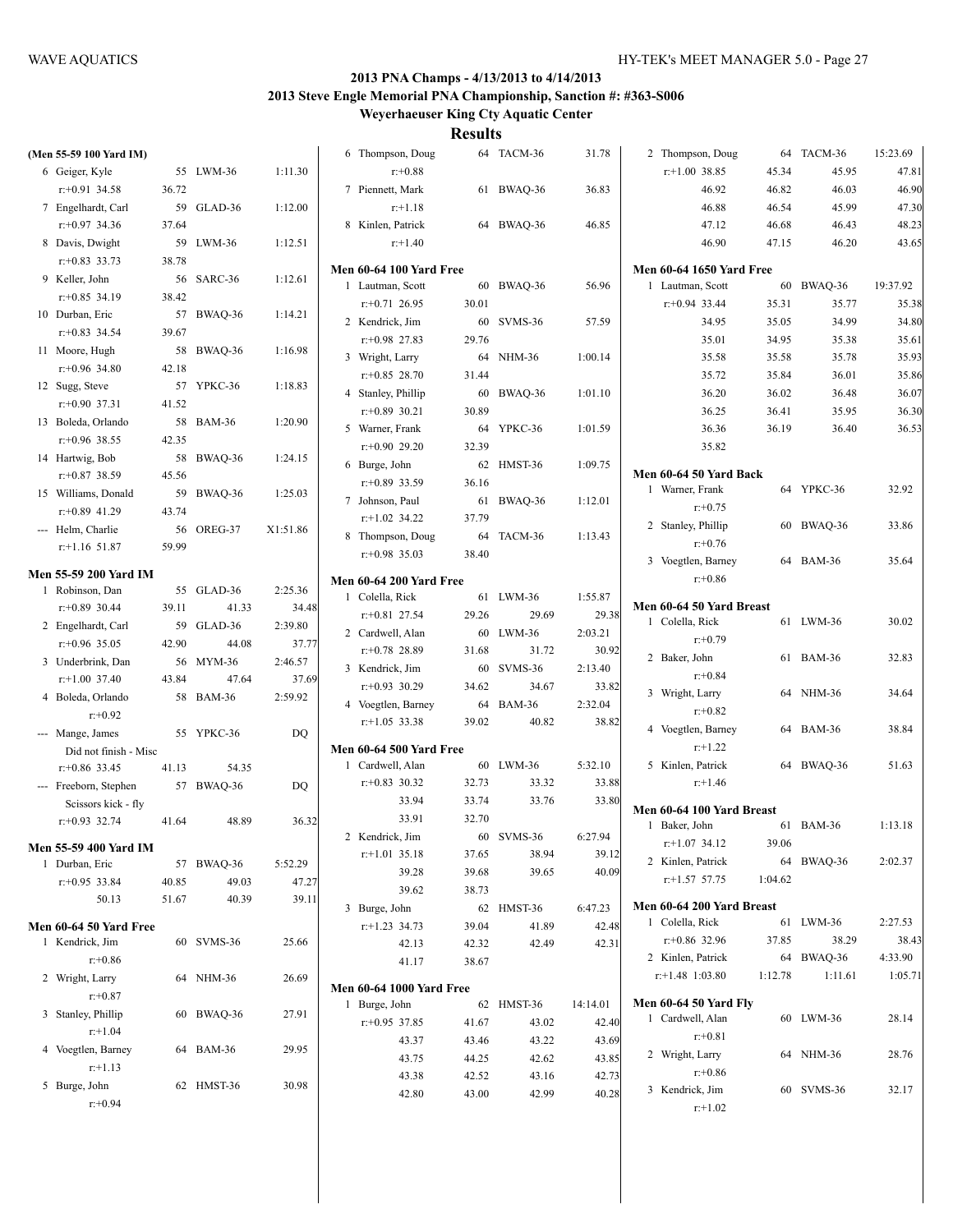**Weyerhaeuser King Cty Aquatic Center**

|  | (Men 60-64 50 Yard Fly)             |         |                       |                  | --- Kelber, Michael                  |                | 65 OREG-37          | X29.52            | 4 Walker, Thomas                |         | 66 TCAC-36 | 18:21.96 |
|--|-------------------------------------|---------|-----------------------|------------------|--------------------------------------|----------------|---------------------|-------------------|---------------------------------|---------|------------|----------|
|  | 4 Burge, John                       |         | 62 HMST-36            | 41.48            | $r: +1.03$                           |                |                     |                   | $r+1.20$ 52.32                  | 56.38   | 57.12      | 56.61    |
|  | $r: +0.94$                          |         |                       |                  | <b>Men 65-69 100 Yard Free</b>       |                |                     |                   | 56.40                           | 55.61   | 56.83      | 55.56    |
|  | <b>Men 60-64 100 Yard Fly</b>       |         |                       |                  | 1 Pilger, Robert                     |                | 69 YPKC-36          | 1:03.91           | 54.95                           | 56.53   | 54.92      | 55.15    |
|  | 1 Lautman, Scott                    |         | 60 BWAQ-36            | 59.71            | $r: +0.99$ 31.11                     | 32.80          |                     |                   | 54.73                           | 56.11   | 54.97      | 56.12    |
|  | $r: +0.69$ 28.54                    | 31.17   |                       |                  | 2 Peugh, Benton                      |                | 66 UNAT-36          | 1:09.14           | 55.91                           | 54.57   | 53.28      | 47.89    |
|  | 2 Cardwell, Alan                    |         | 60 LWM-36             | 1:02.44          | $r.+1.21$ 33.40                      | 35.74          |                     |                   | <b>Men 65-69 1650 Yard Free</b> |         |            |          |
|  | $r: +0.79$ 29.60                    | 32.84   |                       |                  | 3 Olson, David                       |                | 67 BWAQ-36          | 1:11.32           | 1 Peterson, Steve               |         | 66 YPKC-36 | 23:09.43 |
|  | 3 Johnson, Paul                     |         | 61 BWAQ-36            | 1:20.63          | $r+1.04$ 34.20                       | 37.12          |                     |                   | $r+0.93$ 36.62                  | 41.22   | 42.54      | 43.22    |
|  | $r: +1.27$ 37.83                    | 42.80   |                       |                  | 4 Campen, Gary                       |                | 68 PTMS-36          | 1:26.87           | 41.98                           | 41.48   | 42.79      | 42.90    |
|  | 4 Burge, John                       |         | 62 HMST-36            | 1:36.40          | $r+1.20$ 41.09                       | 45.78          |                     |                   | 42.16                           | 42.81   | 42.45      | 41.92    |
|  | $r+0.90$ 44.08                      | 52.32   |                       |                  | --- Kelber, Michael                  |                | 65 OREG-37          | X1:06.76          | 42.63                           | 42.52   | 42.97      | 42.16    |
|  |                                     |         |                       |                  | $r+0.86$ 31.78                       | 34.98          |                     |                   | 42.82                           | 42.33   | 42.23      | 42.78    |
|  | <b>Men 60-64 200 Yard Fly</b>       |         |                       |                  |                                      |                |                     |                   | 42.86                           | 42.21   | 42.64      | 42.18    |
|  | 1 Lautman, Scott                    |         | 60 BWAQ-36            | 2:16.10          | <b>Men 65-69 200 Yard Free</b>       |                |                     |                   | 41.95                           | 42.23   | 42.00      | 41.98    |
|  | $r: +0.75$ 30.45                    | 33.92   | 35.33                 | 36.40            | 1 McColly, Michael                   |                | 67 LWM-36           | 2:19.25           | 42.08                           | 43.28   | 42.06      | 41.88    |
|  | <b>Men 60-64 100 Yard IM</b>        |         |                       |                  | $r+1.12$ 32.15                       | 35.28          | 36.58               | 35.24             | 39.55                           |         |            |          |
|  | 1 Lautman, Scott                    |         | 60 BWAQ-36            | 1:05.11          | 2 Olson, David                       |                | 67 BWAQ-36          | 2:47.95           | 2 Pilger, Robert                |         | 69 YPKC-36 | 24:02.62 |
|  | 2 Wright, Larry                     |         | 64 NHM-36             | 1:08.97          | $r+1.09$ 37.82                       | 41.84          | 43.26               | 45.03             | $r+1.03$ 35.57                  | 40.20   | 42.46      | 43.47    |
|  | 3 Kendrick, Jim                     |         | 60 SVMS-36            | 1:13.53          | 3 Gallagher, Don                     |                | 65 UNAT-36          | 3:12.92           | 43.93                           | 44.96   | 43.96      | 44.81    |
|  | $r: +0.93$ 33.76                    | 39.77   |                       |                  | $r+1.04$ 44.94                       | 49.11          | 50.89               | 47.98             | 43.38                           | 44.67   | 44.47      | 44.52    |
|  | 4 Johnson, Paul                     |         | 61 BWAQ-36            | 1:24.52          | <b>Men 65-69 500 Yard Free</b>       |                |                     |                   | 44.88                           | 44.42   | 45.17      | 45.34    |
|  | $r$ :+1.12 39.20                    | 45.32   |                       |                  | 1 McColly, Michael                   |                | 67 LWM-36           | 6:08.43           | 45.00                           | 44.90   | 45.12      | 44.61    |
|  | 5 Thompson, Doug                    |         | 64 TACM-36            | 1:24.92          | $r+1.10$ 33.33                       | 35.88          | 36.78               | 37.53             | 44.64                           | 44.72   | 44.48      | 44.63    |
|  | $r: +0.93$ 40.84                    | 44.08   |                       |                  | 38.29                                | 37.73          | 37.68               | 37.37             | 45.45                           | 44.13   | 44.73      | 45.14    |
|  | 6 Piennett, Mark                    |         | 61 BWAQ-36            | 1:52.44          | 37.44                                | 36.40          |                     |                   | 44.76                           | 45.02   | 43.86      | 38.59    |
|  | $r$ :+1.23 50.35                    | 1:02.09 |                       |                  | 2 Gallagher, Don                     |                | 65 UNAT-36          | 8:16.81           | 36.63                           |         |            |          |
|  | 7 Kinlen, Patrick                   |         | 64 BWAQ-36            | 1:57.30          | $r+1.03$ 44.97                       | 49.08          | 51.16               | 51.35             | 3 Walker, Thomas                |         | 66 TCAC-36 | 30:58.53 |
|  | $r$ :+1.41 57.65                    | 59.65   |                       |                  | 51.68                                | 51.46          | 50.40               | 50.33             | $r$ :+1.29 51.64                | 55.52   | 56.78      | 56.20    |
|  |                                     |         | 49.78                 | 46.60            |                                      |                | 56.54               | 57.52             | 57.86                           | 55.86   |            |          |
|  | <b>Men 60-64 200 Yard IM</b>        |         | 61 LWM-36             |                  | --- Kelber, Michael                  | 65             | OREG-37             | X8:02.54          | 55.94                           | 55.99   | 55.96      | 56.84    |
|  | 1 Colella, Rick                     |         |                       | 2:10.89          | $r+0.92$ 35.42                       | 41.99          | 43.83               | 46.45             | 56.02                           | 57.53   | 56.39      | 58.11    |
|  | $r+0.82$ 28.61                      | 35.13   | 37.10                 | 30.05            | 48.22                                | 50.05          | 52.63               | 53.39             | 58.05                           | 56.79   | 57.21      | 56.52    |
|  | 2 Baker, John<br>$r$ :+1.10 31.77   | 40.56   | 61 BAM-36<br>45.32    | 2:34.35<br>36.70 | 55.94                                | 54.62          |                     |                   | 56.57                           | 57.12   | 58.07      | 53.73    |
|  | 3 Kinlen, Patrick                   |         | 64 BWAQ-36            |                  |                                      |                |                     |                   | 1.09                            | 59.65   | 56.15      | 57.21    |
|  |                                     | 1:13.62 |                       | 4:28.88          | <b>Men 65-69 1000 Yard Free</b>      |                |                     |                   | 57.37                           | 56.59   | 57.01      | 55.76    |
|  | $r+1.52$ 56.33<br>--- Johnson, Paul |         | 1:16.00<br>61 BWAQ-36 | 1:02.93<br>DQ    | 1 McColly, Michael<br>$r+1.06$ 35.06 | 38.11          | 67 LWM-36<br>39.17  | 12:41.75<br>39.06 | 1:42.94                         |         |            |          |
|  | Not on back off wall - back         |         |                       |                  | 39.02                                | 38.95          | 39.03               | 38.98             |                                 |         |            |          |
|  | $r$ : +0.89 37.53                   | 49.67   | 1:03.41               | 39.50            | 39.04                                | 38.76          | 38.17               | 38.48             | Men 65-69 50 Yard Back          |         |            |          |
|  |                                     |         |                       |                  | 38.06                                | 37.95          | 37.83               | 37.98             | 1 Campen, Gary                  |         | 68 PTMS-36 | 43.66    |
|  | <b>Men 60-64 400 Yard IM</b>        |         |                       |                  | 37.36                                | 37.37          | 37.17               | 36.20             | $r: +0.83$                      |         |            |          |
|  | 1 Colella, Rick                     |         | 61 LWM-36             | 4:42.15          | 2 Peterson, Steve                    |                | 66 YPKC-36          | 13:30.39          | 2 McKinlay, Michael             |         | 69 DBST-36 | 57.18    |
|  | $r+0.89$ 29.70                      | 33.98   | 37.96                 | 37.66            | $r+0.87$ 35.79                       | 38.79          | 40.94               | 40.71             | $r + 0.80$                      |         |            |          |
|  | 38.28                               | 39.11   | 33.27                 | 32.19            | 40.77                                | 40.80          | 41.11               | 41.36             | Men 65-69 100 Yard Back         |         |            |          |
|  | <b>Men 65-69 50 Yard Free</b>       |         |                       |                  | 40.88                                | 41.67          |                     |                   | 1 McColly, Michael              |         | 67 LWM-36  | 1:13.33  |
|  | 1 Pilger, Robert                    |         | 69 YPKC-36            | 27.37            | 41.33                                | 41.95          | 41.59<br>40.91      | 41.14<br>41.33    | $r+0.69$ 36.48                  | 36.85   |            |          |
|  | $r + 0.94$                          |         |                       |                  | 42.46                                | 40.96          | 39.68               | 36.22             | 2 Campen, Gary                  |         | 68 PTMS-36 | 1:41.23  |
|  | 2 Peugh, Benton                     |         | 66 UNAT-36            | 30.55            |                                      |                |                     |                   | $r+0.84$ 47.64                  | 53.59   |            |          |
|  | $r+1.13$                            |         |                       |                  | 3 Gallagher, Don<br>$r+1.12$ 44.50   | 48.62          | 65 UNAT-36<br>49.82 | 16:46.71<br>50.39 | 3 Walker, Thomas                |         | 66 TCAC-36 | 1:44.18  |
|  | 3 Campen, Gary                      |         | 68 PTMS-36            | 36.86            | 50.61                                |                | 51.11               | 51.10             | $r+0.86$ 52.57                  | 51.61   |            |          |
|  | $r+1.21$                            |         |                       |                  | 50.79                                | 50.71          | 50.57               |                   | 4 McKinlay, Michael             |         | 69 DBST-36 | 2:07.75  |
|  | --- Bruce, Bob                      |         | 65 OREG-37            | X27.46           | 50.91                                | 51.44<br>51.79 | 51.15               | 52.15<br>51.29    | $r: +0.88$ 1:03.20              | 1:04.55 |            |          |
|  | $r: +0.85$                          |         |                       |                  | 51.09                                | 50.88          | 49.96               | 47.83             | --- Bruce, Bob                  |         | 65 OREG-37 | X1:14.53 |
|  |                                     |         |                       |                  |                                      |                |                     |                   | $r+0.73$ 36.32                  | 38.21   |            |          |
|  |                                     |         |                       |                  |                                      |                |                     |                   |                                 |         |            |          |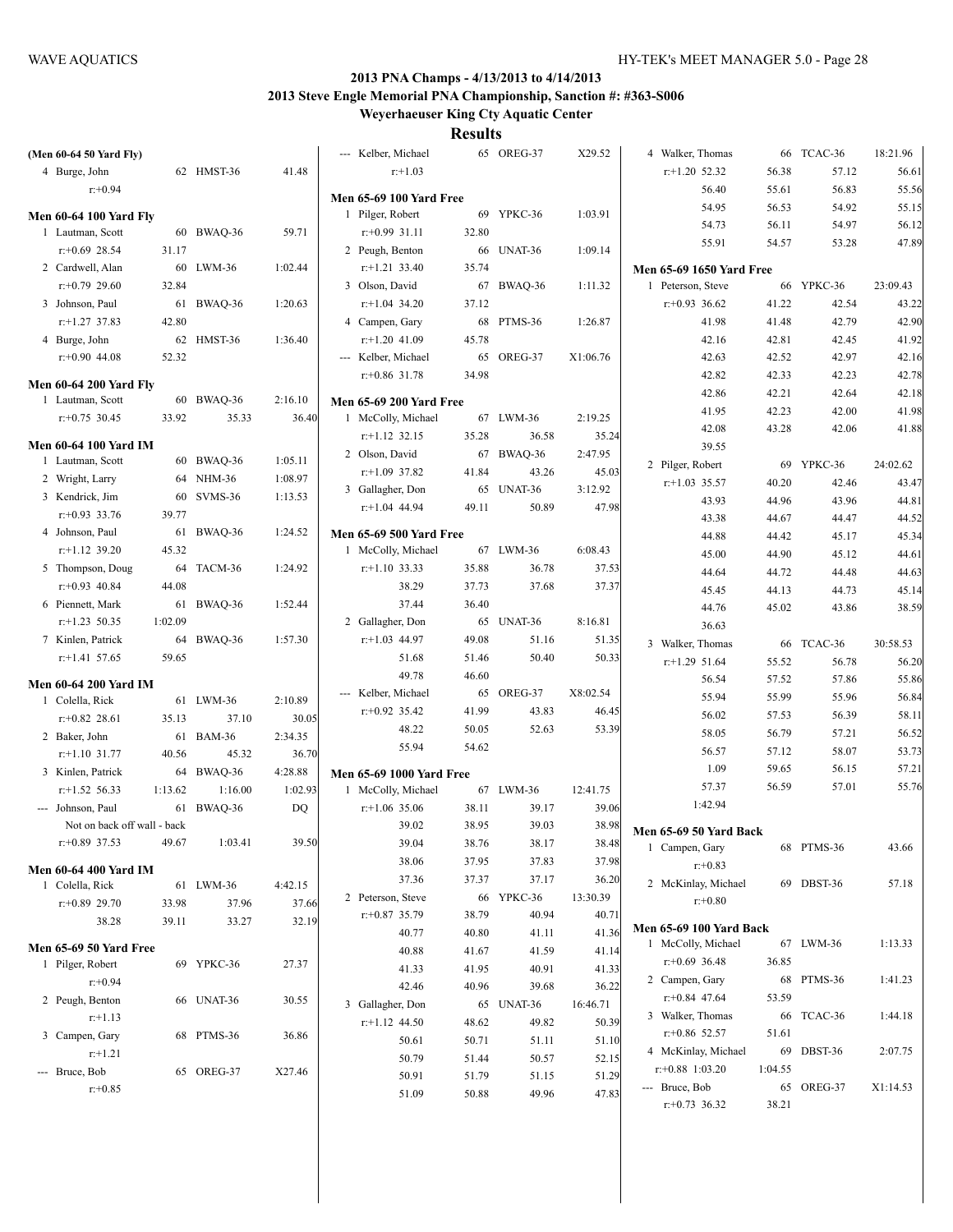| <b>Men 65-69 200 Yard Back</b>   |         |            |          | <b>Men 65-69 200 Yard Fly</b>                  |         |                     |                                  |
|----------------------------------|---------|------------|----------|------------------------------------------------|---------|---------------------|----------------------------------|
| 1 McColly, Michael               |         | 67 LWM-36  | 2:45.98  | --- Frampton, Jim                              |         | 66 TACM-36          | DO.                              |
| $r+1.22$ 40.10                   | 41.78   | 42.62      | 41.48    | Non-simultaneous arms                          |         |                     |                                  |
| 2 Walker, Thomas                 |         | 66 TCAC-36 | 3:43.73  | $r+1.04$ 39.95                                 | 45.49   | 1:11.00             | 56.06                            |
| $r: +0.94$ 55.18                 | 56.76   | 58.74      | 53.05    | <b>Men 65-69 100 Yard IM</b>                   |         |                     |                                  |
| 3 McKinlay, Michael              | 69      | DBST-36    | 4:57.31  | 1 Peugh, Benton                                |         | 66 UNAT-36          | 1:23.08                          |
| $r+0.92$ 1:02.91                 | 1:17.26 | 1:23.63    | 1:13.51  | $r.+1.23$ 39.88                                | 43.20   |                     |                                  |
| Men 65-69 50 Yard Breast         |         |            |          | 2 Olson, David                                 |         | 67 BWAQ-36          | 1:29.16                          |
| 1 Frampton, Jim                  |         | 66 TACM-36 | 37.26    | $r+1.09$ 42.39                                 | 46.77   |                     |                                  |
| $r: +0.92$                       |         |            |          | --- Kelber, Michael                            | 65      | OREG-37             | X1:23.71                         |
| 2 Sawyer, Dennis                 |         | 69 BAM-36  | 37.92    | $r+0.94$ 39.81                                 | 43.90   |                     |                                  |
| $r: +0.99$                       |         |            |          | <b>Men 65-69 200 Yard IM</b>                   |         |                     |                                  |
| 3 McKinlay, Michael              |         | 69 DBST-36 | 1:39.78  | 1 McColly, Michael                             |         | 67 LWM-36           | 2:41.96                          |
| $r+1.04$                         |         |            |          | $r+1.16$ 34.81                                 | 41.19   | 49.14               | 36.82                            |
| --- Bruce, Bob                   |         | 65 OREG-37 | X36.79   | 2 Peterson, Steve                              |         | 66 YPKC-36          | 2:48.62                          |
| $r: +0.84$                       |         |            |          | $r+0.89$ 37.35                                 | 45.56   | 46.28               | 39.43                            |
| --- Kelber, Michael              |         | 65 OREG-37 | X42.62   | 3 Sawyer, Dennis                               |         | 69 BAM-36           | 3:21.82                          |
| $r: +0.99$                       |         |            |          | $r+1.03$ 45.82                                 | 52.98   | 57.08               | 45.94                            |
| Men 65-69 100 Yard Breast        |         |            |          | --- Walker, Thomas                             |         | 66 TCAC-36          | DQ                               |
| 1 Peterson, Steve                |         | 66 YPKC-36 | 1:20.57  | Alternating Kick - fly                         |         |                     |                                  |
| $r: +0.82$ 37.69                 | 42.88   |            |          | $r.+1.12$ 1:01.96                              | 58.11   | 1:07.88             | 47.40                            |
| 2 Frampton, Jim                  |         | 66 TACM-36 | 1:27.58  |                                                |         |                     |                                  |
| $r+0.89$ 40.39                   | 47.19   |            |          | <b>Men 65-69 400 Yard IM</b>                   |         |                     |                                  |
| --- Bruce, Bob                   |         | 65 OREG-37 | X1:22.88 | 1 Peterson, Steve                              |         | 66 YPKC-36          | 5:55.23                          |
| $r+0.87$ 39.56                   | 43.32   |            |          | $r+0.86$ 37.69                                 | 46.26   | 48.01               | 47.16                            |
|                                  |         |            |          | 45.93                                          | 47.69   | 42.05               | 40.44                            |
| --- Sawyer, Dennis               |         | 69 BAM-36  | DQ       | 2 Walker, Thomas                               |         | 66 TCAC-36          | 8:19.62                          |
| False start                      |         |            |          | $r.+1.29$ 1:03.30                              | 1:14.75 | 1:02.35             | 59.22                            |
| $r: +0.78$ 39.49                 | 44.72   |            |          | 1:10.08                                        | 1:08.91 | 53.65               | 47.36                            |
| Men 65-69 200 Yard Breast        |         |            |          | <b>Men 70-74 50 Yard Free</b>                  |         |                     |                                  |
| 1 Peterson, Steve                |         | 66 YPKC-36 | 2:54.20  | 1 Winn, Hugh                                   |         | 71 PTMS-36          | 32.45                            |
| $r+0.80$ 40.28                   | 44.18   | 46.22      | 43.52    | $r: +1.05$                                     |         |                     |                                  |
| 2 Frampton, Jim                  |         | 66 TACM-36 | 3:10.52  | 2 Cook, Herb                                   |         | 71 SARC-36          | 35.92                            |
| $r: +0.97$ 41.40                 | 47.78   | 50.14      | 51.20    | $r: +1.05$                                     |         |                     |                                  |
| --- Lambert, Roy                 |         | 66 OREG-37 | X2:57.90 |                                                |         |                     |                                  |
|                                  |         |            |          |                                                |         |                     |                                  |
| $r+1.10$ 40.40                   | 44.64   | 46.07      | 46.79    | <b>Men 70-74 100 Yard Free</b>                 |         |                     |                                  |
| --- Bruce, Bob                   |         | 65 OREG-37 | X3:01.23 | 1 Winn, Hugh                                   |         | 71 PTMS-36          | 1:14.61                          |
| $r+0.95$ 40.34                   | 46.16   | 48.06      | 46.67    | $r+1.06$ 35.56                                 | 39.05   |                     |                                  |
|                                  |         |            |          | 2 Cook, Herb                                   |         | 71 SARC-36          | 1:22.34                          |
| Men 65-69 50 Yard Fly            |         |            |          | $r: +0.98$ 39.87                               | 42.47   |                     |                                  |
| 1 Pilger, Robert                 |         | 69 YPKC-36 | 30.64    |                                                |         |                     |                                  |
| $r+1.03$                         |         |            |          | <b>Men 70-74 200 Yard Free</b><br>1 Winn, Hugh |         |                     |                                  |
| 2 Frampton, Jim                  |         | 66 TACM-36 | 34.79    |                                                |         | 71 PTMS-36          | 2:45.78                          |
| $r: +0.92$                       |         |            |          | $r$ :+1.17 37.53                               | 42.31   | 43.80               |                                  |
| 3 Olson, David<br>$r+1.08$       |         | 67 BWAQ-36 | 44.06    | 2 Cook, Herb<br>$r.+1.02$ 44.20                | 48.79   | 71 SARC-36<br>49.47 | 3:10.26                          |
|                                  |         |            |          | <b>Men 70-74 500 Yard Free</b>                 |         |                     |                                  |
| <b>Men 65-69 100 Yard Fly</b>    |         | 66 TACM-36 | 1:25.08  | 1 Winn, Hugh                                   |         | 71 PTMS-36          | 7:28.50                          |
| 1 Frampton, Jim                  | 46.43   |            |          | $r+1.18$ 40.86                                 | 45.01   | 46.36               |                                  |
| $r+0.93$ 38.65<br>2 Olson, David |         | 67 BWAQ-36 | 1:43.45  | 46.18                                          | 45.51   | 45.68               | 42.14<br>47.80<br>46.63<br>45.41 |

|                |   | 2 Cook, Herb                                 | 71    | SARC-36              | 8:24.04 |
|----------------|---|----------------------------------------------|-------|----------------------|---------|
|                |   | 44.47                                        | 49.37 | 51.40                | 52.47   |
|                |   | 52.97                                        | 52.25 | 51.92                | 51.73   |
| 6              |   | 50.63                                        | 46.83 |                      |         |
|                |   | --- Landis, Tom                              | 71    | OREG-37 X6:04.48     |         |
|                |   | $r+0.86$ 32.16                               | 35.69 | 35.89                | 36.70   |
|                |   | 36.93                                        | 36.80 | 37.04                | 37.72   |
|                |   | 38.35                                        | 37.20 |                      |         |
|                |   | <b>Men 70-74 1000 Yard Free</b>              |       |                      |         |
|                |   | 1 Winn, Hugh                                 |       | 71 PTMS-36 15:37.33  |         |
|                |   | $r$ :+1.15 41.96                             | 46.32 | 47.72                | 48.08   |
|                |   | 47.50                                        | 47.38 | 47.54                | 47.72   |
|                |   | 48.03                                        | 47.14 | 47.38                | 47.16   |
|                |   | 47.33                                        | 47.37 | 47.23                | 46.84   |
| 2              |   | 46.68                                        | 46.59 | 46.33                | 45.03   |
| 3              |   | <b>Men 70-74 1650 Yard Free</b>              |       |                      |         |
|                |   | --- Landis, Tom                              |       | 71 OREG-37 X20:57.52 |         |
| 4              |   | $r+0.89$ 34.50                               | 38.00 | 38.40                | 38.14   |
|                |   | 38.11                                        | 37.21 | 37.49                | 37.39   |
|                |   | 37.28                                        | 37.55 | 37.96                | 37.31   |
| 0              |   | 37.43                                        | 37.67 | 37.69                | 37.53   |
|                |   | 37.56                                        | 37.77 | 37.32                | 37.26   |
|                |   | 38.56                                        | 38.39 | 38.37                | 39.84   |
|                |   | 38.94                                        | 39.19 | 39.00                | 38.83   |
| 6              |   | 39.16                                        | 40.52 | 28.50                | 0.94    |
| 4              |   | 1:27.71                                      |       |                      |         |
| 2              |   | <b>Men 70-74 50 Yard Back</b>                |       |                      |         |
| 6              |   | 1 Cook, Herb                                 |       | 71 SARC-36           | 45.60   |
|                |   | $r+0.98$                                     |       |                      |         |
|                |   | Men 70-74 50 Yard Breast                     |       |                      |         |
|                |   | 1 Truong, Dominique 74 UNAT-36<br>$r: +1.05$ |       |                      | 43.87   |
|                |   | Men 70-74 100 Yard Breast                    |       |                      |         |
|                | 1 | Truong, Dominique 74 UNAT-36                 |       |                      | 1:42.09 |
|                |   | $r+1.01$ 48.62                               | 53.47 |                      |         |
|                |   | <b>Men 70-74 200 Yard Fly</b>                |       |                      |         |
|                |   | --- Landis, Iom                              |       | 71 OREG-37 X2:53.22  |         |
|                |   | $r.+1.12$ 37.31 44.01                        |       | 46.02                | 45.88   |
|                |   | <b>Men 70-74 100 Yard IM</b>                 |       |                      |         |
|                |   | --- Landis, Tom                              |       | 71 OREG-37 X1:11.09  |         |
| 4              |   | $r: +0.82$ 33.27 37.82                       |       |                      |         |
| $\overline{0}$ |   | <b>Men 75-79 50 Yard Free</b>                |       |                      |         |
|                |   | 1 Drum, Dave                                 |       | 77 OOPS-36           | 35.90   |
|                |   | $r+1.17$                                     |       |                      |         |
| 3              |   | --- Thayer, George                           |       | 77 OREG-37           | X32.76  |
| $\mathbf{1}$   |   | $r: +0.81$                                   |       |                      |         |
|                |   | <b>Men 75-79 100 Yard Free</b>               |       | 79 SARC-36 1:24.68   |         |
|                |   | 1 King, Bill                                 |       |                      |         |
|                |   |                                              |       |                      |         |
|                |   | 41.37 43.31                                  |       |                      |         |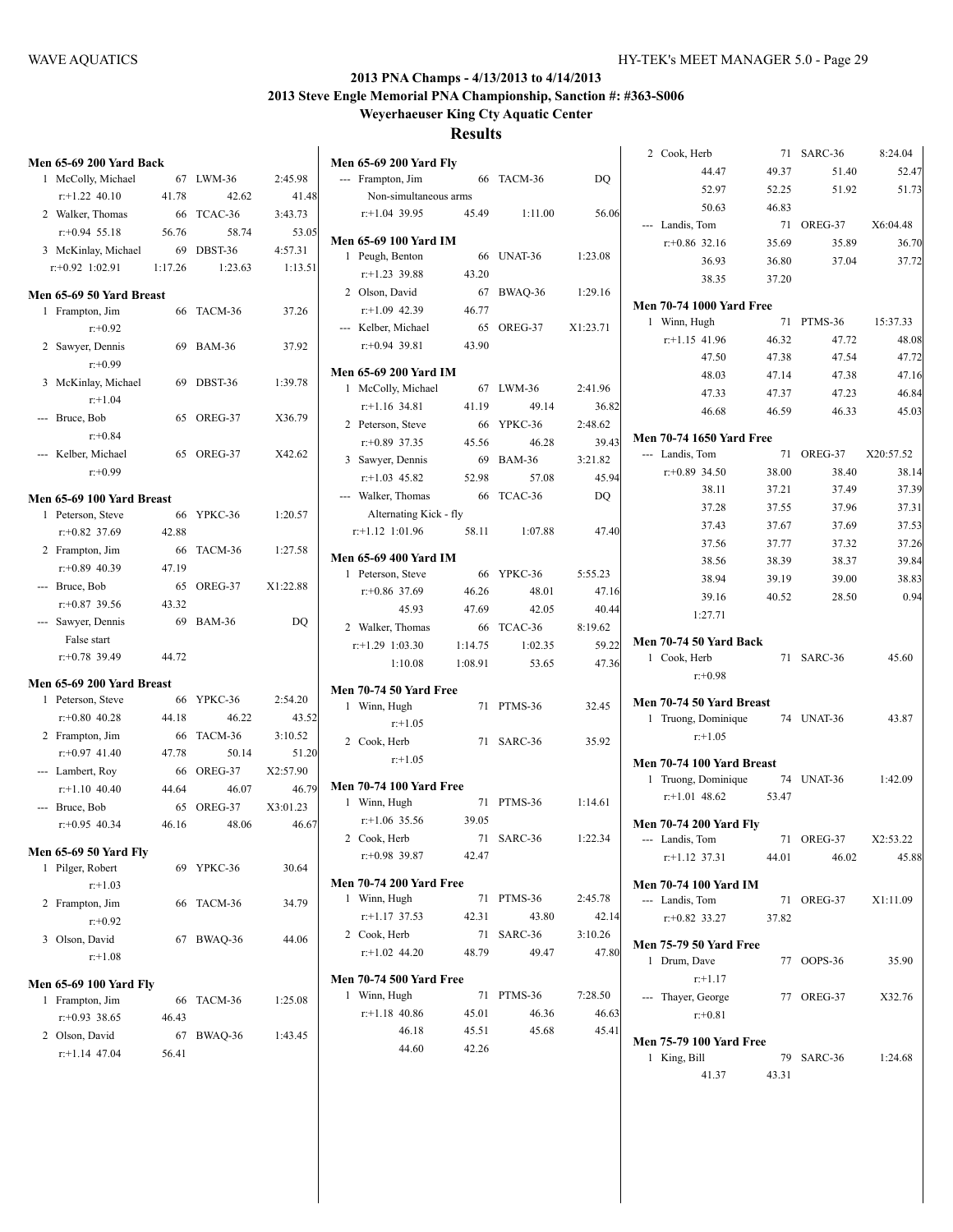# **2013 PNA Champs - 4/13/2013 to 4/14/2013**

**2013 Steve Engle Memorial PNA Championship, Sanction #: #363-S006 Weyerhaeuser King Cty Aquatic Center**

| <b>Men 75-79 200 Yard Free</b>  |         |            |           | <b>Men 80-84 200 Yard Back</b> |         |            |         | Women 25+200 Yard Medley Relay              |               |       |         |
|---------------------------------|---------|------------|-----------|--------------------------------|---------|------------|---------|---------------------------------------------|---------------|-------|---------|
| --- Radcliff, David             |         | 78 OREG-37 | X2:22.36  | 1 Ellingson, Don               |         | 80 YPKC-36 | 6:22.34 | 1 LWM-36                                    | A             |       | 2:02.45 |
| $r: +0.97$ 33.74                | 36.59   | 37.12      | 34.91     | $r.+1.01$ 1:43.01              | 1:34.74 | 1:33.28    | 1:31.31 | $r+0.67$ 31.16                              | 31.02         | 32.92 | 27.35   |
| <b>Men 75-79 500 Yard Free</b>  |         |            |           | <b>Men 80-84 100 Yard IM</b>   |         |            |         | 2 CAAT-36                                   | A             |       | 2:10.19 |
| --- Radcliff, David             |         | 78 OREG-37 | X6:20.46  | 1 Dorse, Robert                |         | 81 UNAT-36 | 1:47.76 | $r: +0.68$ 31.32                            | 35.53         | 34.17 | 29.17   |
| $r$ :+1.01 35.02                | 38.28   | 38.53      | 1:17.59   | $r$ :+1.12 53.07               | 54.69   |            |         | 3 SSMS-36                                   | A             |       | 2:45.06 |
| 38.54                           | 38.49   | 39.01      | 37.80     |                                |         |            |         | $r.+1.22$ 53.98                             | 42.99         | 32.68 | 35.41   |
| 37.20                           |         |            |           | Women 18+200 Yard Free Relay   |         |            |         | Women 35+200 Yard Free Relay                |               |       |         |
|                                 |         |            |           | 1 BC-36                        |         | A          | 1:44.11 | 1 LWM-36                                    | B             |       | 1:48.03 |
| <b>Men 75-79 1000 Yard Free</b> |         |            |           | $r+0.72$ 25.69<br>2 HMST-36    | 25.98   | 27.43      | 25.01   | $r+0.79$ 30.43                              | 27.70         | 25.61 | 24.29   |
| --- Radcliff, David             |         | 78 OREG-37 | X12:48.35 |                                |         | A          | 1:46.14 | 2 LWM-36                                    | D             |       | 2:05.68 |
| $r+0.87$ 35.80                  | 38.40   | 38.01      | 38.66     | $r+0.83$ 25.67                 | 28.10   | 26.78      | 25.59   | $r+0.88$ 34.09                              | 29.65         | 30.18 | 31.76   |
| 38.67                           | 39.18   | 38.90      | 38.78     | 3 BWAQ-36                      |         | A          | 1:49.71 | 3 BAM-36                                    | A             |       | 2:13.61 |
| 38.65                           | 39.06   | 38.88      | 38.12     | $r+0.81$ 25.99                 | 26.06   | 26.63      | 31.03   | $r+0.97$ 34.18                              | 33.84         | 34.83 | 30.76   |
| 38.27                           | 38.04   | 38.63      | 38.79     | 4 WWUS-36                      |         | A          | 1:59.61 | 4 BWAQ-36                                   | $\mathbf C$   |       | 2:23.61 |
| 39.10                           | 39.11   | 38.15      | 37.15     | $r: +0.78$ 29.39               | 32.03   | 28.55      | 29.64   | $r$ :+1.04 34.73                            | 33.84         | 35.37 | 39.67   |
| <b>Men 75-79 50 Yard Back</b>   |         |            |           | 5 OST-36                       |         | A          | 2:02.36 |                                             |               |       |         |
| --- Thayer, George              |         | 77 OREG-37 | X39.98    | $r+0.87$ 33.03                 | 32.30   | 31.19      | 25.84   | Women 35+200 Yard Medley Relay              |               |       |         |
| $r+1.21$                        |         |            |           | 6 SARC-36                      |         | A          | 2:12.99 | 1 LWM-36                                    | B             |       | 2:08.17 |
|                                 |         |            |           | $r: +0.96$ 30.80               | 36.39   | 33.16      | 32.64   | $r: +0.77$ 37.14                            | 37.17         | 29.65 | 24.21   |
| <b>Men 75-79 100 Yard Back</b>  |         |            |           | 7 YPKC-36                      |         | A          | 2:19.62 | 2 MUKY-36                                   | A             |       | 2:14.40 |
| --- Thaver, George              |         | 77 OREG-37 | X1:28.38  | $r: +0.92$ 33.00               | 40.02   | 33.77      | 32.83   | $r$ : +0.65 33.14                           | 39.31         | 31.44 | 30.51   |
| 43.98                           | 44.40   |            |           | 8 BWAQ-36                      |         | E          | 2:20.76 | 3 BAM-36                                    | A             |       | 2:31.15 |
| Men 75-79 50 Yard Breast        |         |            |           | $r$ :+1.16 39.80               | 29.13   | 47.76      | 24.07   | $r$ :+1.10 37.34                            | 40.46         | 38.93 | 34.42   |
| --- Thayer, George              |         | 77 OREG-37 | X43.19    | --- GLAD-36                    |         | A          | DO.     | 4 BWAQ-36                                   | $\mathcal{C}$ |       | 2:33.20 |
| $r + 0.85$                      |         |            |           | Early take-off swimmer #3      |         |            |         | $r+0.85$ 43.03                              | 44.14         | 40.32 | 25.71   |
|                                 |         |            |           | $r+0.75$ 26.13                 | 29.50   | 28.95      | 27.68   | 5 LWM-36                                    | ${\rm D}$     |       | 2:33.49 |
| Men 75-79 100 Yard Breast       |         |            |           | Women 18+200 Yard Medley Relay |         |            |         | $r+0.61$ 41.39                              | 37.70         | 46.02 | 28.38   |
| --- Thayer, George              |         | 77 OREG-37 | X1:47.07  | 1 BC-36                        |         | A          | 1:55.40 | 6 BWAQ-36                                   | F             |       | 2:34.04 |
| $r: +0.74$ 51.80                | 55.27   |            |           | $r+0.64$ 28.67                 | 33.39   | 28.27      | 25.07   | $r+1.19$ 34.58                              | 51.20         | 37.48 | 30.78   |
| Men 80-84 50 Yard Free          |         |            |           | 2 BWAQ-36                      |         | A          | 2:01.18 | Women 45+200 Yard Free Relay                |               |       |         |
| 1 Dorse, Robert                 |         | 81 UNAT-36 | 36.07     | $r+0.69$ 30.28                 | 35.28   | 27.75      | 27.87   | 1 BWAQ-36                                   | F             |       | 2:04.79 |
| $r+1.12$                        |         |            |           | 3 GLAD-36                      |         | A          | 2:05.16 | $r+0.89$ 31.92                              | 32.12         | 32.92 | 27.83   |
| 2 Henderson, Richard            |         | 80 SSMS-36 | 38.43     | $r: +0.65$ 31.30               | 34.68   | 32.17      | 27.01   | 2 LWM-36                                    | $\mathbf C$   |       | 2:06.67 |
| 3 Ellingson, Don                |         | 80 YPKC-36 | 1:00.85   | 4 HMST-36                      |         | A          | 2:15.25 | 31.93                                       | 32.08         | 31.24 | 31.42   |
| <b>Men 80-84 100 Yard Free</b>  |         |            |           | $r+0.81$ 30.99                 | 41.56   | 32.96      | 29.74   | 3 NEO-36                                    | A             |       | 2:26.00 |
| 1 Dorse, Robert                 |         | 81 UNAT-36 | 1:25.56   | 5 DBST-36                      |         | A          | 2:16.65 | $r+1.00$ 44.04                              | 41.97         | 30.71 | 29.28   |
| $r+1.17$ 40.84                  | 44.72   |            |           | $r+0.82$ 35.51                 | 40.16   | 29.60      | 31.38   |                                             |               |       |         |
| 2 Henderson, Richard            |         | 80 SSMS-36 | 1:38.91   | 6 WWUS-36                      |         | A          | 2:21.94 | Women 45+200 Yard Medley Relay              |               |       |         |
| 43.51                           | 55.40   |            |           | $r+0.77$ 40.78                 | 22.74   | 24.12      | 54.30   | 1 LWM-36                                    | C             |       | 2:18.37 |
|                                 |         |            |           | 7 NEO-36                       |         | A          | 2:28.03 | $r+0.78$ 37.80                              | 38.60         | 30.40 | 31.57   |
| <b>Men 80-84 200 Yard Free</b>  |         |            |           | $r+0.78$ 36.74                 | 43.13   | 34.84      | 33.32   | 2 BWAQ-36                                   | G             |       | 2:21.80 |
| 1 Ellingson, Don                |         | 80 YPKC-36 | 5:17.66   |                                |         |            |         | $r+0.63$ 31.64                              | 44.85         | 34.73 | 30.58   |
| 1:11.17                         | 1:24.00 | 1:26.39    | 1:16.10   | 8 SARC-36                      |         | A          | 2:41.48 | 3 NEO-36                                    | B             |       | 3:07.71 |
| Men 80-84 50 Yard Back          |         |            |           | $r+0.74$ 42.34                 | 44.86   | 39.83      | 34.45   | $r: +0.94$ 51.70                            | 1:38.28       | 37.73 |         |
| 1 Ellingson, Don                |         | 80 YPKC-36 | 1:20.89   | 9 BWAQ-36                      |         | E          | 2:56.29 |                                             |               |       |         |
| $r + 0.82$                      |         |            |           | $r+0.87$ 55.51                 | 42.08   | 39.03      | 39.67   | Women 55+200 Yard Free Relay<br>$-$ BWAQ-36 | D             |       | DQ      |
|                                 |         |            |           | Women 25+200 Yard Free Relay   |         |            |         | Early take-off swimmer #3                   |               |       |         |
| <b>Men 80-84 100 Yard Back</b>  |         |            |           | 1 LWM-36                       |         | A          | 1:49.17 | $r.+1.15$ 37.97                             | 45.98         | 38.34 | 42.97   |
| --- Ellingson, Don              |         | 80 YPKC-36 | DQ.       | $r: +0.73$ 26.21               | 29.67   | 28.76      | 24.53   |                                             |               |       |         |
| No touch at turn                |         |            |           | 2 BWAQ-36                      |         | B          | 2:05.00 | Women 55+200 Yard Medley Relay              |               |       |         |
| $r: +0.94$ 2:15.79              | 47.43   |            |           | $r+0.92$ 29.14                 | 31.11   | 32.44      | 32.31   | 1 CAAT-36                                   | A             |       | 3:15.26 |
|                                 |         |            |           |                                |         |            |         | $r$ :+1.50 1:03.66                          | 49.42         | 20.84 | 1:01.34 |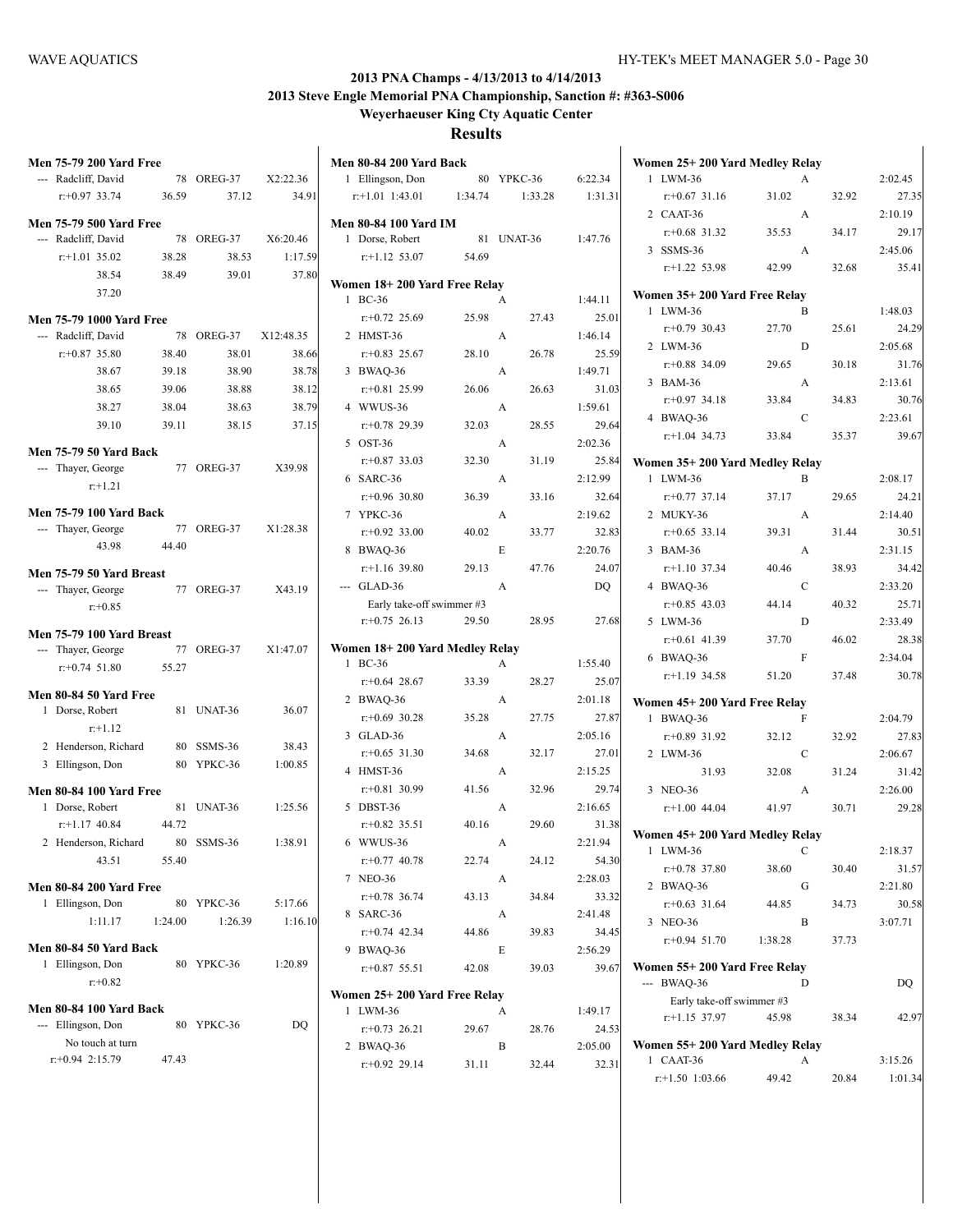|                                  |              |       |         |                                                           | <b>*********</b> |       |         |                                                      |               |       |         |
|----------------------------------|--------------|-------|---------|-----------------------------------------------------------|------------------|-------|---------|------------------------------------------------------|---------------|-------|---------|
| (Women 55+200 Yard Medley Relay) |              |       |         | 2 HMST-36                                                 | A                |       | 1:38.72 | 4 DBST-36                                            | B             |       | 2:36.56 |
| 2 BWAQ-36                        | D            |       | 3:16.27 | $r+0.65$ 25.22                                            | 28.01            | 23.49 | 22.00   | $r$ : +0.75 1:01.40                                  | 32.11         | 34.05 | 29.00   |
| $r+0.83$ 58.57                   | 47.59        | 40.56 | 49.55   | 3 BWAQ-36                                                 | B                |       | 1:50.32 |                                                      |               |       |         |
|                                  |              |       |         | $r+0.67$ 29.06                                            | 27.25            | 28.66 | 25.35   | Men 55+200 Yard Free Relay<br>1 LWM-36               | $\mathcal{C}$ |       | 1:39.13 |
| Men 18+200 Yard Free Relay       |              |       |         | 4 GLAD-36                                                 | A                |       | 1:52.60 |                                                      |               |       |         |
| 1 HMST-36                        | A            |       | 1:31.13 | $r+0.67$ 27.17                                            | 32.44            | 27.47 | 25.52   | $r+0.89$ 24.59<br>2 BWAQ-36                          | 24.53         | 25.72 | 24.29   |
| $r: +0.72$ 23.29                 | 22.59        | 22.08 | 23.17   | 5 SSMS-36                                                 | A                |       | 1:59.33 |                                                      | Н             |       | 1:53.59 |
| 2 BWAQ-36                        | A            |       | 1:39.94 | $r+0.66$ 32.32                                            | 33.91            | 29.13 | 23.97   | $r+0.80$ 28.97                                       | 27.65         | 30.62 | 26.35   |
| $r$ :+1.83 25.60                 | 25.97        | 25.16 | 23.21   | 6 LWM-36                                                  | $\mathbf{F}$     |       | 2:03.23 | 3 BAM-36                                             | A             |       | 1:59.48 |
| 3 WWUS-36                        | A            |       | 1:44.57 | $r+0.69$ 34.02                                            | 33.39            | 29.06 | 26.76   | $r+1.08$ 29.28                                       | 35.57         | 27.39 | 27.24   |
| $r: +0.91$ 24.14                 | 27.24        | 27.12 | 26.07   |                                                           |                  |       |         | 4 BWAQ-36                                            | $\bf{I}$      |       | 2:03.68 |
| 4 LWM-36                         | E            |       | 1:47.33 | Men 35+200 Yard Free Relay                                |                  |       |         | $r+0.94$ 31.86                                       | 31.52         | 28.27 | 32.03   |
| $r: +0.84$ 26.39                 | 25.64        | 29.56 | 25.74   | 1 YPKC-36                                                 | A                |       | 1:42.87 | Men 55+200 Yard Medley Relay                         |               |       |         |
| --- SVMS-36                      | B            |       | DO      | $r+0.78$ 24.33                                            | 26.90            | 27.42 | 24.22   | 1 LWM-36                                             | D             |       | 1:54.77 |
| Early take-off swimmer #2        |              |       |         | 2 SVMS-36                                                 | A                |       | 1:51.30 | $r+0.73$ 28.14                                       | 29.84         | 31.84 | 24.95   |
| $r+0.98$ 34.20                   | 31.81        | 30.54 | 25.21   | $r: +0.77$ 26.30                                          | 28.93            | 29.96 | 26.11   | 2 BWAQ-36                                            | H             |       | 2:10.79 |
| Men 18+200 Yard Medley Relay     |              |       |         | 3 LWM-36                                                  | G                |       | 1:54.42 | $r+0.70$ 33.80                                       | 40.52         | 27.91 | 28.56   |
| 1 LWM-36                         | C            |       | 1:49.35 | $r+1.08$ 29.35                                            | 30.06            | 28.23 | 26.78   | $-$ BWAQ-36                                          | $\mathbf I$   |       | DQ      |
| $r+0.61$ 29.42                   | 28.00        | 27.42 | 24.51   | 4 BWAQ-36                                                 | E                |       | 2:01.79 | Stroke Infraction swimmer #3: Alternating Kick - fly |               |       |         |
| 2 BWAQ-36                        | A            |       | 1:51.41 | $r+0.87$ 31.18                                            | 25.79            | 27.81 | 37.01   | $r+0.84$ 33.26                                       | 40.35         | 32.39 | 31.66   |
| $r$ : +0.66 30.31                | 28.15        | 27.37 | 25.58   | 5 BWAQ-36                                                 | G                |       | 2:32.13 | $-$ BWAQ-36                                          | J             |       | DQ      |
| 3 WWUS-36                        | A            |       | 1:55.81 | $r$ :+1.04 30.56                                          | 46.13            | 41.48 | 33.96   | Not enough swimmers                                  |               |       |         |
| $r+0.67$ 28.62                   | 31.51        | 30.48 | 25.20   |                                                           |                  |       |         | $r.+0.88$ 1:08.15                                    | 37.06         | 9.96  | 37.94   |
| 4 YPKC-36                        | A            |       | 1:59.18 | Men 35+200 Yard Medley Relay<br>1 YPKC-36                 | A                |       | 1:55.75 |                                                      |               |       |         |
| $r+0.75$ 29.96                   | 35.01        | 25.49 | 28.72   | $r+0.75$ 28.48                                            | 34.99            | 28.02 | 24.26   | Mixed 18+200 Yard Free Relay                         |               |       |         |
| 5 HMST-36                        | A            |       | 2:04.01 |                                                           | E                |       |         | 1 BWAQ-36                                            | A             |       | 1:38.97 |
| $r$ :+1.19 30.75                 | 32.22        | 28.74 | 32.30   | 2 LWM-36                                                  |                  |       | 2:01.53 | $r + 0.68$ 26.04                                     | 25.97         | 25.14 | 21.82   |
|                                  |              |       |         | $r+1.20$ 31.29                                            | 36.78            | 27.73 | 25.73   | 2 HMST-36                                            | A             |       | 1:41.23 |
| 6 DBST-36                        | A            |       | 2:08.00 | 3 BWAQ-36                                                 | $\mathbf{F}$     |       | 2:04.01 | $r+0.79$ 26.61                                       | 22.52         | 27.01 | 25.09   |
| $r$ : +0.76 37.36                | 33.59        | 27.48 | 29.57   | $r+0.69$ 31.35                                            | 32.92            | 30.33 | 29.41   | 3 HMST-36                                            | $\mathbf B$   |       | 1:41.97 |
| 7 BWAQ-36                        | E            |       | 2:10.05 | 4 BWAQ-36                                                 | $\mathbf C$      |       | 2:17.00 | $r+0.83$ 23.15                                       | 29.39         | 26.45 | 22.98   |
| $r.+1.08$ 31.11                  | 37.10        | 27.73 | 34.11   | $r+0.69$ 36.45                                            | 36.94            | 30.75 | 32.86   | 4 GLAD-36                                            | A             |       | 1:45.81 |
| 8 SVMS-36                        | B            |       | 2:18.85 | 5 SARC-36                                                 | $\mathbf{A}$     |       | 2:17.15 | $r + 0.73$ 26.64                                     | 25.78         | 27.58 | 25.81   |
| $r$ :+0.66 30.22                 | 37.98        | 37.24 | 33.41   | $r$ : +0.81 1:16.37                                       | 33.70            | 3.68  | 23.40   | 5 WWUS-36                                            | A             |       | 1:47.60 |
| Men 25+200 Yard Free Relay       |              |       |         | --- SVMS-36                                               | A                |       | DQ      | $r+0.87$ 24.86                                       | 29.10         | 27.89 | 25.75   |
| 1 LWM-36                         | A            |       | 1:27.32 | Stroke Infraction swimmer #1: Shoulders past vertical toy |                  |       |         | 6 YPKC-36                                            | A             |       | 1:49.14 |
| $r$ : +0.65 21.19                | 22.32        | 21.84 | 21.97   | $r+0.90$ 42.95                                            | 36.61            | 32.05 | 26.18   | $r+0.82$ 33.19                                       | 24.55         | 27.67 | 23.73   |
| 2 GLAD-36                        | A            |       | 1:37.42 | Men 45+200 Yard Free Relay                                |                  |       |         | 7 WWUS-36                                            | B             |       | 1:55.74 |
| $r+0.81$ 23.35                   | 24.59        | 24.06 | 25.42   | 1 LWM-36                                                  | B                |       | 1:37.08 | $r+0.71$ 27.46                                       | 31.00         | 29.90 | 27.38   |
| 3 LWM-36                         | $\mathbf{D}$ |       | 1:40.05 | $r+0.80$ 24.98 25.42                                      |                  | 24.15 | 22.53   | 8 SARC-36                                            | $\mathbf{A}$  |       | 1:57.30 |
| $r+0.74$ 23.30                   | 26.42        | 26.86 | 23.47   | 2 LWM-36                                                  | F                |       | 1:44.54 | $r.+0.78$ 33.04                                      | 30.44         | 30.06 | 23.76   |
| 4 BWAQ-36                        | $\mathbf C$  |       | 1:40.86 | $r+0.76$ 27.20                                            | 25.54            | 26.50 | 25.30   | 9 DBST-36                                            | $\, {\bf B}$  |       | 2:04.15 |
| $r+0.90$ 25.56                   | 25.38        | 25.26 | 24.66   | 3 BWAQ-36                                                 | F                |       | 1:53.59 | $r.+0.90$ 29.61                                      | 31.74         | 34.49 | 28.31   |
| 5 HMST-36                        | B            |       | 1:41.19 | $r+0.78$ 29.82                                            | 28.29            | 29.76 | 25.72   | 10 BWAQ-36                                           | B             |       | 2:05.17 |
| $r+0.76$ 26.93                   | 26.93        | 24.16 | 23.17   | --- BWAQ-36                                               | D                |       | DQ      | $r.+0.66$ 26.54                                      | 25.87         | 40.26 | 32.50   |
| 6 YPKC-36                        | B            |       | 1:42.89 | Early take-off swimmer #4                                 |                  |       |         | 11 SSMS-36                                           | A             |       | 2:16.91 |
| $r+0.72$ 24.15                   | 30.40        | 25.60 | 22.74   | $r.+0.67$ 26.14                                           | 26.64            | 28.93 | 25.21   | 57.35                                                | 28.96         | 26.64 | 23.96   |
|                                  |              |       |         |                                                           |                  |       |         |                                                      |               |       |         |
| 7 BWAQ-36                        | B            |       | 1:59.47 | Men 45+200 Yard Medley Relay                              |                  |       |         | Mixed 18+200 Yard Medley Relay                       |               |       |         |
| $r+0.83$ 25.66                   | 27.99        | 32.83 | 32.99   | 1 LWM-36                                                  | B                |       | 1:53.74 | 1 BWAQ-36                                            | A             |       | 1:51.23 |
| 8 DBST-36                        | A            |       | 2:08.99 | $r+0.64$ 28.01                                            | 34.79            | 25.75 | 25.19   | $r.+1.16$ 29.11                                      | 27.53         | 28.06 | 26.53   |
| $r.+1.04$ 43.11                  | 31.27        | 30.10 | 24.51   | 2 GLAD-36                                                 | B                |       | 1:57.92 | 2 HMST-36                                            | A             |       | 1:51.72 |
| Men 25+200 Yard Medley Relay     |              |       |         | $r.+0.67$ 27.77                                           | 35.66            | 28.84 | 25.65   | $r.+0.72$ 28.51                                      | 32.25         | 28.40 | 22.56   |
| 1 LWM-36                         | A            |       | 1:36.79 | 3 BWAQ-36                                                 | G                |       | 2:18.67 | 3 GLAD-36                                            | A             |       | 1:54.77 |
| $r+0.65$ 24.43                   | 26.21        | 24.04 | 22.11   | $r.+0.81$ 37.71                                           | 38.11            | 36.65 | 26.20   | $r+0.71$ 27.39                                       | 32.23         | 29.44 | 25.71   |
|                                  |              |       |         |                                                           |                  |       |         |                                                      |               |       |         |